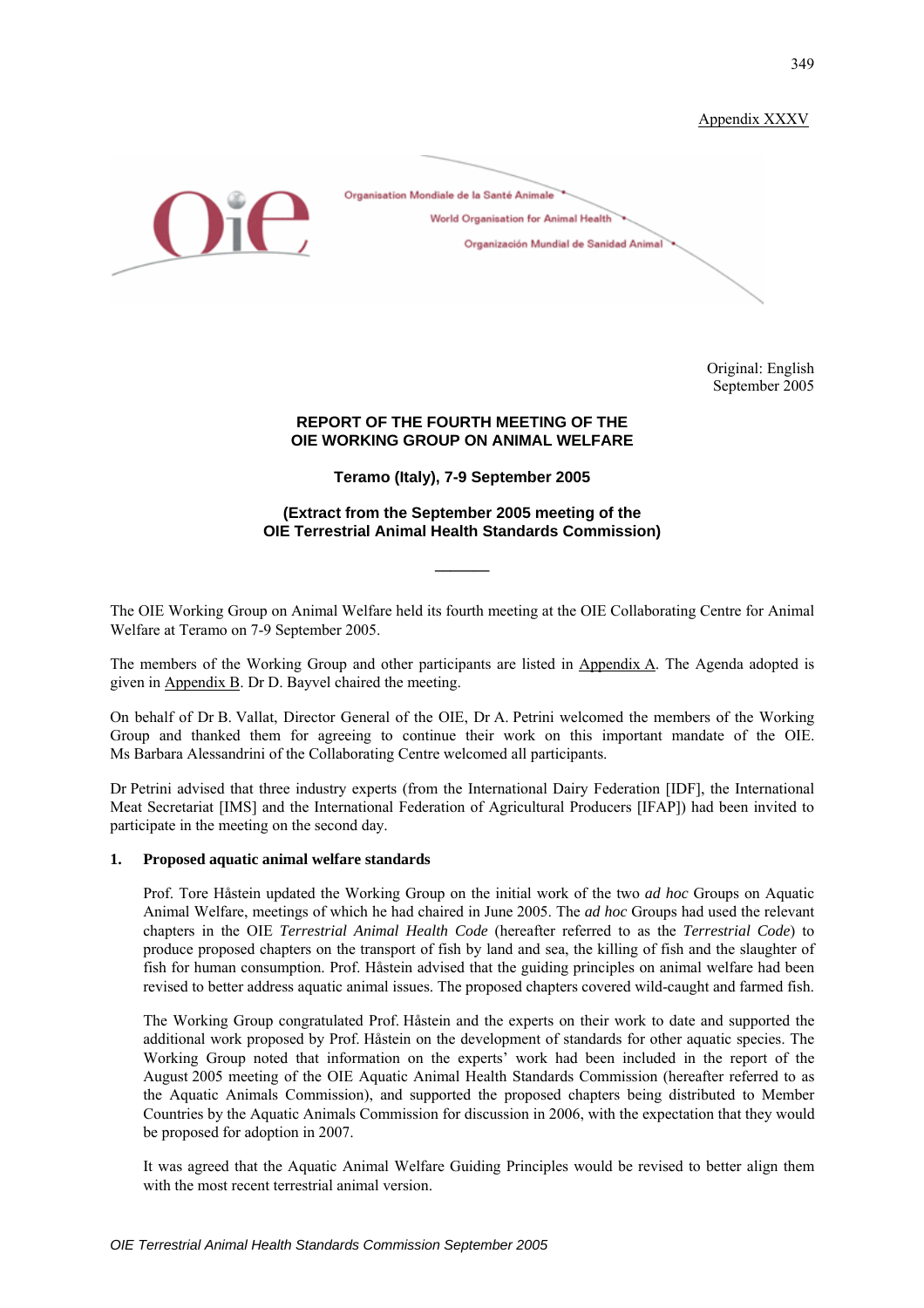#### **2. Revision of adopted standards**

The Working Group examined comments received on and changes proposed to the four terrestrial animal welfare standards which had been adopted at the 2005 General Session. Dr Petrini explained that comments had been received from Member Countries and international organisations, most of them just prior to the 73rd General Session. Those comments able to be addressed by the Secretariat had been incorporated into the working document while technical comments had been referred to the members of the relevant *ad hoc* Group.

The Working Group made some modifications to the four standards (see Appendices C-F), taking into account the views of the members of the *ad hoc* Groups who had responded. Noting that the modified standards will need to be considered by the OIE Terrestrial Animal Health Standards Commission (hereafter referred to as the Terrestrial Code Commission) at its meeting in September 2005, the Working Group was of the strong view that the Terrestrial Code Commission should put them to the OIE International Committee for adoption at the 2006 General Session.

Several issues required particular attention:

- the handling of foetuses this issue was deferred to experts and remained under study;
- the use of  $CO_2/a$ ir mixtures due to reports of aversive reactions; this issue was deferred to experts and Article 3.7.6.12 was placed under study.

The commitment to outcome-focused, rather than prescriptive, guidelines (as detailed in the adopted guiding principles) was discussed. The Working Group was advised of the OIE intention to establish an *ad hoc* group to provide specific guidance and model examples in this important area.

#### **3. Educational resources in the area of Animal Welfare**

The Working Group was of the view that, in order to begin providing information on educational resources in animal welfare, the OIE should develop a list of institutions offering animal welfare programmes or courses. The role of Collaborating Centres should also be described. It suggested that the information be linked to the OIE web site. Members offered to provide relevant information.

#### **4. Urban animal control (companion animal welfare)**

The Working Group discussed the document prepared by Drs Wilkins, Aidaros and Rahman (Appendix G). The Working Group recognised that the paper had aimed at covering the broad issues, and that there was a need to prioritise. It decided to ask the OIE (through the Terrestrial Code Commission) to set up an *ad hoc* group to define the issues and set priorities. The Working Group also decided to concentrate exclusively on dogs and not on any other stray or feral animals (e.g. cats).

As the Working Group recognised that the issue was very broad, it expressed interest in the need to emphasise the animal welfare issues which arise from urban control programmes (particularly for rabies) and to propose actions which would improve welfare but still complement the programmes.

#### **5. Laboratory animal welfare**

A discussion paper on laboratory animal welfare was presented by Dr Bayvel (Appendix H), in which the key international organisations were identified. The OIE's work with VICH was noted. The Working Group discussed ways to proceed and agreed that a meeting with other key international organisations may help to minimise duplication, and identify a clear role from the OIE. A one-day workshop in association with a relevant conference (e.g. AALAS, ICLAS) was a possibility. It was agreed that Prof. Fraser will represent OIE at the November 2005 ICLAS International consortium meeting in St. Louis). The Working Group also decided to ask the OIE (through the Terrestrial Code Commission) to set up an *ad hoc* group to define the issues of laboratory animal usage in areas closest to the OIE's mandate, which would include the production and testing of vaccines and diagnostics.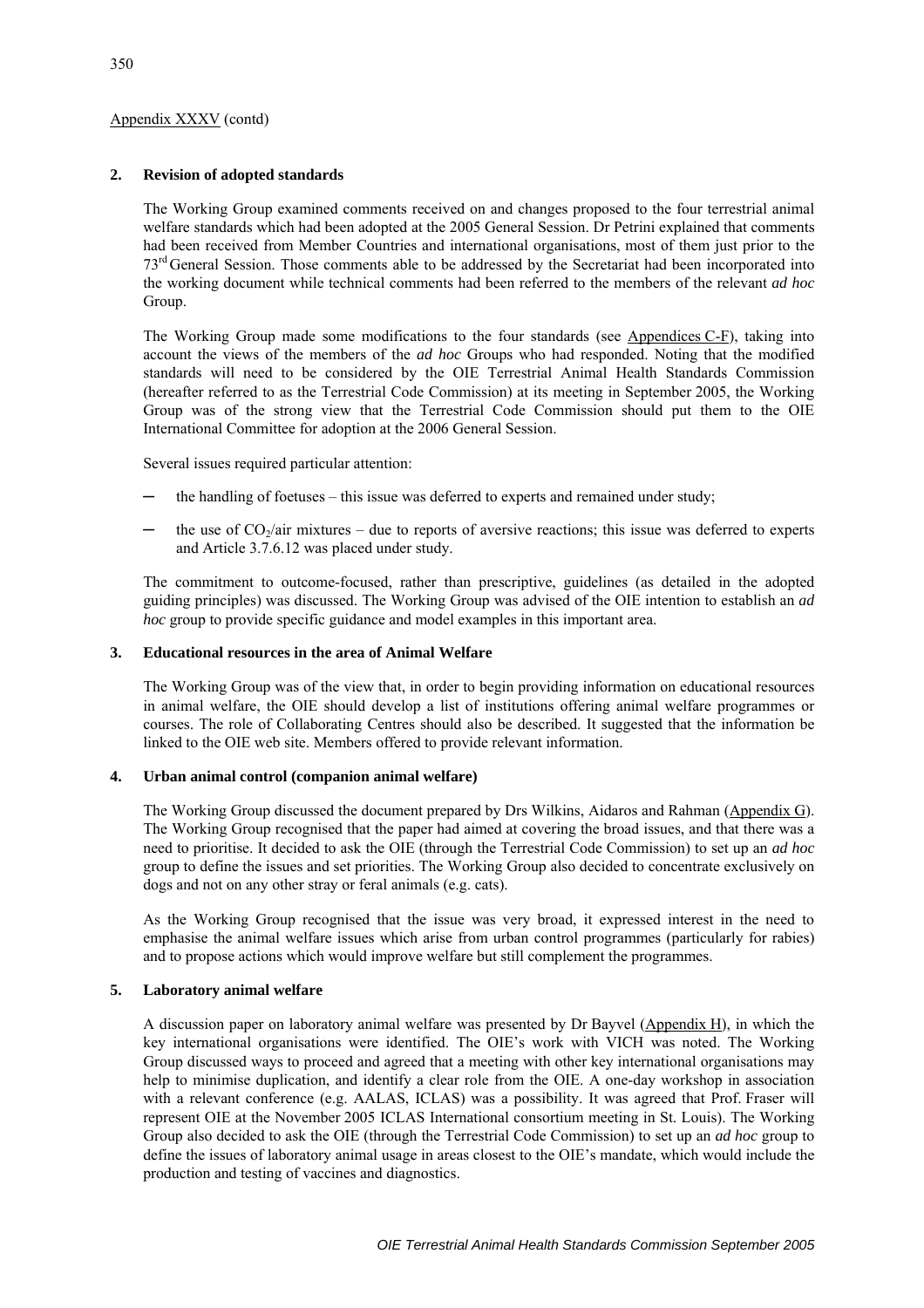#### **6. Welfare Quality (Science and Society improving animal welfare)**

The Working Group noted the work underway on this extensive and significant EU project and that the OIE was an active participant. The November Conference in Brussels will be attended by Prof. Fraser, Dr Gavinelli and Central Bureau staff.

#### **7. WSPA Universal Declaration**

Dr Wilkins updated the Working Group on the World Society for the Protection of Animals (WSPA) Universal Declaration on Animal Welfare. He indicated that WSPA was of the view that such a declaration would provide a useful basis for government animal welfare policy, especially in developing countries. Dr Wilkins recalled that, at its 2004 meeting, the Working Group had discussed whether an OIE Resolution on the issue could be drafted, but this had not been possible. He advised that WSPA was in the final stages of organising a meeting of six interested countries to act as a steering committee to carry the issue forward.

#### **8. Evaluation of the Working Group Performance**

The members were reminded of the questionnaire for evaluation of the performance of the Working Group which had been circulated for their input and agreed to complete and return within one month.

#### **9. OIE Collaborating Centres**

The Working Group noted the interest among institutions in Europe, the USA and Australia/New Zealand in becoming recognised as OIE Collaborating Centres on animal welfare. The Working Group decided to examine the current mandate for OIE Collaborating Centres with a view to ensuring that animal welfare is appropriately addressed. The Working Group agreed that centres which meet the qualification criteria should be encouraged to apply to the OIE for consideration.

#### **10. Communications and consultation**

The Working Group noted the presentations on animal welfare made by members of the Working Group and by OIE Central Bureau staff at various conferences and seminars. Members indicated that they would send to the Secretariat copies of presentations made, for circulation to other members.

It was recognised that, to ensure the best communication, Working Group members should consult with the OIE Director General prior to accepting any invitations to represent the OIE.

#### **11. Membership of the Working Group**

In welcoming the experts from industry, the Chair recalled that the Working Group had proposed that experts from industry be included in its membership to ensure a balanced membership to enable the Working Group to fulfil its role as a steering committee. The industry experts indicated that their organisations were of the view that expertise from the private sector was essential to the OIE's work on animal welfare. To assist communications, each organisation would notify a single contact point for animal welfare.

The Working Group believed that the OIE *ad hoc* group system provided the ideal mechanism for utilising specific independent technical expertise and for ensuring the scientific basis of OIE standards. The OIE was requested to seek the advice of Working Group members on the membership of *ad hoc* groups as early in the process as possible. The experts from industry were encouraged to submit names of experts for consideration by the OIE for future *ad hoc* groups.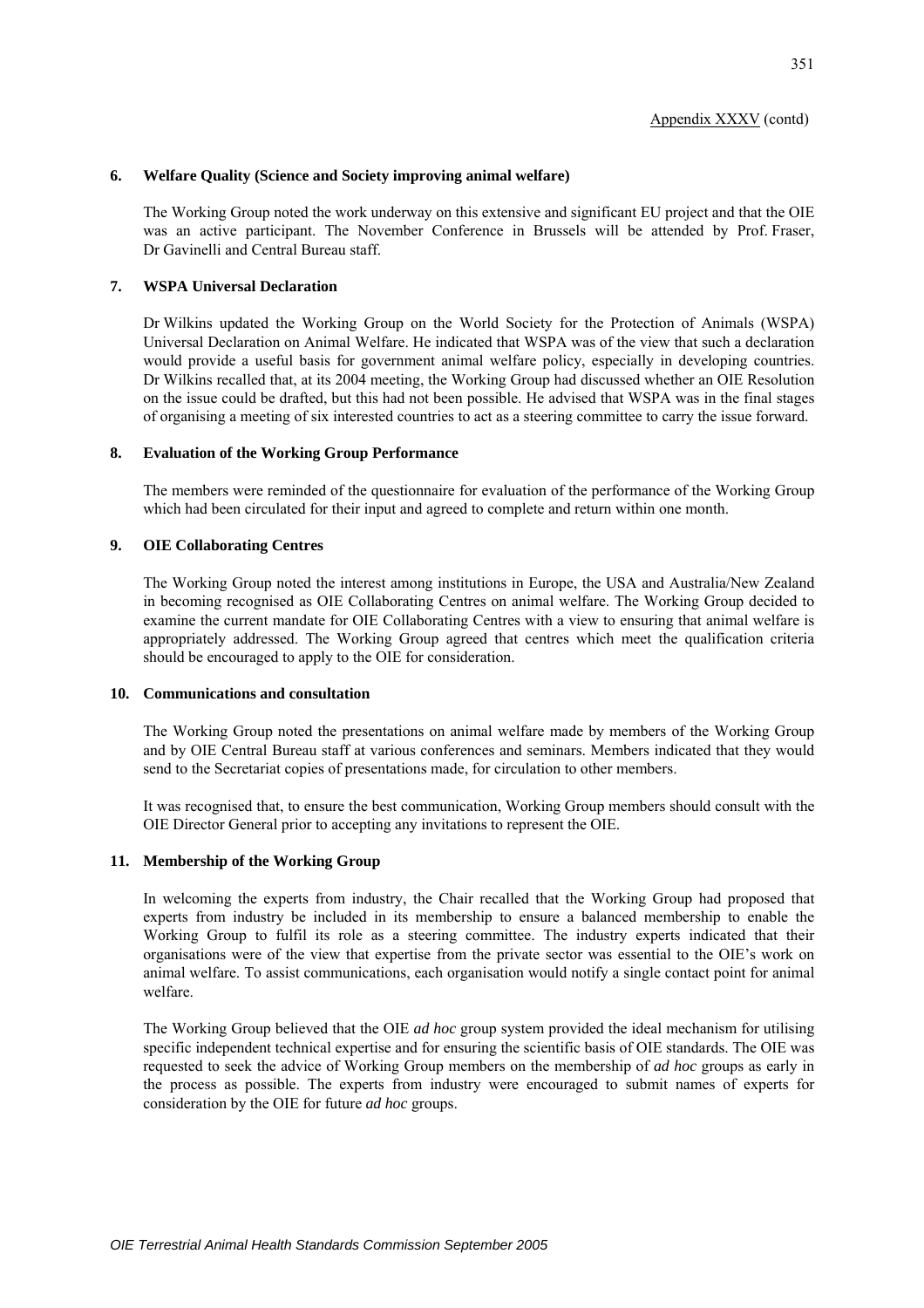The Working Group noted the revised Commission meetings calendar and discussed with the industry experts the most effective pathways for technical input into OIE standards development. To improve the effectiveness of document development between meetings, the OIE was requested to develop a system for collaboration via the OIE Web page.

#### **12. International relationships**

Dr Thiermann advised the Working Group of the continuing OIE collaboration with the International Air Transport Association (IATA), Animal Transport Association (AATA), World Association of Zoos and Aquaria (WAZA) and other organisations, in an effort to harmonise animal transport standards.

The Working Group noted the desirability of the OIE and FAO coordinating their animal welfare work.

#### **13. 2005 Work plan review**

The Working Group reviewed its 2005 work programme (see Appendix J). It was agreed that the Chair/Central Bureau would prepare a first draft of the 2006 Work Plan, for working group member comment, by mid – November.

#### **14. Next meeting**

The Working Group agreed that its next meeting should be held before the main meeting of the Terrestrial Animal Health Standards Commission in September 2006, to enable it to review the work of the various animal welfare *ad hoc* groups meeting prior to consideration by the Terrestrial Code Commission. It decided to plan for a meeting in June 2006 but the final agreed date would be guided by a Central Bureau review of the implications of the new extended two-year consultation cycle. It was agreed that agenda material and background papers should be provided prior to the meeting and that, for some members, provision of hard copy may be necessary.

#### **15. Other business**

Dr Wilkins raised for discussion whether an overriding ethical policy on animal welfare should be included in the guiding principles e.g. that animals should not, as a matter of principle, travel long distances for slaughter. The Working Group discussed the merit of this proposal and noted that the OIE Strategic Plan indicated that the OIE intends to address such policy issues, and that such a proposal should be brought to the attention of the Administrative Commission.

Both Dr Gavinelli and Dr Wilkins raised the issue of uptake and promulgation of adopted guidelines and agreed to develop an issues and options discussion paper in conjunction with other working group members.

It was also agreed to document committee terms of reference and to prepare a draft strategic plan to link with the 2006-2010 OIE strategic plan.

The Chair thanked all Working Group members and Central Bureau staff for their active and positive contributions, and thanked the OIE Collaborating Centre for hosting the meeting.

.../Appendices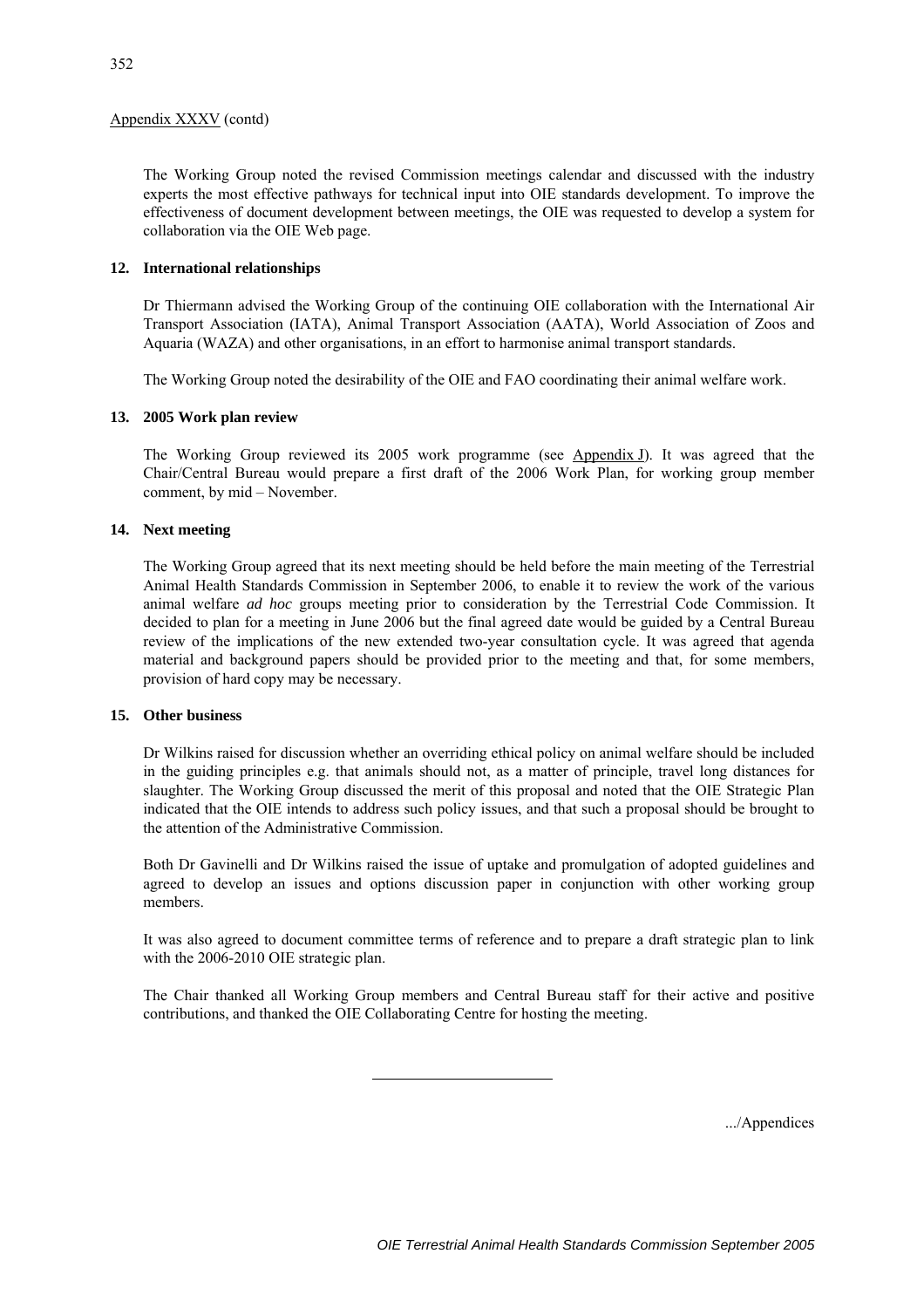Appendix A

### **FOURTH MEETING OF THE OIE WORKING GROUP ON ANIMAL WELFARE**

#### **Teramo (Italy), 7-9 September 2005**

#### **List of participants**

**\_\_\_\_\_**

#### **MEMBERS OF THE OIE WORKING GROUP**

#### **Dr David Bayvel (Chair)**

Director Animal Welfare MAF Biosecurity New Zealand Box 2526 **Wellington** NEW ZEALAND Tel.: (64-4) 4744251 Fax: (64-4) 4744196 E-mail: david.bayve@maf.govt.nz

#### **Prof. Dr Tore Håstein**

Past President of the OIE Fish Diseases Commission National Veterinary Institute Ullevålsveien 68 P.O. Box 8156 Dep. 0033 Oslo **NORWAY** Tel. : (47-23) 21 61 50 Fax : (47-23) 21 60 01 E-mail : tore.hastein@vetinst.no

#### **Prof. Hassan Aidaros**

Professor of Hygiene and Preventive Medicine. Faculty of Veterinary Medicine Banha Univ. 5 Mossadak st 12311 Dokki Cairo EGYPT E-mail: Haidaros@netscape.net

#### **OTHER PARTICIPANTS**

#### **Dr Alex Thiermann**

President of the Terrestrial Animal Health Standards Commission OIE 12, rue de Prony 75017 Paris FRANCE Tel: 33-(0)1 44 15 18 69 Fax: 33-(0)1 42 67 09 87 E-mail: a.thiermann@oie.int

#### **Prof. David Fraser**

Professor and Chair in Animal Welfare Faculty of Agricultural Sciences and Centre for Applied Ethics University of British Columbia 2357 Main Mall-Suite 248 Vancouver V6T 1Z4 CANADA Tel.: (1-604) 822 2040 Fax.: (1-604) 822 4400 E-mail: dfraser@interchg.ubc.ca

#### **Dr Walter N. Masiga**

Retired Director of African Bureau Animal Resources Box 47926 Nairobi KENYA E-mail: masiga@iconnect.co.ke

#### **Dr David Wilkins**

**Secretary** ICFAW c/o WSPA, 89, Albert Embankment London SE1 7TP UNITED KINGDOM Tel: (44) 1243 585011 Fax: (44) 1243 585011

#### **Dr Andrea Gavinelli**

Administrator European Commission Directorate General Health and Consumer Protection Unit E2 – Animal Health and Welfare, Zootechnics Rue Froissart 101 – 2/54 1040 Brussels BELGIUM Tel.: (32-2) 2966426 Fax: (32-2) 2953144 E-mail: Andrea.Gavinelli@cec.eu.int

#### **Dr Sira Abdul Rahman**

Retd. Dean Bangalore Veterinary College No 123, 7<sup>th</sup> B Main Road 4th Block(West) Jayanagar, Bangalore 560 011 INDIA Tel.: (91-80) 6532168 Fax: (91-80) 6635210 E-mail: shireen@blr.vsnl.net.in

Email **:** wilkinsvet@lycos.co.uk **Dr Nils Beaumond** 

INTERBEV – French Meat & Livestock Association International Relations 149, rue de Bercy 75595 Paris Cedex 12 FRANCE Tel: +33 6 8608 4369 Fax : +33 1 40 04 51 11 E-mail: n.beaumond@interbev.asso.fr

#### **Dr. Torkel Ekman**

Swedish Dairy Association Research and Development P.O. Box 7039 S-75007 Uppsala SWEDEN Tel.: +46 18 67 2305 Fax: +46 18 67 3545 E-mail: torkel.ekman@svenskmjolk.se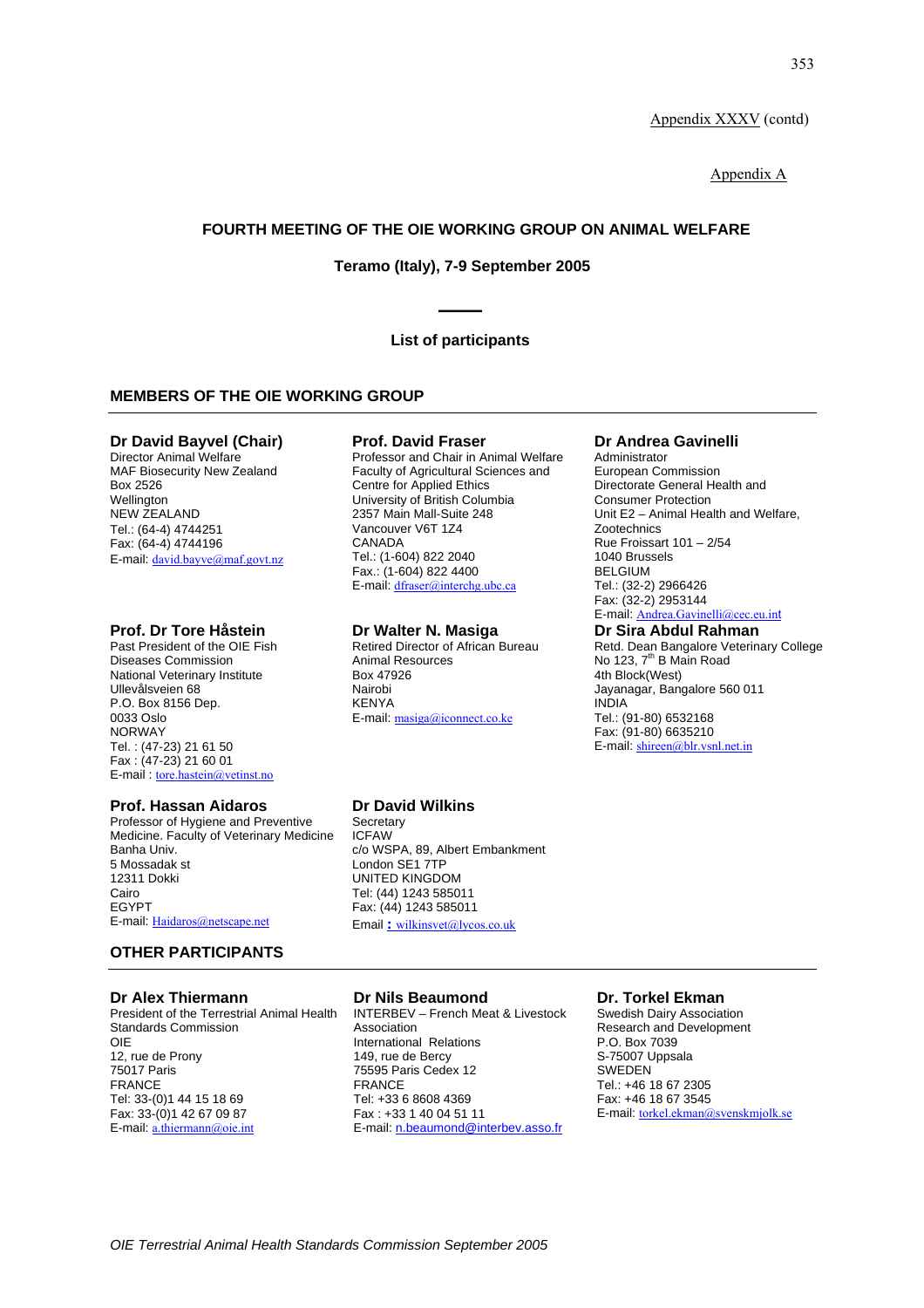Appendix A (contd)

# **OTHER PARTICIPANTS (contd)**

#### **Dr Per Olsen**

Chief veterinary adviser Danish Agricultural Council Axeltorv 3 DK-1609 Copenhagen V DENMARK Tel: +45 33 39 42 81 Fax: + 45 33 39 41 50 E-mail: pol@agriculture.dk

#### **Dr Paolo Dalla Villa**

Istituto Zooprofilattico Sperimentale dell'Abruzzo e del Molise "G. Caporale" OIE Collaborating Centre for Veterinary Training, Epidemiology, Food Safety and Animal Welfare Campo Boario 64100 Teramo ITALY Tel. +33 0861332280 Fax: +33 0861332251 E-mail: p.dallavilla@izs.it

# **OIE HEADQUARTERS**

#### **Dr Bernard Vallat**

Director General 12, rue de Prony 75017 Paris FRANCE Tel: 33 - (0)1 44 15 18 88 Fax: 33 - (0)1 42 67 09 87 E-mail: oie@oie.int

#### **Dr David Wilson**

Head International Trade Department OIE Tel.: 33 (0)1 44.15.18.80 Fax: 33 (0) 1 42.67.09.87 E-mail: d.wilson@oie.int

# **Dr Antonio Petrini**

Chargé de mission International Trade Department OIE Tel.: 33 (0)1 44.15.18.89 Fax: 33 (0) 1 42.67.09.87 E-mail: a.petrini@oie.int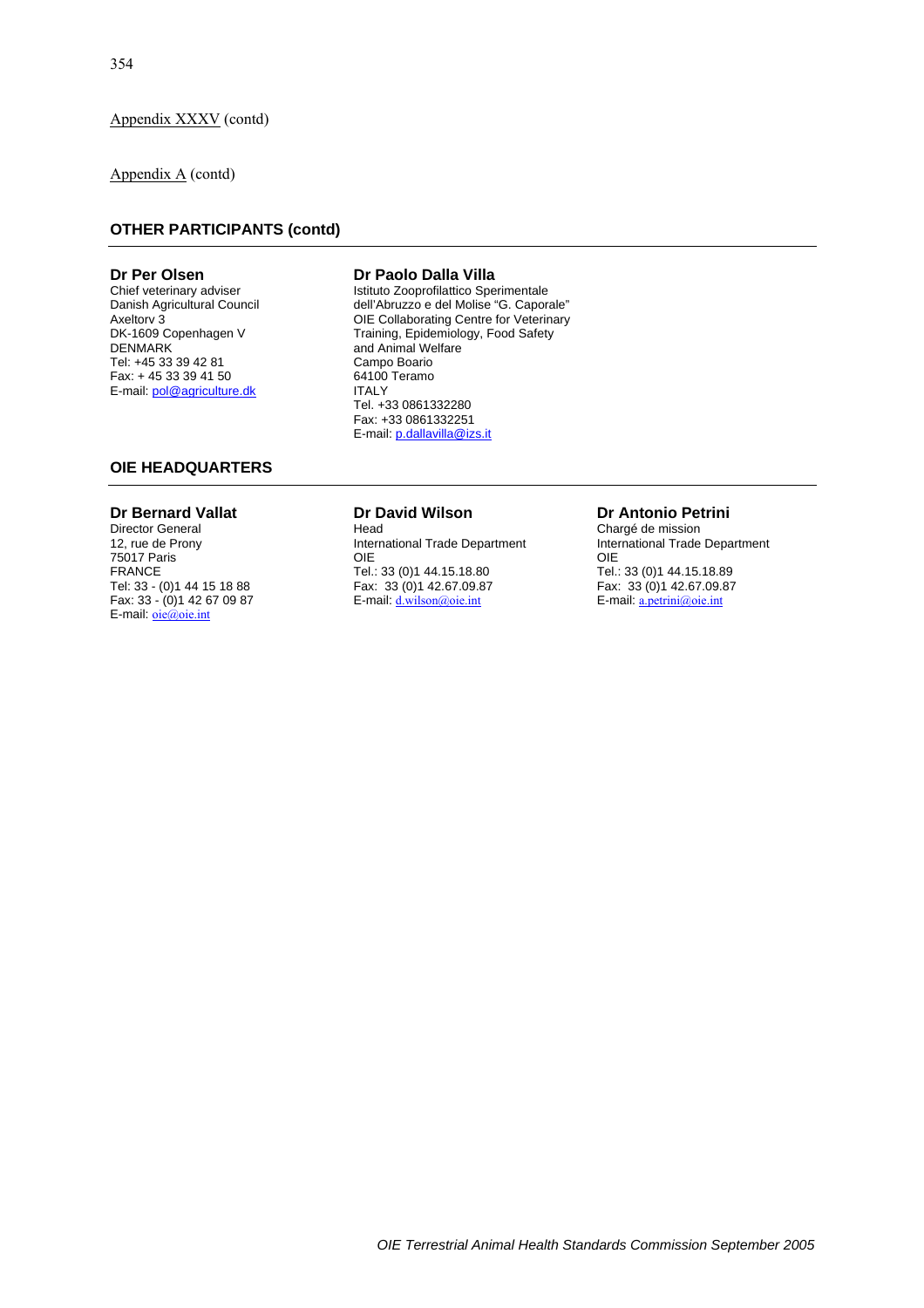# Appendix B

# **FOURTH MEETING OF THE OIE WORKING GROUP ON ANIMAL WELFARE**

### **Teramo (Italy), 7- 9 September 2005**   $\overline{\phantom{a}}$

### **Agreed agenda**

- 1. Introduction/Formalities
- 2. Revision of the AW chapters approved in May 2005
- 3. Chapters on Aquatic Animal Welfare
- 4. Current issues
	- o Educational resources in the area of AW
	- o Urban animal control
	- o Laboratory Animal Welfare
	- o OIE and NGOs activities
	- o European Commission Chile (2004-2005 seminars)
	- o Evaluation of WG (questionnaire)
	- o WSPA UN declaration
	- o Communication and Consultation
	- o OIE Collaborating Centres
	- o Membership AWWG
	- o International Relationships
	- o 2005 Work Plan Review
	- o 2006 Work Plan Preparation
	- o Other
- 5. Other Business
	- o Next meeting: timing, preparation
	- o WG strategic plan
	- o FAO
	- o Orientation (fish general principles)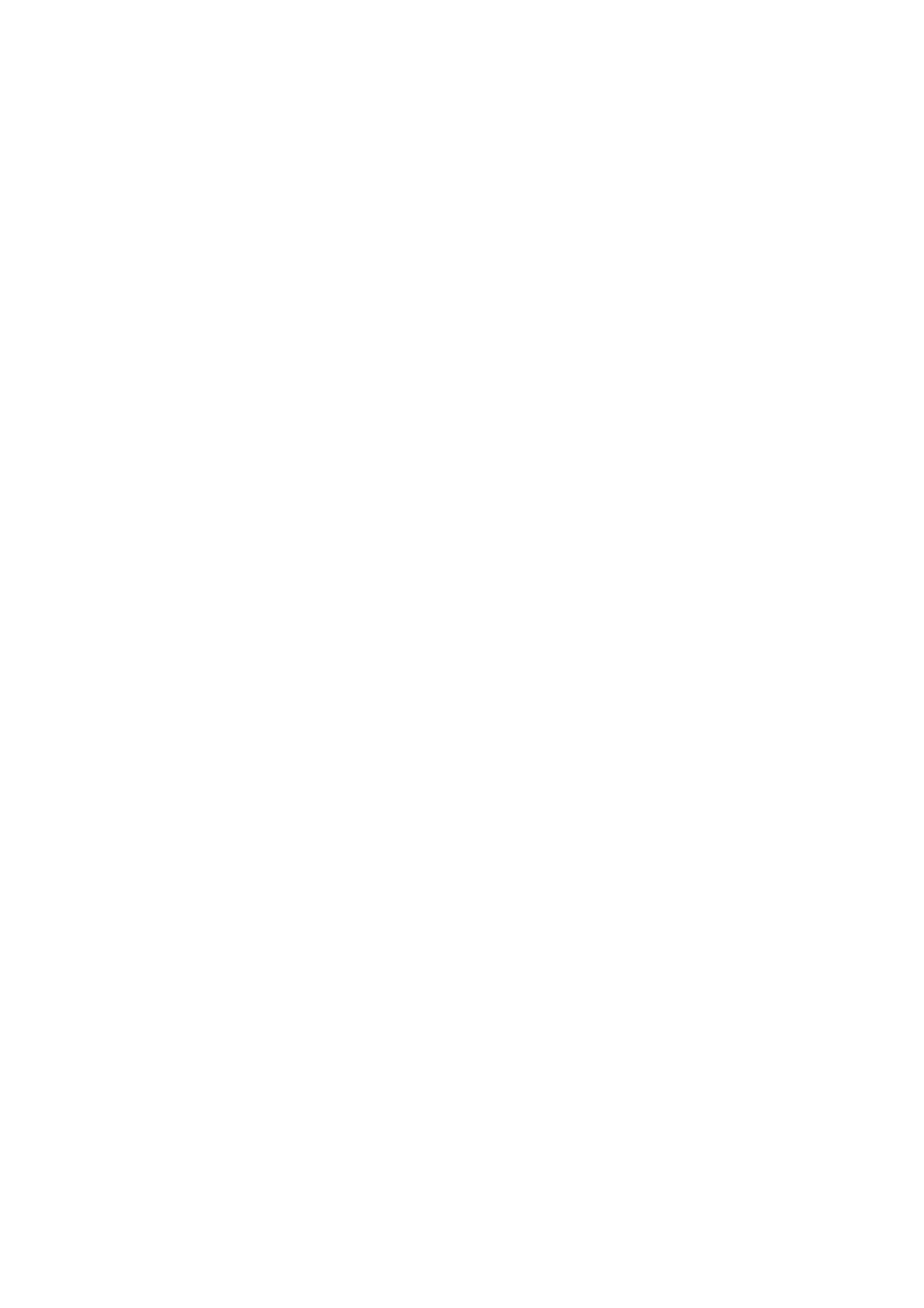Appendix C

# APPENDIX 3.7.2.

# GUIDELINES FOR THE TRANSPORT OF ANIMALS BY SEA

**Preamble**: These guidelines apply to the following live domesticated animals: cattle, buffalo, deer, camelids, sheep, goats, pigs and equines. They may also be applicable to other domesticated animals.

# Article 1

The amount of time animals spend on a journey should be kept to the minimum possible.

Article 3.7.2.1. bis

# **Responsibilities**

l

Once the decision to transport animals by sea has been made, the welfare of animals during their journey transport is the paramount consideration and is the joint responsibility of all people involved. These guidelines may also be applied to the transport of animals by water within a country.

The management of animals at post-discharge facilities is outside the scope of this Appendix.

The roles of each of those responsible are defined below:

- 1. Exporters, owners of animals and managers of facilities are jointly responsible for the general health of the animals and their fitness for the journey, and for their overall welfare during the journey, regardless of whether duties are subcontracted to other parties during transport.
- 2. The exporter has overall responsibility for the organisation, carrying out and completion of the journey, regardless of whether duties are subcontracted to other parties during transport. The exporter is also responsible for ensuring that equipment and medication are provided as appropriate for the species and journey, and for the presence during the journey of at least one animal handler<sup>1</sup> competent for the species being transported. The exporter is also responsible for ensuring compliance of the animals with any required veterinary certification and, in the case of animals for export, any other requirements of the *importing* and *exporting countries*.
- 3. Business or buying/selling agents have a joint responsibility with owners for the selection of animals that are fit to travel. They have a joint responsibility with masters of vessels and managers of facilities at the start and at the end of the journey for the availability of suitable facilities for the assembly, loading, transport, unloading and holding of animals, and for emergencies.

<sup>1</sup> An animal handler is a person with a knowledge of the behaviour and needs of animals which, with appropriate experience and a professional and positive response to an animal's needs, results in effective management and good welfare; their competence should be demonstrated through independent assessment and certification.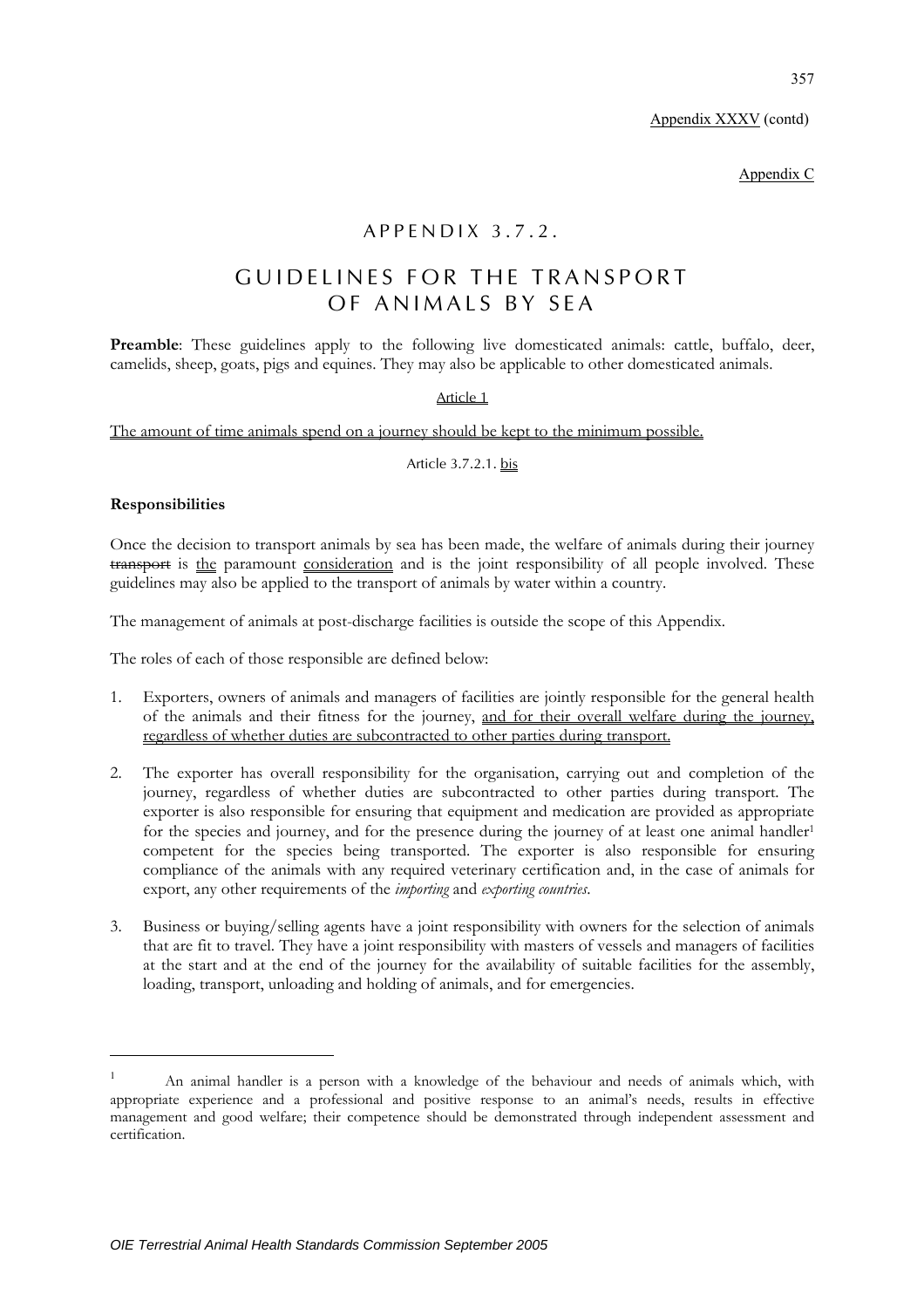### Appendix C (contd)

- 4. Animal handlers are responsible for the humane handling and care of animals, especially during loading and unloading and for maintaining a journey log. To carry out these responsibilities, they should have the authority to take prompt action.
- 5. The exporter, the shipping company and the master of the vessel are jointly responsible for planning the journey to ensure the care of the animals, including:
	- a) choosing appropriate vessels and ensuring that competent animal handlers are available to care for loading and caring for the animals throughout the journey;
	- b) developing and keeping up to date contingency plans to address emergencies (including adverse weather conditions) and minimise stress during transport;
	- c) correct loading of the ship, regular inspections during the journey and for appropriate responses to problems arising;
	- d) disposal of carcasses according to international law.
- 6. To carry out these responsibilities, the people involved should be competent regarding transport regulations, equipment usage, and the humane handling and the care of animals.
- 7. Managers of facilities during loading of the animals are responsible for:
	- a) providing suitable premises for loading the animals;
	- b) providing competent animal handlers to load the animals in a manner that causes with minimum stress and injury;
	- c) providing appropriate facilities for emergencies;
	- d) providing facilities and veterinarians or competent animal handlers capable of killing animals humanely when required.
- 8. Managers of facilities at the end of the journey are responsible for:
	- a) providing suitable facilities for unloading the animals onto transport vehicles for immediate movement or securely holding the animals in lairage, with shelter, water and feed, when required, for transit;
	- b) providing competent animal handlers to unload the animals with minimum stress and injury;
	- c) minimising the opportunities for disease transmission while the animals are in the facilities;
	- d) providing appropriate facilities for emergencies;
	- e) providing facilities and veterinarians or competent animal handlers capable of killing animals humanely when required.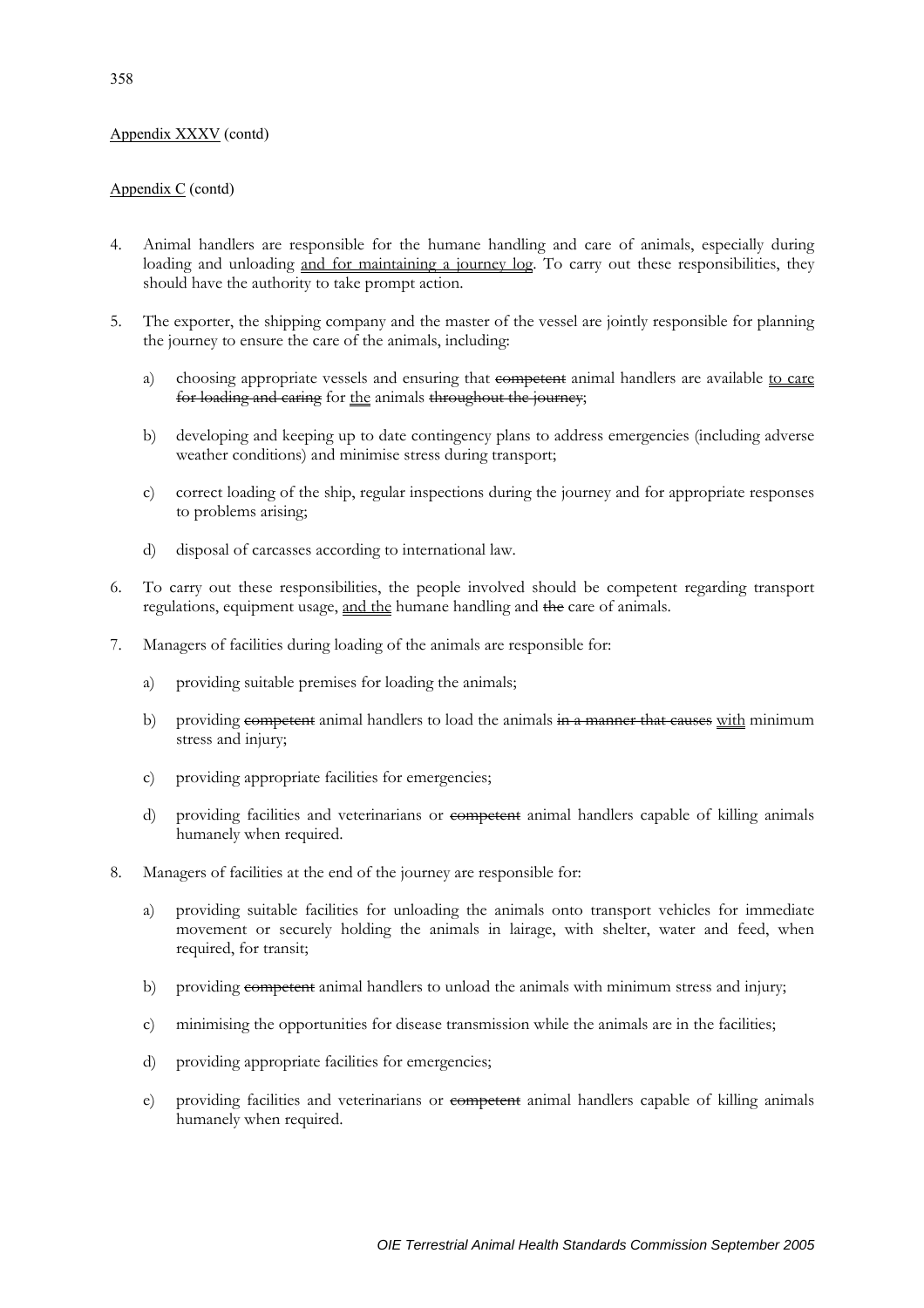# Appendix C (contd)

- 9. The responsibilities of the *Competent Authority* of the *exporting country* include:
	- a) establishing minimum standards for animal welfare, including requirements for inspection of animals before and during their travel, and for certification and record keeping;
	- b) approving facilities, containers, vehicles/vessels for the holding and transport of animals;
	- c) setting competence standards for animal handlers and managers;
	- d) ensuring that the vessel transporting animals meets the required standards, including those of the *importing country*;
	- e) implementation of the standards, including through accreditation of / interaction with other organisations and Competent Authorities;
	- f) monitoring and evaluating health and welfare performance, including the use of any veterinary medications.
- 10. The responsibilities of the *Competent Authority* of the *importing country* include:
	- a) establishing minimum standards for animal welfare, including requirements for inspection of animals after their travel, and for certification and record keeping;
	- b) approving facilities, containers and vehicles for the unloading, holding and transport of animals;
	- c) setting competence standards for animal handlers and managers;
	- d) implementation of the standards, including through accreditation of / interaction with other organisations and Competent Authorities;
	- e) ensuring that the *exporting country* is aware of the required standards for the vessel transporting the animals;
	- f) monitoring and evaluating health and welfare performance, including the use of any veterinary medications.
- 11. When travelling on vessels with the animals, veterinarians are responsible for the humane handling and treatment of the animals during the journey. To carry out these responsibilities, they should have the authority to act and report independently. The veterinarian should meet with the Master, Chief Officer and the senior animal handler on a daily basis.
- 12. The receiving *Competent Authority* should report back to the sending *Competent Authority* on significant animal welfare problems which occurred during the journey.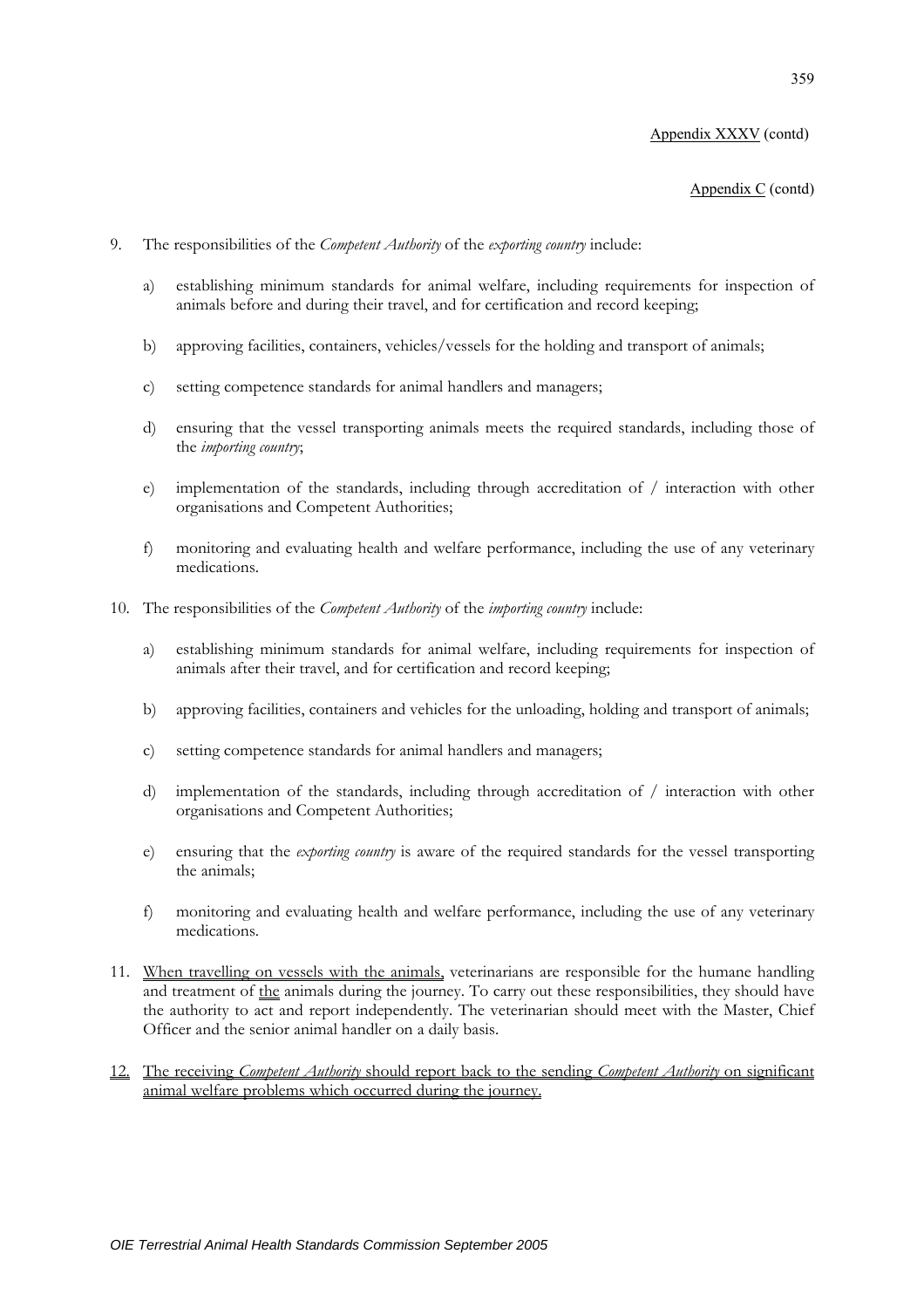# Appendix C (contd)

#### Article 3.7.2.2.

# **Competence**

- 1. All people handling animals or who are otherwise responsible for animals during *journeys*, should be competent according to their responsibilities listed in Article 3.7.2.1. Competence in areas other than animal welfare would need to be addressed separately. Competence may be gained through formal training and/or practical experience.
- 2. This The competence of animal handlers should be demonstrated through a current certificate from an independent body accredited by a *Competent Authority.* The certificate should be in one of the OIE official languages if the international transport of animals is involved.
- 3. The assessment of competence for of animal handlers should at a minimum address knowledge, and ability to apply that knowledge, in the following areas:
	- a) responsibilities for animals during the journey;
	- b) sources of advice and assistance;
	- c) animal behaviour, general signs of disease, and indicators of poor animal welfare such as stress, pain and fatigue, and their alleviation;
	- x) assessment of fitness to travel;
	- d) relevant authorities and applicable transport regulations, and associated documentation requirements;
	- e) general disease prevention procedures, including cleaning and disinfection;
	- f) appropriate methods of animal handling during transport and associated activities such as assembling, loading, and unloading;
	- g) methods of inspecting animals, managing situations frequently encountered during transport such as adverse weather conditions, and dealing with emergencies;
	- h) species-specific aspects and age-specific aspects of animal handling and care, including feeding, watering and inspection;
	- i) appropriate record keeping and maintaining a journey log and other records.
- 4. Assessment of competence for exporters should at a minimum address knowledge, and ability to apply that knowledge, in the following areas:
	- a) planning a journey, including appropriate space allowances, and feed, water and ventilation requirements;
	- b) relevant authorities and applicable transport regulations, and associated documentation requirements;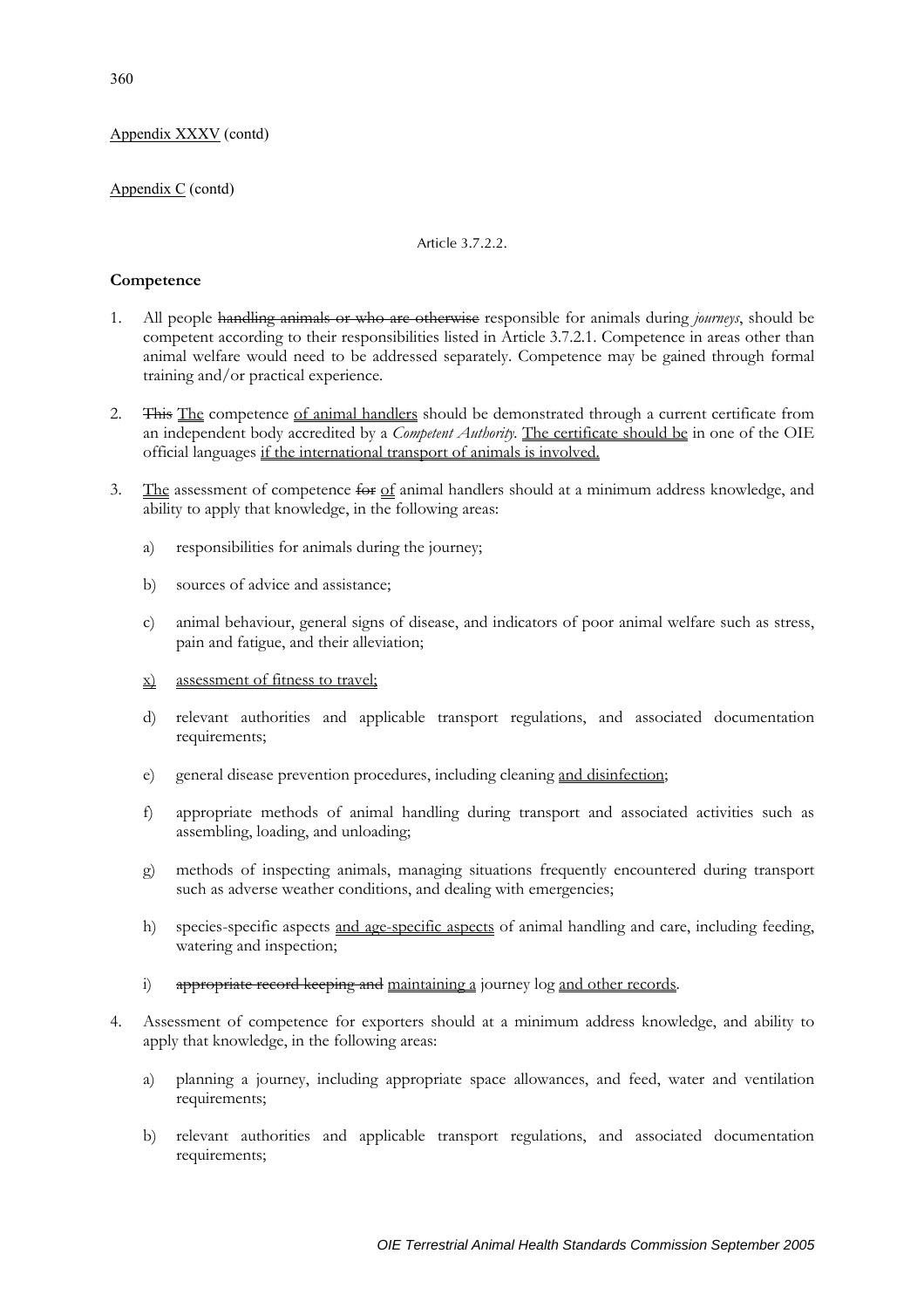# Appendix C (contd)

- c) appropriate methods of animal handling during transport and associated activities such as cleaning and *disinfection*, assembling, loading, and unloading;
- d) species-specific aspects of animal handling and care, including appropriate equipment and medication;
- e) sources of advice and assistance;
- f) appropriate record keeping and journey log;
- g) managing situations frequently encountered during transport, such as adverse weather conditions, and dealing with emergencies.

Article 3.7.2.3.

# **Planning the journey**

#### 1. General considerations

- a) Adequate planning is a key factor affecting the welfare of animals during a journey.
- b) Before the journey starts, plans should be made in relation to:
	- x) preparation of animals for the journey;
	- i) type of transport vessel required;
	- ii) route, taking into account distance, expected weather and sea conditions;
	- iii) nature and duration of journey;
	- iv) daily care and management of the animals by providing the appropriate number of *animal handlers*;
	- v) avoiding the mixing of animals from different sources in a single pen group;
	- vi) provision of appropriate equipment and medication for the numbers and species carried;
	- vii) emergency response procedures.

# X) Preparation of animals for the journey

- a) When animals are to be provided with a novel diet e.g. for dry food, and or unfamiliar methods of supplying of feed and or water, they should be preconditioned may be required.
- b) There should be planning for water and feed availability during the journey. Feed should be of appropriate quality and composition for the species, age, condition of the animals, etc.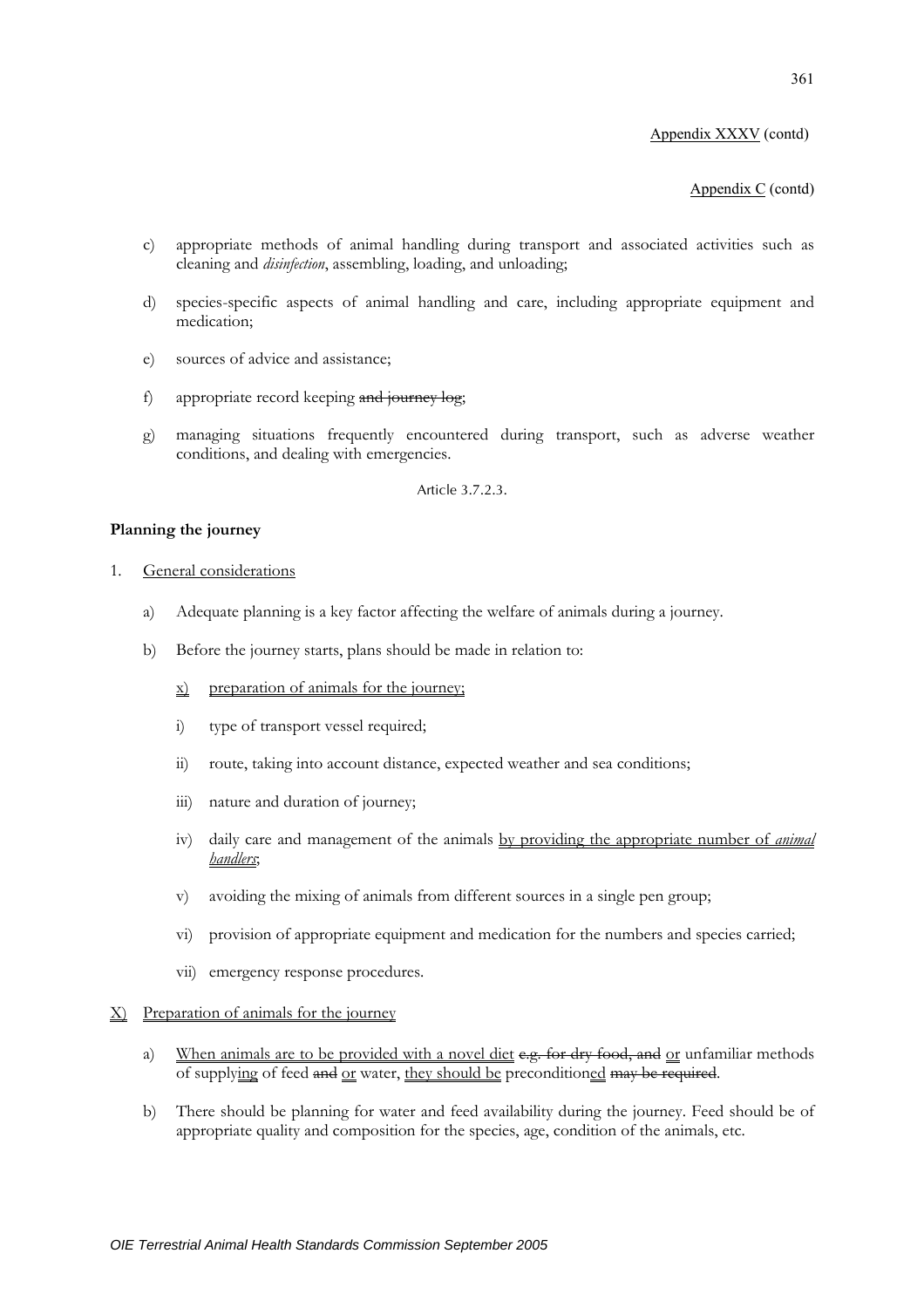# Appendix C (contd)

- c) Extreme weather conditions are hazards for animals undergoing transport and require appropriate vessel design to minimise risks. Special precautions should be taken for animals that have not been acclimatised or which are unsuited to either hot or cold conditions. In some extreme conditions of heat or cold, animals should not be transported at all.
- x) Animals more accustomed to contact with humans and with being handled are likely to be less fearful of being loaded and transported. Animals should be handled and loaded in a manner that reduces their fearfulness and improves their approachability.
- g) Behaviour-modifying or other medication should not be used routinely during transport. Such medicines should only be administered when a problem exists in an individual animal, and should be administered by a veterinarian or other person who has been instructed in their use by a veterinarian. Treated animals should be placed in a dedicated area.
- d) Where there is a potential for spread of infectious disease, and when requested by the *Veterinary Authority* of the *importing country*, animals should be vaccinated against diseases to which they are likely to be exposed at their destination.
- h) There should be an emergency management plan that identifies the important adverse events that may be encountered during the journey, the procedures for managing each event and the action to be taken in an emergency. For each important event, the plan should document the actions to be undertaken and the responsibilities of all parties involved, including communications and record keeping.
- XX) Control of disease

As animal transport is often a significant factor in the spread of infectious diseases, journey planning should take into account the following:

- xx) when possible and agreed by the Veterinary Authority of the *importing country*, animals should be vaccinated against diseases to which they are likely to be exposed at their destination;
- xy) medications used prophylactically or therapeutically should only be administered by a veterinarian or other person who has been instructed in their use by a veterinarian;
- xz) mixing of animals from different sources in a single consignment should be minimized.
- 2. Vessel and container design and maintenance
	- a) Vessels used for the sea transport of animals should be designed, constructed and fitted as appropriate to the species, size and weight of the animals to be transported. Special attention should be paid to the avoidance of injury to animals through the use of secure smooth fittings free from sharp protrusions and the provision of non-slip flooring. The avoidance of injury to animal handlers while carrying out their responsibilities should be emphasised.
	- b) Vessels should be designed to permit thorough cleaning and *disinfection*, and the management of faeces and urine.
	- c) Vessels and their fittings should be maintained in good mechanical and structural condition.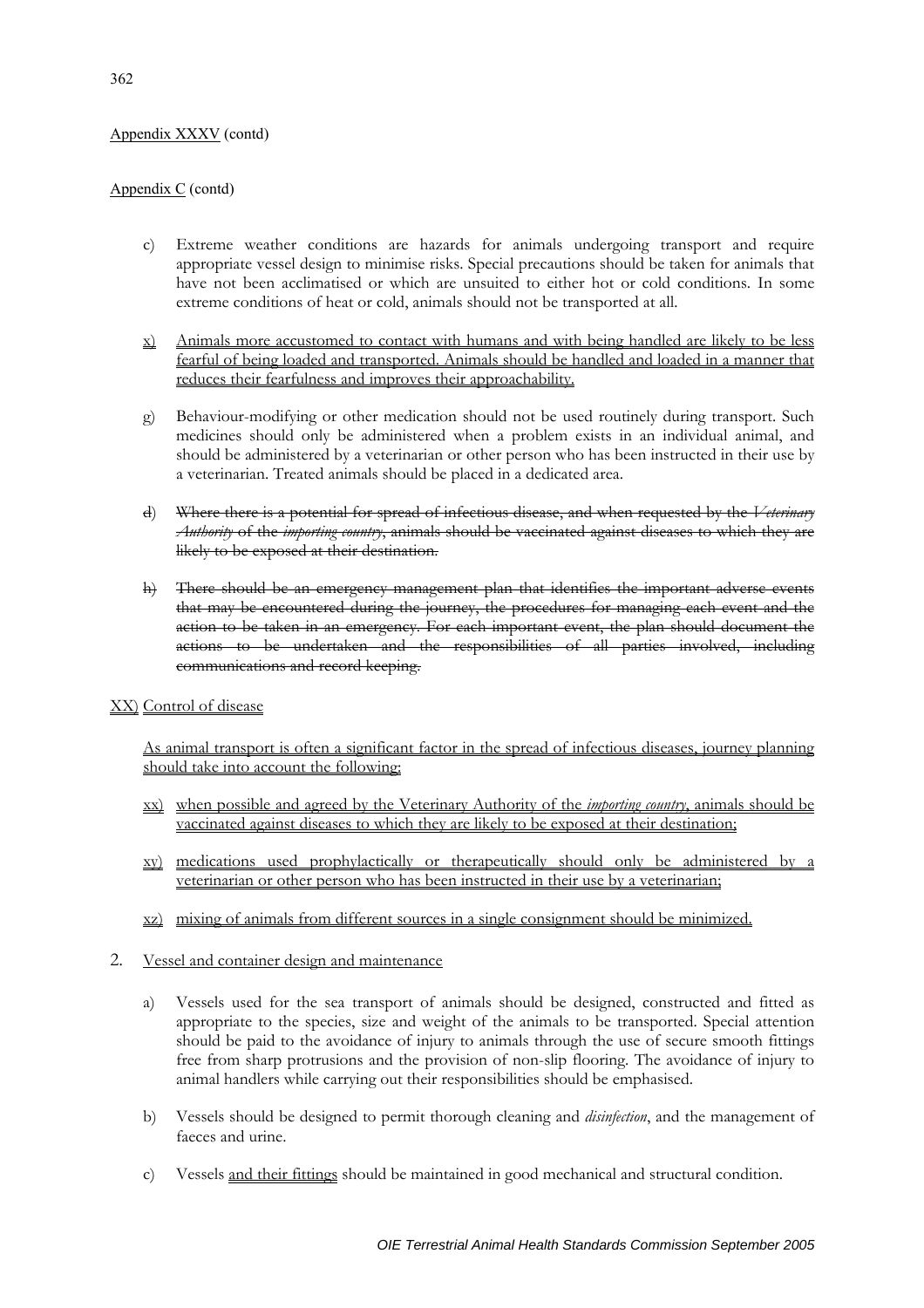# Appendix C (contd)

- d) Vessels should have adequate ventilation to meet variations in climate and the thermo-regulatory needs of the animal species being transported. The ventilation system should be eapable of operating effective when the vessel is stationary and the air flow should be adjustable. An emergency power supply should be available to maintain ventilation in the case of primary machinery breakdown.
- e) The feeding and watering system should be designed to permit adequate access to feed and water appropriate to the species, size and weight of the animals, and to minimise soiling of pens.
- f) Vessels should be designed so that the faeces or urine from animals on upper levels do not soil animals on lower levels, or their feed or water.
- g) Loading and stowage of feed and bedding should be carried out in such a way to ensure protection from fire hazards, the elements and sea water
- h) Where appropriate, suitable bedding, such as straw or sawdust, should be added to vessel floors to assist absorption of urine and faeces, provide better footing for animals and protect animals (especially young animals) from hard or rough flooring surfaces and adverse weather conditions.
- i) The above principles apply also to containers used for the transport of animals.
- 3. Special provisions for transport in road vehicles on roll-on/roll-off vessels or for containers
	- a) Road vehicles and containers should be equipped with a sufficient number of adequately designed, positioned and maintained securing points enabling them to be securely fastened to the vessel.
	- b) Road vehicles and containers should be secured to the ship before the start of the sea journey to prevent them being displaced by the motion of the vessel.
	- c) Vessels should have adequate ventilation to meet variations in climate and the thermo-regulatory needs of the animal species being transported, especially where the animals are transported in a secondary vehicle*/*container on enclosed decks.
	- d) Due to the risk of limited airflow on certain vessels' decks, a road vehicle or container may require a forced ventilation system of greater capacity than that provided by natural ventilation.
- X) Nature and duration of the journey

#### The maximum duration of a journey should be determined according to:

- x1) the ability of the animals to cope with the stress of transport (such as very young, old, lactating or pregnant animals);
- x2) the animals' previous transport experience;
- x3) the likely onset of fatigue;
- x4) the need for special attention;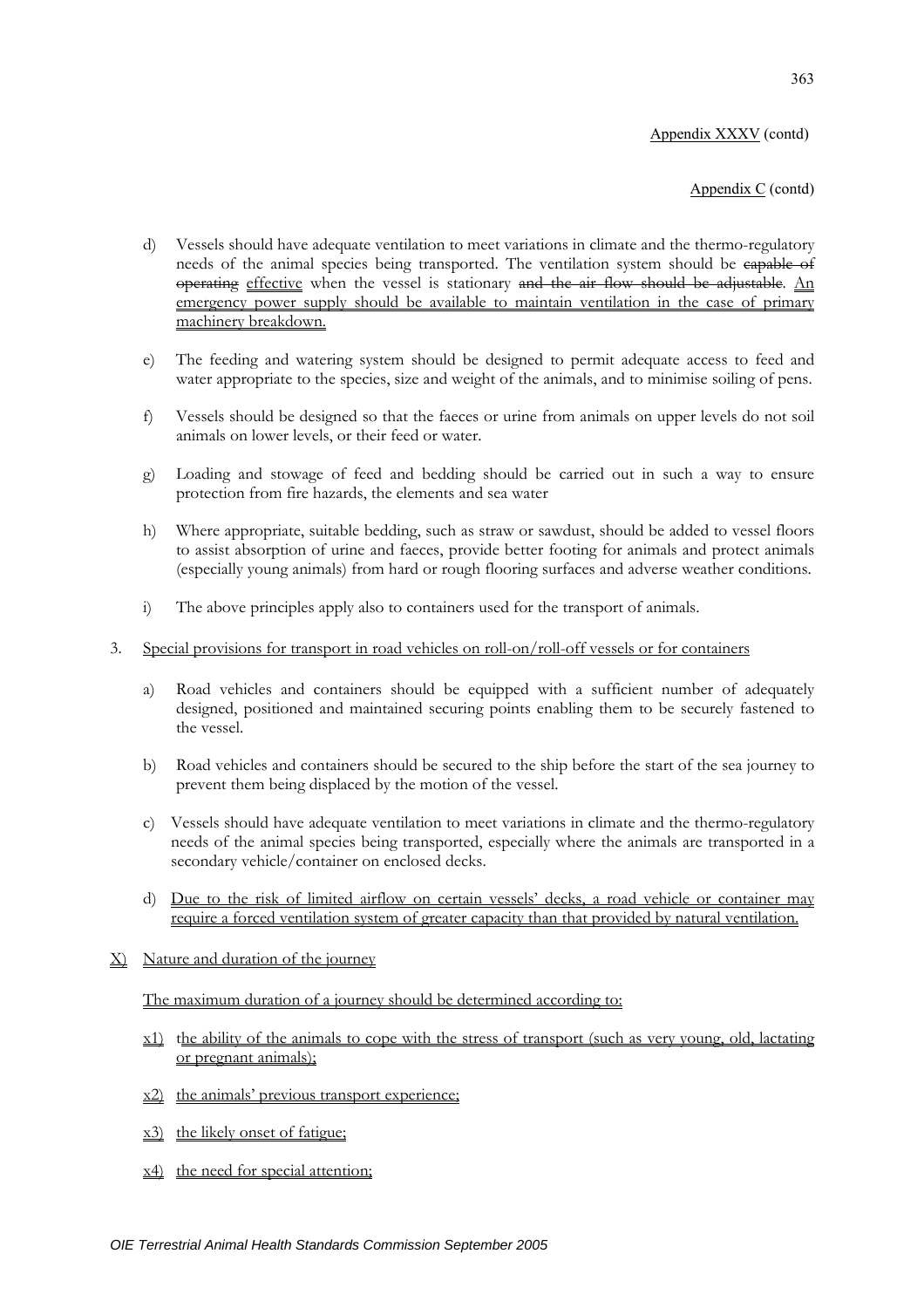### Appendix C (contd)

- x5) the need for feed and water;
- x6) the increased susceptibility to injury and disease;
- x7) space allowance and vessel design;
- x8) weather conditions.

# 4. Space allowance

- a) The number of animals which should be transported on a vessel and their allocation to different pens on the vessel should be determined before loading.
- b) The amount of space required, including headroom, depends on the species of animal and should allow the necessary thermoregulation. Each animal should be able to assume its natural position for transport (including during loading and unloading) without coming into contact with the roof or upper deck of the vessel. When animals lie down, there should be enough space for every animal to adopt a comfortable, normal lying posture.
- c) Calculations for the space allowance for each animal should be carried out, using the figures given in these guidelines Appendix XXX or, in their absence, in a relevant national or international document. The size of pens will affect the number of animals in each.
- d) The same principles apply when animals are transported in containers.

#### 5. Ability to observe animals en route during the journey

- a) Animals should be positioned to enable them to be observed regularly and clearly by the animal handler or other responsible person, during the journey to ensure their safety and good welfare.
- b) To allow an adequate inspection of animals en route, it should be possible for each animal to be clearly observed by the animal handler or other responsible person.
- 6. Emergency response procedures

Appropriate contingency plans to address emergencies should be prepared in advance.

There should be an emergency management plan that identifies the important adverse events that may be encountered during the journey, the procedures for managing each event and the action to be taken in an emergency. For each important event, the plan should document the actions to be undertaken and the responsibilities of all parties involved, including communications and record keeping.

Article 3.7.2.4.

# **Documentation**

1. Animals should not be loaded until the documentation required to that point is complete.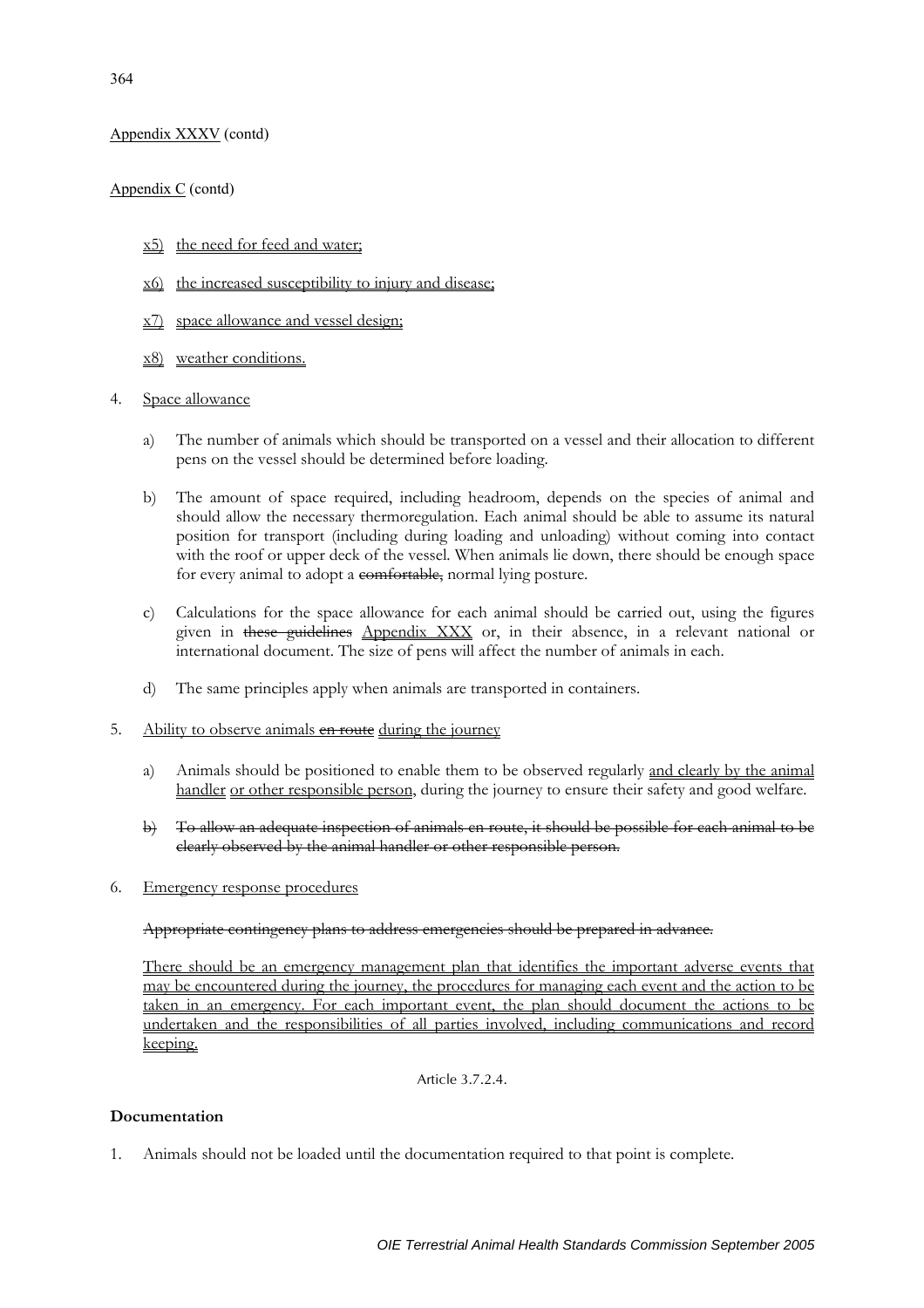### Appendix C (contd)

- 2. The documentation accompanying the consignment should include:
	- a) journey travel plan (including a contingency plan for emergencies);
	- b) time, date and place of loading;
	- c) the journey log a daily record of inspection and important events which includes records of morbidity and mortality and actions taken, climatic conditions, food and water consumed, medication provided, mechanical defects;
	- d) expected time, date and place of arrival and unloading;
	- e) veterinary certification, when required;
	- f) animal identification to allow traceback of individual animals to the premises of departure, and, where possible, to the premises of origin;
	- g) details of any animals considered 'at risk' (Article 3.7.2.5);
	- h) number of animal handlers on board, and their competencies;
	- i) stocking density estimate for each load in the consignment.
- 3. When veterinary certification should is required to accompany consignments of animals and it should address:
	- a) when required, cleaning and details of *disinfection* carried out of the vessel;
	- b) fitness of the animals to travel;
	- c) animal identification (description, number, etc.) ;
	- d) health status including any tests, treatments and vaccinations carried out, if required.

Article 3.7.2.5.

# **Pre-journey period**

- 1. General considerations
	- a) Before each journey, vessels should be thoroughly cleaned and, if necessary, treated for animal and public health purposes, using chemicals approved by the *Competent Authority.* When cleaning is necessary during a journey, this should be carried out with the minimum of stress to the animals.
	- b) In some circumstances, animals may require pre-journey assembly. In these circumstances, the following points should be considered:
		- x1) Pre-journey rest is necessary if the welfare of animals has become poor during the collection period because of the physical environment or the social behaviour of the animals.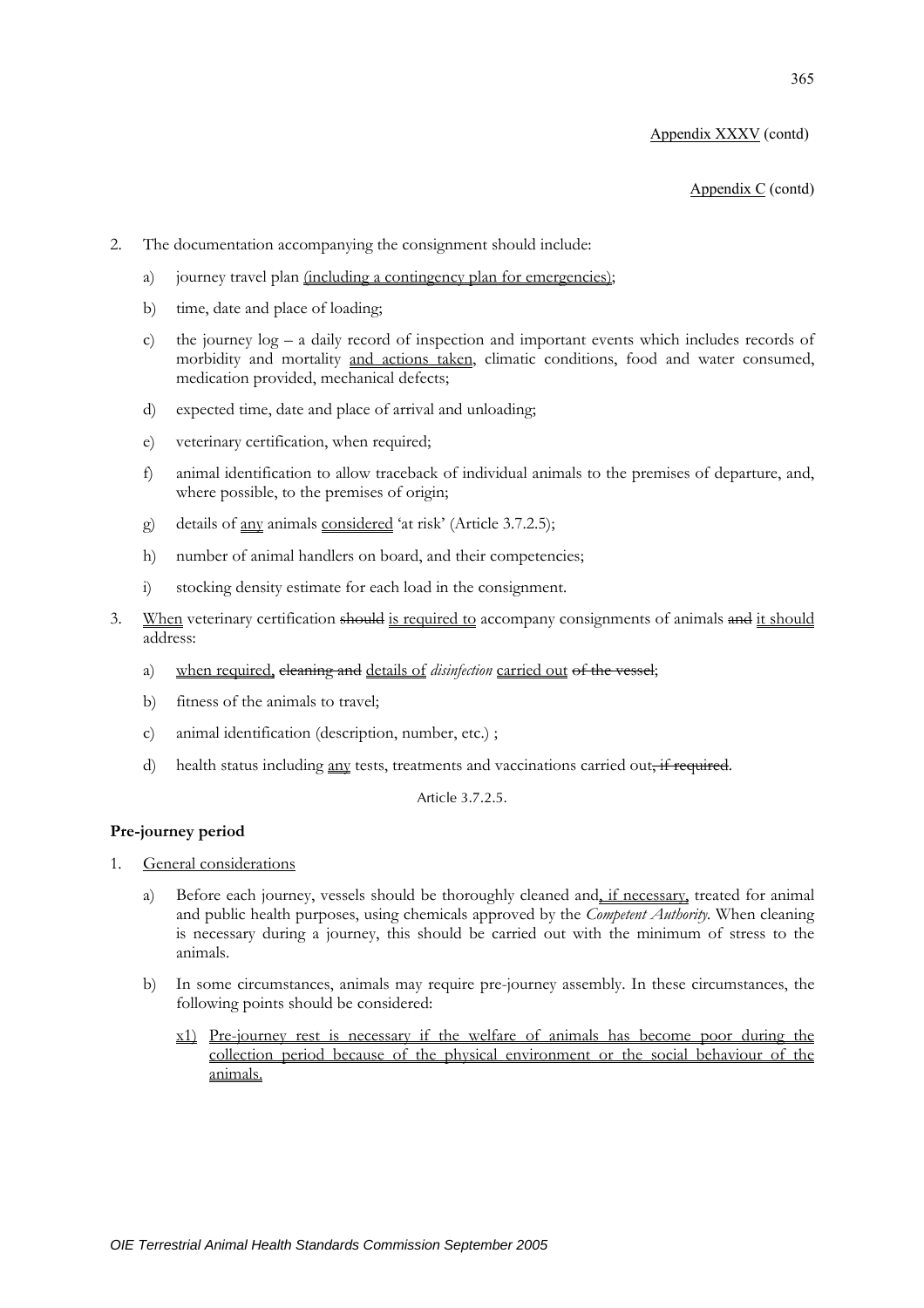# Appendix C (contd)

- i) For animals such as pigs which are susceptible to motion sickness, and in order to reduce urine and faeces production during the journey, a short period of feed deprivation prior to loading is desirable.
- ii) When animals will be provided with a novel diet or method of water provision during or after transport, an adequate period of pre-exposure is necessary. Preconditioning to the feed to be used on the vessel may be necessary in such cases.
- x2) When animals are to be provided with a novel diet or unfamiliar methods of supplying of feed or water, they should be preconditioned.
- X) Where an animal handler believes that there is a significant risk of disease among the animals to be loaded or significant doubt as to their fitness to travel, the animals should be examined by a veterinarian.
- c) Pre-journey assembly /holding areas should be designed to:
	- i) securely contain the animals;
	- ii) maintain an environment safe from hazards, including predators and disease;
	- iii) protect animals from exposure to adverse weather conditions; and
	- iv) allow for maintenance of social groups, and
	- v) allow for rest, watering and feeding.

#### 2. Selection of compatible groups

Compatible groups should be selected before transport to avoid adverse animal welfare consequences. The following guidelines should be applied when assembling groups of animals:

- a) animals of different species should not be mixed unless they are judged to be compatible;
- b) animals of the same species can be mixed unless there is a significant likelihood of aggression; aggressive individuals should be segregated (recommendations for specific species are described in detail in Article 3.7.2.10.). For some species, animals from different groups should not be mixed because poor welfare occurs unless they have established a social structure;
- c) young or small animals may need to be separated from older or larger animals, with the exception of nursing mothers with young at foot;
- d) animals with horns or antlers should not be mixed with animals lacking horns or antlers, unless judged to be compatible;
- e) animals reared together should be maintained as a group; animals with a strong social bond, such as a dam and offspring, should be transported together.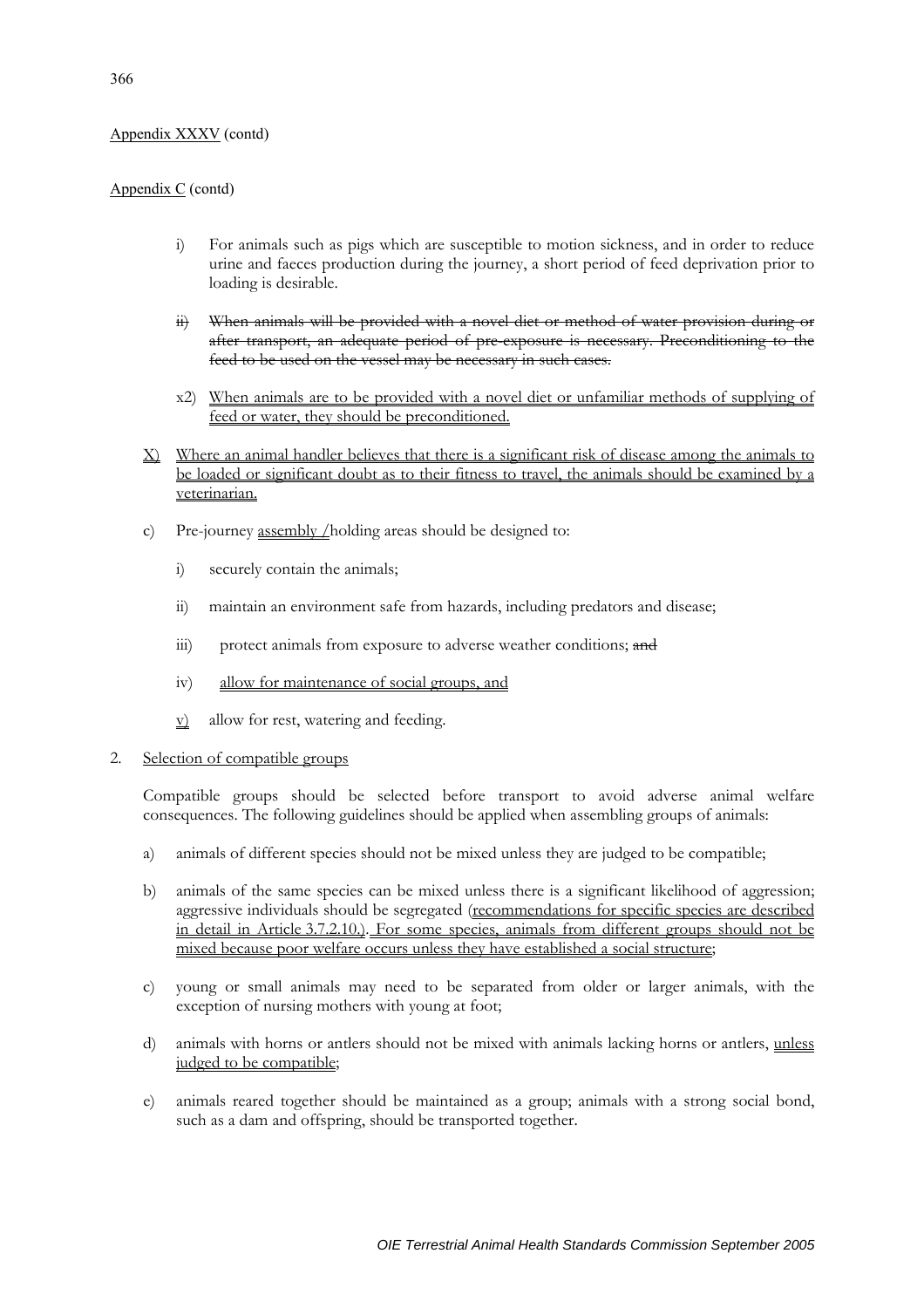### Appendix C (contd)

#### 3. Fitness to travel

- a) Animals should be inspected by a veterinarian or an animal handler to assess fitness to travel. If its fitness to travel is in doubt, the animal should be examined by a veterinarian. Animals found unfit to travel before travel and those found unfit to travel by farm staff, an animal handler or a veterinarian, should not be loaded onto a vessel.
- b) Humane and effective arrangements should be made by the owner or agent for the handling and care of any animal rejected as unfit to travel.
- c) Animals that are unfit to travel include:
	- i) those that are sick, injured, weak, disabled or fatigued;
	- ii) those that are unable to stand unaided and or bear weight on each leg;
	- iii) those that are blind in both eyes;
	- iv) those that cannot be moved without causing them additional suffering;
	- v) newborn with an unhealed navel;
	- vi) females travelling without young which have given birth within the previous 48 hours;
	- vii) pregnant animals which would be in the final 10% of their gestation period at the planned time of unloading.
- d) Risks during transport can be reduced by selecting animals best suited to the conditions of travel and those that are acclimatised to expected weather conditions.
- e) Animals at risk, and requiring better conditions and additional attention during transport include:
	- i) very large or obese individuals;
	- ii) very young or old animals;
	- iii) excitable or aggressive animals;
	- iv) animals subject to motion sickness;
	- v) animals which have had little contact with humans;
	- vi) females in the last third of pregnancy or in heavy lactation.
- f) Hair or wool length needs consideration should be considered in relation to the weather conditions expected during transport.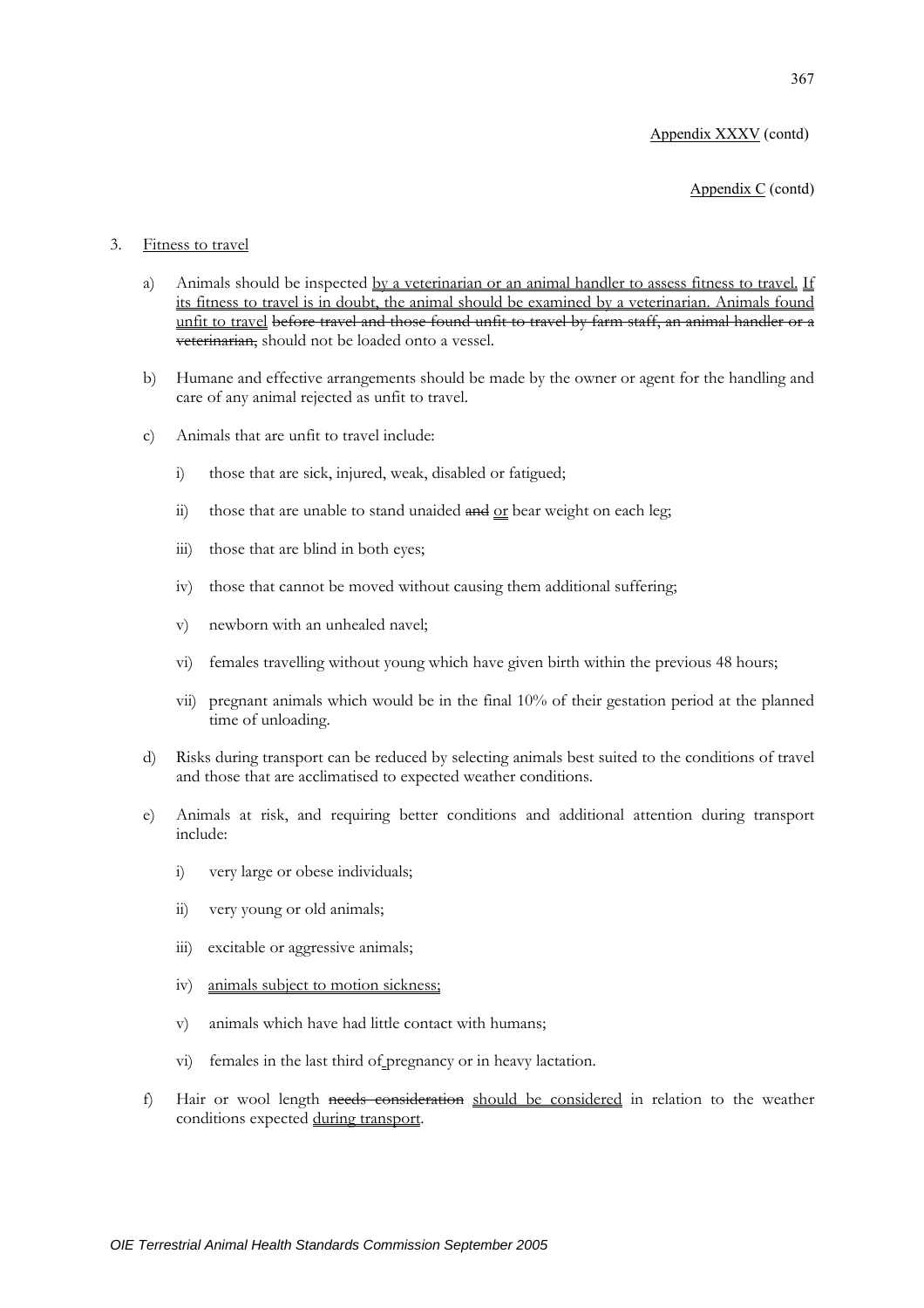# Appendix C (contd)

Article 3.7.2.6.

# **Loading**

- 1. Experienced Competent supervision
	- a) Loading should be carefully planned as it has the potential to be the cause of poor welfare in transported animals.
	- b) Loading should be supervised by the *Competent Authority* and managed conducted by an animal handler(s). Animal handlers should ensure that animals are loaded quietly and without unnecessary noise, harassment or force, and that untrained assistants or spectators do not impede the process.
	- c) Ventilation during loading and the journey should provide for fresh air, and the removal of excessive heat, humidity and noxious fumes (such as ammonia and carbon monoxide). Under warm and hot conditions, ventilation should allow for the adequate convective cooling of each animal. In some instances, adequate ventilation can be achieved by increasing the space allowance for animals.
- 2. Facilities
	- a) The facilities for loading including the collecting area at the wharf, races and loading ramps should be designed and constructed to take into account of the needs and abilities of the animals with regard to dimensions, slopes, surfaces, absence of sharp projections, flooring, sides, etc.
	- x) Ventilation during loading and the journey should provide for fresh air, and the removal of excessive heat, humidity and noxious fumes (such as ammonia and carbon monoxide). Under warm and hot conditions, ventilation should allow for the adequate convective cooling of each animal. In some instances, adequate ventilation can be achieved by increasing the space allowance for animals.
	- b) All Loading facilities should be properly illuminated to allow the animals to be easily inspected by the animal handler(s), and to allow the animals' ease of movement at all times. Facilities should provide uniform lighting light levels directly over approaches to sorting pens, chutes, loading ramps, with brighter lighting light levels inside *vehicles* / *containers*, in order to minimise baulking. Dim lighting light levels may be advantageous for the catching of some animals. Artificial lightening may be required.
- 3. Goads and other aids

The following principles should apply:

a) Goads (aids for encouraging animals to move) should not be used on Animals that have little or no room to move should not be subjected to physical force or goads and other aids which compel movement.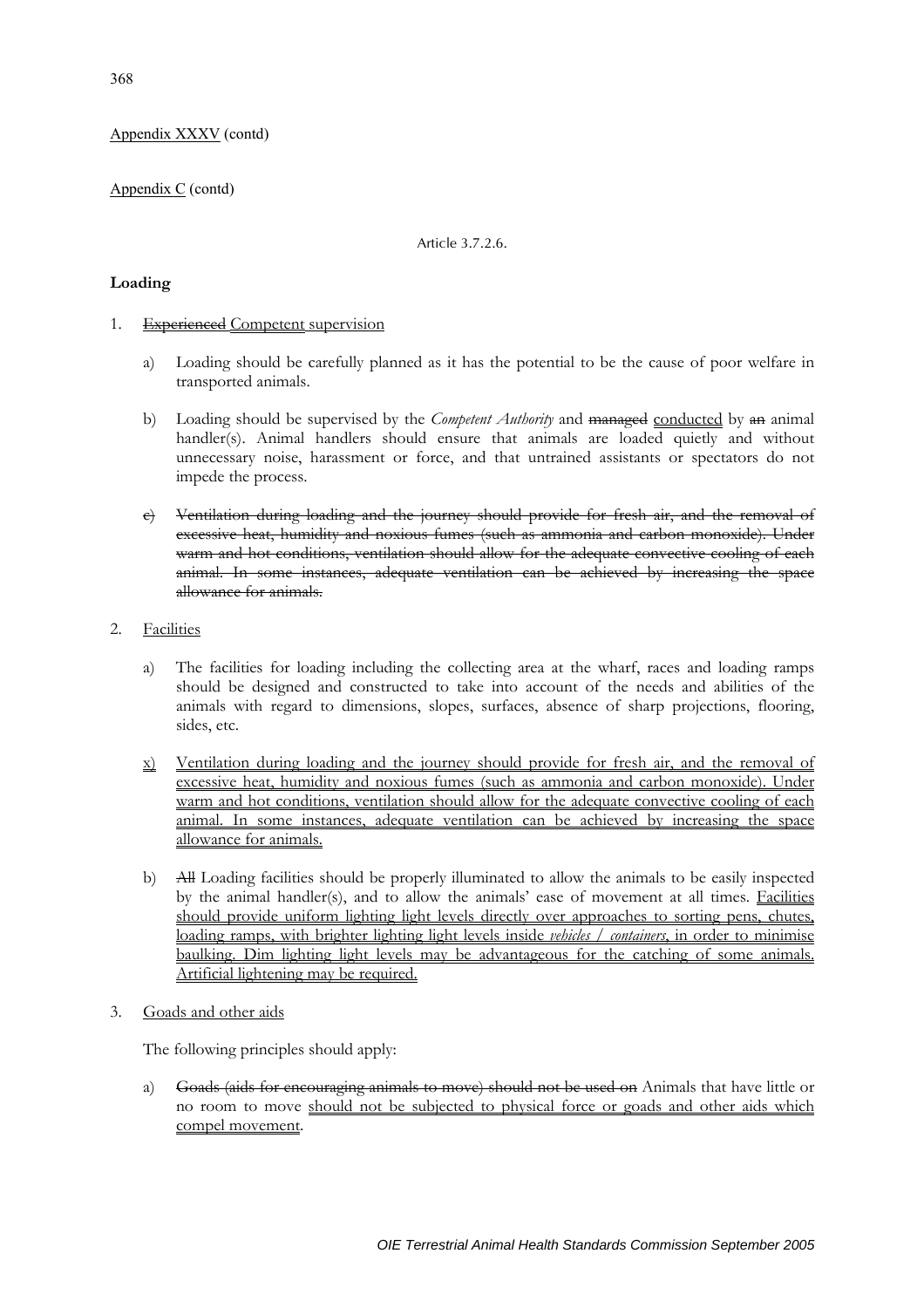# Appendix C (contd)

- b) Useful and permitted goads include panels, flags, plastic paddles, flappers (a length of cane with a short strap of leather or canvas attached), plastic bags and metallic rattles; they should be used in a manner sufficient to encourage and direct movement of the animals but without physical contact with them.
- x) Painful procedures (including whipping, tail twisting, use of nose twitches, pressure on eyes, ears or external genitalia), or the use of unsuitable goads or other aids (including sticks with sharp ends, lengths of metal piping, fencing wire or heavy leather belts), should not be used to move animals.
- c) Unsuitable goads such as large wooden sticks, sticks with sharp ends, lengths of metal piping, fencing wire or heavy leather belts should not be used to strike animals.
- d) The use of goads which administer electric shocks should be discouraged, and restricted to that necessary to assist movement of the animal. If Such use is necessary, it should be limited to battery-powered goads on the hindquarters of pigs and large ruminants, and never on sensitive areas such as the eyes, mouth, ears, anogenital region or belly. Such instruments should not be used on horses, sheep and goats of any age, or on calves or piglets.
- x) Shouting or yelling at animals or making loud noises e.g. through the cracking of whips to encourage them to move should not occur, as such actions may make the animals agitated, leading to crowding or falling.
- e) The use of well trained dogs to help with the *loading* of some species may be acceptable.
- f) Manual lifting is permissible for young animals that may have difficulty negotiating ramps, but the lifting of animals by **body parts such as** their tail, head, horns, ears, limbs, wool or hair should not be permitted. The throwing or dropping of animals should not be permitted.

Article 3.7.2.7.

# **Travel**

- 1. General considerations
	- a) Animal handler(s) should check the consignment immediately before departure to ensure that the animals have been loaded according to the load plan. Each consignment should be checked again within 24 12 hours.
	- b) Adjustments should be made to the stocking density within 48 hours of departure and as appropriate during the journey.
	- c) Each pen of animals should be observed on a daily basis for normal behaviour, health and welfare, and the correct operation of ventilation, watering and feeding systems. There should also be a night patrol. Any necessary corrective action should be undertaken promptly.
	- d) Adequate access to suitable feed and water should be ensured for all animals in each pen.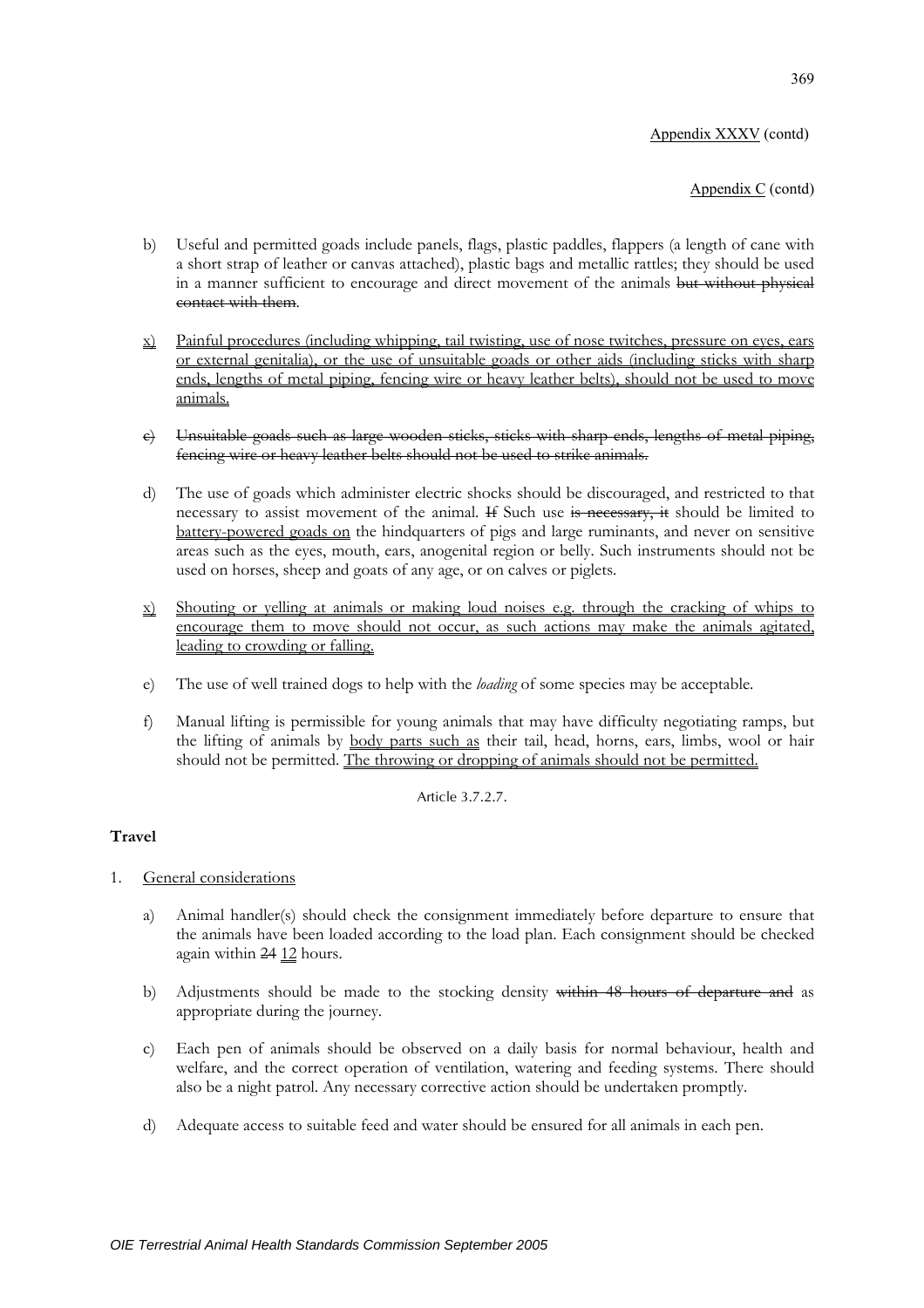# Appendix C (contd)

# 2. Sick and injured animals

- a) Sick and or injured animals should be segregated/isolated if possible.
- b) Sick  $\Theta$  and injured animals should be appropriately treated promptly and or humanely killed, in accordance with a predetermined emergency response plan (Article 3.7.2.3). and Veterinary advice should be sought if necessary. All drugs and products should be used in accordance with the manufacturer's or veterinarian's recommendations.
- c) A record of treatments carried out and their outcomes should be kept.
- d) When euthanasia is necessary, the person responsible for the animals must ensure that it is carried out humanely<del>, and results in immediate death. When necessary.</del> Assistance should be sought from a veterinarian or other person(s) competent in euthanasia procedures. Recommendations for specific species are described in Appendix 3.7.6. on humane killing of animals for disease control purposes.
- 3. Cleaning and disinfection
	- a) Vessels and containers used to carry the animals should be cleaned before re-use through the physical removal of manure and bedding by scraping, washing and flushing vessels and containers with water. This should be followed by *disinfection* when there are concerns about disease transmission.
	- b) Manure, litter and bedding should be disposed of in such a way as to prevent the transmission of disease and in compliance with all relevant health and environmental legislation.
	- c) Where cleaning or *disinfestation* is necessary during travel, it should be carried out with the minimum stress to the animals.
		- Article 3.7.2.8.

# **Unloading and post-journey handling**

- 1. General considerations
	- a) The required facilities and the principles of animal handling detailed in Article 3.7.2.6. apply equally to unloading, but consideration should be given to the likelihood that the animals will be fatigued.
	- b) Unloading should be carefully planned as it has the potential to be the cause of poor welfare in transported animals.
	- c) A livestock vessel should have priority attention when arriving in port and have priority access to a berth with suitable unloading facilities. As soon as possible after the ship's arrival at the port and acceptance of the consignment by the *Competent Authority*, animals should be unloaded into appropriate facilities.
	- d) The accompanying veterinary certificate and other documents should meet the requirements of the *importing country*. Veterinary inspections should be completed as quickly as possible.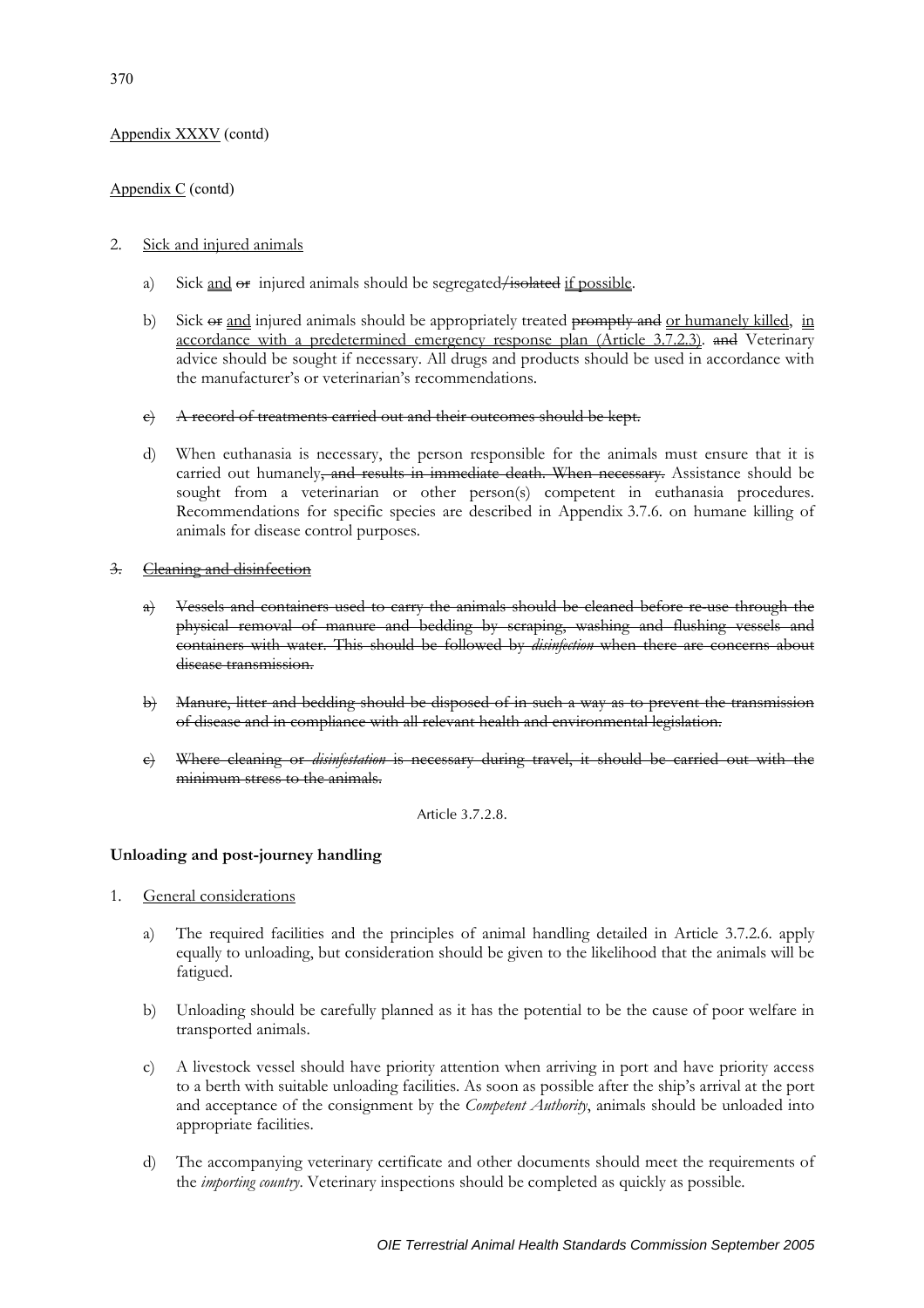# Appendix C (contd)

- e) Unloading should be supervised by the *Competent Authority* and managed conducted by an competent animal handler(s). The animal handlers should ensure that animals are unloaded as soon as possible after arrival but sufficient time should be allowed for unloading to proceed quietly and without unnecessary noise, harassment or force, and that untrained assistants or spectators do not impede the process.
- 2. Facilities
	- a) The facilities for unloading including the collecting area at the wharf, races and unloading ramps should be designed and constructed to take into account of the needs and abilities of the animals with regard to dimensions, slopes, surfaces, absence of sharp projections, flooring, sides, etc.
	- b) All unloading facilities should be properly illuminated have sufficient lighting to allow the animals to be easily inspected by the animal handler(s), and to allow the animals' ease of movement at all times.
	- c) In case of emergencies, Port facilities should provide animals with appropriate care and comfort, adequate space, access to quality feed and clean drinking water, and shelter from extreme weather conditions.
- 3. Sick and injured animals
	- x) An animal that has become sick, injured or disabled during a journey should be appropriately treated or humanely killed (see Appendix 3.7.6.). When necessary, veterinary advice should be sought in the care and treatment of these animals.
	- a) In some cases, where animals are non-ambulatory due to fatigue, injury or sickness, it may be in the best welfare interests of the animal to be treated or euthanased aboard the vessel.
	- b) If unloading is in the best welfare interests of animals that are fatigued, injured or sick, there should be appropriate facilities and equipment for the humane unloading of such animals. These animals should be unloaded in a manner that causes the least amount of suffering. After unloading, separate pens and other appropriate facilities and treatments should be provided for sick or injured animals.
- X) Cleaning and disinfection
	- X1) Vessels and containers used to carry the animals should be cleaned before re-use through the physical removal of manure and bedding, by scraping, washing and flushing vessels and containers with water until visibly clean. This should be followed by disinfection when there are concerns about disease transmission.
	- X2) Manure, litter and bedding should be disposed of in such a way as to prevent the transmission of disease and in compliance with all relevant health and environmental legislation.
	- X3) Where cleaning or *disinfestation* is necessary during travel, it should be carried out with the minimum of stress to the animals.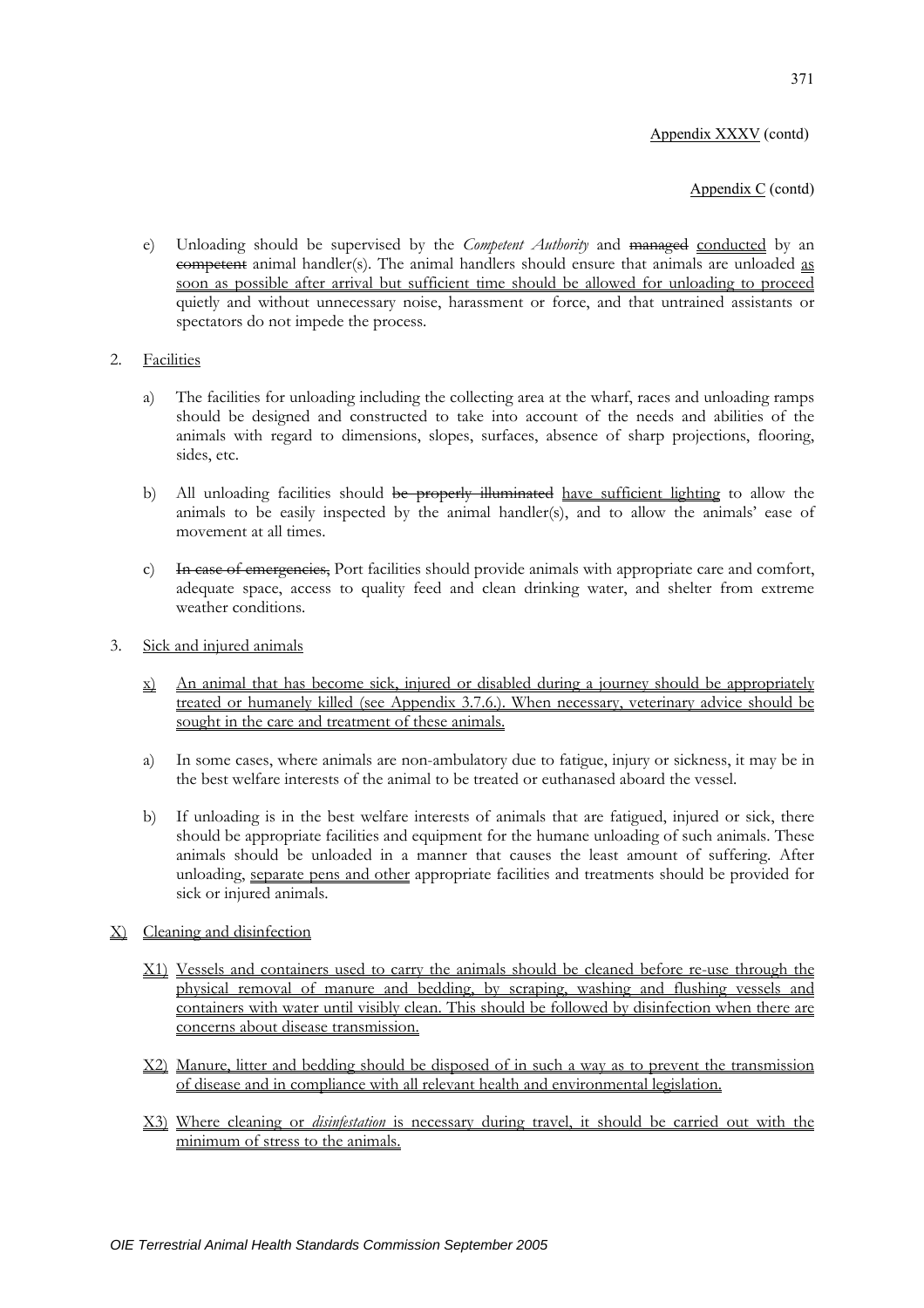# Appendix C (contd)

#### Article 3.7.2.9.

#### **Actions in the event of a refusal to allow the importation of a shipment**

- 1. The welfare of the animals should be the first consideration in the event of a refusal to import.
- 2. When a shipment has animals have been refused import, the *Competent Authority* of that country should make available suitable isolation facilities to allow the unloading of animals from a vessel and their secure holding, without posing a risk to the health of the national herd, pending resolution of the situation. In this situation, the priorities should be:
	- a) the *Competent Authority* of the *importing country* should provide urgently in writing the reasons for the refusal;
	- b) in the event of a refusal for animal health reasons, the *Competent Authority* of the *importing country* should provide urgent access to an OIE-appointed veterinarian(s) to assess the animals' health status with regard to the *importing country*'s concerns, and the necessary facilities and approvals to expedite the required diagnostic testing;
	- c) the *Competent Authority* of the *importing country* should provide access to allow continued assessment of the ongoing health and welfare situation;
	- d) if the matter cannot be promptly resolved, the *Competent Authority* of the *exporting* and *importing countries* should call on the OIE to mediate.
- 3. In the event that the animals are required to remain on the *vessel*, the priorities should be:
	- a) the *Competent Authority* of the *importing country* should allow reprovision of the vessel with water and feed as necessary;
	- b) the *Competent Authority* of the *importing country* should provide urgently in writing the reasons for the refusal;
	- c) in the event of a refusal for animal health reasons, the *Competent Authority* of the *importing country* should provide urgent access to an OIE-appointed veterinarian(s) to assess the animals' health status with regard to the *importing country*'s concerns, and the necessary facilities and approvals to expedite the required diagnostic testing;
	- d) the *Competent Authority* of the *importing country* should provide access to allow continued assessment of the ongoing health and welfare situation other aspects of the welfare of the animals, and the necessary actions to deal with any issues which arise;
	- e) if the matter cannot be urgently resolved, the *Competent Authorities* of the *exporting* and *importing countries* should call on the OIE to mediate.
- 4. The OIE should utilise its dispute settlement mechanism to identify a mutually agreed solution which will address the animal health and welfare issues in a timely manner.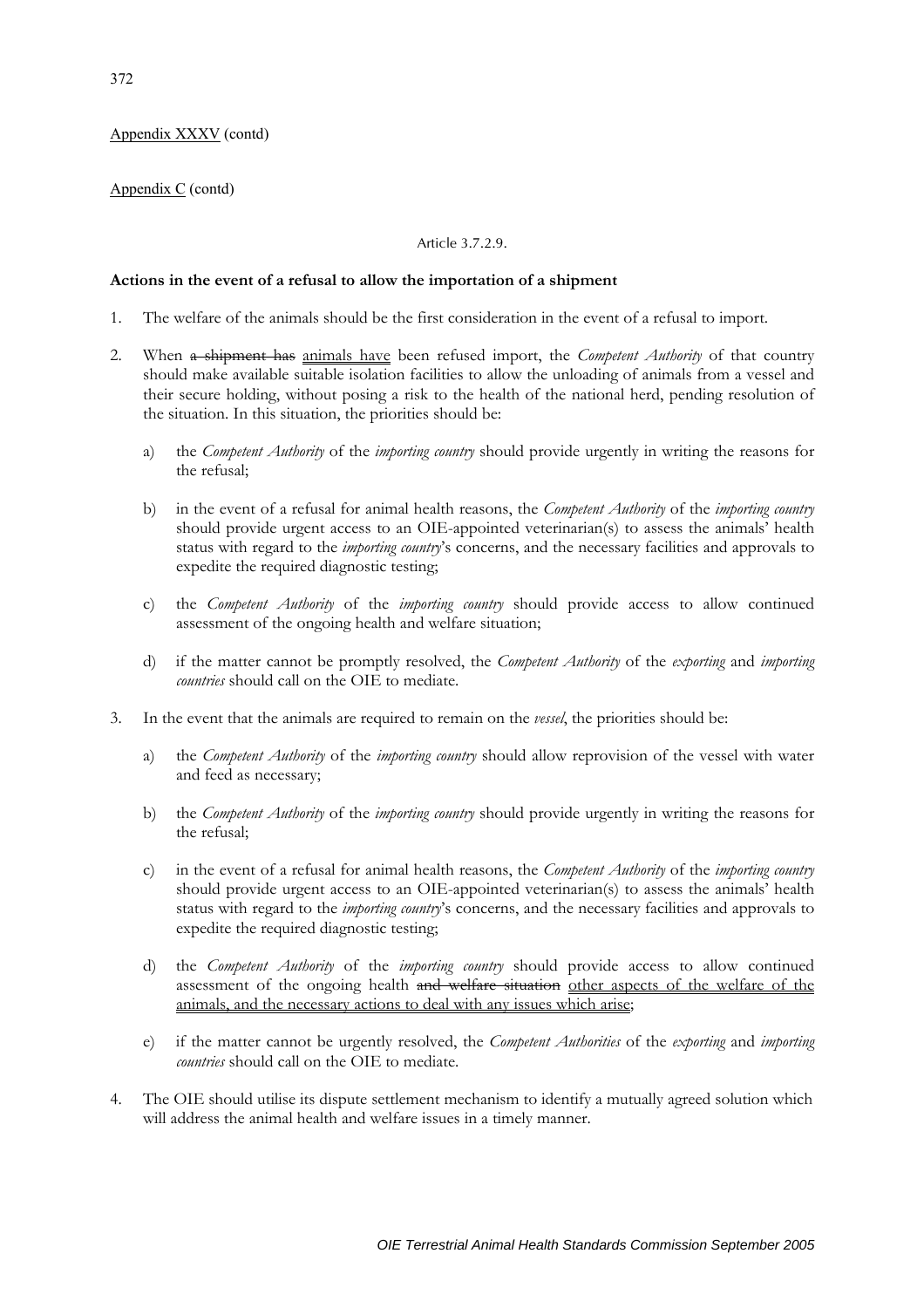Appendix C (contd)

#### Article 3.7.2.10.

### **Species specific issues**

**Cattle** are sociable animals and may become agitated if they are singled out. Social order is usually established at about two years of age. When groups are mixed, social order has to be re-established and aggression may occur until a new order is established. Crowding of cattle may also increase aggression as the animals try to maintain personal space. Social behaviour varies with age, breed and sex; *Bos indicus* and *B. indicus*-cross animals are usually more temperamental than European breeds. Young bulls, when moved in groups, show a degree of playfulness (pushing and shoving) but become more aggressive and territorial with age. Adult bulls have a minimum personal space of six square metres. Cows with young calves can be very protective, and handling calves in the presence of their mothers can be dangerous.

**Goats** should be handled calmly and are more easily led or driven than if they are excited. When goats are moved, their gregarious tendencies should be exploited. Activities which frighten, injure or cause agitation to animals should be avoided. Bullying is particularly serious in goats. Housing strange goats together could result in fatalities, either through physical violence, or subordinate goats being refused access to food and water.

**Sheep** are sociable animals with good eyesight and tend to "flock together", especially when they are agitated. They should be handled calmly and their tendency to follow each other should be exploited when they are being moved. Sheep may become agitated if they are singled out for attention and will strive to rejoin the group. Activities which frighten, injure or cause agitation to sheep should be avoided. They can negotiate steep ramps.

Pigs have poor eyesight, and may move reluctantly in strange surroundings. They benefit from well lit loading bays. Since they negotiate ramps with difficulty, these should be as level as possible and provided with secure footholds. Ideally, a hydraulic lift should be used for greater heights. Pigs also negotiate steps with difficulty. A good 'rule-of-thumb' is that no step should be higher than the pig's front knee. Serious aggression may result if unfamiliar animals are mixed. Pigs are highly susceptible to heat stress.

**Horses** in this context include all solipeds, donkeys, mules, hinnies and zebra. They have good eyesight and a very wide angle of vision. They may have a history of loading resulting in good or bad experiences. Good training should result in easier loading, but some horses can prove difficult, especially if they are inexperienced or have associated loading with poor transport conditions. In these circumstances, two experienced handlers can load an animal by linking arms or using a strop below its rump. Blindfolding may even be considered. Ramps should be as shallow as possible. Steps are not usually a problem when horses mount a ramp, but they tend to jump a step when descending, so steps should be as low as possible. Horses benefit from being individually stalled, but may be transported in compatible groups. When horses are to travel in groups, their shoes should be removed.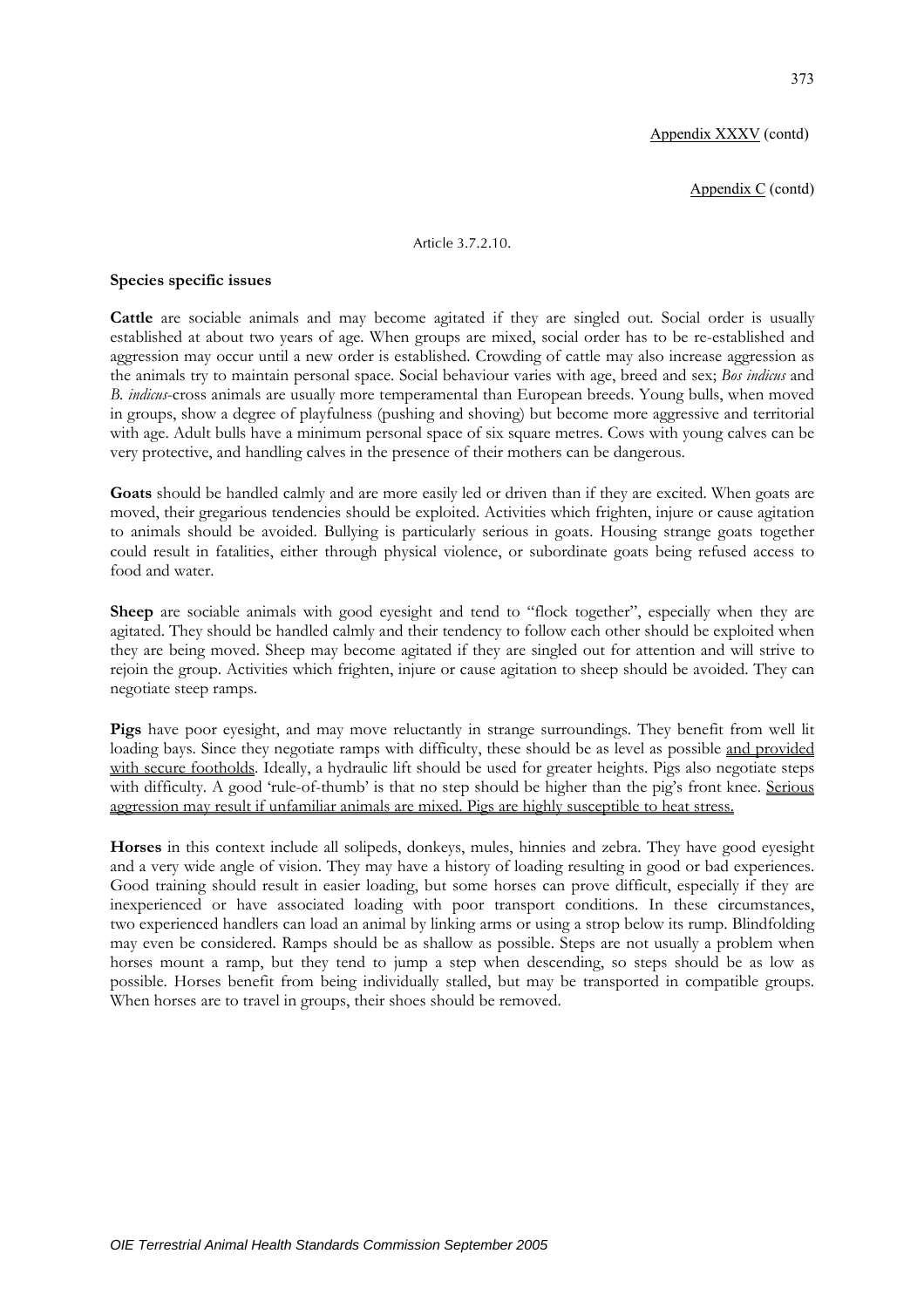Appendix C (contd)

**Camelids** in this context comprise llamas, alpacas, guanaco and vicuna. They have good eyesight and, like sheep, can negotiate steep slopes, though ramps should be as shallow as possible. They load most easily in a bunch as a single animal will strive to rejoin the others. Whilst they are usually docile, they have an unnerving habit of spitting in self-defence. During transport, they usually lie down. They frequently extend their front legs forward when lying, so gaps below partitions should be high enough so that their legs are not trapped when the animals rise.

- - - - - - - - - - - - - - - - text deleted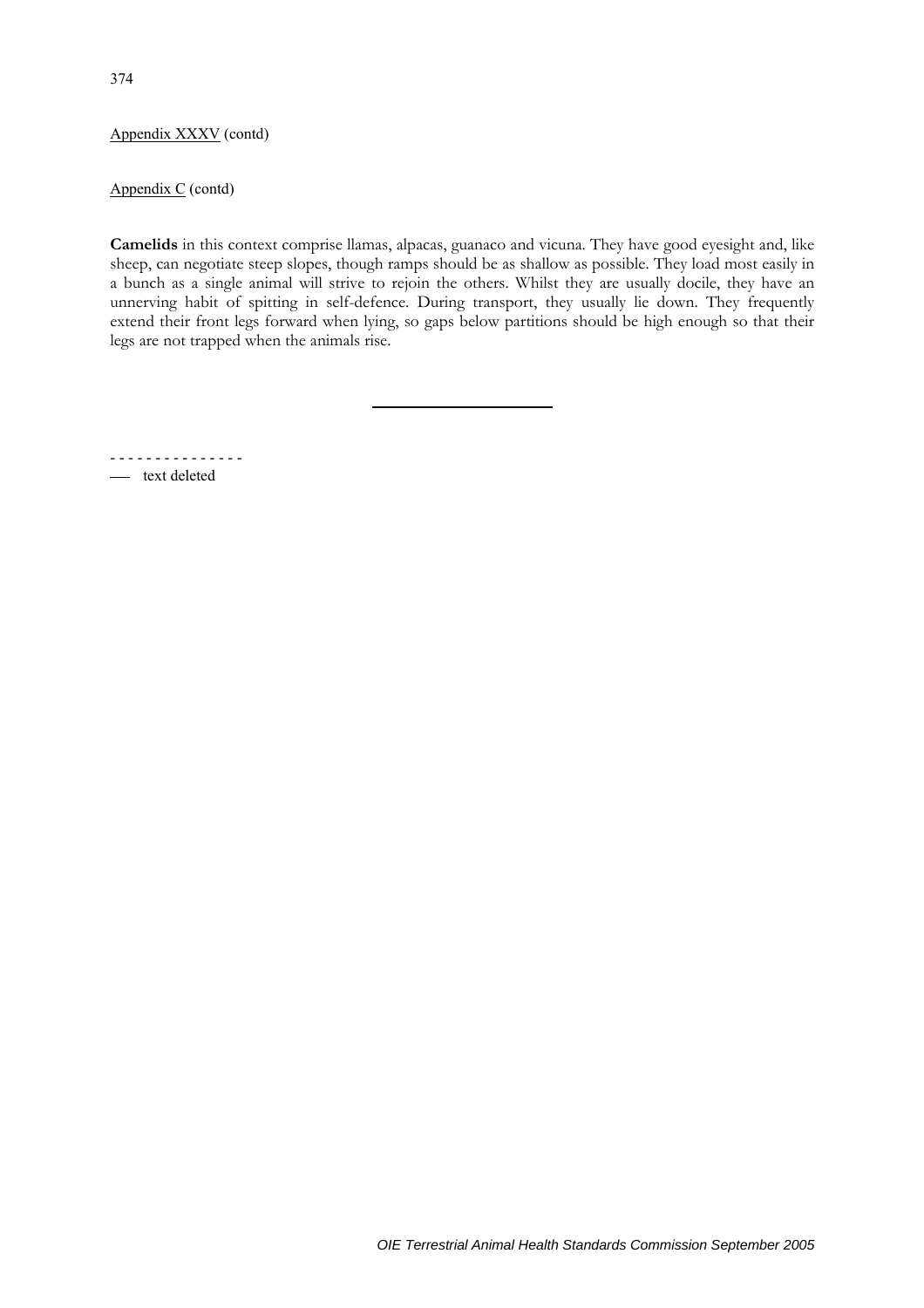# Appendix D

# APPENDIX 3.7.3.

# GUIDELINES FOR THE TRANSPORT OF ANIMALS BY LAND

**Preamble:** These guidelines apply to the following live domesticated animals: cattle, buffalo, camels, sheep, goats, pigs, poultry and equines. They will also be largely applicable to some other animals (e.g. deer, other camelids and ratites). Wild, feral and partly domesticated animals may need different conditions.

# Article 1

The amount of time animals spend on a journey should be kept to the minimum possible.

Article 3.7.3.1. bis

# **Responsibilities**

 $\overline{a}$ 

Once the decision to transport the animals has been made, the welfare of animals during their journey transport is the paramount consideration and is the joint responsibility of all people involved.

The roles of each of those responsible are defined below:

- 1. The owners and managers of the animals are responsible for the general health of the animals and their fitness for the journey, and for their overall welfare during the journey, regardless of whether duties are subcontracted to other parties during transport. They are also responsible for ensuring compliance with any required veterinary or other certification and for the presence during the journey of at least one animal handler<sup>2</sup> competent for the species being transported, with the authority to take prompt action. They are also responsible for ensuring that equipment and veterinary assistance are provided as appropriate for the species and journey.
- 2. Business agents or buying/selling agents have a joint responsibility with owners for the selection of animals that are fit to travel. They have a joint responsibility with market owners and managers of facilities at the start and at the end of the journey for the availability of suitable facilities for the assembly, loading, transport, unloading and holding of animals, and for emergencies.
- 3. Animal handlers are responsible for the humane handling and care of the animals, especially during loading and unloading, and for maintaining a journey log. To carry out their responsibilities, they should have the authority to take prompt action. In the absence of a separate animal handler, the driver is the animal handler.
- 4. Transport companies, vehicle owners and drivers are responsible for planning the journey to ensure the care of the animals:

<sup>2</sup> An animal handler is a person with a knowledge of the behaviour and needs of animals which, with appropriate experience and a professional and positive response to an animal's needs, results in effective management and good welfare; their competence should be demonstrated through independent assessment and certification.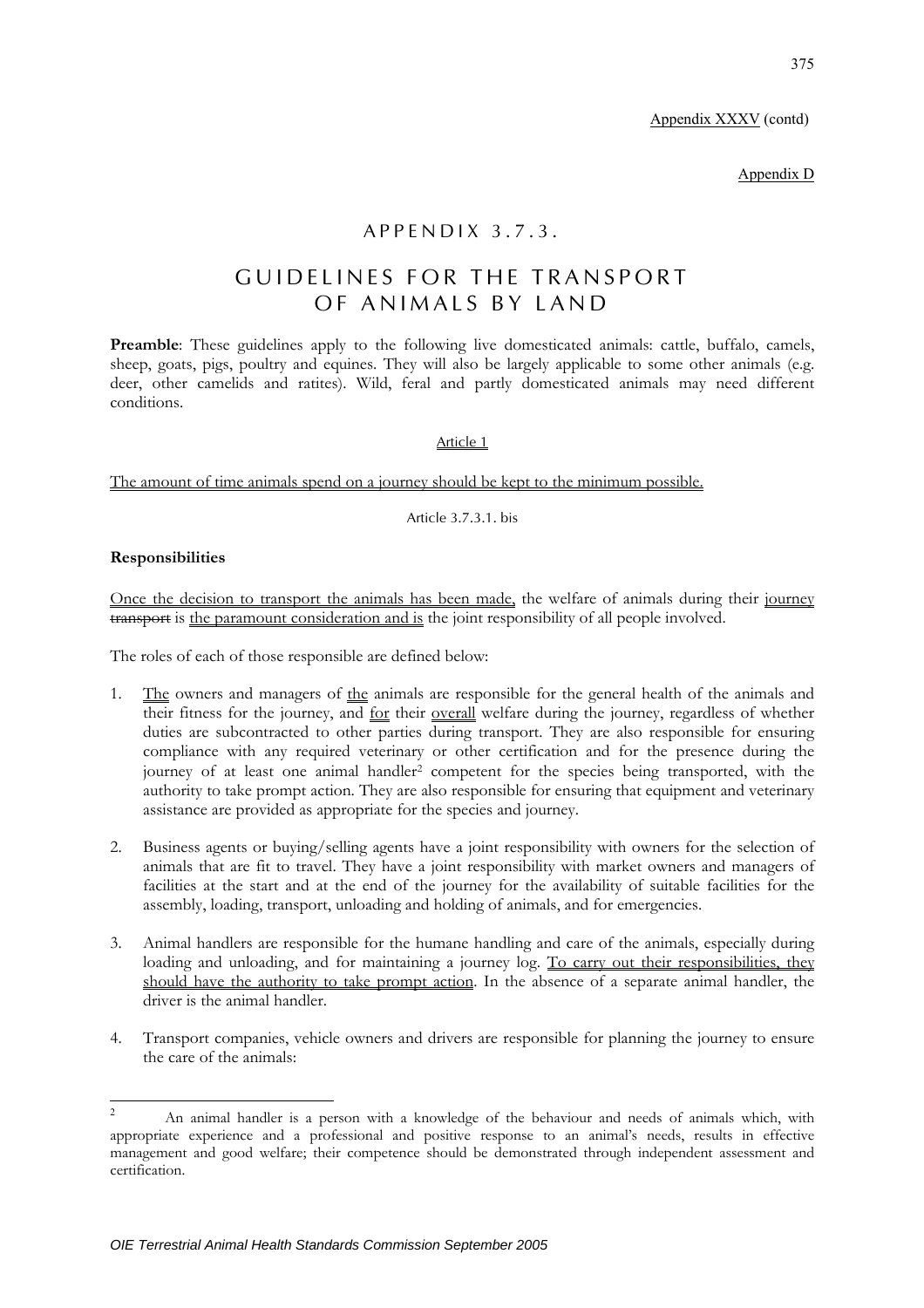#### Appendix D (contd)

- a) transport companies and vehicle owners are responsible for choosing appropriate vehicles and ensuring that properly trained staff are available for loading and caring for animals;
- b) transport companies and vehicle owners are responsible for developing and keeping up to date contingency plans to address emergencies and minimise stress during transport;
- c) transport companies and vehicle owners are responsible for producing a journey plan which includes a loading plan, journey duration and location of resting places;
- d) drivers are responsible for loading only those animals which are fit to travel, for their correct loading into the vehicle and their inspection during the journey, and for appropriate responses to problems arising. If its fitness to travel is in doubt, the animal should be examined by a veterinarian in accordance with point 5 a) of Article 3.7.3.5.
- 5. Managers of facilities at the start and at the end of the journey and at resting points are responsible for:
	- a) providing suitable premises for loading, unloading and securely holding the animals, with water and feed when required, until further transport, sale or other use (including rearing or slaughter);
	- b) providing competent animal handlers to load, unload, drive and hold animals in a manner that causes minimum stress and injury;
	- c) minimising the opportunities for disease transmission;
	- d) providing appropriate facilities, with water and feed when required;
	- e) providing appropriate facilities for emergencies;
	- f) providing facilities for washing and disinfecting vehicles after unloading;
	- g) providing facilities and competent staff to allow the humane killing of animals when required;
	- h) ensuring proper rest times and minimal delay during stops.
- 6. The responsibilities of *Competent Authorities* include:
	- a) establishing minimum standards for animal welfare, including requirements for inspection of animals before, during and after their travel, and appropriate certification and record keeping;
	- b) approving facilities, containers and vehicles for the transport of animals;
	- c) setting standards for the competence of drivers, animal handlers and managers;
	- d) ensuring appropriate awareness and training of drivers, animal handlers and managers;
	- e) implementation of the standards, including through accreditation of / interaction with other organisations;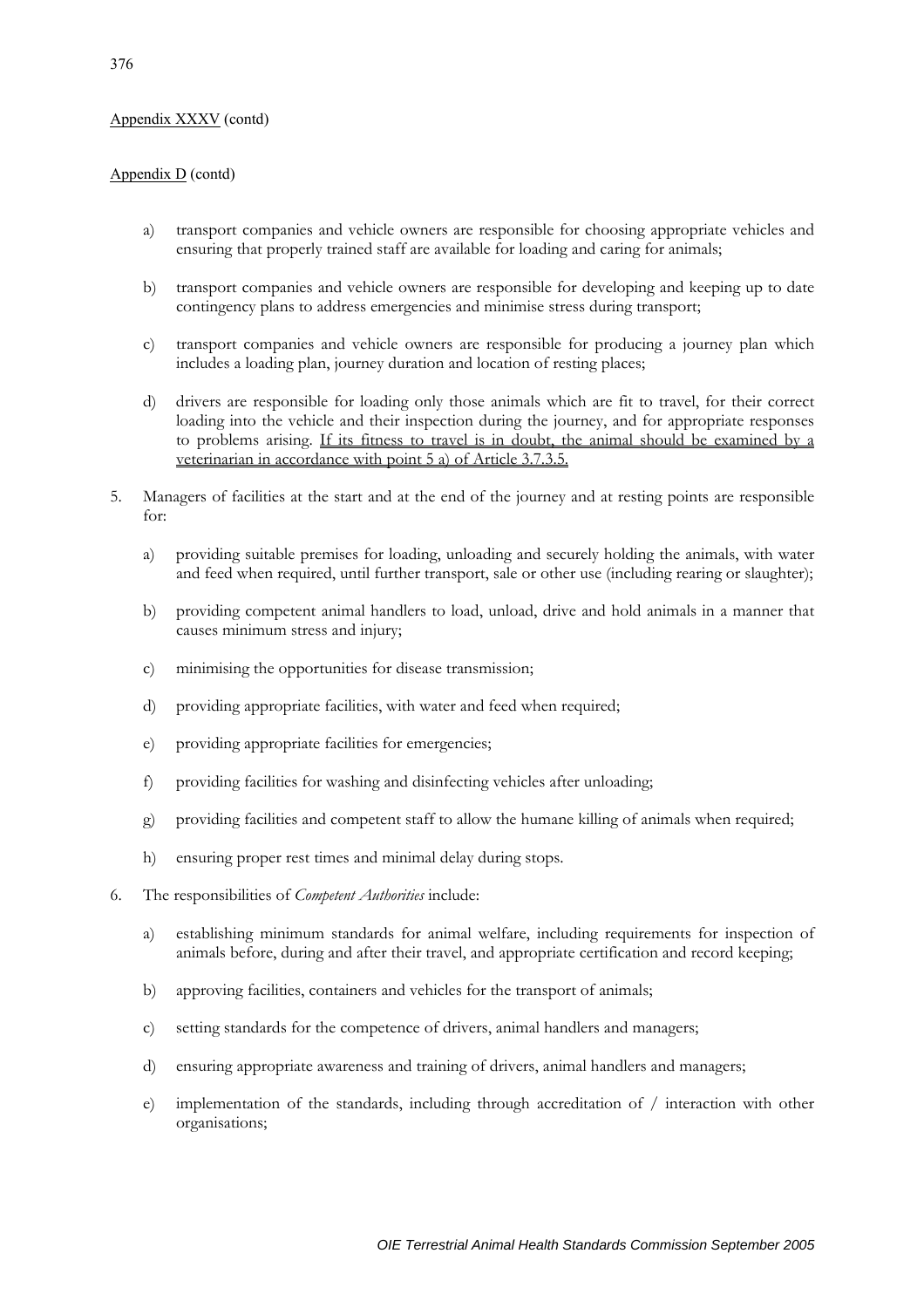# Appendix D (contd)

- f) monitoring and evaluating the effectiveness of standards of health and other aspects of welfare;
- g) monitoring and evaluating the use of veterinary medications.
- 7. All individuals, including veterinarians, involved in transporting animals and the associated handling procedures should receive appropriate training and be competent to meet their responsibilities.
- 8. The receiving *Competent Authority* should report back to the sending *Competent Authority* on significant animal welfare problems which occurred during the journey.

Article 3.7.3.2.

# **Competence**

- 1. All people handling animals, or who are otherwise responsible for animals during *journeys*, should be competent according to their responsibilities listed in Article 3.7.3.1. Competence may be gained through formal training and/or practical experience. Competence in areas other than animal welfare would need to be addressed separately.
- 2. The competence of animal handlers should be demonstrated through a current certificate from an independent body, accredited by the *Competent Authority*. The certificate should be in one of the OIE official languages if the international transport of animals is involved.
- 3. The assessment of the competence of animal handlers should at a minimum address knowledge, and ability to apply that knowledge, in the following areas:
	- a) planning a journey, including appropriate space allowance, and feed, water and ventilation requirements;
	- b) responsibilities for animals during the journey<del>, including loading and unloading</del>;
	- c) sources of advice and assistance;
	- d) animal behaviour, general signs of disease, and indicators of poor animal welfare such as stress, pain and fatigue, and their alleviation;
	- xx) assessment of fitness to travel;
	- e) relevant authorities and applicable transport regulations, and associated documentation requirements;
	- f) general disease prevention procedures, including cleaning and disinfection;
	- g) appropriate methods of driving;
	- h) methods of inspecting animals, managing situations frequently encountered during *transport* such as adverse weather conditions, and dealing with emergencies;
	- i) species-specific and age-specific aspects of animal handling and care, including feeding, watering and inspection;
	- j) maintaining a journey log and other records.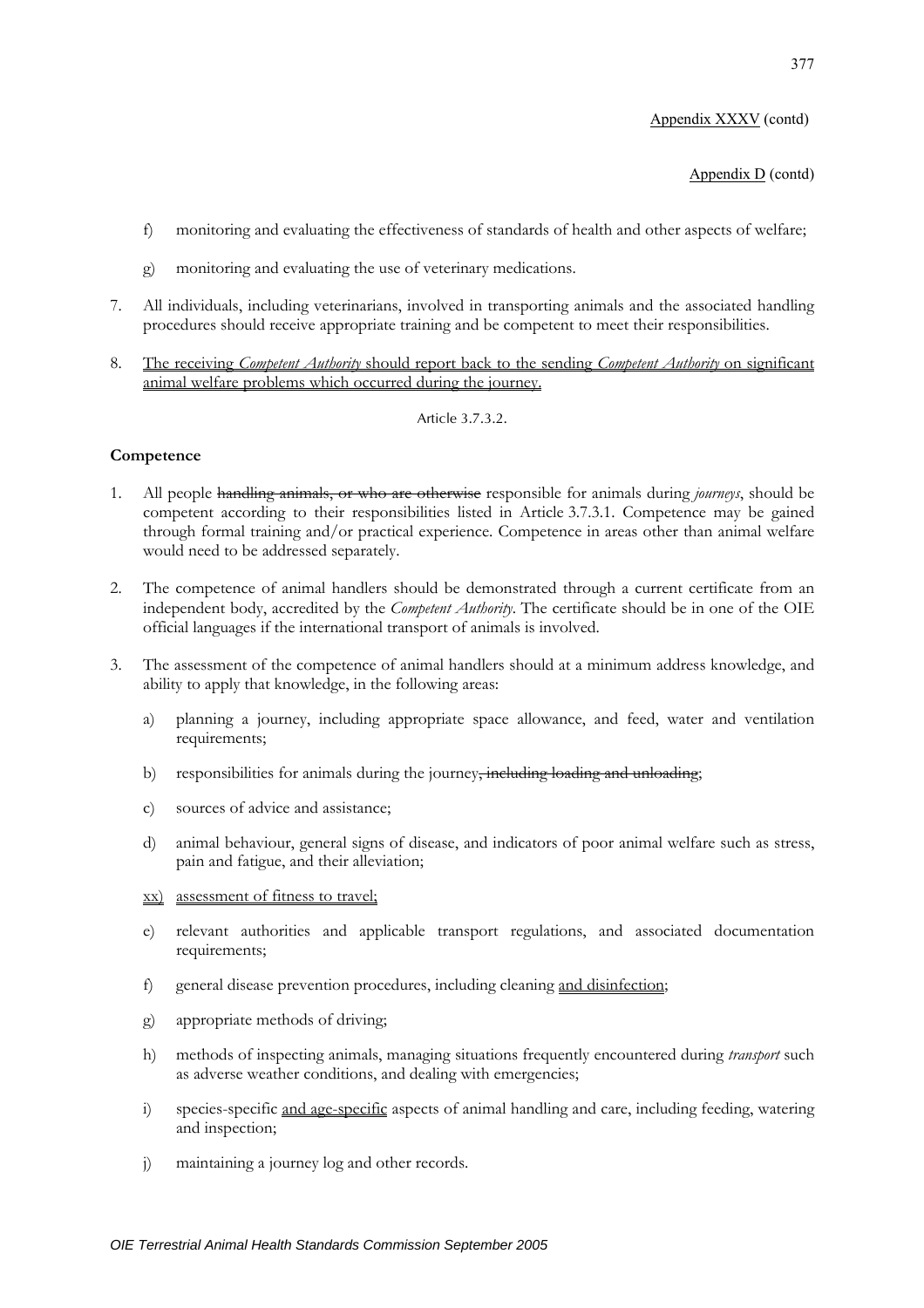Appendix D (contd)

#### Article 3.7.3.3.

### **Planning the journey**

- 1. General considerations
	- a) Adequate planning is a key factor affecting the welfare of animals during a journey.
	- b) Before the journey starts, plans should be made in relation to:
		- i) preparation of animals for the journey;
		- ii) choice of road or rail;
		- iii) nature and duration of the journey;
		- iv) vehicle / container design and maintenance, including roll-on roll-off vessels;
		- v) required documentation;
		- vi) space allowance;
		- vii) rest, water and feed;
		- viii) observation of animals en route;
		- ix) control of disease; and
		- x) emergency response procedures.
	- c) Regulations concerning drivers (for example, maximum driving periods) should be harmonised with maximum transport journey intervals appropriate for the species.

# 2. Preparation of animals for the journey

- a) When animals are to be provided with a novel diet or method of water provision during transport, an adequate period of adaptation should be planned. For animals such as pigs which are susceptible to motion sickness, and in order to reduce urine and faeces production during the journey, a short period of feed deprivation prior to loading may be desirable.
- b) Animals should be exposed to appropriate contact with humans and handling conditions (including methods of restraint) prior to transport to reduce their fearfulness and improve their approachability (see Article 3.7.3.5.). Since animals more accustomed to contact with humans and with being handled are likely to be less fearful of being loaded and transported. People handling animals should handle and load animals in a manner that reduces their fearfulness and improves their approachability.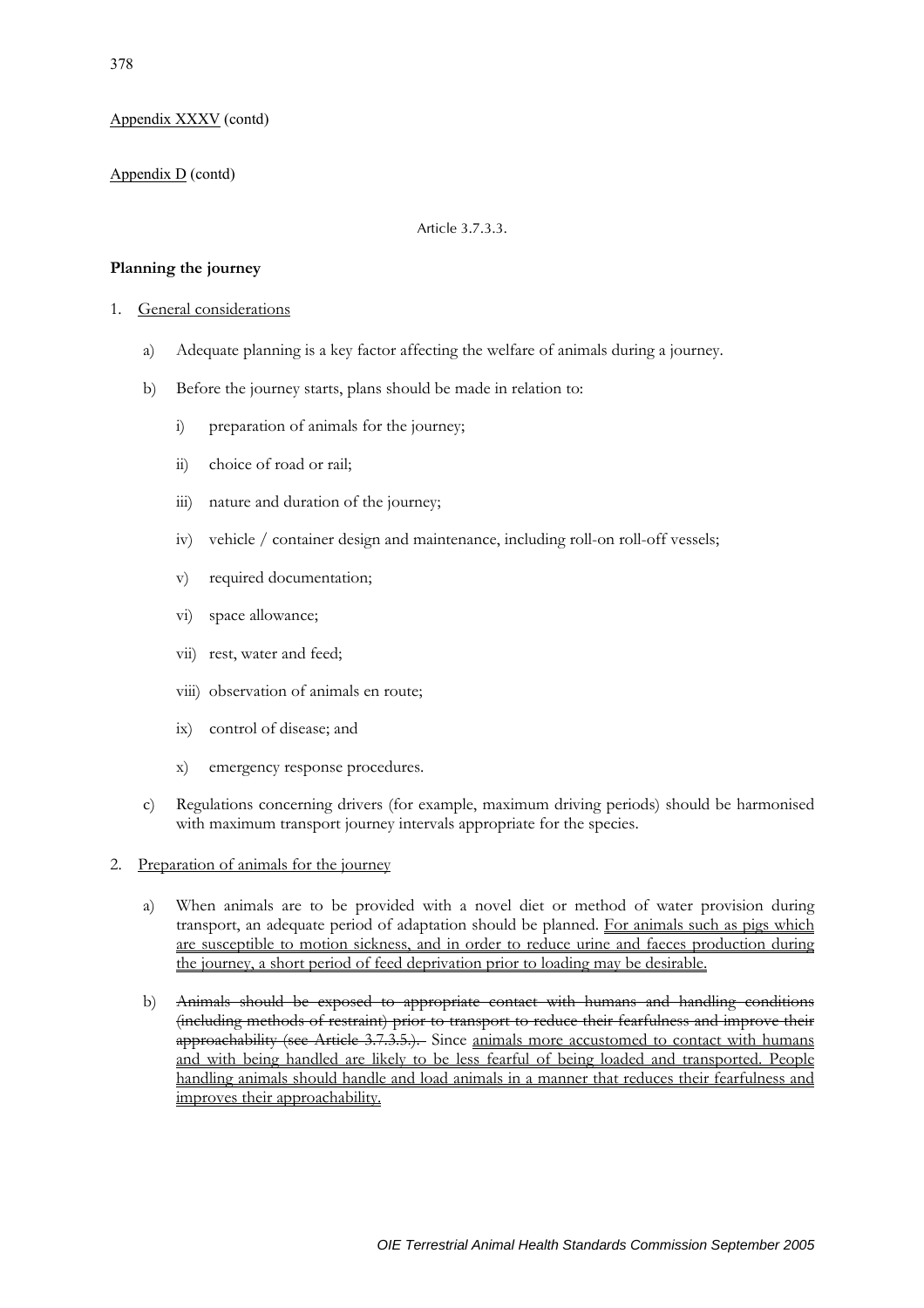# Appendix D (contd)

c) Behaviour-modifying compounds (such as tranquillisers) should not be used routinely during transport. Such compounds should only be administered when a problem exists in an individual animal, and should be administered by a veterinarian or other person who has been instructed in their use by a veterinarian.

# 3. Nature and duration of the journey

The maximum duration of a journey should be determined according to:

- a) the ability of the animals to cope with the stress of transport (such as very young, old, lactating or pregnant animals);
- b) the animals' previous transport experience;
- c) the onset of fatigue;
- d) the need for special attention;
- e) the need for feed and water;
- f) the increased susceptibility to injury and disease;
- g) space allowance, vehicle design, road conditions and driving quality;
- h) weather conditions.

# 4. Vehicle and container design and maintenance

- a) Vehicles and containers used for the transport of animals should be designed, constructed and fitted as appropriate to the species, size and weight of the animals to be transported; special attention should be paid to the avoidance of injury to animals through the use of secure smooth fittings free from sharp protrusions. The avoidance of injury to drivers and animal handlers while carrying out their responsibilities should be emphasised.
- b) Vehicles and containers should be designed with the structures necessary to provide protection from adverse weather conditions and to minimise the opportunity for animals to escape.
- c) In order to minimise the likelihood of the spread of pathogenic agents infectious disease during transport, vehicles and containers should be designed to permit thorough cleaning and *disinfection*, and the containment of faeces and urine during a journey.
- d) Vehicles and containers should be maintained in good mechanical and structural condition.
- e) Vehicles and containers should have adequate ventilation to meet variations in climate and the thermo-regulatory needs of the animal species being transported; the ventilation system should be capable of operating effective when the vehicles is stationary and the air flow should be adjustable.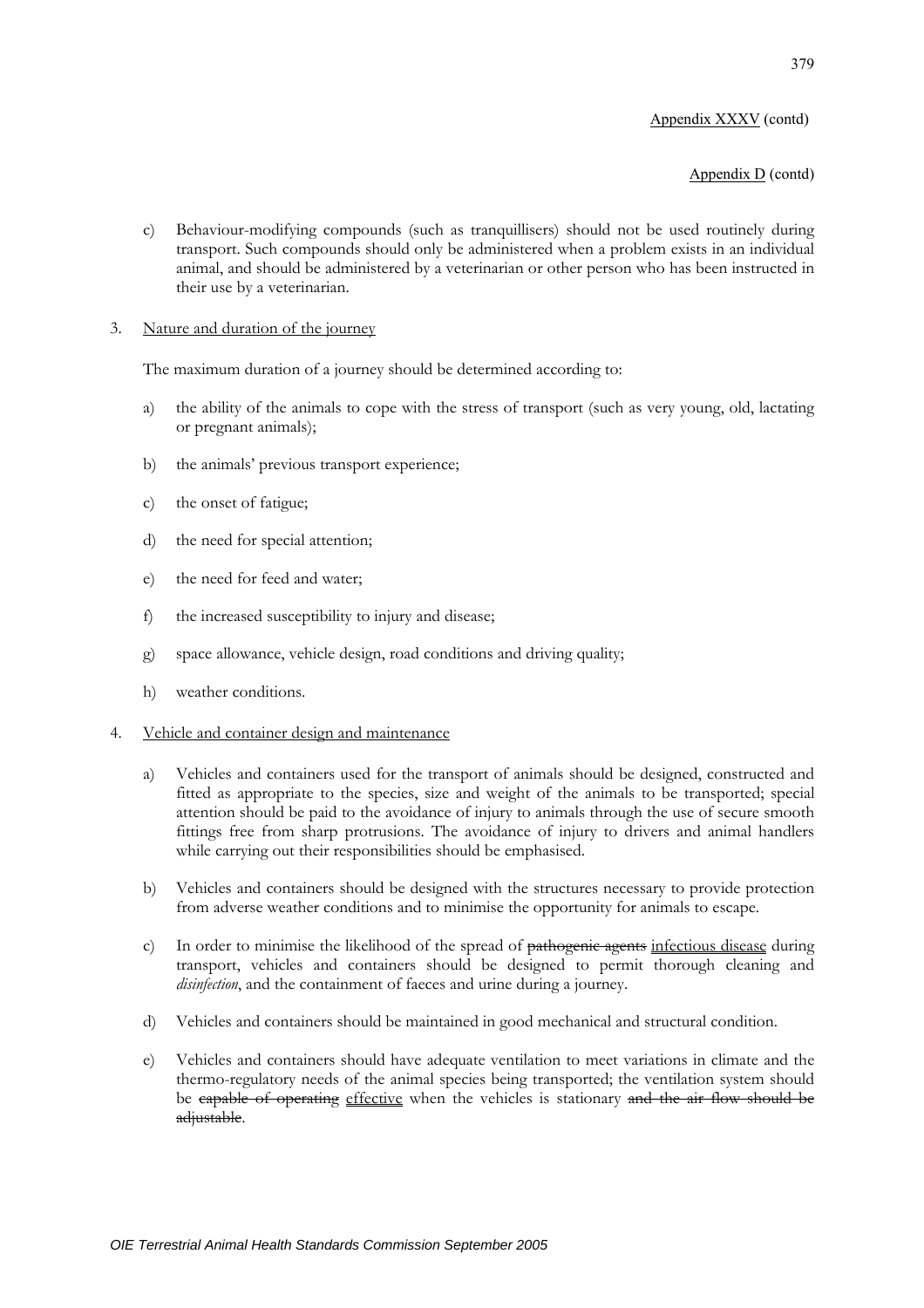### Appendix D (contd)

- f) Vehicles should be designed so that the faeces or urine from animals on upper levels do not soil animals on lower levels, nor their feed and water.
- g) When vehicles are carried on board ferries, facilities for adequately securing them should be available.
- h) If feeding or watering while the vehicle is moving is required, adequate facilities on the vehicle should be available.
- i) When appropriate, suitable bedding should be added to vehicle floors to assist absorption of urine and faeces, to minimise slipping by animals, and protect animals (especially young animals) from hard flooring surfaces and adverse weather conditions.
- 5. Special provisions for transport in vehicles (road and rail) on roll-on/roll-off vessels or for containers
	- a) Vehicles and containers should be equipped with a sufficient number of adequately designed, positioned and maintained securing points enabling them to be securely fastened to the vessel.
	- b) Vehicles and containers should be secured to the ship before the start of the sea journey to prevent them being displaced by the motion of the vessel.
	- c) Roll-on/roll-off vessels should have adequate ventilation to meet variations in climate and the thermo-regulatory needs of the animal species being transported, especially where the animals are transported in a secondary vehicle/container on enclosed decks.
- 6. Space allowance
	- a) The number of animals which should be transported on a vehicle or in a container and their allocation to different compartments should be determined before the vehicle or container is loaded loading.
	- b) The space required on a vehicle or in a container depends upon whether or not the animals need to lie down (for example, pigs, camels and poultry), or to stand (horses). Animals which will need to lie down often stand when first loaded or when the vehicle is driven with too much lateral movement or sudden braking.
	- c) When animals lie down, they should all be able to adopt a comfortable, normal lying posture which allows necessary thermoregulation.
	- d) When animals are standing, they should have sufficient space to adopt a balanced position as appropriate to the climate and species transported (Article XXX).
	- e) The amount of headroom necessary depends on the species of animal. Each animal should be able to assume its natural position for transport (including during loading and unloading) without coming into contact with the roof or upper deck of the vehicle.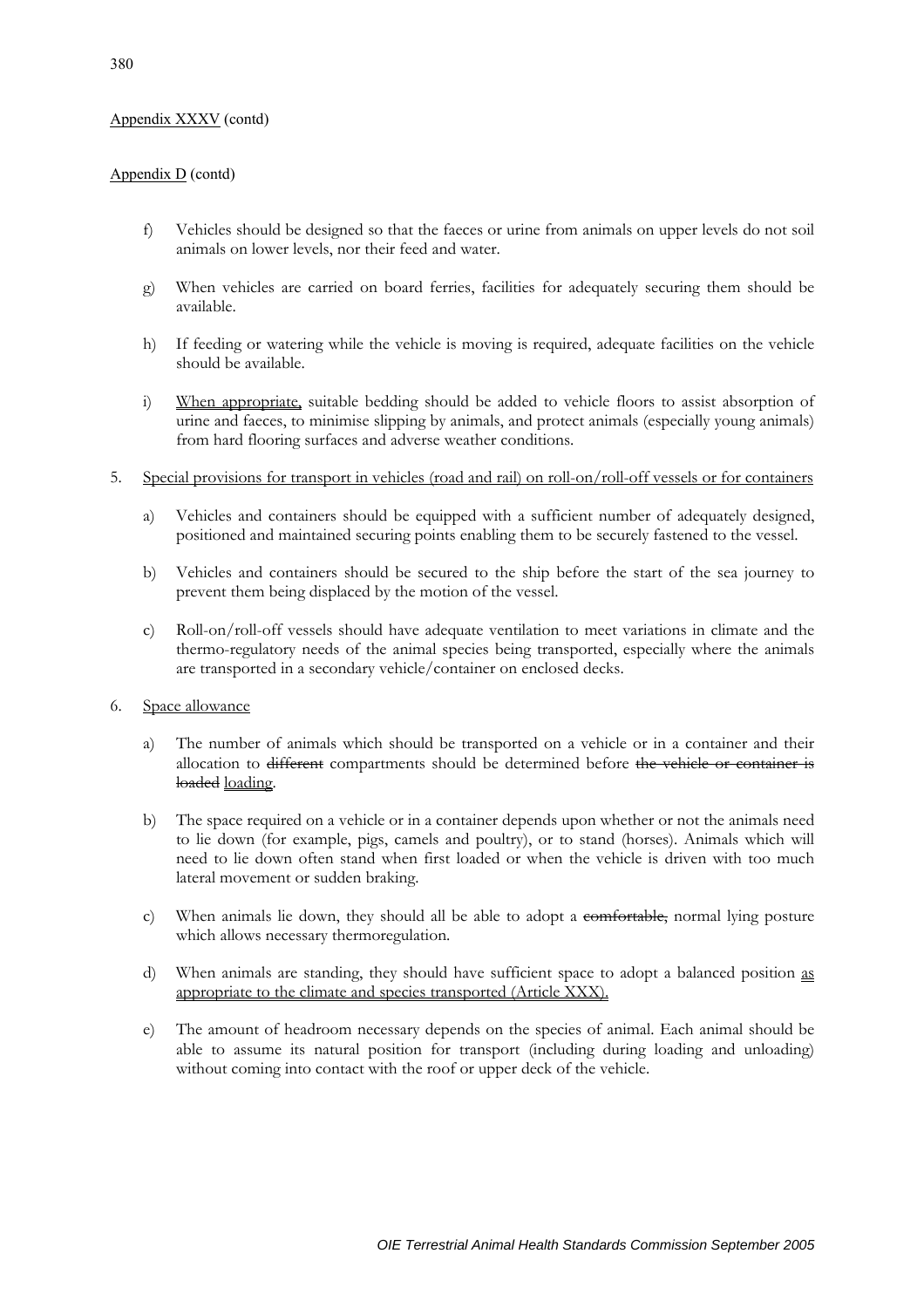Appendix D (contd)

- f) Calculations according to for the space allowance permitted for each animal should be carried out using the figures given in Appendix XXX or, in their absence, in a relevant national or international document. The size of already established groups will affect the number and size of the pens, and the distribution of animals in pens on the vehicle. The number and size of pens on the vehicle should be varied to where possible accommodate already established groups of animals while avoiding group sizes which are too large.
- g) Other factors which may influence space allowance include:
	- i) vehicle / container design;
	- ii) length of journey;
	- iii) need to provide feed and water on the vehicle;
	- iv) quality of roads;
	- v) expected weather conditions.
- 7. Rest, water and feed
	- a) There should be planning for the availability of suitable water and feed during the journey. Feed should be of appropriate quality and composition for the species, age, condition of the animals, climatic conditions, etc as appropriate and needed for the species, age, and condition of the animals, as well as the duration of the journey, climatic conditions, etc.
	- b) Animals should be rested There should be planning for the resting of animals at resting points at appropriate intervals during the journey. The type of transport the age and species of the animals being transported should determine the frequency of rest stops and whether the animals are should be unloaded. There should be planning for water and feed availability during rest stops.

# 8. Ability to observe animals en route in relation to during the journey duration

- a) Animals should be positioned to enable each animal to be observed regularly during the journey to ensure their safety and good welfare.
- b) If the animals are in crates or on multi-tiered vehicles which do not allow free access for observation, for example where the roof of the tier is too low (i.e. less than 1.3 m), animals cannot be inspected adequately, and serious injury or disease could go undetected. In these circumstances, a shorter journey duration should be allowed, and the maximum duration will vary according to the rate at which problems arise in the species and under the conditions of transport.
- 9. Control of disease

As animal transport is often a significant factor in the spread of infectious diseases, journey planning should take the following into account: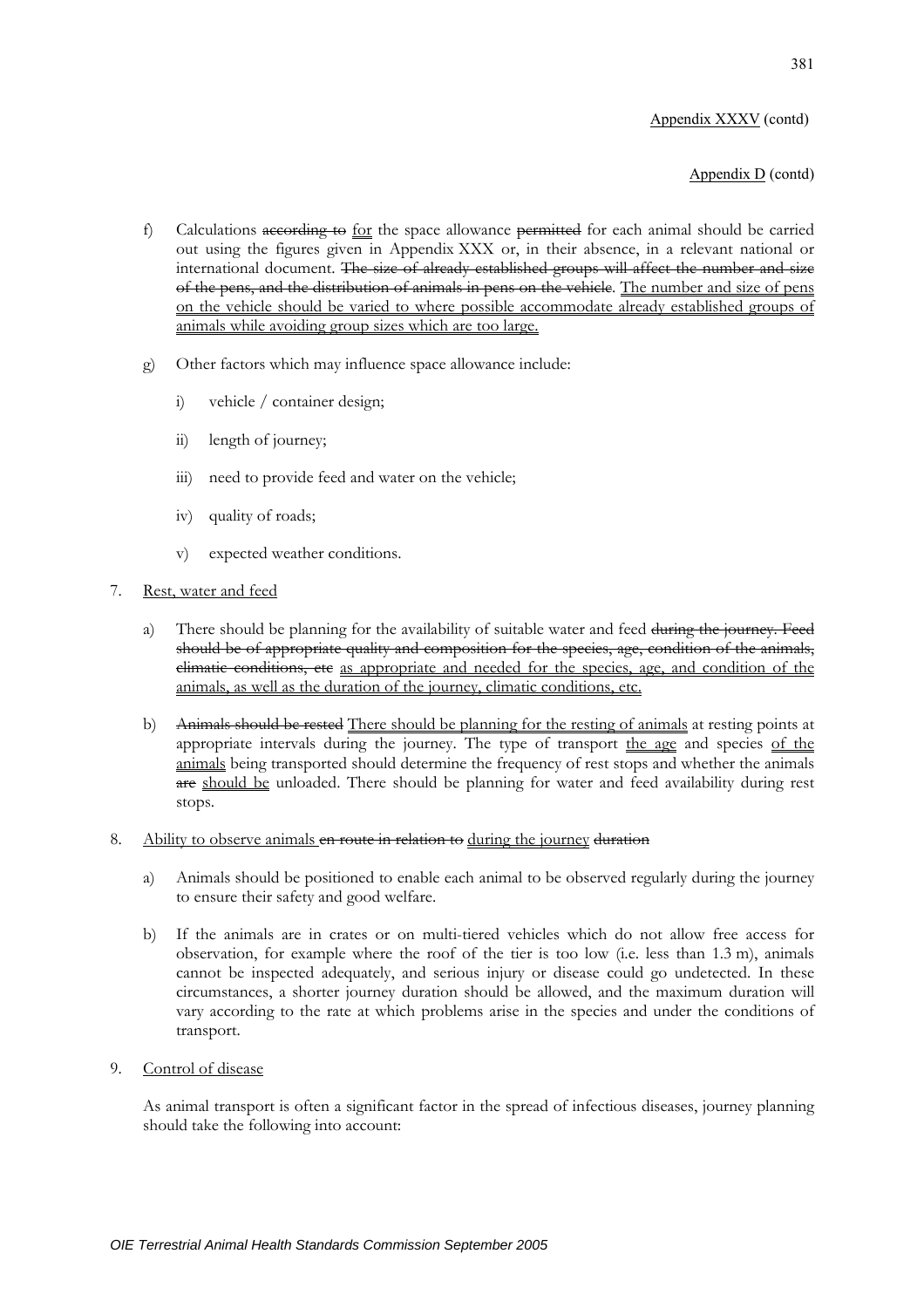### Appendix D (contd)

- a) mixing of animals from different sources in a single consignment should be minimised;
- b) contact at resting points between animals from different sources should be avoided;
- c) when possible, animals should be vaccinated against diseases to which they are likely to be exposed at their destination;
- d) medications used prophylactically or therapeutically should only be administered by a veterinarian or other person who has been instructed in their use by a veterinarian and agreed by the Veterinary Authority of the *importing country*.
- 10. Emergency response procedures

#### Appropriate contingency plans to address emergencies should be prepared in advance.

There should be an emergency management plan that identifies the important adverse events that may be encountered during the journey, the procedures for managing each event and the action to be taken in an emergency. For each important event, the plan should document the actions to be undertaken and the responsibilities of all parties involved, including communications and record keeping.

- 11. Other considerations
	- a) Extreme weather conditions are hazardous for animals undergoing transport and require appropriate vehicle design to minimise risks. Special precautions should be taken for animals that have not been acclimatised or which are unsuited to either hot or cold conditions. In some extreme conditions of heat or cold, animals should not be transported at all.
	- b) In some circumstances, transportation during the night may reduce thermal stress or the adverse effects of other external stimuli.

Article 3.7.3.4.

### **Documentation**

- 1. Animals should not be loaded until the required documentation required to that point is complete.
- 2. The documentation accompanying the consignment should include:
	- a) journey travel plan (including a contingency plan for emergencies);
	- b) date, time, and place of loading and unloading;
	- c) veterinary certification, when required;
	- d) driver's competencies;
	- e) identities of the animals transported to allow traceback of individual animals to the premises of departure and, where possible, to the premises of origin;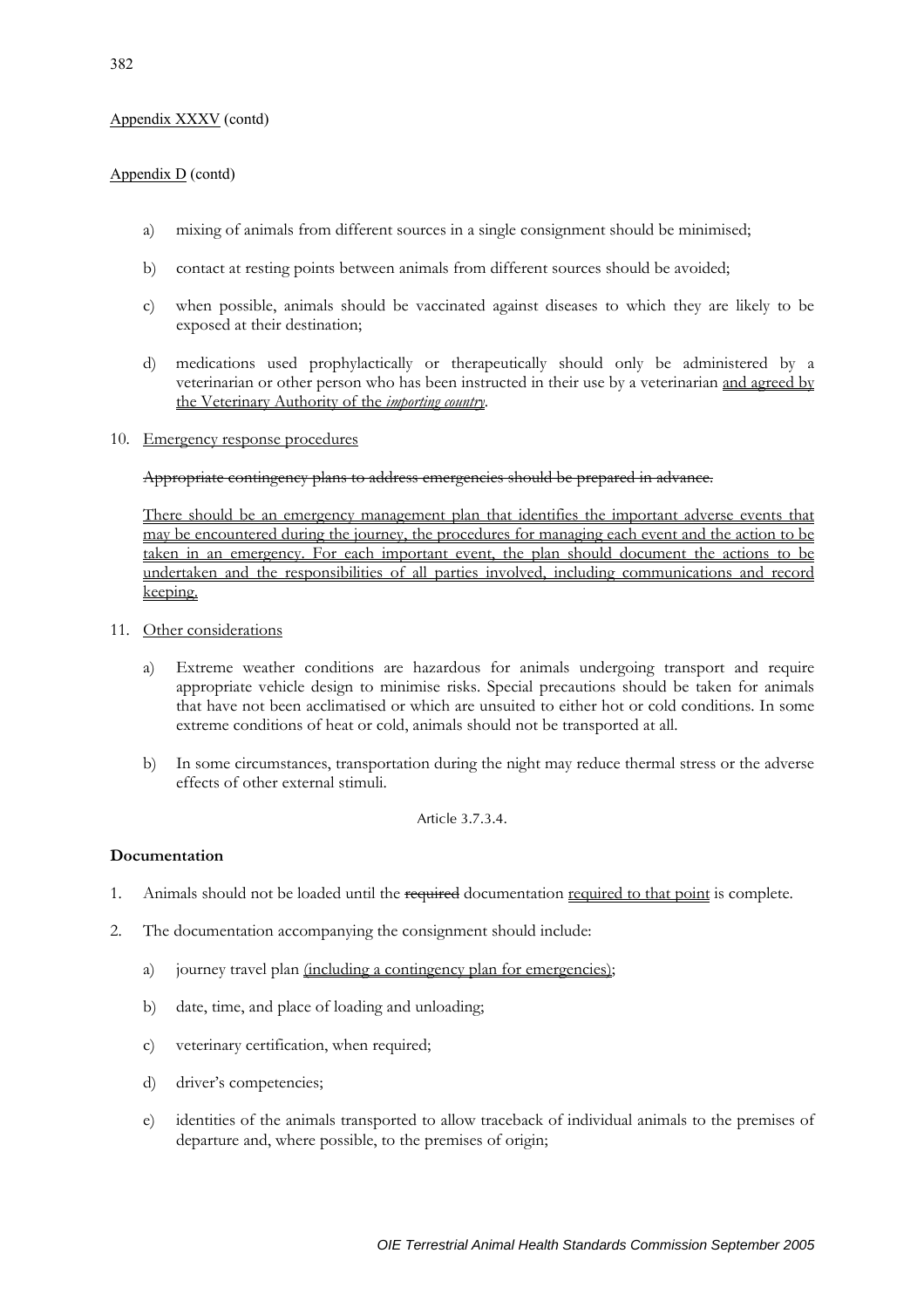# Appendix D (contd)

- f) details of any animals considered 'at risk' (Article 3.7.3.5.);
- g) documentation of the period of rest, and access to feed and water, prior to the journey;
- h) stocking density estimate for each load in the consignment;
- i) the journey log daily record of inspection and important events, including records of morbidity and mortality and actions taken, climatic conditions, rest stops, travel time and distance, feed and water offered and estimates of consumption, medication provided, and mechanical defects.
- 3. When veterinary certification is required to accompany consignments of animals, it should include address:
	- x) fitness of animals to travel;
	- a) appropriate animal identification (description, number, etc.);
	- b) health status including any tests, treatments and vaccinations status carried out;
	- c) when required, details of *disinfection* carried out.

At the time of certification, the veterinarian should notify the animal handler of any factors affecting the animals' fitness to travel for a particular journey.

Article 3.7.3.5.

# **Pre-journey period**

- 1. General considerations
	- a) Pre-journey rest is necessary if the welfare of animals has become poor during the collection period because of the physical environment or the social behaviour of the animals.
	- x) Assembly/holding areas should be designed to:
		- i) securely hold the animals,
		- ii) maintain a safe environment from hazards, including predators and disease,
		- iii) protect animals from exposure to severe weather conditions,
		- iv) allow for maintenance of social groups, and
		- v) allow for rest, and appropriate water and feed.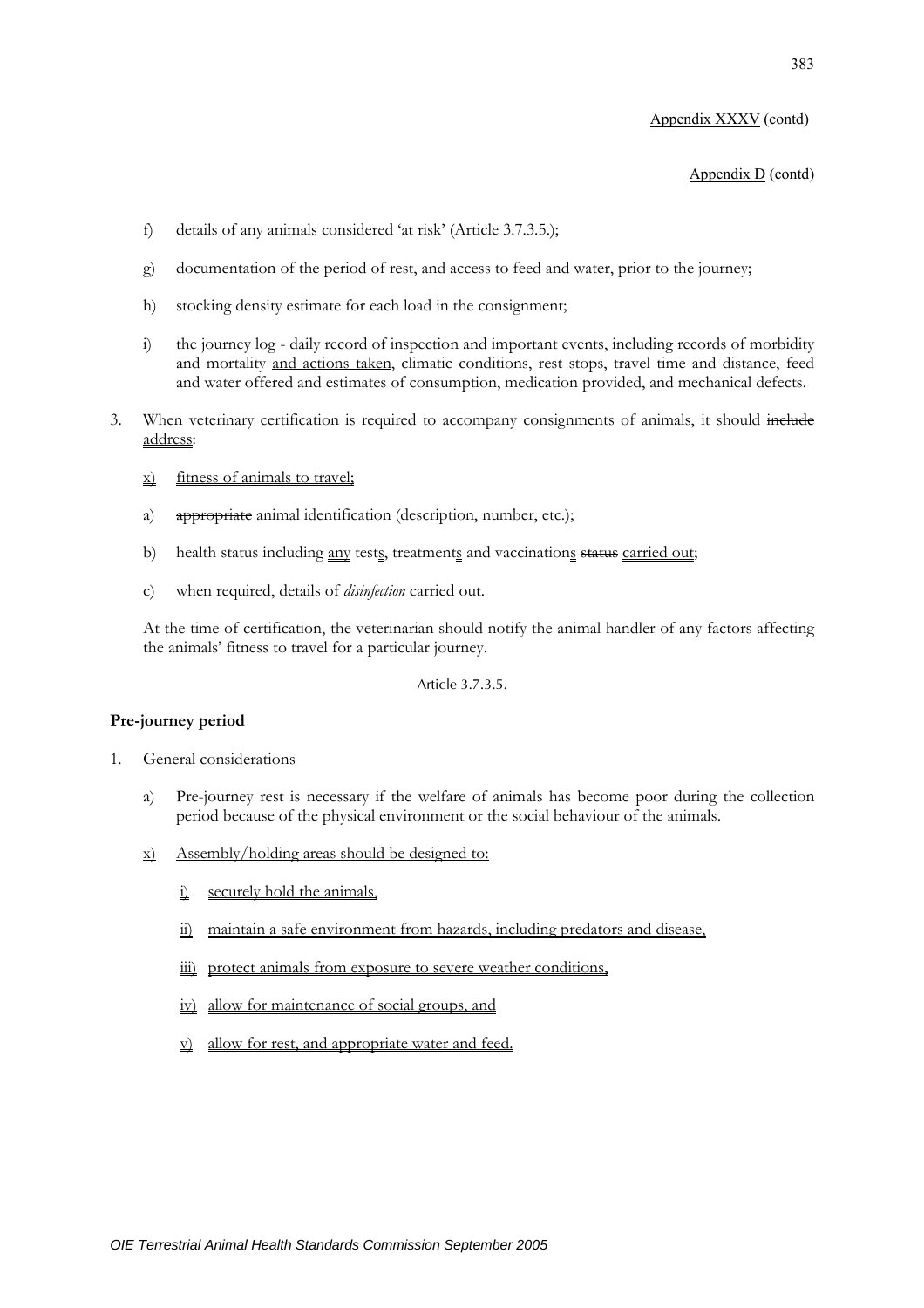### Appendix D (contd)

- y) Consideration should be given to an animal's previous transport experience, training and conditioning if known as these may reduce fear and stress in animals.
- b) Feed and water should be provided pre-journey if the journey duration is greater than the normal inter-feeding and drinking interval for the animal. Recommendations for specific species are described in detail in Article 3.7.3.10.
- c) When animals  $\frac{1}{w+1}$  are to be provided with a novel diet or method of feed or water provision during or after transport, an adequate period of adaptation should be planned. pre-exposure is necessary.
- d) Before each journey, vehicles and containers should be thoroughly cleaned and, if necessary, treated for animal health and public health purposes, using methods approved by the *Competent Authority.* When cleaning is necessary during a journey, this should be carried out with the minimum of stress to the animals.
- e) Where an animal handler believes that there is a significant risk of disease among the animals to be loaded or significant doubt as to their fitness to travel, the animals should be examined inspected by a veterinarian.

#### 2. Selection of compatible groups

Compatible groups should be selected before transport to avoid adverse animal welfare consequences. The following guidelines should be applied when assembling groups of animals:

- a) animals reared together should be maintained as a group; animals with a strong social bond, such as a dam and offspring, should be transported together;
- b) animals of the same species should not can be mixed if unless there is a significant likelihood of aggression; aggressive individuals should be segregated (recommendations for specific species are described in detail in Article 3.7.3.10.). For some species, animals from different groups should not be mixed because poor welfare occurs unless they have established a social structure;
- c) voung or small animals should be separated from older or larger animals, with the exception that dam and offspring should be transported together of nursing mothers with young at foot;
- d) animals with horns or antlers should not be mixed with animals lacking horns or antlers unless judged to be compatible;
- e) animals of different species should not be mixed unless they are judged to be compatible.

# 3. Shelter in the assembly/holding area

Assembly/holding areas should be designed to:

- a) securely hold the animals;
- b) maintain a safe environment from hazards, including predators and disease;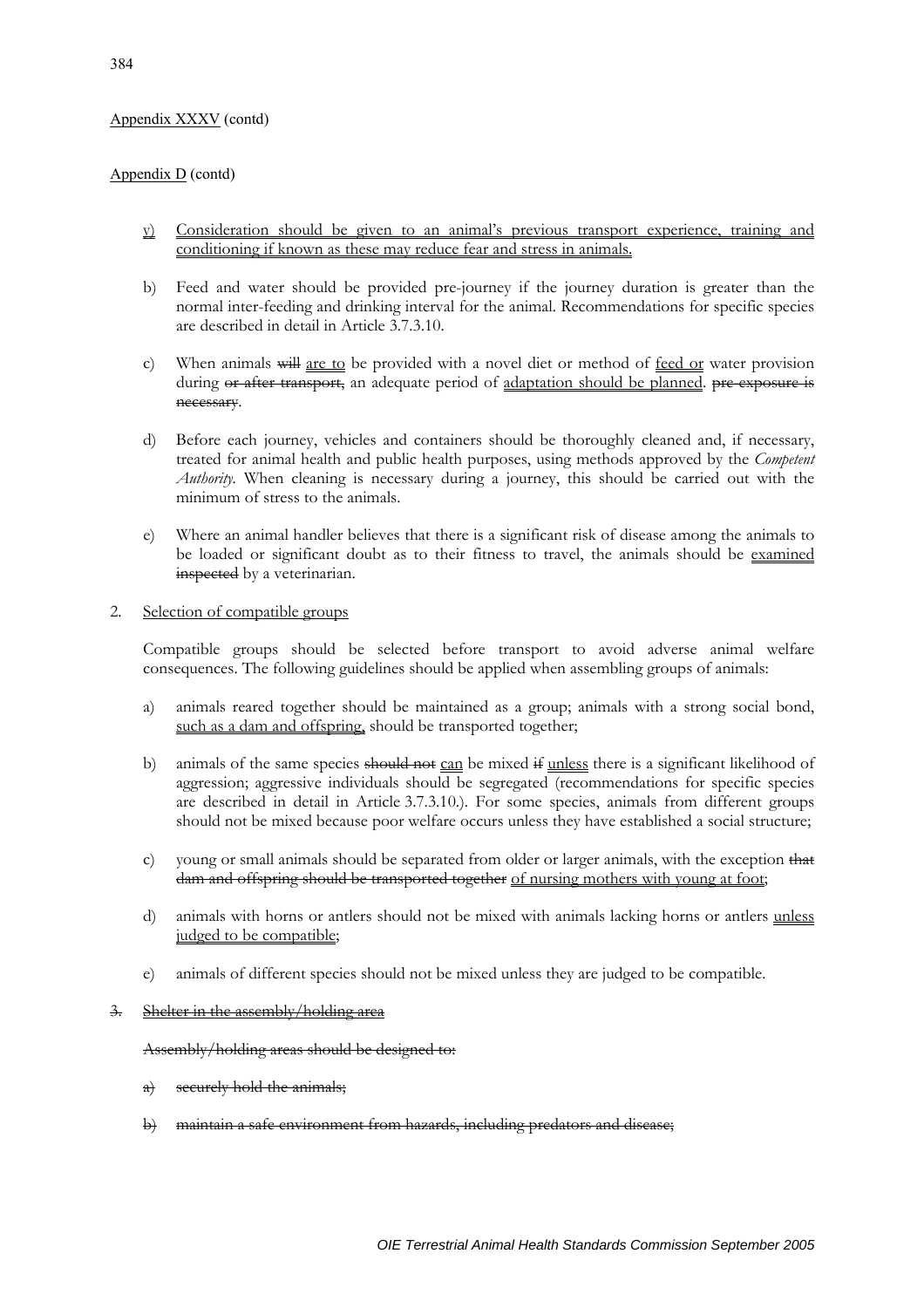Appendix D (contd)

- c) protect animals from exposure to severe weather conditions;
- d) allow for maintenance of social groups, and
- e) allow for rest, and appropriate water and feed.
- 4. Effect of travel experience, long and short term
	- a) Consideration should be given to an animal's previous transport experience, training conditioning as these may reduce fear and stress in animals. Animals that are carefully and regularly transported may show less adverse responses to transport.
	- b) Exposure to familiar personnel should reduce the fearfulness of animals and improve their approachability during transport procedures.
- 5. Fitness to travel
	- a) Each animal should be inspected by a veterinarian or an animal handler to assess fitness to travel. If its fitness to travel is in doubt, the animal should be examined by a veterinarian. Animals found unfit to travel should not be loaded onto a vehicle, except for transport to receive veterinary treatment.
	- b) Humane and effective arrangements should be made by the owner or agent for the handling and care of any animal rejected as unfit to travel.
	- c) Animals that are unfit to travel include:
		- i) those that are sick, injured, weak, disabled or fatigued;
		- ii) those that are unable to stand unaided and bear weight on each leg;
		- iii) those that are blind in both eyes;
		- iv) those that cannot be moved without causing them additional suffering;
		- xx) newborn with an unhealed navel;
		- v) pregnant animals which are likely to give birth during the journey pregnant animals which would be in the final 10% of their gestation period at the planned time of unloading.;
		- vi) females travelling without young which have given birth within the previous 48 hours;
		- vii) those whose body condition would result in poor welfare because of the expected climatic conditions.
	- d) Risks during transport can be reduced by selecting animals best suited to the conditions of travel and those that are acclimatised to expected weather conditions.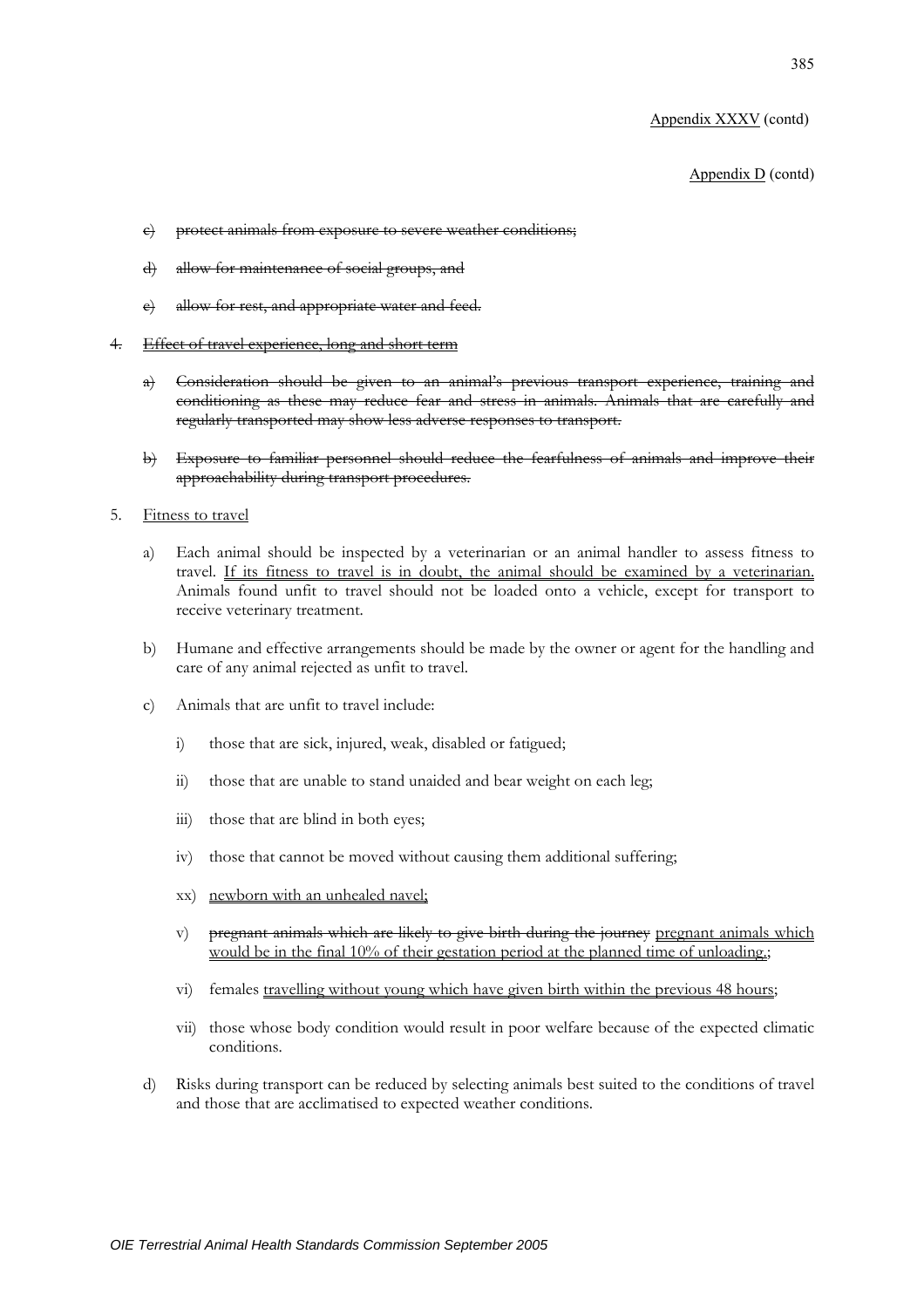### Appendix D (contd)

- e) Animals 'at risk' which require special conditions (such as in the design of facilities and vehicles, and the length of the journey) and additional attention during transport, may include:
	- i) large or obese individuals;
	- ii) very young or old animals;
	- iii) excitable or aggressive animals;
	- iv) animals which have had little contact with humans;
	- v) animal subject to motion sickness;
	- vi) females in late pregnancy or heavy lactation, dam and offspring;
	- vii) those animals with a history of exposure to stressors or pathogenic agents prior to transport.
- 6. Specific species requirements

Transport procedures should be able to take account of variations in the behaviour of the species. Flight zones, social interactions and other behaviour vary significantly among species and even within species. Facilities and handling procedures that are successful with one species are often ineffective or dangerous with another.

Recommendations for specific species are described in detail in Article 3.7.3.10.

Article 3.7.3.6.

#### **Loading**

- 1. Experienced Competent supervision
	- a) Since loading has been shown to be the procedure most likely to be the cause of poor welfare in transported animals, the methods to be used should be carefully planned. Loading should be carefully planned as it has the potential to be the cause of poor welfare in transported animals.
	- b) Loading should be supervised and/or conducted by animal handlers. These animal handlers should ensure that animals are loaded quietly and without unnecessary noise, harassment or force, and that untrained assistants or spectators do not impede the process.
	- c) When containers are loaded onto a vehicle, this should be carried out in such a way to avoid poor animal welfare.
- 2. Facilities
	- a) The facilities for loading including the collecting area, races and loading ramps should be designed and constructed to take into account the needs and abilities of the animals with regard to dimensions, slopes, surfaces, absence of sharp projections, flooring, etc.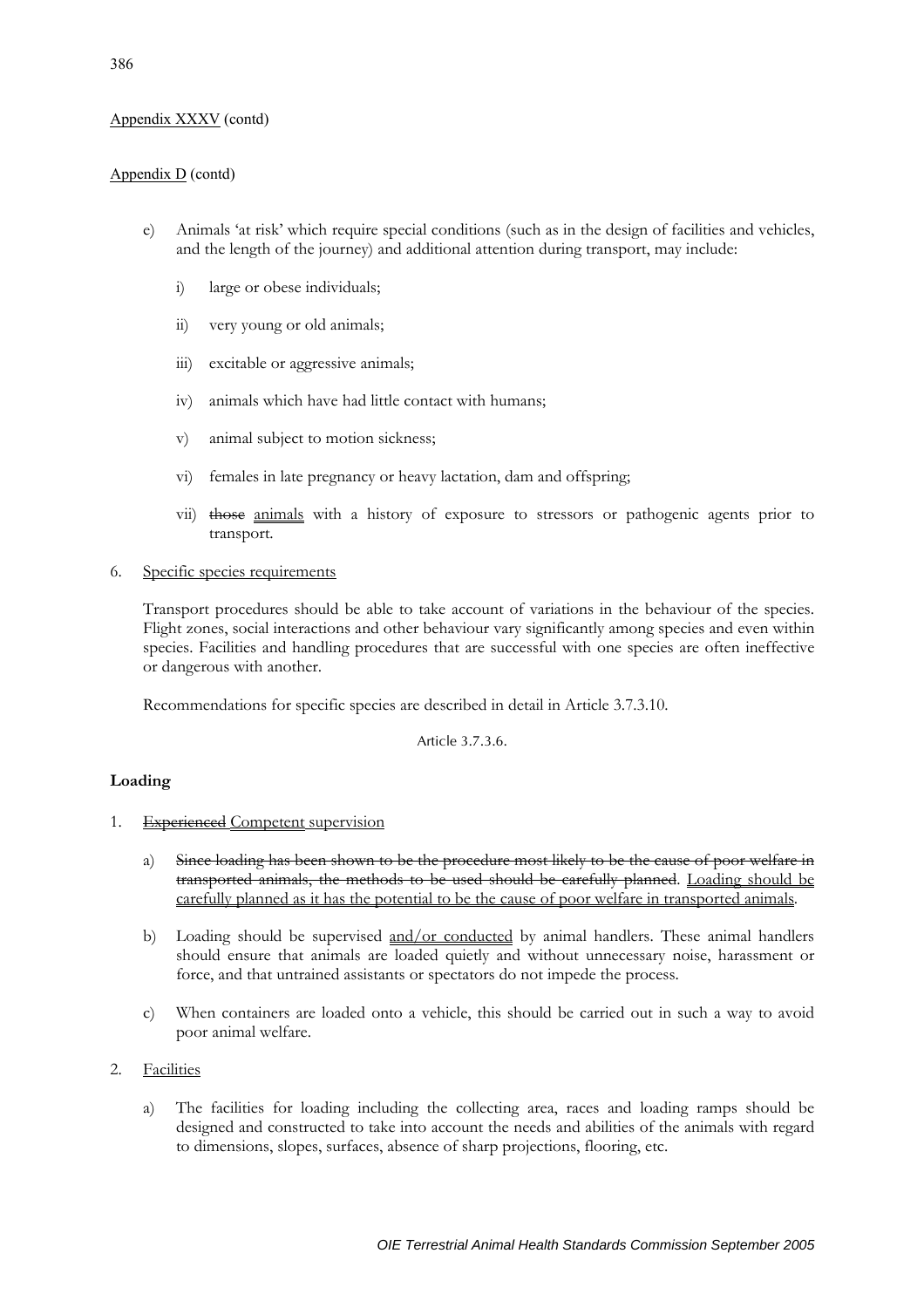## Appendix D (contd)

- b) Loading facilities should be properly illuminated to allow the animals to be observed by the animal handler(s), and to allow the animals' ease of movement at all times. Facilities should provide uniform lighting light levels directly over approaches to sorting pens, chutes, loading ramps, with brighter  $l$  lighting light levels inside vehicles / containers, in order to minimise baulking. Dim lighting light levels may be advantageous for the catching of poultry and some other animals. Artificial lightening may be required.
- c) Ventilation during loading and the journey should provide for fresh air, the removal of excessive heat, humidity and noxious fumes (such as ammonia and carbon monoxide), and the prevention of accumulations of ammonia and carbon dioxide. Under warm and hot conditions, ventilation should allow for the adequate convective cooling of each animal. In some instances, adequate ventilation can be achieved by increasing the space allowance for animals.

### 3. Goads and other aids

The following principles should apply:

- a) Animals which have little or no room to move should not be subjected to physical force or goads and other aids which compel movement.
- b) Useful and permitted aids include panels, flags, plastic paddles, flappers (a length of cane with a short strap of leather or canvas attached), plastic bags and metallic rattles; they should be used in a manner sufficient to encourage and direct movement of the animals but without physical contact with them.
- c) Painful procedures (including whipping, tail twisting, use of nose twitches, pressure on eyes, ears or external genitalia), or the use of unsuitable goads or other aids (including sticks with sharp ends, lengths of metal piping, fencing wire or heavy leather belts), should not be used to move animals.
- d) The use of goads which administer electric shocks should be discouraged, and restricted to that necessary to assist movement of the animal. Such use should be limited to battery-powered goads on the hindquarters of adult pigs and cattle, and never on sensitive areas such as the eyes, mouth, ears, anogenital region or belly. Such instruments should not be used on other animals.
- e) The use of well trained dogs to help with the loading of some species may be acceptable.
- f) The throwing or dropping of animals, or their lifting or dragging by body parts such as their tail, head, horns, ears, limbs, wool, hair or feathers, should not be permitted. The manual lifting of small animals is permissible.
- g) Shouting or yelling at animals or making loud noises e.g. through the cracking of whips to encourage them to move should not occur, as such actions may make the animals agitated, leading to crowding or falling.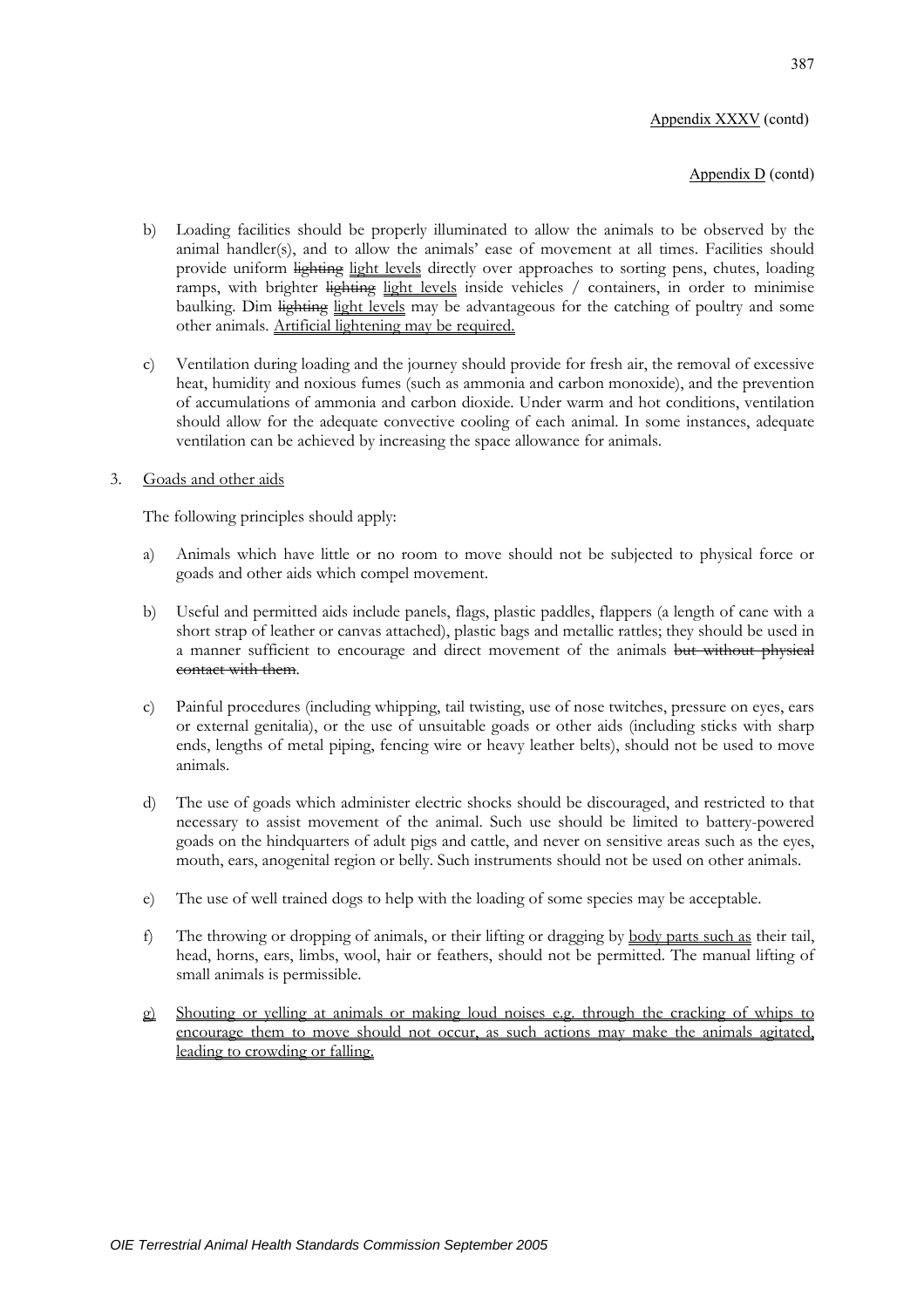## Appendix D (contd)

#### Article 3.7.3.7.

### **Travel**

### 1. General considerations

- a) Drivers and animal handlers should check the load immediately before departure to ensure that the animals have been properly loaded. Each load should be checked again early in the trip and adjustments made as appropriate. Periodic checks should be made throughout the trip.
- b) Drivers should utilise smooth, defensive driving techniques, without sudden turns or stops, to minimise uncontrolled movements of the animals.

#### 2. Methods of restraining or containing animals

- a) Methods of restraining animals should be appropriate to the species and age of animals involved and the training of the individual animal.
- b) Recommendations for specific species are described in detail in Article 3.7.3.10.

#### 3. Regulating the environment within vehicles or containers

- a) Animals should be protected against harm from hot or cold conditions during travel. Effective ventilation procedures for maintaining the animals' environment within vehicles or containers will vary according to whether conditions are cold, hot and dry or hot and humid, but in all conditions a build-up of noxious gases should be prevented. Specific temperature and humidity parameters are described in detail in Appendix XXX.
- b) The animals' environment in hot weather can be regulated by the flow of air produced by the movement of the vehicle. In warm and hot weather, the duration of journey stops should be minimised and vehicles should be parked under shade, with maximal adequate and appropriate ventilation.
- c) To minimise slipping and soiling, and maintain a healthy environment, urine and faeces should be removed from floors when necessary and disposed of in such a way as to prevent the transmission of disease and in compliance with all relevant health and environmental legislation.
- 4. Sick, injured and dead animals
	- a) A driver or animal handler finding sick, injured or dead animals should act according to a predetermined emergency response plan.
	- b) If possible, sick or injured animals should be segregated.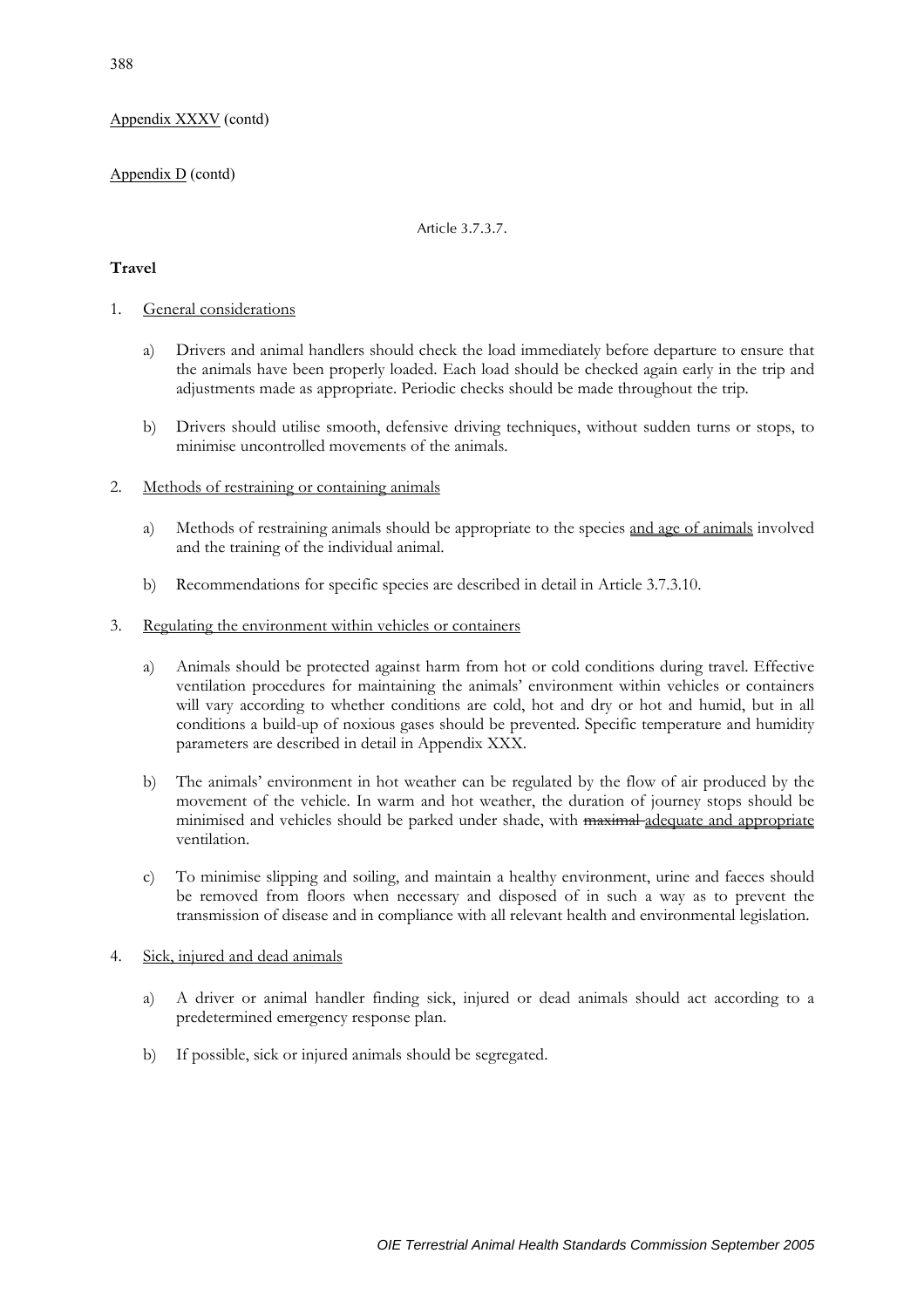# Appendix D (contd)

- c) Ferries (roll-on roll-off) should have procedures to treat sick or injured animals during the journey.
- d) In order to reduce the likelihood that animal transport will increase the spread of infectious disease, contact between transported animals, or the waste products of the transported animals, and other farm animals should be minimised.
- e) During the journey, when disposal of a dead animal becomes necessary, this should be carried out in such a way as to prevent the transmission of disease and in compliance with all relevant health and environmental legislation.
- f) When euthanasia is necessary, the driver or animal handler should ensure that it is carried out as quickly as possible and humanely, and results in immediate death. When necessary, assistance should be sought from a veterinarian or other person(s) competent in humane euthanasia procedures. Recommendations for specific species are described in Appendix 3.7.6. on humane killing of animals for disease control purposes.
- 5. Water and feed requirements
	- a) If journey duration is such that feeding or watering is required or if the species requires feed or water throughout, access to suitable feed and water for all the animals (appropriate for their species and age) carried in the vehicle should be provided. There should be adequate space for all animals to move to the feed and water sources and due account taken of likely competition for feed.
	- b) Recommendations for specific species are described in detail in Article 3.7.3.10.
- 6. Rest periods and conditions including hygiene
	- a) Animals that are being transported should be rested at appropriate intervals during the journey and offered feed and water, either on the vehicle or, if necessary, unloaded into suitable facilities.
	- b) Suitable facilities should be used en route, when resting requires the unloading of the animals. These facilities should meet the needs of the particular animal species and should allow access of all animals to feed and water.
- 7. In-transit observations
	- a) Animals being transported by road should be observed soon after a journey is commenced and whenever the driver has a rest stop (with a maximum interval of 5 hours). After meal breaks and refuelling stops, the animals should be observed immediately prior to departure.
	- b) Animals being transported by rail should be observed at each scheduled stop nearest to 5 hours since the last observation. The responsible rail transporter should monitor the progress of trains carrying animals and take all appropriate action to minimise delays.
	- c) During stops, it should be ensured that the animals continue to be properly confined, have appropriate feed and water, and their physical condition is satisfactory.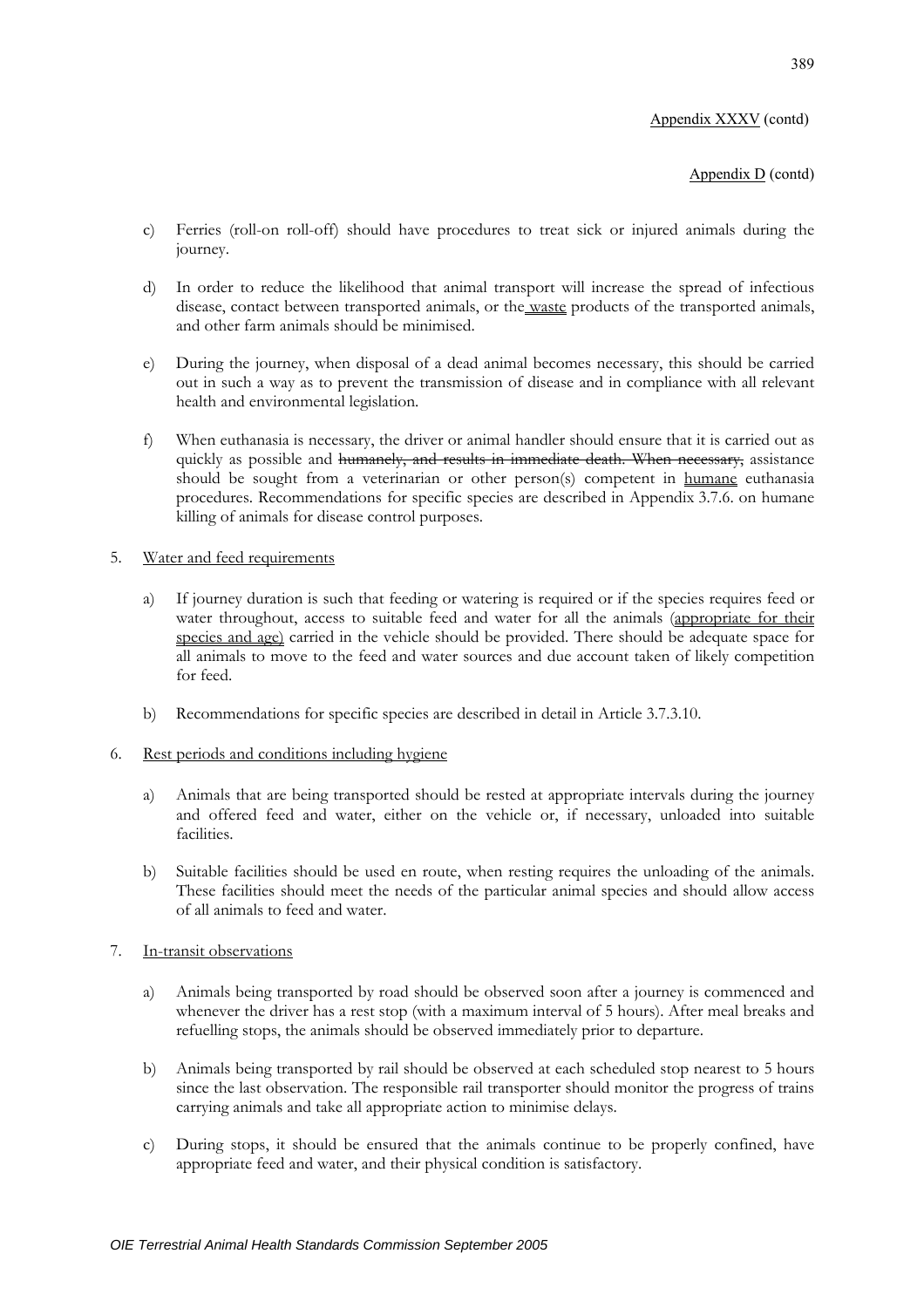Appendix D (contd)

Article 3.7.3.8.

## **Unloading and post-journey handling**

### 1. General considerations

- a) The required facilities and the principles of animal handling detailed in Article 3.7.3.6. apply equally to unloading, but consideration should be given to the likelihood that the animals will be fatigued.
- b) Unloading should be supervised and/or conducted by an animal handler with knowledge and experience of the behavioural and physical characteristics of the species being unloaded. Animals should be unloaded from the vehicle into appropriate facilities as soon as possible after arrival at the destination but sufficient time should be allowed for unloading to proceed quietly and without unnecessary noise, harassment or force.
- c) Facilities should provide all animals with appropriate care and comfort, adequate space and ventilation, access to feed (if appropriate) and water, and shelter from extreme weather conditions.
- d) For details regarding the unloading of animals at a slaughterhouse, see Appendix 3.7.5. on slaughter of animals for human consumption.
- 2. Sick and injured animals
	- a) An animal that has become sick, injured or disabled during a journey should be appropriately treated or humanely killed (see Appendix 3.7.6. on humane killing of animals for disease control purposes). When necessary, veterinary advice should be sought in the care and treatment of these animals. In some cases, where animals are non-ambulatory due to fatigue, injury or sickness, it may be in the best welfare interests of the animal to be treated or euthanased aboard the vehicle.
	- b) At the destination, the animal handler during transit should ensure that responsibility for the welfare of sick, injured or disabled animals is transferred to a suitable person.
	- c) There should be appropriate facilities and equipment for the humane unloading of animals that are non-ambulatory due to fatigue, injury or sickness. These animals should be unloaded in a manner that causes the least amount of suffering. After unloading, separate pens and other appropriate facilities should be available for sick or injured animals.
	- d) Feed, if appropriate, and water should be available for each sick or injured animal.
- 3. Addressing disease risks

The following should be taken into account in addressing the greater risk of disease due to animal transport and the possible need for segregation of transported animals at the destination:

- a) increased contact among animals, including those from different sources and with different disease histories;
- b) increased shedding of pathogens and increased susceptibility to infection related to stress and impaired defences against disease, including immunosuppression;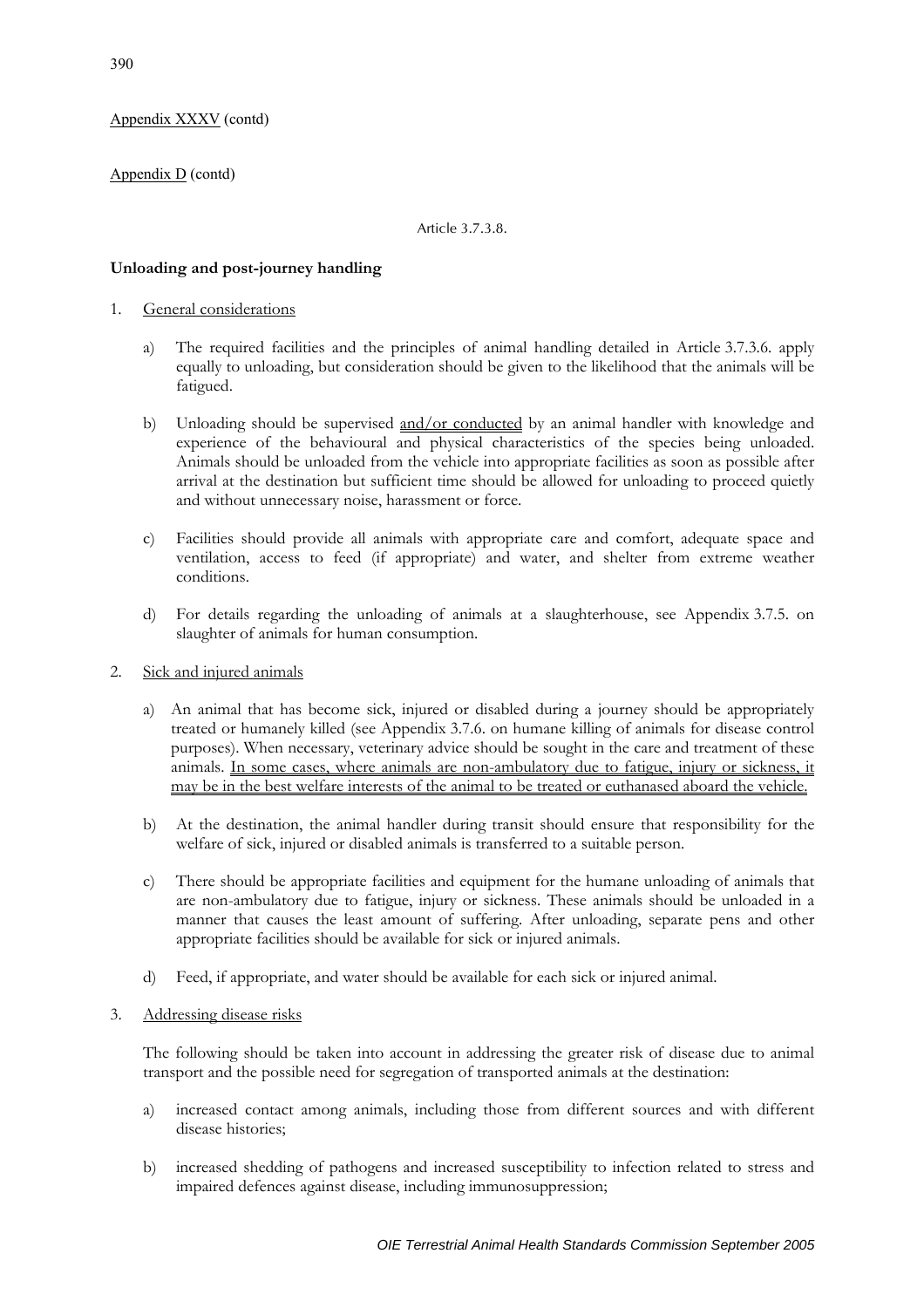# Appendix D (contd)

- c) exposure of animals to pathogens which may contaminate vehicles, resting points, markets, etc.
- 4. Cleaning and disinfection
	- a) Vehicles, crates, containers, etc. used to carry the animals should be cleaned before re-use through the physical removal of manure and bedding by scraping, washing and flushing vehicles and containers with water and detergent. This should be followed by *disinfection* when there are concerns about disease transmission.
	- b) Manure, litter and bedding should be disposed of in such a way as to prevent the transmission of disease and in compliance with all relevant health and environmental legislation.
	- c) When disposal of a dead animal becomes necessary, this should be carried out in such a way as to prevent the transmission of disease and in compliance with all relevant health and environmental legislation.
	- b) Manure, litter, bedding and the bodies of any animals which die during the journey should be disposed of in such a way as to prevent the transmission of disease and in compliance with all relevant health and environmental legislation.
	- d) Establishments like livestock markets, slaughterhouses, resting sites, railway stations, etc. where animals are unloaded should be provided with appropriate areas for the cleaning and *disinfection* of vehicles.
	- e) Where *disinfestation* is necessary, it should be carried out with the minimum stress to the animals.

# Article 3.7.3.9.

# **Actions in the event of a refusal to allow the completion of the journey**

- 1. The welfare of the animals should be the first consideration in the event of a refusal to allow the completion of the journey.
- 2. When the animals have been refused import, the *Competent Authority* of that country should make available suitable isolation facilities to allow the unloading of animals from a vehicle and their secure holding, without posing a risk to the health of national herd or flock, pending resolution of the situation. In this situation, the priorities should be:
	- a) the *Competent Authority* of the *importing country* should provide urgently in writing the reasons for the refusal;
	- b) in the event of a refusal for animal health reasons, the *Competent Authority* of the *importing country* should provide urgent access to a veterinarian, where possible an OIE veterinarian(s) appointed by the Director General, to assess the animals' health status with regard to the *importing countr*y's concerns, and the necessary facilities and approvals to expedite the required diagnostic testing;
	- c) the *Competent Authority* of the *importing country* should provide access to allow continued assessment of the health and other aspects of the welfare of the animals;
	- d) if the matter cannot be promptly resolved, the *Competent Authorities* of the *exporting* and *importing countries* should call on the OIE to mediate.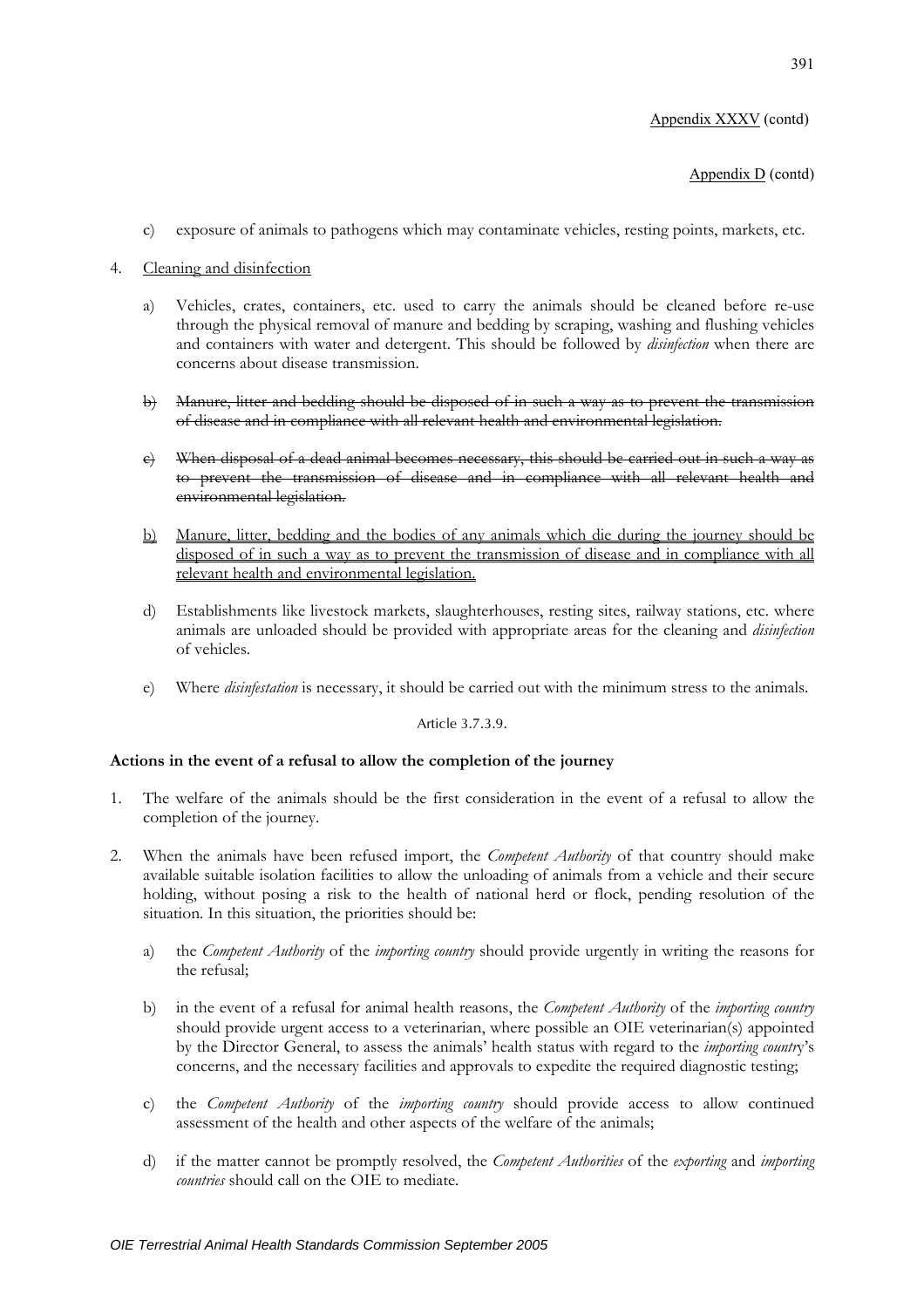### Appendix D (contd)

- 3. In the event that a *Competent Authority* requires the animals to remain on the vehicle, the priorities should be:
	- a) the *Competent Authority* should allow reprovisionsing of the vehicle with water and feed as necessary;
	- b) the *Competent Authority* should provide urgently in writing the reasons for the refusal;
	- c) in the event of a refusal for animal health reasons, the *Competent Authority* should provide urgent access to an independent veterinarian(s) to assess the animals' health status, and the necessary facilities and approvals to expedite the required diagnostic testing;
	- d) the *Competent Authority* should provide access to allow continued assessment of the health and other aspects of the welfare of the animals, and the necessary actions to deal with any animal issues which arise.
- 4. The OIE should utilise its dispute settlement mechanism to identify a mutually agreed solution which will address animal health and any other welfare issues in a timely manner.

Article 3.7.3.10.

### **Species specific issues**

(To be developed)

- - - - - - - - - - - - - - - - text deleted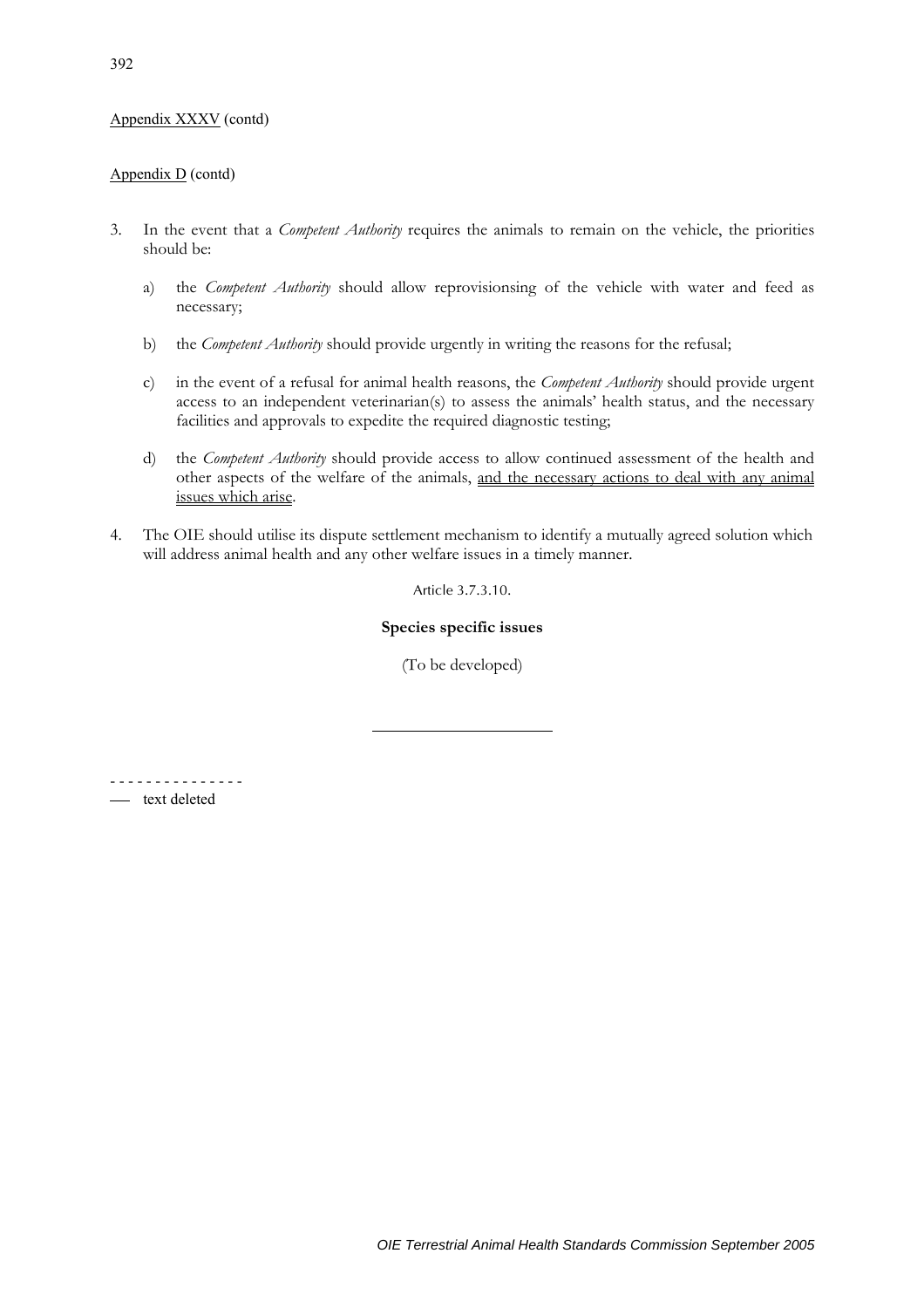Appendix E

# APPENDIX 3.7.5.

# GUIDELINES FOR THE SLAUGHTER OF ANIMALS FOR HUMAN CONSUMPTION

Article 3.7.5.1.

# **General principles**

1. Object

These guidelines address the need to ensure the welfare of food animals during pre-slaughter and slaughter processes, until they are dead.

These guidelines apply to the slaughter in slaughterhouses of the following those domestic animals commonly slaughtered in slaughterhouses, that is: cattle, buffalo, sheep, goats, deer, horses, pigs, ratites and poultry. Other animals, wherever they have been reared, and all animals slaughtered outside slaughterhouses should be managed to ensure that their transport, lairaging, restraint and slaughter is carried out without causing undue stress to the animals; the principles underpinning these guidelines apply also to these animals.

2. Personnel

Persons engaged in the unloading, moving, lairaging, care, restraining, stunning, slaughter and bleeding of animals play an important role in the welfare of those animals. For this reason, there should be a sufficient number of personnel, who should be patient, considerate, competent and familiar with the guidelines outlined in the present Appendix and their application within the national context.

Competence may be gained through formal training and/or practical experience. This competence should be demonstrated through a current certificate from an independent body accredited by the Competent Authority.

The management of the slaughterhouse and the Veterinary Services should ensure that slaughterhouse staff are competent and carry out their tasks in accordance with the principles of animal welfare.

The management of the slaughterhouse and the *Veterinary Services* should ensure that slaughterhouse staff carry out their tasks in accordance with the principles of animal welfare.

3. Animal behaviour

Animal handlers should be experienced and competent in handling and moving farm livestock, and understand the behaviour patterns of animals and the underlying principles necessary to carry out their tasks.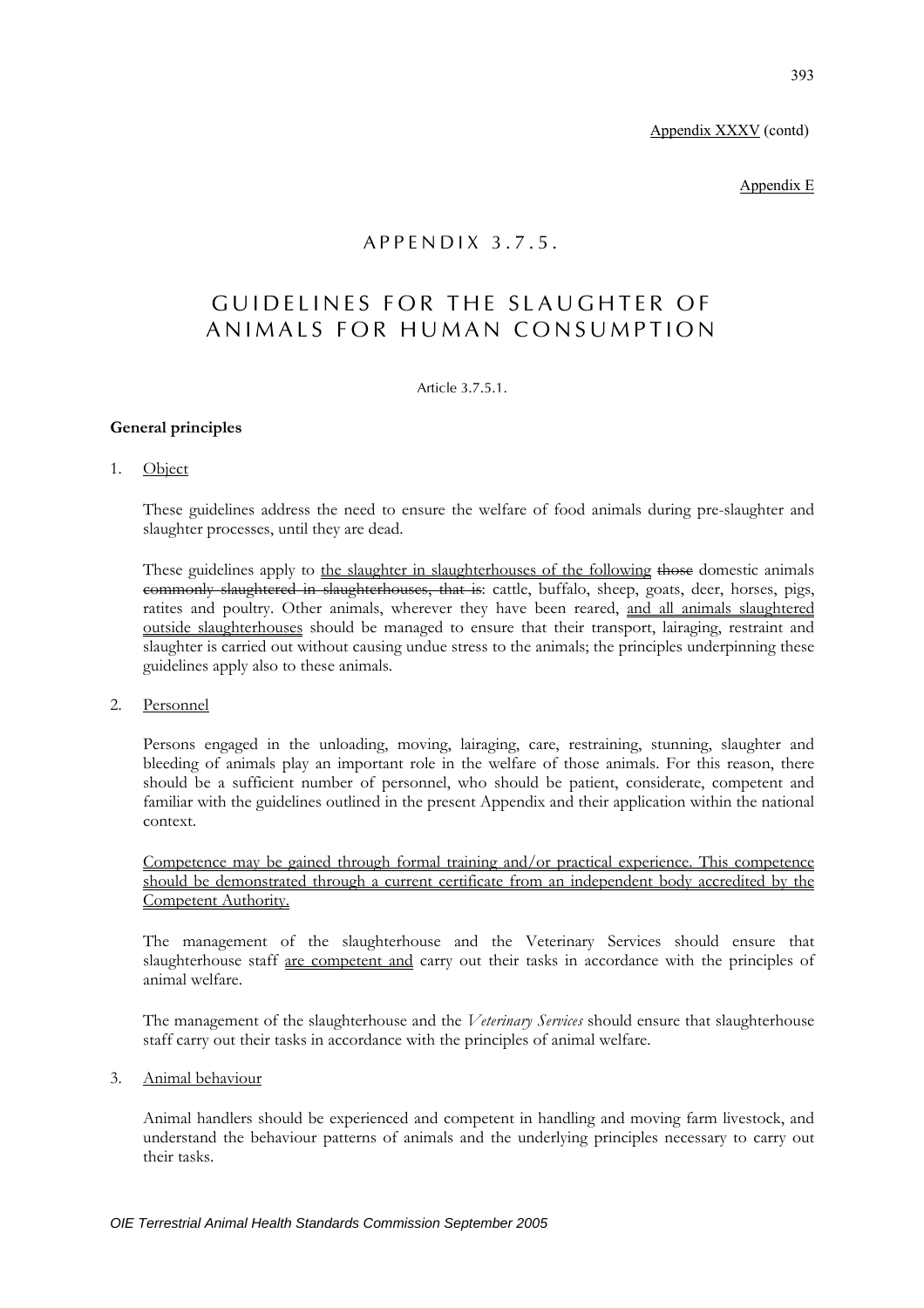#### Appendix  $E$  (contd)

The behaviour of individual animals or groups of animals will vary, depending on their breed, sex, temperament and age and the way in which they have been reared and handled. Despite these differences, the following behaviour patterns which are always present to some degree in domestic animals, should be taken into consideration in handling and moving the animals.

Most domestic livestock are kept in herds and follow a leader by instinct.

Animals which are likely to be hostile to each other in a group situation should not be mixed at slaughterhouses.

The desire of some animals to control their personal space should be taken into account in designing facilities.

Domestic animals will try to escape if an animal handler approaches closer than a certain distance. This critical distance, which defines the flight zone, varies among species and individuals of the same species, and depends upon previous contact with humans. Animals reared in close proximity to humans i.e. tame have  $\theta$  a small flight zone, whereas those kept in free range or extensive systems may have flight zones which may vary from one metre to many metres. Animal handlers should avoid sudden penetration of the flight zone which may cause a panic reaction which could lead to aggression or attempted escape.

### **An example of a flight zone (cattle)**

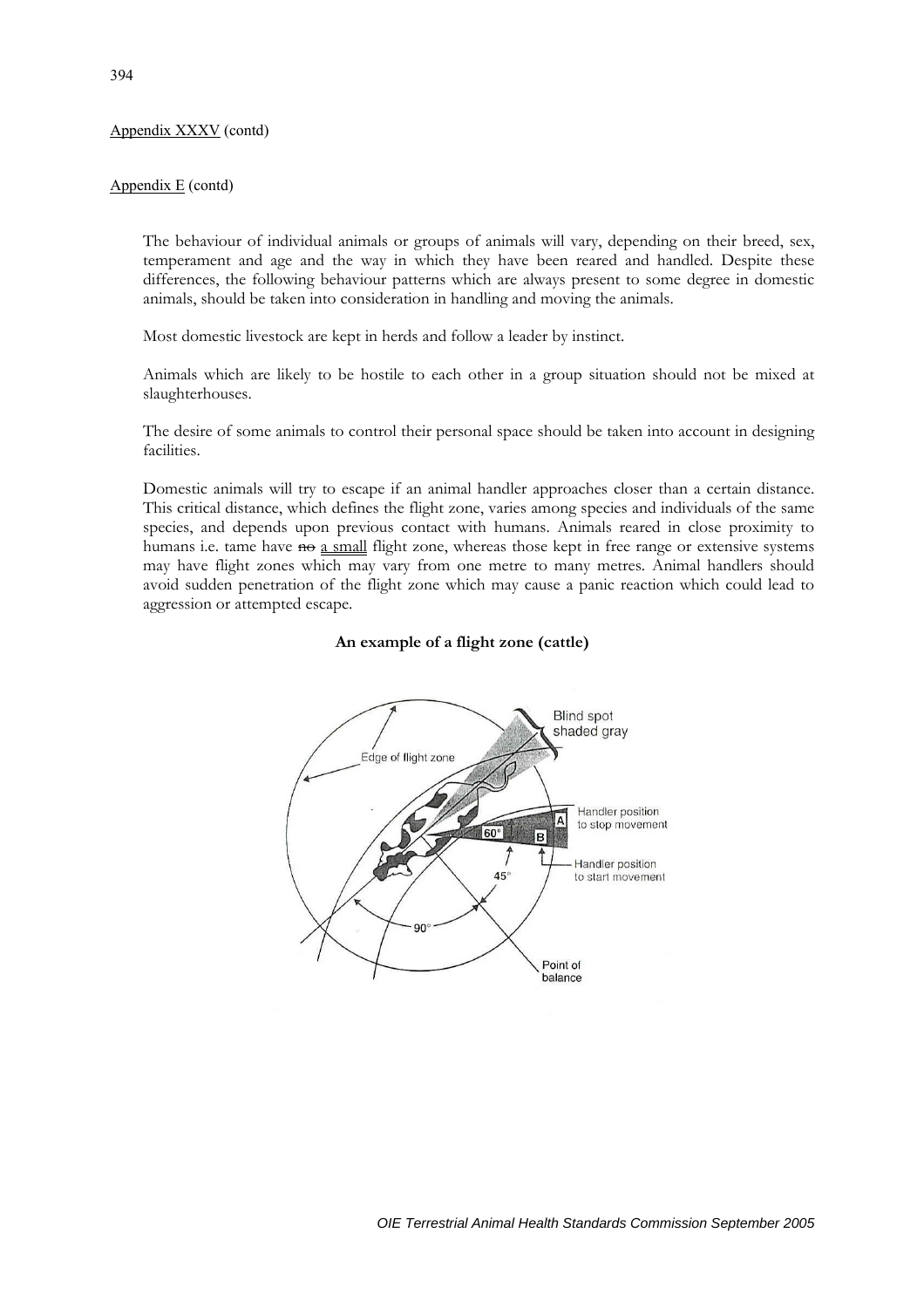### Appendix  $E$  (contd)



### **Handler movement pattern to move cattle forward**

Animal handlers should use the point of balance at an animal's shoulder to move animals, adopting a position behind the point of balance to move an animal forward and in front of the point of balance to move it backward.

Domestic animals have wide-angle vision but only have limited forward binocular vision and poor perception of depth. This means that they can detect objects and movements beside and behind them, but can only judge distances directly ahead.

Although all domestic animals have a highly sensitive sense of smell, they react in different ways to the smells of slaughterhouses. Smells which cause fear or other negative responses should be taken into consideration when managing animals.

Domestic animals can hear over a greater range of frequencies than humans and are more sensitive to higher frequencies. They tend to be alarmed by constant loud noise and by sudden noises, which may cause them to panic. Sensitivity to such noises should also be taken into account when handling animals.

### 4. Distractions and their removal

Distractions that may cause approaching animals to stop, baulk or turn back should be designed out from new facilities or removed from existing ones. Below are examples of common distractions and methods for eliminating them:

- a) reflections on shiny metal or wet floors move a lamp or change lighting;
- b) dark entrances to chutes, races, stun boxes or conveyor restrainers illuminate with indirect lighting which does not shine directly into the eyes of approaching animals;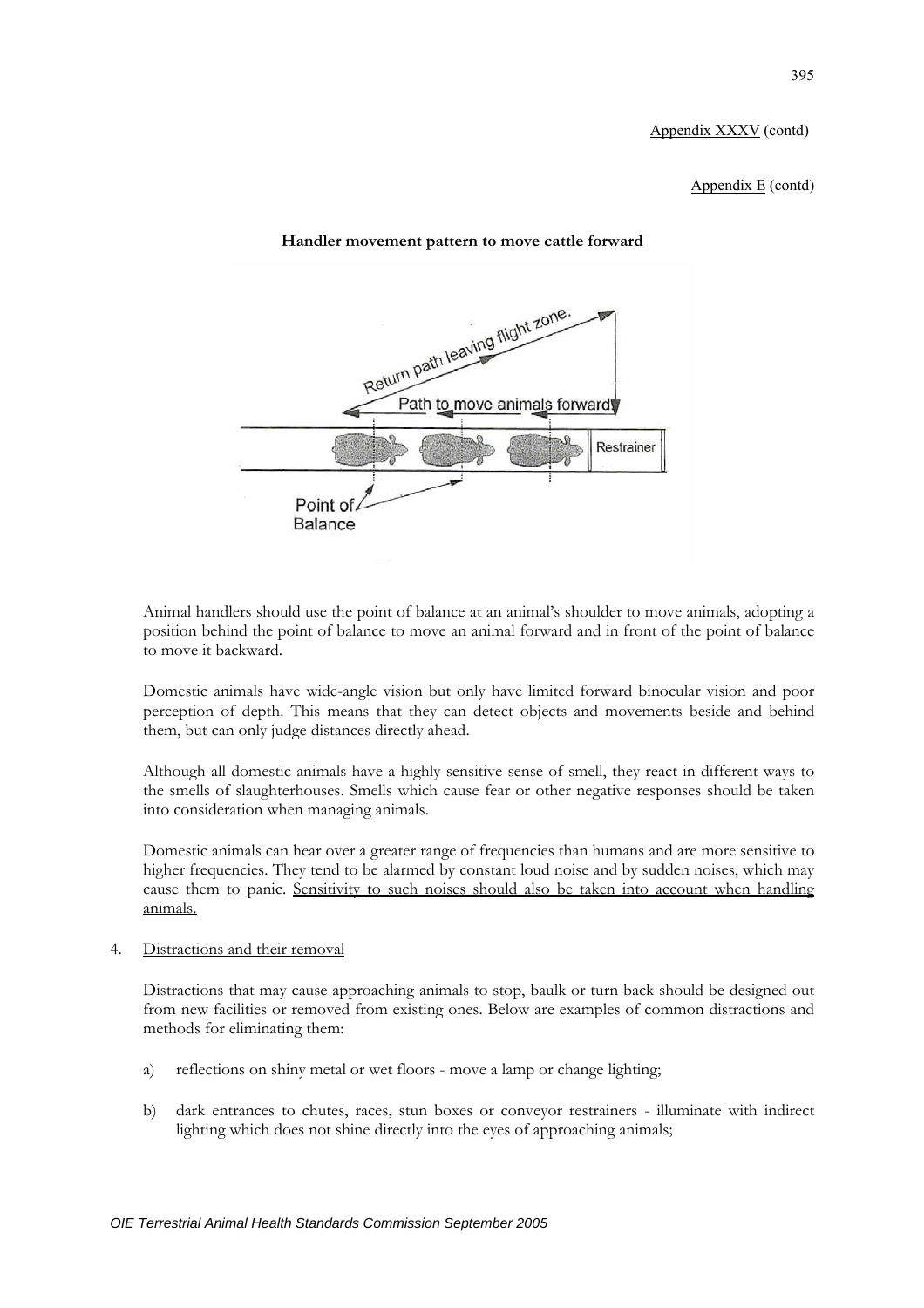#### Appendix  $E$  (contd)

- c) animals seeing moving people or equipment up ahead install solid sides on chutes and races or install shields;
- d) chains or other loose objects hanging in chutes or on fences remove them;
- e) uneven floors or a sudden drop in floor levels at the entrance to conveyor restrainers avoid uneven floor surfaces or install a solid false floor under the restrainer to provide an illusion of a solid and continuous walking surface;
- f) sounds of air hissing from pneumatic equipment install silencers or use hydraulic equipment  $o$ vent high pressure to the external environment using flexible hosing;
- g) clanging and banging of metal objects install rubber stops on gates and other devices to reduce metal to metal contact;
- h) air currents from fans or air curtains blowing into the face of animals redirect or reposition equipment.

Article 3.7.5.2.

#### **Moving and handling animals**

1. General considerations

Animals should be transported to slaughter in a way that minimises adverse animal health and welfare outcomes, and the transport should be conducted in accordance with the OIE guidelines for the transportation of animals (Chapters 3.7.2 and 3.7.3).

The following principles should apply to unloading animals, moving them into lairage pens, out of the lairage pens and up to the slaughter point:

- a) The conditions of the animals should be assessed upon their arrival for any animal welfare and health problems.
- b) Injured or sick animals, requiring immediate slaughter, should be killed humanely, preferably at the site where they are found in accordance with the OIE guidelines for the killing of animals for disease control purposes (Chapter 3.7.6).
- c) The use of force on animals that have little or no room to move should not occur.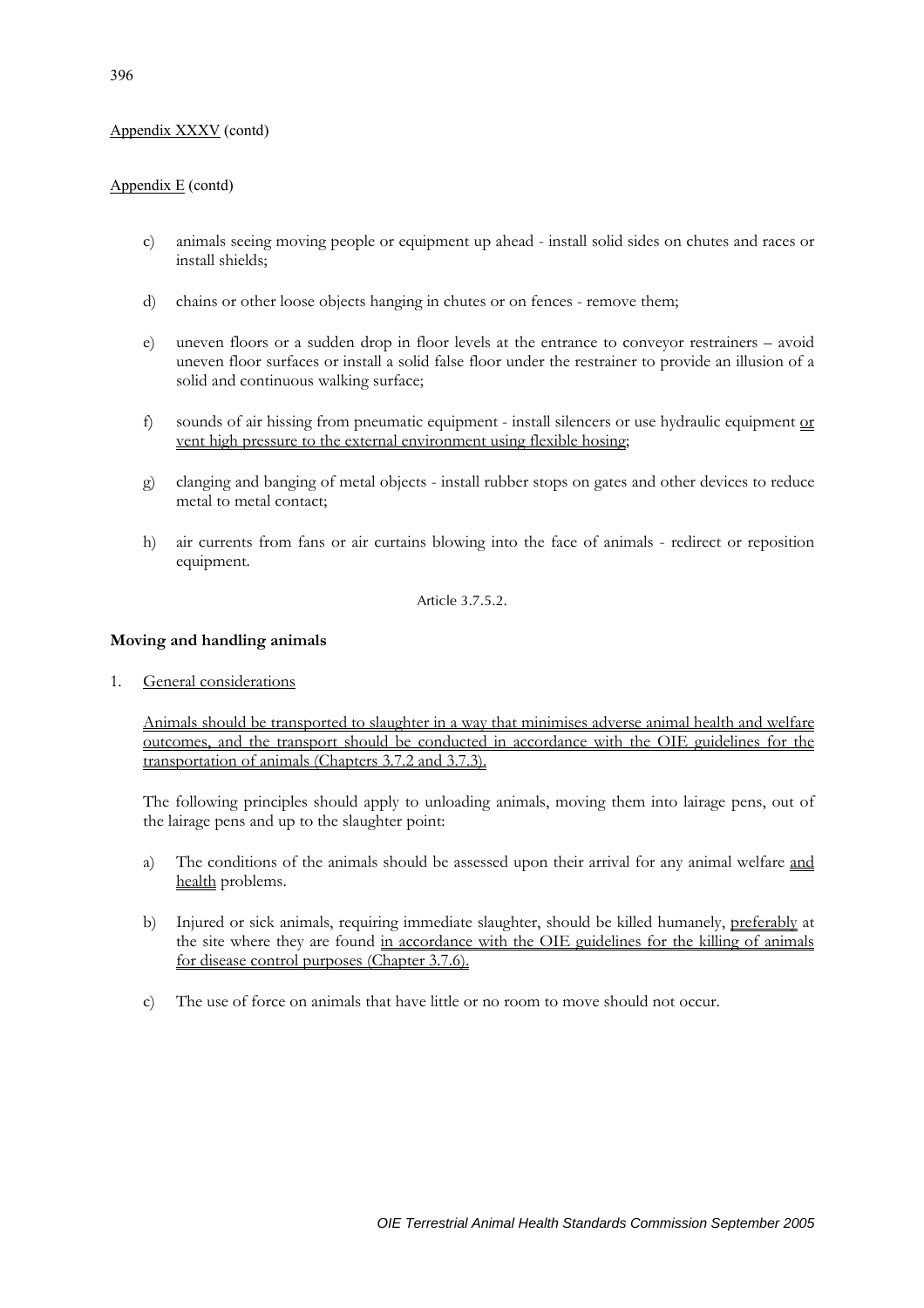# Appendix  $E$  (contd)

- d) The use of instruments which administer electric shocks (e.g. goads and prods) and their power output should be restricted to that necessary to assist movement of an the animals and only when an animal has a clear path ahead to move. If such use is necessary, it should be limited to the hindquarters of pigs and large ruminants, and never on sensitive areas such as the eyes, mouth, ears, anogenital region or belly. Such instruments should not be used on horses, sheep and goats of any age, or on calves or piglets, nor on animals that have little or no room to move. Performance standards should be established in which numerical scoring is used to evaluate the use of such instruments and to measure the percentage of animals moved with an electric instrument, the percentage of animals slipping or falling at a point in the slaughterhouse, it should be investigated for faults in flooring, raceway design, lighting or handling; there should be rectified to enable free movement of the animals without the need to use such instruments.
- e) Performance standards should be established in which numerical scoring is used to evaluate the use of such instruments and to measure the percentage of animals moved with an electric instrument. In properly designed and constructed facilities with competent animal handlers, it should be possible to move 75% or more of the animals without the use of electric instruments.
- f) Useful and permitted aids for moving animals include panels, flags, plastic paddles, flappers (a length of cane with a short strap of leather or canvas attached), plastic bags and metallic rattles; they should be used in a manner sufficient to encourage and direct movement of the animals but without physical contact with them. Aids for moving animals such as panels, flags, plastic paddles, flappers (a length of cane with a short strap of leather or canvas attached), plastic bags and metallic rattles should be used in a manner sufficient to encourage and direct movement of the animals.
- g) Shouting or yelling at animals or making loud noises e.g. through the cracking of whips to encourage them to move should not occur as such actions may make the animals agitated, leading to crowding or falling.
- h) Implements which cause pain and suffering such as large sticks, sticks with sharp ends, metal piping, fencing wire or heavy leather belts should not be used to move animals.
- i) Animals should be grasped or lifted in a manner which avoids pain or suffering and physical damage (e.g. bruising, fractures, dislocations). In the case of quadrupeds, manual lifting by a person should only be used in young animals or small species, and in a manner appropriate to the species; grasping or lifting such animals only by their wool, hair, feet, neck, ears or tails causing pain or suffering should not be permitted, except in an emergency where animal welfare or human safety may otherwise be compromised.
- j) Conscious animals should not be thrown or dragged.
- k) Animals should not be forced to move at a speed greater than their normal walking pace, in order to minimise injury through falling or slipping. Performance standards should be established where numerical scoring of the prevalence of animals slipping or falling is used to evaluate whether animal moving practices and/or facilities should be improved. In properly designed and constructed facilities with competent animal handlers, it should be possible to move 99% of animals without their falling.
- l) Animal handlers should not force an animal to walk over the top of other animals. Animals for slaughter should not be forced to walk over the top of other animals.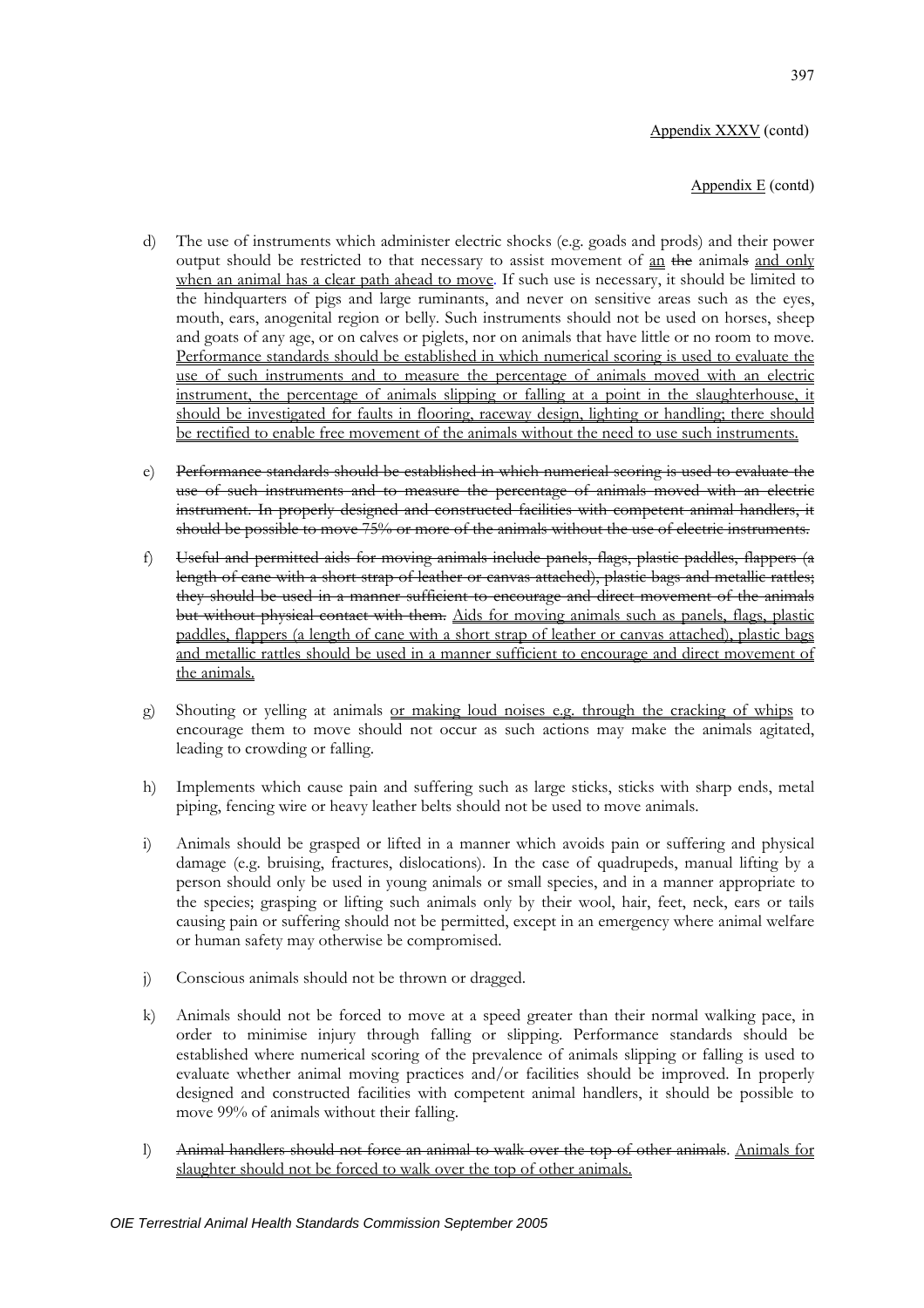### Appendix  $E$  (contd)

m) Under no circumstances should animal handlers resort to violent acts to move animals, such as crushing or breaking animals' tails, grasping animals' eyes or pulling them by their ears. Animal handlers should never apply an injurious object or irritant substance to animals and especially not to sensitive areas such as eyes, mouth, ears, anogenital region or belly. The throwing or dropping of animals, or their lifting or dragging by body parts such as their tail, head, horns, ears, limbs, wool, hair or feathers, should not be permitted. The manual lifting of small animals is permissible.

#### 2. Provisions relevant to animals delivered in containers

- a) Containers in which animals are transported should be handled with care, and should not be thrown, dropped or knocked over. Where possible, they should be loaded and unloaded horizontally and mechanically.
- b) Animals delivered in containers with perforated or flexible bottoms should be unloaded with particular care in order to avoid injury. Where appropriate, animals should be unloaded from the containers individually.
- c) Animals which have been transported in containers should be slaughtered as soon as possible; mammals and ratites which are not taken directly upon arrival to the place of slaughter should have drinking water available to them from appropriate facilities at all times. Delivery of poultry for slaughter should be scheduled such that they are not deprived of water at the premises for longer than 12 hours. Animals which have not been slaughtered within 12 hours of their arrival should be fed, and should subsequently be given moderate amounts of food at appropriate intervals.

#### 3. Provisions relevant to restraining and containing animals

- a) Provisions relevant to restraining animals for stunning or slaughter without stunning, to help maintain animal welfare, include:
	- i) provision of a non-slip floor;
	- ii) avoidance of excessive pressure applied by restraining equipment that causes struggling or vocalisation in animals;
	- iii) equipment engineered to reduce noise of air hissing and clanging metal;
	- iv) absence of sharp edges in restraining equipment that would harm animals;
	- v) avoidance of jerking or sudden movement of restraining device.
- b) Methods of restraint causing avoidable suffering, such as the following, should not be used in conscious animals because they cause severe pain and stress:
	- i) suspending or hoisting animals (other than poultry) by the feet or legs;
	- ii) indiscriminate and inappropriate use of stunning equipment;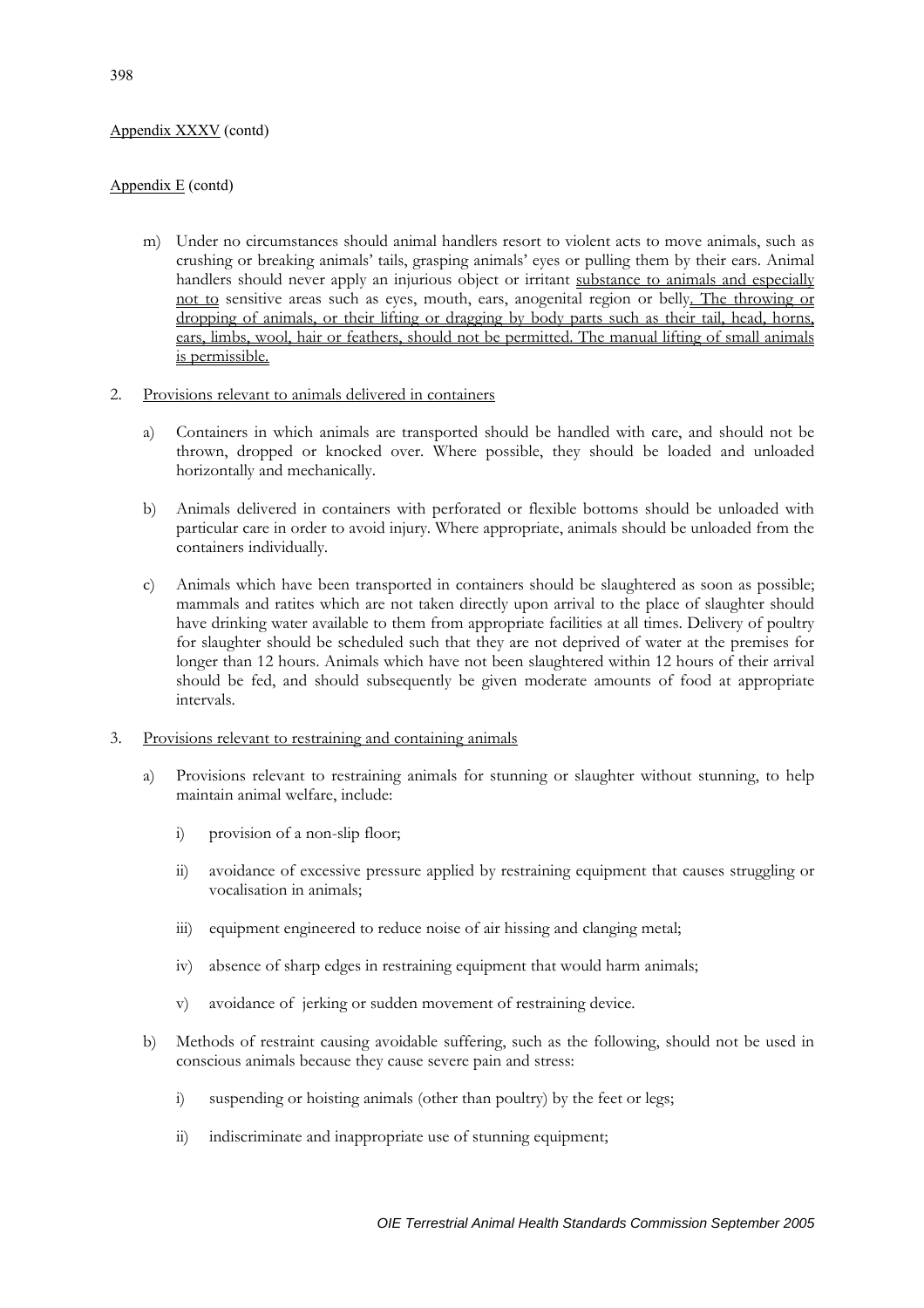# Appendix  $E$  (contd)

- iii) mechanical clamping of an animal's legs or feet (other than shackles used in poultry and ostriches) as the sole method of restraint;
- iv) breaking legs, cutting leg tendons or blinding animals in order to immobilise them;
- v) severing the spinal cord, for example using a puntilla or dagger, to immobilise animals using electric currents to immobilise animals, except for proper stunning.

Article 3.7.5.3.

### **Lairage design and construction**

1. General considerations

The lairage should be designed and constructed to hold an appropriate number of animals in relation to the throughput rate of the slaughterhouse without compromising the welfare of the animals.

In order to permit operations to be conducted as smoothly and efficiently as possible without injury or undue stress to the animals, the lairage areas should be designed and constructed so as to allow the animals to move freely in the required direction, using their behavioural characteristics and without undue penetration of their flight zone.

The following guidelines may help to achieve this.

- 2. Design of lairages
	- a) The lairage should be designed to allow a one-way flow of animals from unloading to the point of slaughter, with a minimum number of abrupt corners to negotiate.
	- b) In red meat slaughterhouses, pens, passageways and races should be arranged in such a way as to permit inspection of animals at any time, and to permit the removal of sick or injured animals when considered to be appropriate, for which separate appropriate accommodation should be provided.
	- c) Each animal should have room to stand up and lie down and, when confined in a pen, to turn around. The lairage should have sufficient accommodation for the number of animals intended to be held. Drinking water should always be available to the animals, and the method of delivery should be appropriate to the type of animal held. Troughs should be designed and installed in such a way as to minimise the risk of fouling by faeces, without introducing risk of bruising and injury in animals, and should not hinder the movement of animals.
	- d) Holding pens should be designed rectangular rather than square, to allow as many animals as possible to stand or lie down against a wall. Where feed troughs are provided, they should be sufficient in number and feeding space to allow adequate access of all animals to feed. The feed trough should not hinder the movement of animals.
	- e) Where tethers, ties or individual stalls are used, these should be designed so as not to cause injury or distress especially when the animals are lying down, standing up, drinking and feeding to the animals and should also allow the animals to stand, lie down and access any food or water that may need to be provided.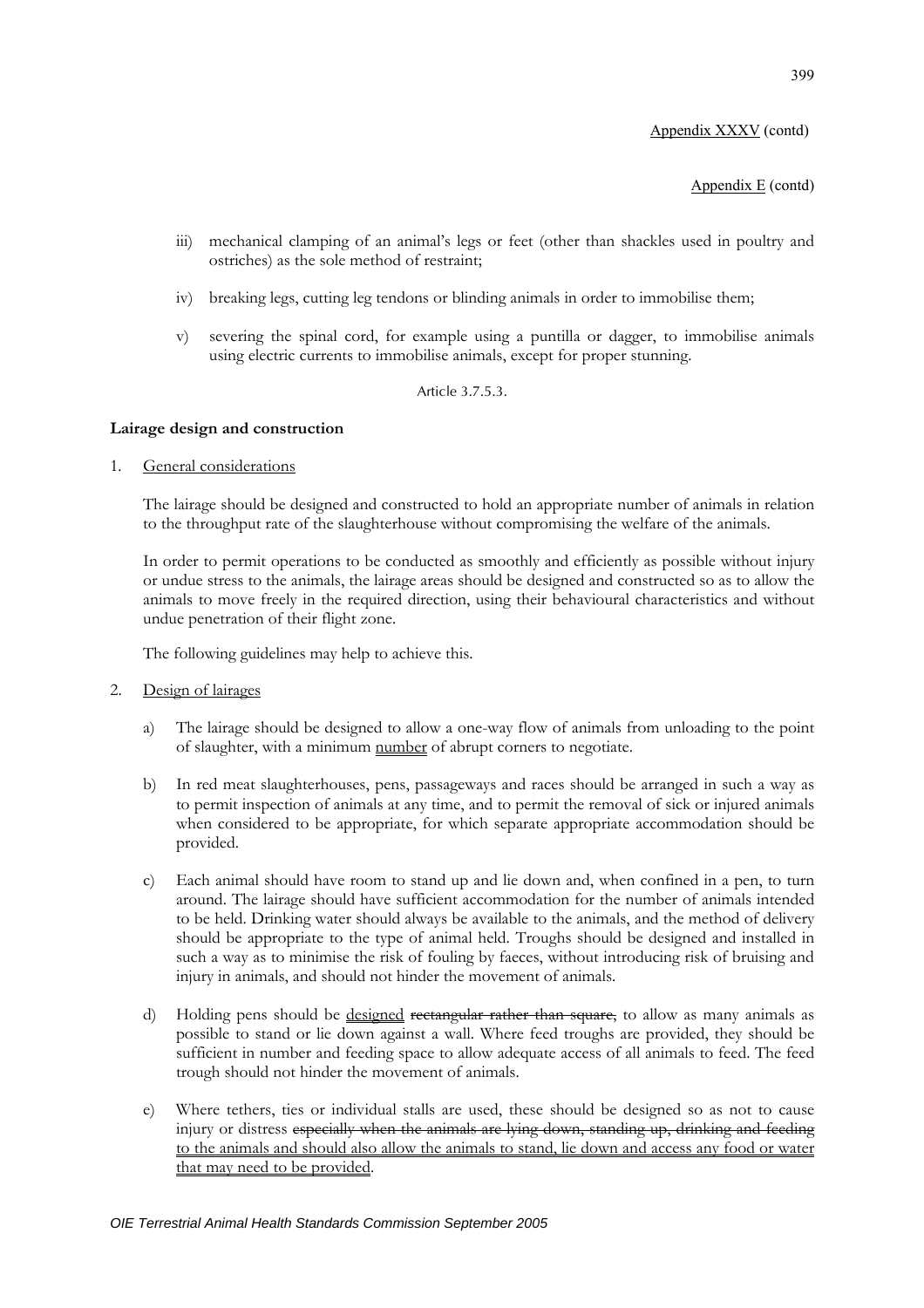# Appendix E (contd)

- f) Passageways and races should be either straight or slightly consistently curved, as appropriate to the animal species. Passageways and races should have solid sides, but when there is a double race, the shared partition should allow adjacent animals to see each other. For pigs and sheep, passageways should be wide enough to enable two or more animals to walk side by side for as long as possible. At the point where passageways are reduced in width, this should be done by a means which prevents excessive bunching of the animals.
- g) Animal handlers should be positioned alongside races and passageways on the inside radius of any curve, to take advantage of the natural tendency of animals to circle an intruder. Where oneway gates are used, they should be of a design which avoids bruising. Races should be horizontal but where there is a slope, they should be constructed to allow the free movement of animals without injury.
- h) There should be a waiting pen, with a level floor and solid sides, between the holding pens and the race leading to the point of stunning or slaughter, to ensure a steady supply of animals for stunning or slaughter and to avoid having animal handlers trying to rush animals from the holding pens. The waiting pen should preferably be circular, but in any case, so designed that animals cannot be trapped or trampled.
- i) Ramps or lifts should be used for loading and unloading of animals where there is a difference in height or a gap between the floor of the *vehicle* and the unloading area. Unloading ramps should be designed and constructed so as to permit animals to be unloaded from vehicles on the level or at the minimum gradient achievable. Lateral side protection should be available to prevent animals escaping or falling. They ramp should be well drained, non-slippery with secure footholds and adjustable to facilitate easy movement of animals without causing distress or injury.
- 3. Construction of lairages
	- a) Lairages should be constructed and maintained so as to provide protection from unfavourable climatic conditions, using strong and resistant materials such as concrete and metal which has been treated to prevent corrosion. Surfaces should be easy to clean. There should be no sharp edges or protuberances which may injure the animals.
	- b) Floors should be well drained and not slippery; they should not cause injury to the animals' feet. Where necessary, floors should be insulated or provided with appropriate bedding. Drainage grids should be placed at the sides of pens and passageways and not where animals would have to cross them. Discontinuities or changes in floor patterns or texture which could cause baulking in the movement of animals should be avoided.
	- c) Lairages should be provided with adequate lighting, but care should be taken to avoid harsh lights and shadows, which frighten the animals or affect their movement. The fact that animals will move more readily from a darker area into a well-lit area might be exploited by providing for lighting that can be regulated accordingly.
	- d) Lairages should be well ventilated, and the air flow should be arranged so that odours and draughts do not adversely affect the health and welfare of the anima1s adequately ventilated to ensure that waste gases, e.g. ammonia do not build up and that draughts at animal height are minimised. Ventilation should be able to cope with the range of expected climatic conditions and the number of animals the lairage will be expected to hold.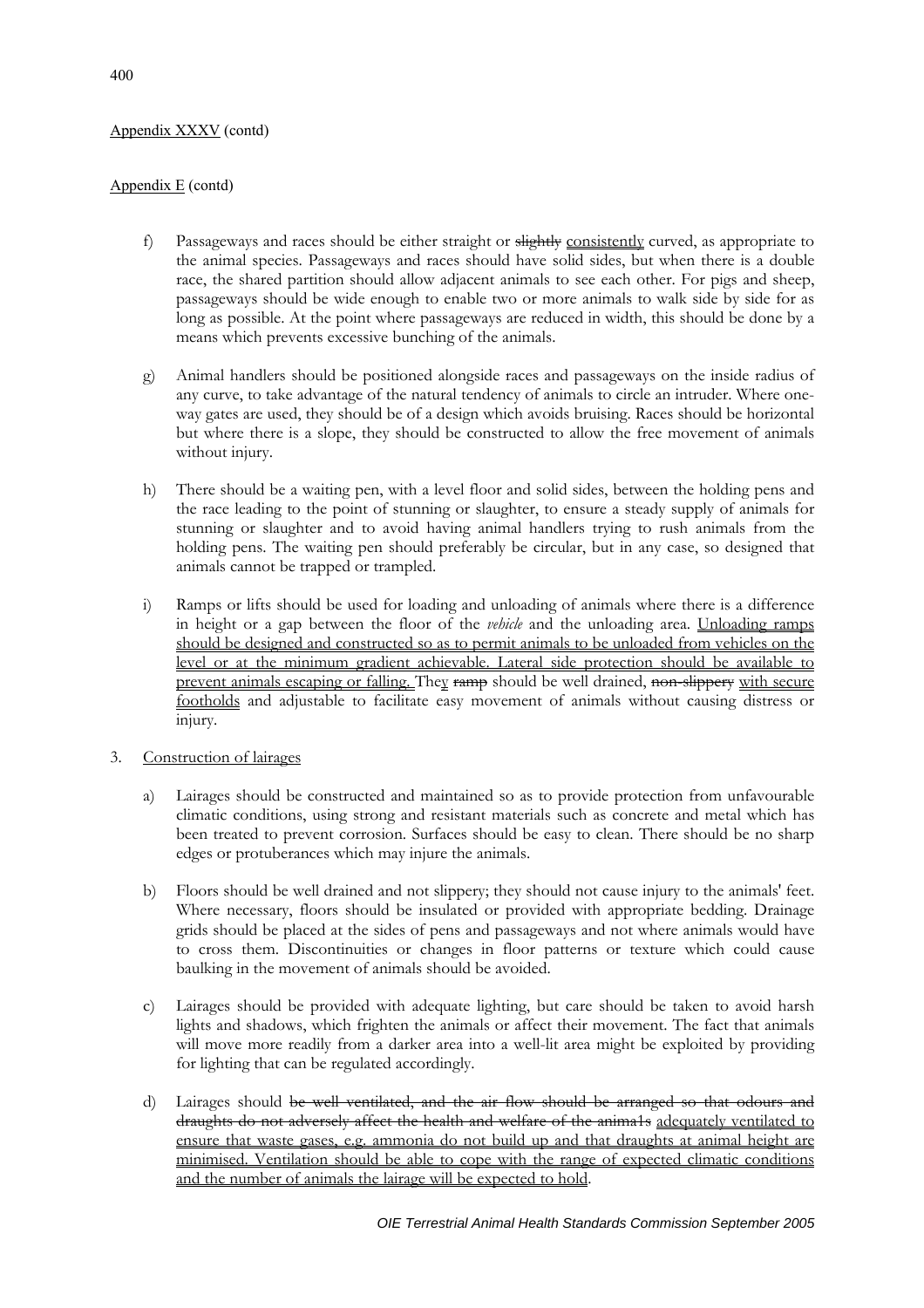## Appendix  $E$  (contd)

- e) Care should be taken to protect the animals from excessively or potentially disturbing noises, for example by avoiding the use of noisy hydraulic or pneumatic equipment, and muffling noisy metal equipment by the use of suitable padding, or by minimising the transmission of such noise to the areas where animals are held and slaughtered.
- f) Where animals are kept in outdoor lairages without natural shelter or shade, they should be protected from the effects of adverse weather conditions.

Article 3.7.5.4.

# **Care of animals in lairages**

Animals in lairages should be cared for in accordance with the following guidelines:

- 1. As far as possible, established groups of animals should be kept together. Each animal should have enough space to stand up, lie down and turn around. Animals hostile to each other should be separated.
- 2. Where tethers, ties or individual stalls are used, they should allow animals to stand up and lie down without causing injury or distress.
- 3. Where bedding is provided, it should be maintained in a condition that minimises risks to the health and safety of the animals, and sufficient bedding should be used so that animals do not become soiled with manure.
- 4. Animals should be kept securely in the lairage, and care should be taken to prevent them from escaping and from predators.
- 5. Suitable drinking water should be available to the animals on their arrival and at all times to animals in lairages unless they are to be slaughtered without delay.
- 6. If animals are not to be slaughtered as soon as possible, suitable feed should be available to the animals on arrival and at intervals appropriate to the species. Unweaned animals should be slaughtered as soon as possible.
- 7. In order to prevent heat stress, animals subjected to high temperatures, particularly pigs and poultry, should be cooled by the use of water sprays, fans or other suitable means. However, the potential for water sprays to reduce the ability of animals to thermoregulate (especially poultry) should be considered in any decision to use water sprays.
- 8. The lairage area should be well lit in order to enable the animals to see clearly without being dazzled. During the night, the lights should be dimmed. Lighting should also be adequate to permit inspection of all animals. Subdued lighting, and for example, blue light may be useful in poultry lairages in helping to calm birds.
- 9. The condition and state of health of the animals in a lairage should be inspected at least every morning and evening by a veterinarian or, under the latter's responsibility, by another competent person. Animals which are sick, weak, injured or showing visible signs of distress should be treated or humanely killed immediately.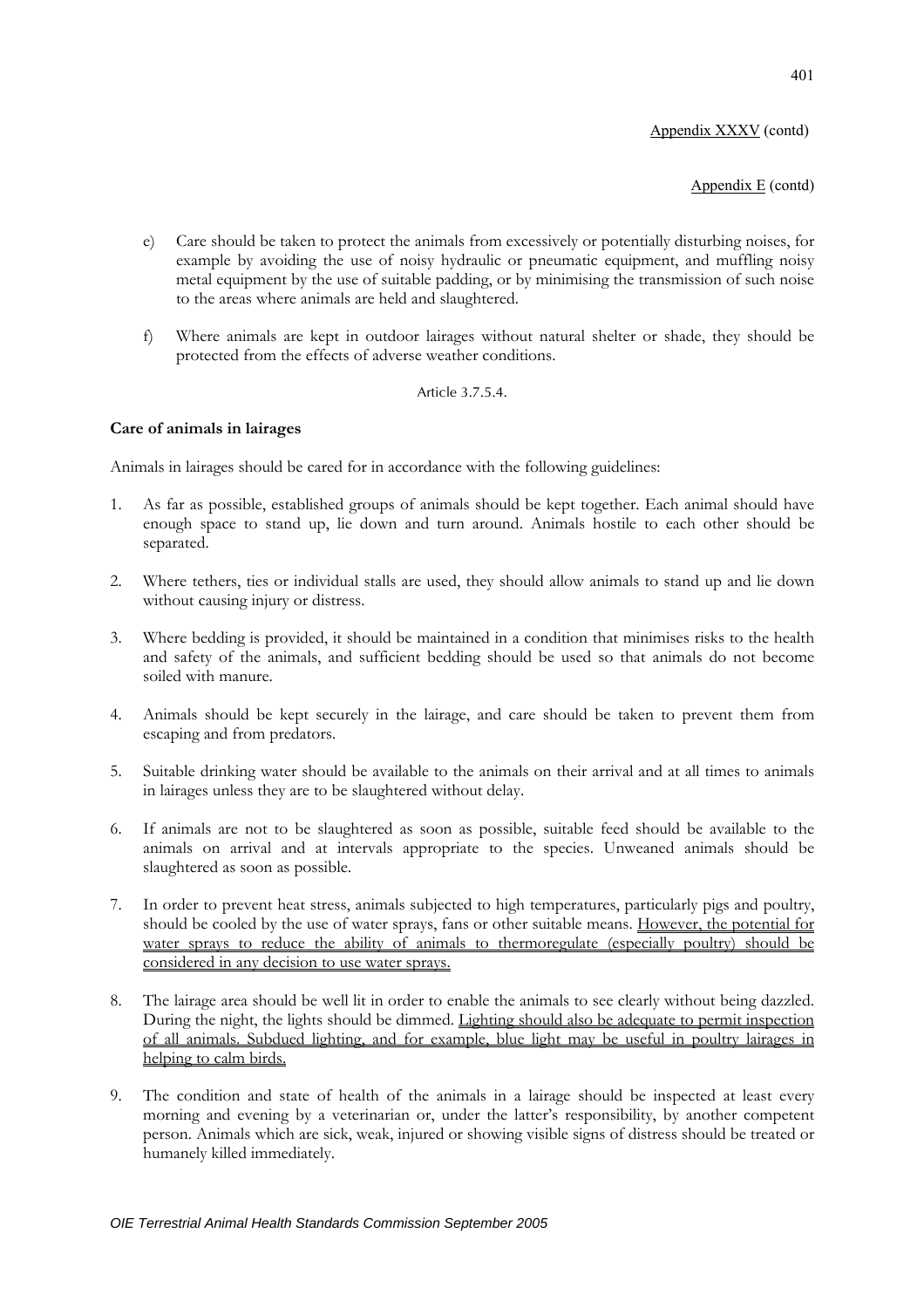# Appendix  $E$  (contd)

- 10. Lactating dairy animals should be slaughtered as soon as possible. Dairy animals with obvious udder distension should be milked to minimise udder discomfort.
- 11. Pregnant animals giving birth during the journey or in the lairage should be slaughtered as soon as possible or provided with conditions which are appropriate for suckling for its welfare and the welfare of the newborn. Under normal circumstances, animals which are expected to give birth during a journey should not be transported.
- 12. Animals with horns or tusks capable of injuring other animals, if aggressive, should be penned separately.

Recommendations for specific species are described in detail in Articles 3.7.5.5. to 3.7.5.8.

#### Article 3.7.5.5. (under study)

# **Management of foetuses during slaughter of pregnant animals**

The welfare of foetuses during slaughter of pregnant animals needs to be safeguarded.

- Foetuses should not be removed from the uterus sooner than five minutes after the maternal neck or chest cut, to ensure absence of consciousness. A foetal heartbeat will usually still be present and foetal movements may occur at this stage, but these are only a cause for concern if the exposed foetus successfully breathes air.
- If a live mature foetus is removed from the uterus, it should be prevented from inflating its lungs and breathing air (e.g. by clamping the trachea).
- When uterine, placental or foetal tissues, including foetal blood, are not to be collected as part of the post-slaughter processing of pregnant animals, all foetuses should be left inside the unopened uterus until they are dead. When uterine, placental or foetal tissues are to be collected, where practical, foetuses should not be removed from the uterus until at least 15-20 minutes after the maternal neck or chest cut.
- If there is any doubt about consciousness, the foetus should be killed with a captive bolt or a blow to the head with a suitable blunt instrument.

The above guidelines do not refer to foetal rescue. Foetal rescue, the practice of attempting to revive foetuses found alive at evisceration of the dam, should not be attempted during normal commercial slaughter as it may lead to serious welfare complications in the newborn animal. These include impaired brain function resulting from oxygen shortage before rescue is completed, compromised breathing and body heat production because of foetal immaturity, and an increased incidence of infections due to a lack of colostrum.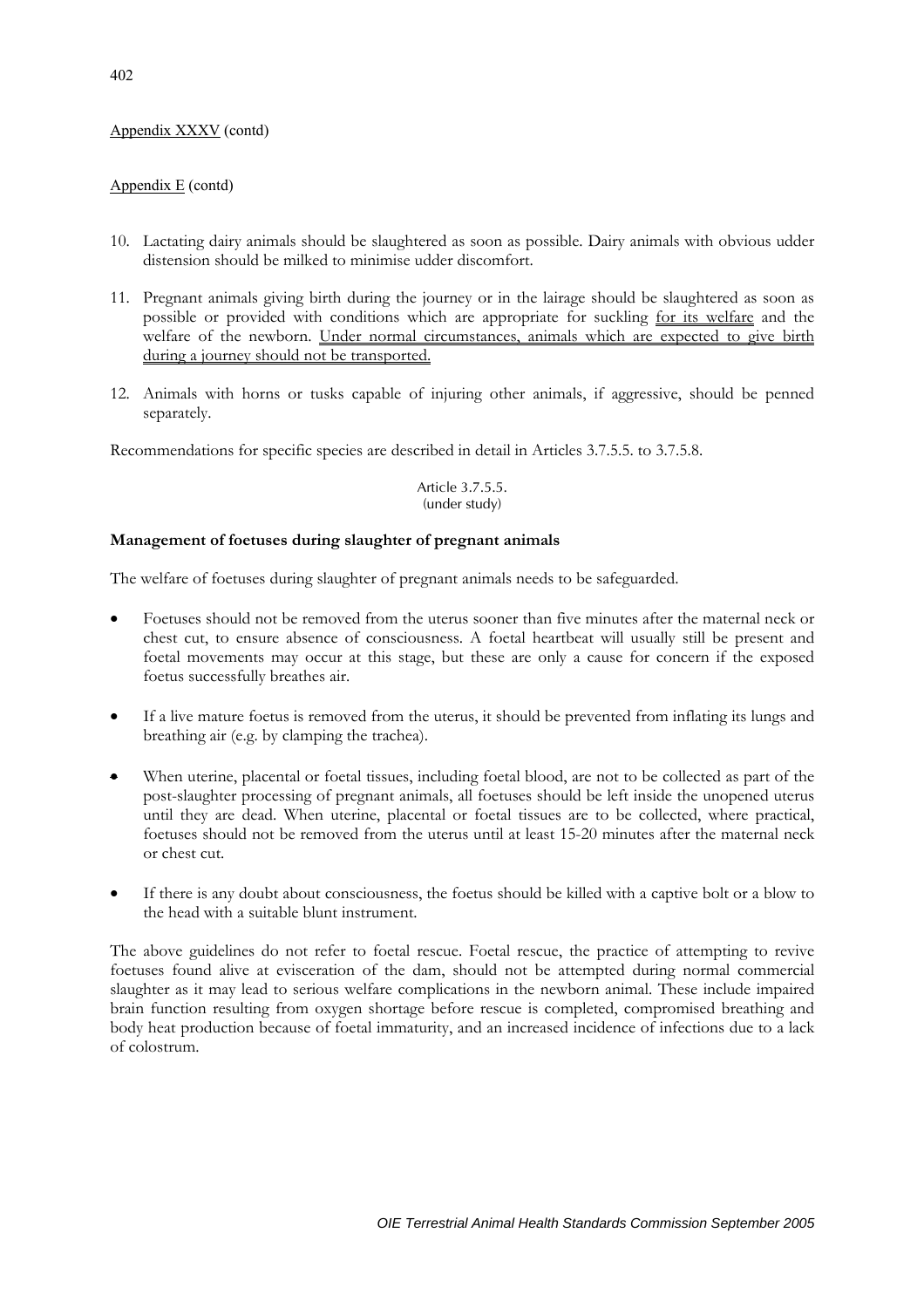Appendix E (contd)

#### Article 3.7.5.6.

# **Summary of acceptable handling and restraining methods and the associated animal welfare issues**

|                        | <b>Presentation of</b><br>animals | Specific procedure                                           | Specific purpose                                                                     | AW concerns/implications                                                                                                                                                                                        | Key AW requirements                                                      | Applicable species                                                            |
|------------------------|-----------------------------------|--------------------------------------------------------------|--------------------------------------------------------------------------------------|-----------------------------------------------------------------------------------------------------------------------------------------------------------------------------------------------------------------|--------------------------------------------------------------------------|-------------------------------------------------------------------------------|
| No restraint           | Animals are<br>grouped            | Group container                                              | Gas stunning                                                                         | Specific procedure is suitable only<br>for gas stunning                                                                                                                                                         | Competent animal handlers<br>in lairage; facilities; stocking<br>density | Pigs, poultry                                                                 |
|                        |                                   | In the field                                                 | Free bullet                                                                          | Shooting distance, calibre and<br>Inaccurate targeting and<br>inappropriate ballistics not achieving<br>outright kill with first shot                                                                           | Operator competence                                                      | Deer                                                                          |
|                        |                                   | Group stunning pen                                           | Head-only electrical<br>Captive bolt                                                 | Uncontrolled movement of animals<br>impedes use of hand operated<br>electrical and mechanical stunning<br>methods                                                                                               | Competent animal handlers<br>in lairage and at stunning<br>point         | Pigs, sheep, goats,<br>calves                                                 |
|                        | Individual animal<br>confinement  | Stunning pen/box                                             | Electrical and<br>mechanical stunning<br>methods                                     | Loading of animal; accuracy of<br>stunning method, slippery floor and<br>animal falling down                                                                                                                    | Competent animal handlers                                                | Cattle, buffalo,<br>sheep, goats, horses,<br>pigs, deer, camelids,<br>ratites |
| Restraining<br>methods | Head restraint,<br>upright        | Halter/head<br>collar/bridle                                 | Captive bolt<br>Free bullet                                                          | Suitable for halter-trained animals;<br>stress in untrained animals                                                                                                                                             | Competent animal handlers                                                | Cattle, buffalo,<br>horses, camelids                                          |
|                        | Head restraint,<br>upright        | Neck yoke                                                    | Captive bolt<br>Electrical-head-only<br>Free bullet<br>Slaughter without<br>stunning | Stress of loading and neck capture;<br>stress of prolonged restraint, horn<br>configuration; unsuitable for fast<br>line speeds, animals struggling and<br>falling due to slippery floor,<br>excessive pressure | Equipment; competent<br>animal handlers, prompt<br>stunning or slaughter | Cattle                                                                        |
|                        | Leg restraint                     | Single leg tied in<br>flexion (animal<br>standing on 3 legs) | Captive bolt<br>Free bullet                                                          | Ineffective control of animal<br>movement, misdirected shots                                                                                                                                                    | Competent animal handler                                                 | Breeding pigs<br>(boars and sows)                                             |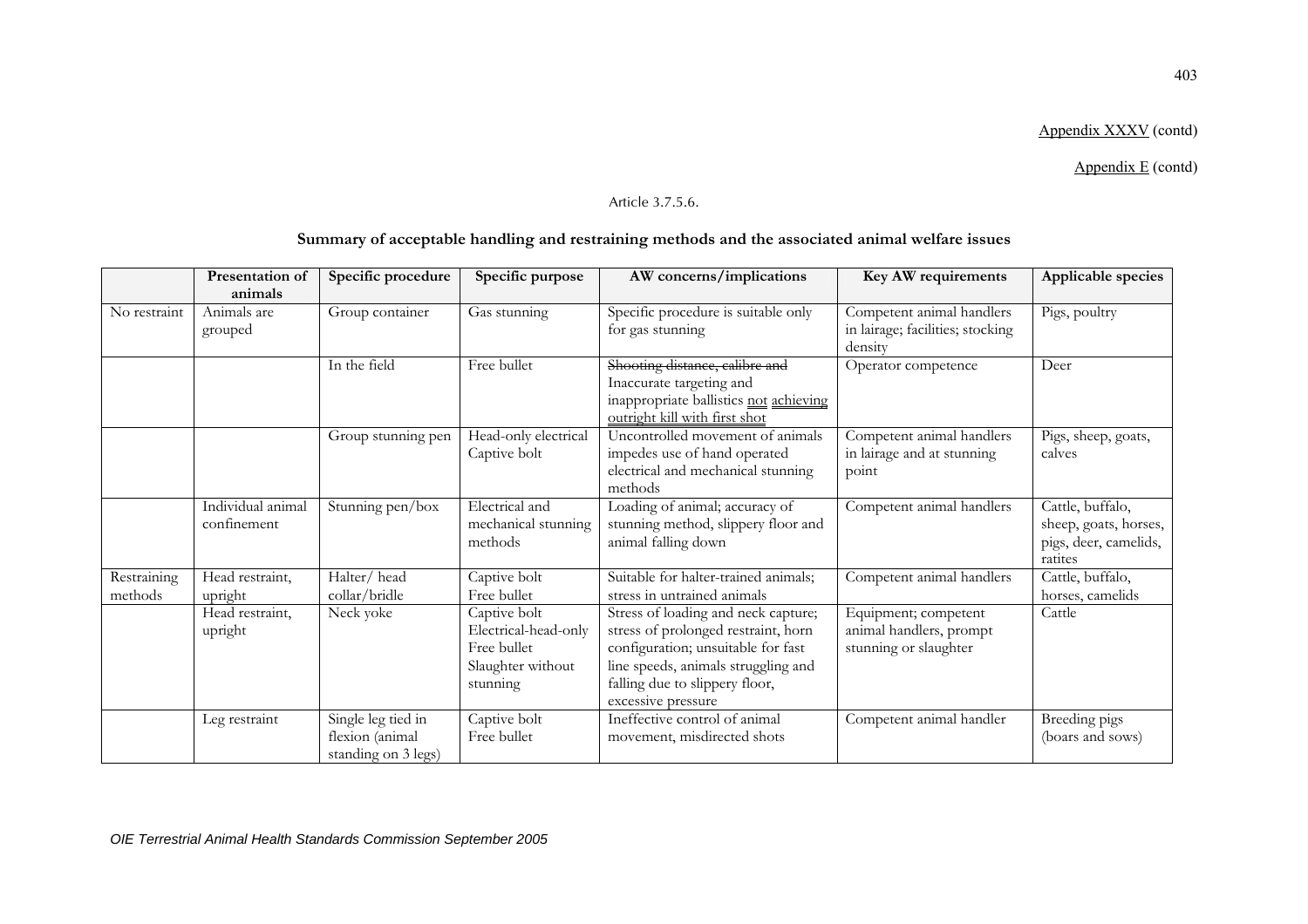# Appendix E (contd)

# **Summary of acceptable handling and restraining methods and the associated animal welfare issues (contd)**

|                        | Presentation of<br>animals                     | Specific procedure                                             | Specific purpose                                                      | AW concerns/implications                                           | Key AW requirements                         | Applicable species                                           |
|------------------------|------------------------------------------------|----------------------------------------------------------------|-----------------------------------------------------------------------|--------------------------------------------------------------------|---------------------------------------------|--------------------------------------------------------------|
| Restraining<br>methods | Upright restraint                              | Beak holding                                                   | Captive bolt<br>Electrical-head-only                                  | Stress of capture                                                  | Sufficient competent animal<br>handlers     | Ostriches                                                    |
|                        |                                                | Head restraint in<br>electrical stunning<br>box                | Electrical-head-only                                                  | Stress of capture and positioning                                  | Competent animal handler                    | Ostriches                                                    |
|                        | Holding body<br>upright-manual                 | Manual restraint                                               | Captive bolt<br>Electrical-head-only<br>Slaughter without<br>stunning | Stress of capture and restraint;<br>accuracy of stunning/slaughter | Competent animal handlers                   | Sheep, goats, calves,<br>ratites, small<br>camelids, poultry |
|                        | Holding body<br>upright<br>mechanical          | Mechanical clamp<br>crush / squeeze/ V-<br>restrainer (static) | Captive bolt<br>Electrical methods<br>Slaughter without<br>stunning   | Loading of animal and overriding;<br>excessive pressure            | Proper design and operation<br>of equipment | Cattle, buffalo,<br>sheep, goats, deer,<br>pigs, ostriches   |
|                        | Lateral restraint-<br>manual or<br>mechanical  | Restrainer/cradle/c<br>rush                                    | Slaughter without<br>stunning                                         | Stress of restraint                                                | Competent animal handlers                   | Sheep, goats, calves,<br>camelids, cattle                    |
|                        | Upright restraint<br>mechanical                | Mechanical straddle<br>(static)                                | Slaughter without<br>stunning Electrical<br>methods<br>Captive bolt   | Loading of animal and overriding                                   | Competent animal handlers                   | Cattle, sheep, goats,<br>pigs                                |
|                        | Upright restraint<br>- manual or<br>mechanical | Wing shackling                                                 | Electrical                                                            | Excessive tension applied prior to<br>stunning                     | Competent animal handlers                   | Ostriches                                                    |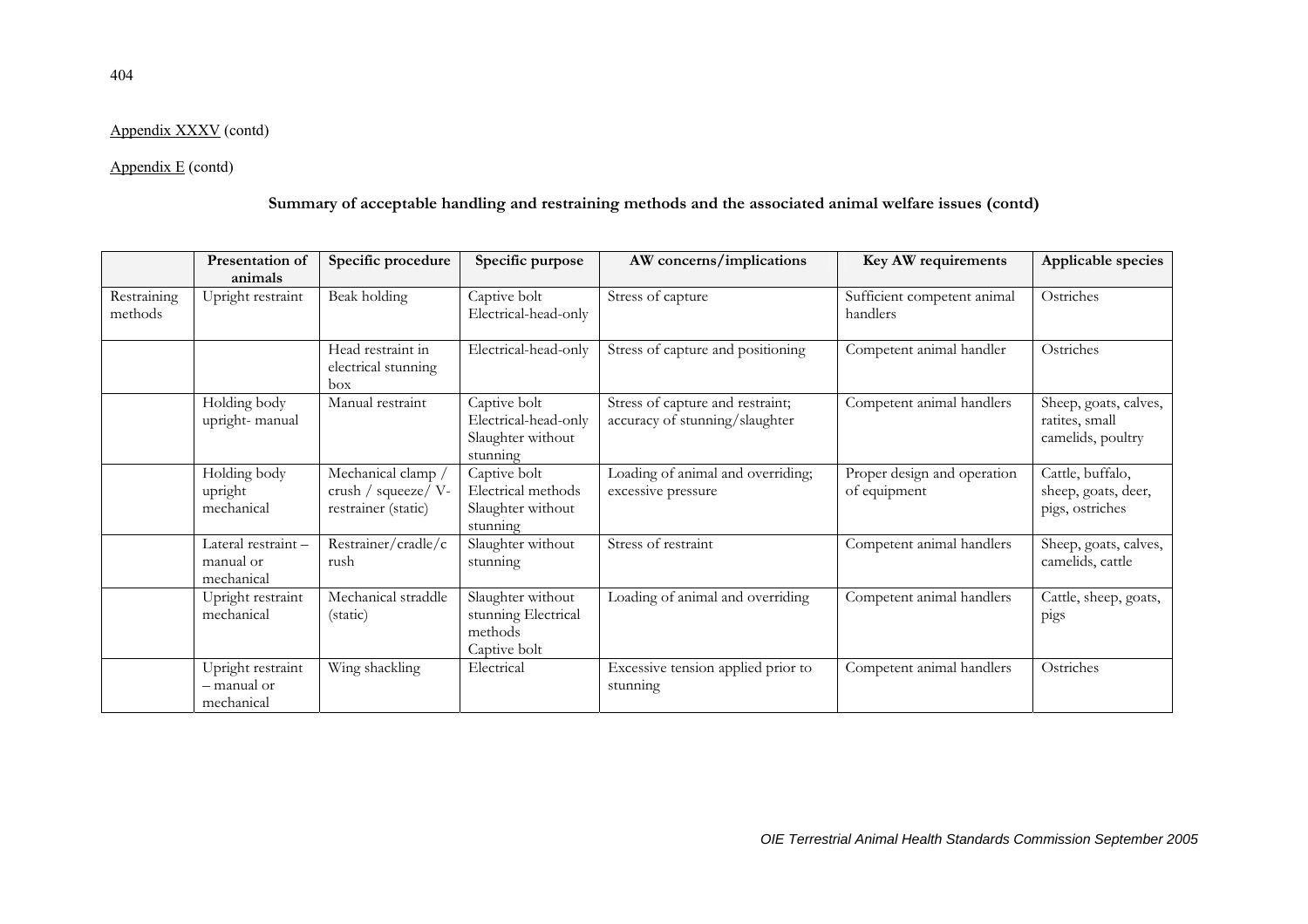# Appendix E (contd)

|                | <b>Presentation of</b> | Specific procedure  | Specific purpose    | AW concerns/implications            | Key AW requirements         | Applicable species |
|----------------|------------------------|---------------------|---------------------|-------------------------------------|-----------------------------|--------------------|
|                | animals                |                     |                     |                                     |                             |                    |
| Restraining    | Mechanical -           | V-restrainer        | Electrical methods  | Loading of animal and overriding;   | Proper design and operation | Cattle, calves,    |
| and / $\sigma$ | upright                |                     | Captive bolt        | excessive pressure, size mismatch   | of equipment                | sheep, goats, pigs |
| conveying      |                        |                     | Slaughter without   | between restrainer and animal       |                             |                    |
| methods        |                        |                     | stunning            |                                     |                             |                    |
|                | Mechanical-            | Mechanical straddle | Electrical methods  | Loading of animal and overriding,   | Competent animal handlers,  | Cattle, calves,    |
|                | upright                | - band restrainer   | Captive bolt        | size mismatch between restrainer    | proper design and layout of | sheep, goats, pigs |
|                |                        | (moving)            | Slaughter without   | and animal                          | restraint                   |                    |
|                |                        |                     | stunning            |                                     |                             |                    |
|                | Mechanical -           | Flat bed/deck       | Presentation of     | Stress and injury due to tipping in | Proper design and operation | Poultry            |
|                | upright                | Tipped out of       | birds for shackling | dump-module systems                 | of equipment                |                    |
|                |                        | containers on to    | prior to electrical | height of tipping conscious poultry |                             |                    |
|                |                        | conveyors           | stunning            | broken bones and dislocations       |                             |                    |
|                |                        |                     | Gas stunning        |                                     |                             |                    |
|                | Suspension             | Poultry shackle     | Electrical stunning | Inversion stress; pain from         | Competent animal handlers;  | Poultry            |
|                | and/or inversion       |                     | Slaughter without   | compression on leg bones            | proper design and operation |                    |
|                |                        |                     | stunning            |                                     | of equipment                |                    |
|                | Suspension             | Cone                | Electrical - head-  | Inversion stress                    | Competent animal handlers;  | Poultry            |
|                | and/or inversion       |                     | only                |                                     | proper design and operation |                    |
|                |                        |                     | Captive bolt        |                                     | of equipment                |                    |
|                |                        |                     | Slaughter without   |                                     |                             |                    |
|                |                        |                     | stunning            |                                     |                             |                    |
|                | Upright restraint      | Mechanical leg      | Electrical - head-  | Stress of resisting restraint in    | Competent animal handlers;  | Ostriches          |
|                |                        | clamping            | only                | ostriches                           | proper equipment design and |                    |
|                |                        |                     |                     |                                     | operation                   |                    |

# **Summary of acceptable handling and restraining methods and the associated animal welfare issues (contd)**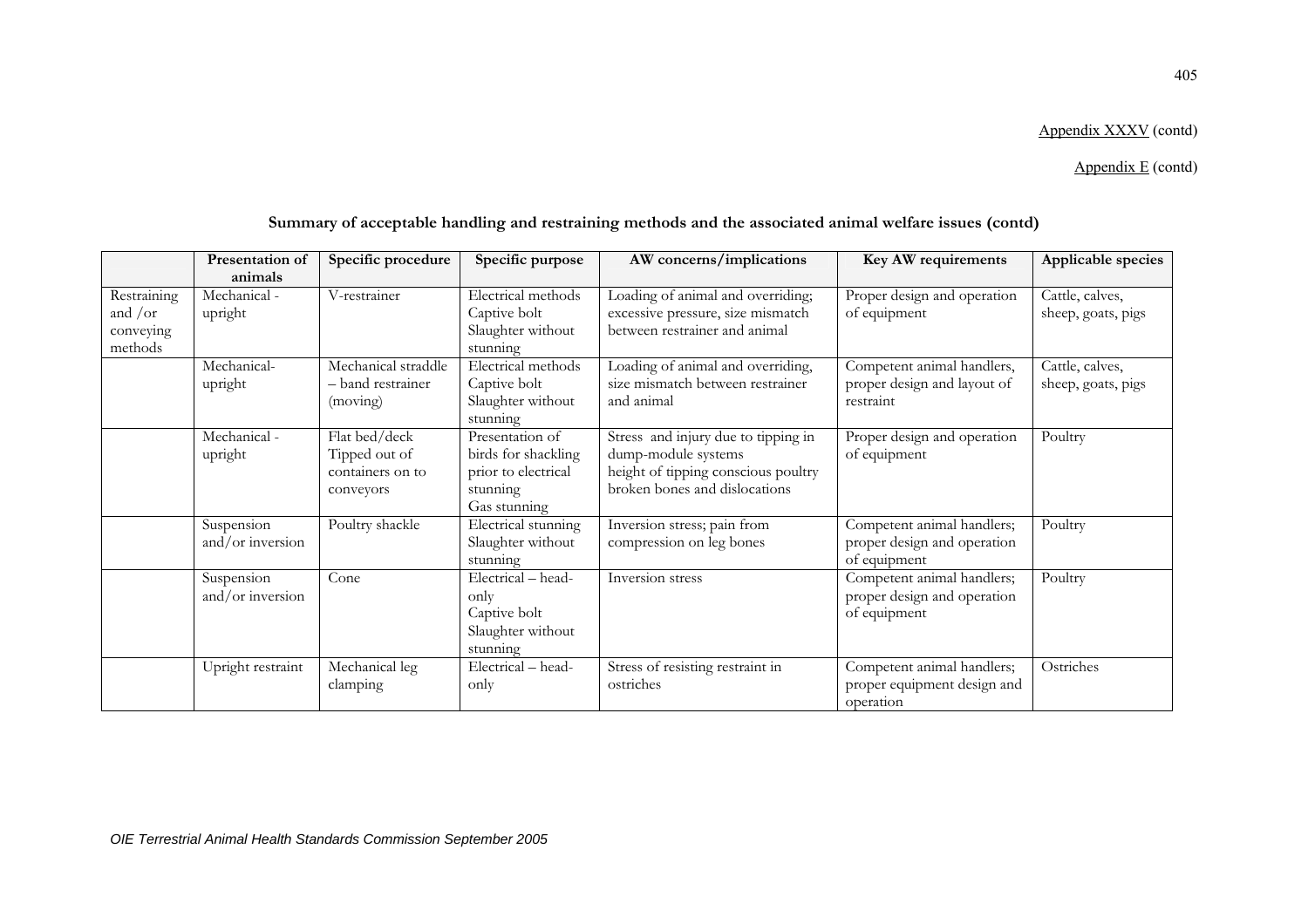# Appendix E (contd)

# **Summary of acceptable handling and restraining methods and the associated animal welfare issues (contd)**

|                                | Presentation<br>of animals | Specific<br>procedure                | Specific purpose                                                | AW concerns/implications                                                                                                                                               | Key AW requirements                         | Applicable<br>species                            |
|--------------------------------|----------------------------|--------------------------------------|-----------------------------------------------------------------|------------------------------------------------------------------------------------------------------------------------------------------------------------------------|---------------------------------------------|--------------------------------------------------|
| Restraining<br>by<br>inversion | Rotating box               | Fixed side(s) (e.g.<br>Weinberg pen) | Slaughter without<br>stunning                                   | Inversion stress; stress of<br>resisting restraint, prolonged<br>restraint, inhalation of blood and<br>ingesta. Keep restraint as brief as<br>possible                 | Proper design and<br>operation of equipment | Cattle                                           |
|                                |                            | Compressible<br>side(s)              | Slaughter without<br>stunning                                   | Inversion stress, stress of<br>resisting restraint, prolonged<br>restraint<br>Preferable to rotating box with<br>fixed sides<br>Keep restraint as brief as<br>possible | Proper design and<br>operation of equipment | Cattle                                           |
| Body<br>restraint              | Casting/<br>hobbling       | Manual                               | Mechanical<br>stunning methods<br>Slaughter without<br>stunning | Stress of resisting restraint;<br>animal temperament; bruising.<br>Keep restraint as short as<br>possible                                                              | Competent animal<br>handlers                | Sheep, goats,<br>calves, small<br>camelids, pigs |
| Leg<br>restraints              |                            | Rope casting                         | Mechanical<br>stunning methods<br>Slaughter without<br>stunning | Stress of resisting restraint;<br>prolonged restraint, animal<br>temperament; bruising<br>Keep restraint as short as<br>possible                                       | Competent animal<br>handlers                | Cattle, camelids                                 |
|                                |                            | Tying of 3 or 4<br>legs              | Mechanical<br>stunning methods<br>Slaughter without<br>stunning | Stress of resisting restraint;<br>prolonged restraint, animal<br>temperament; bruising<br>Keep restraint as short as<br>possible                                       | Competent animal<br>handlers                | Sheep, goats,<br>small camelids,<br>pigs         |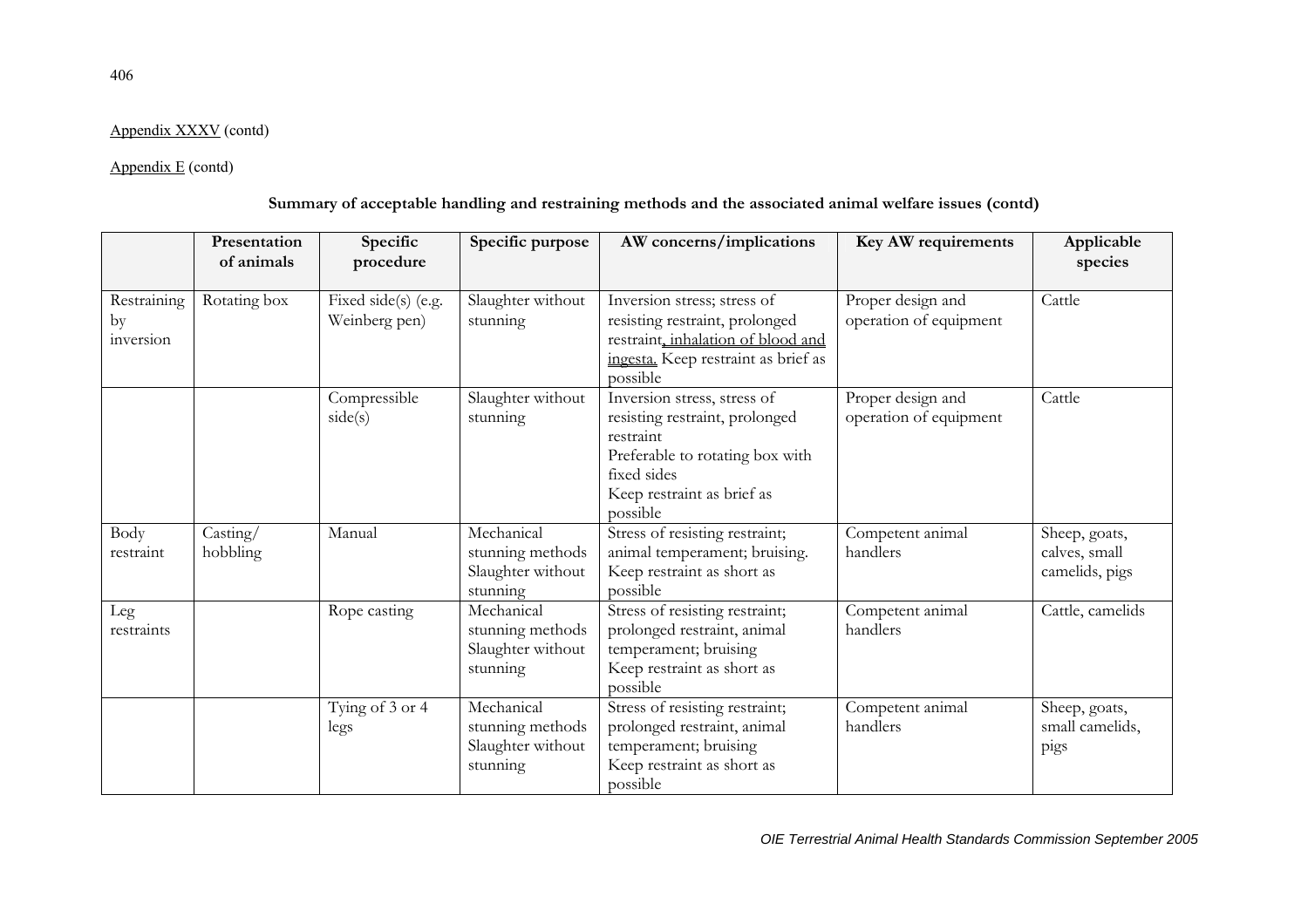Appendix E (contd)

### Article 3.7.5.7.

### **Stunning methods**

### 1. General considerations

The competence of the operators, and the appropriateness, and effectiveness of the method used for stunning and the maintenance of the equipment are the responsibility of the management of the slaughterhouse, and should be checked regularly by a Competent Authority.

Persons carrying out stunning should be properly trained and competent, and should ensure that:

- a) the animal is adequately restrained;
- b) animals in restraint are stunned as soon as possible;
- c) the equipment used for stunning is maintained and operated properly in accordance with the manufacturer's recommendations, in particular with regard to the species and size of the animal;
- d) the instrument is applied correctly;
- e) stunned animals are bled out (slaughtered) as soon as possible;
- f) animals should not stunned when slaughter is likely to be delayed;
- g) backup stunning devices are available for immediate use if the primary method of stunning fails.

In addition, such persons should be able to recognise when an animal is not correctly stunned and should take appropriate action.

#### 2. Mechanical stunning

A mechanical device should be applied usually to the front of the head and perpendicular to the bone surface. The following diagrams illustrate the proper application of the device for certain species.



The optimum position for cattle is at the intersection of two imaginary lines drawn from the rear of the eyes to the opposite horn buds.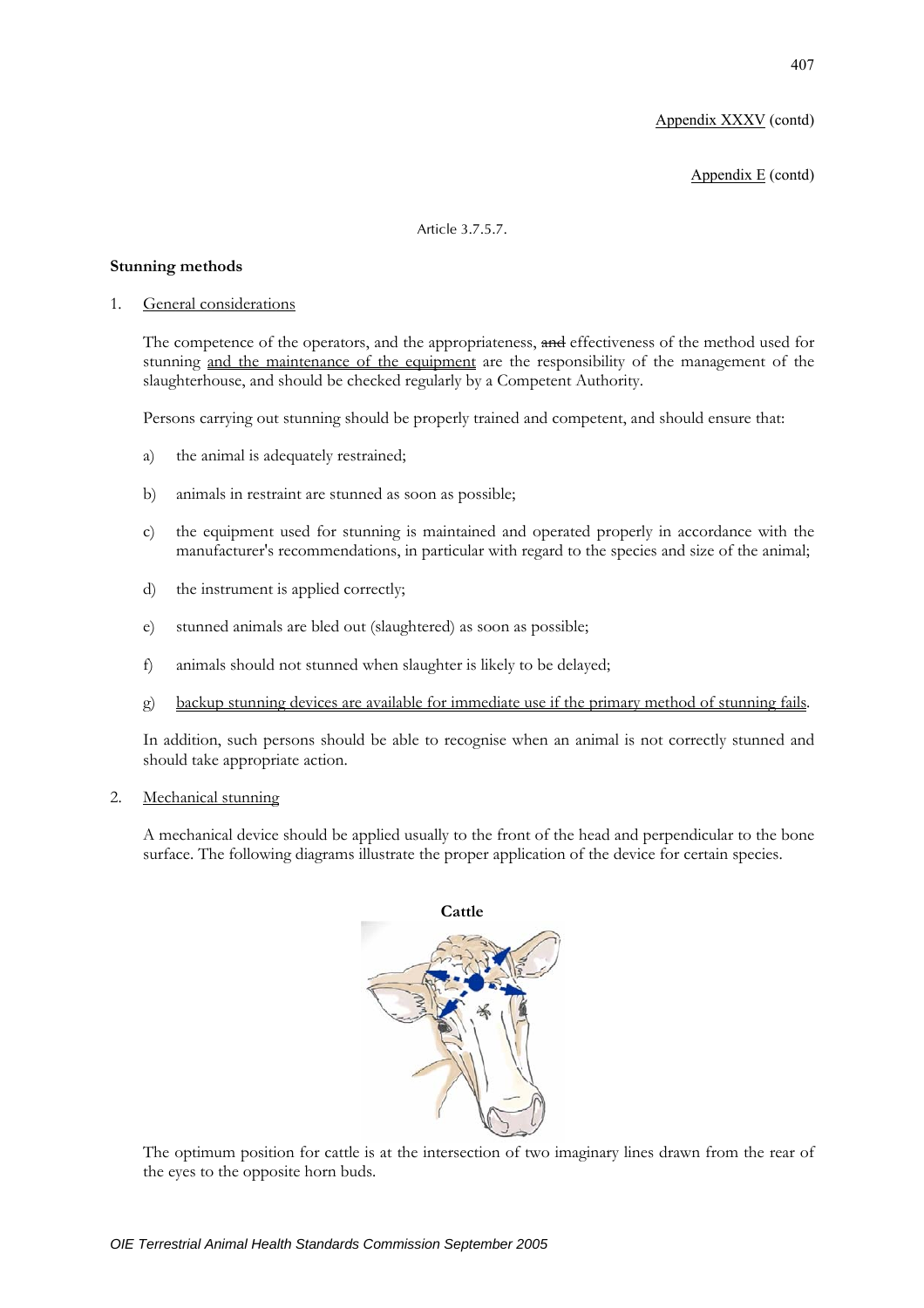Appendix E (contd)

#### **Pigs**



The optimum position for pigs is on the midline just above the eyes level, with and directing the shot directed down the line of the spinal cord.

#### **Sheep**



The optimum position for hornless sheep and goats is on the midline, in the highest point of the head. just above the eye level, and directing the shot down the line of the spinal cord.



The optimum position for heavily horned sheep and horned goats is behind the poll, aiming towards the angle of the jaw.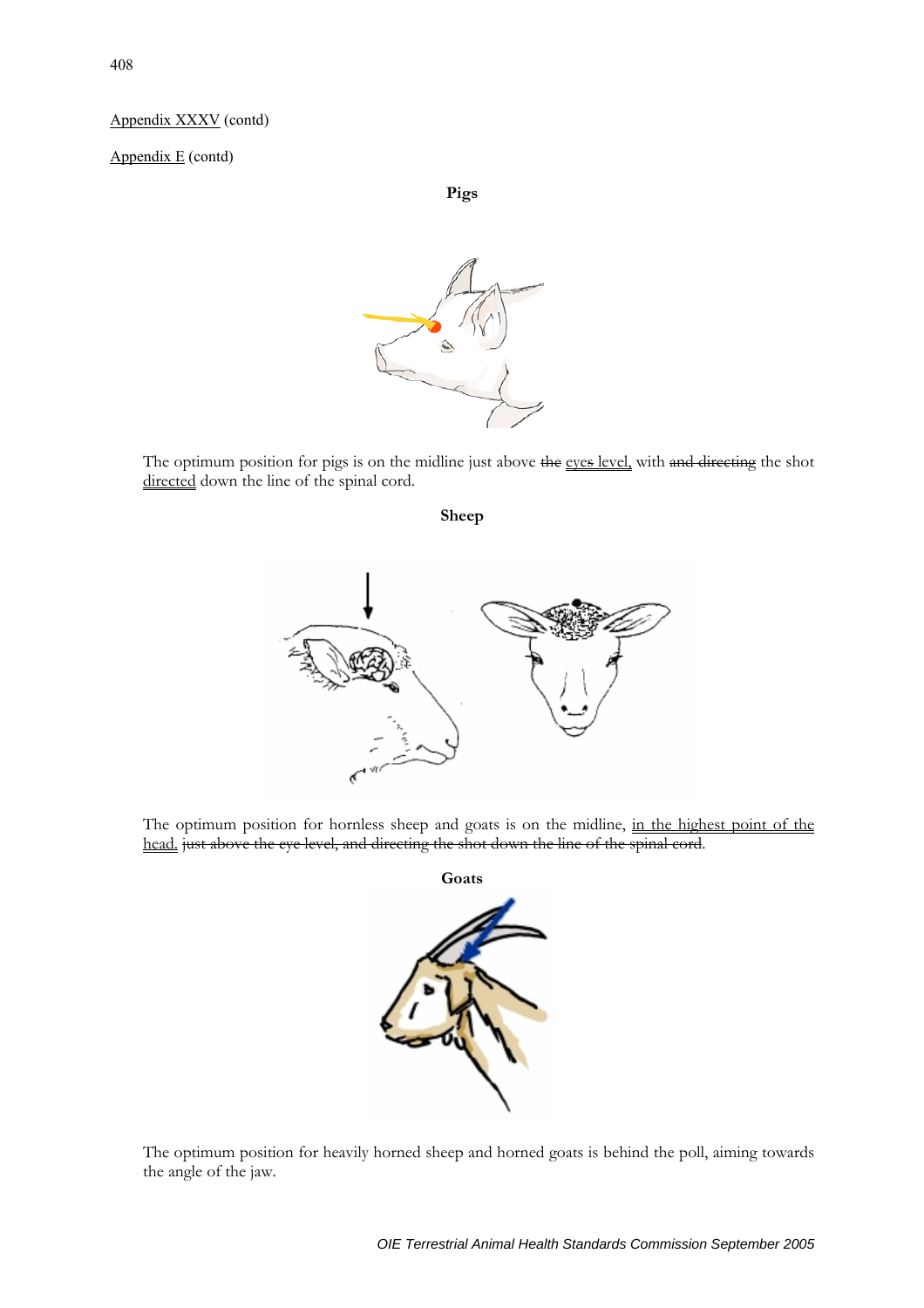Appendix E (contd)



Place the muzzle The optimum position for horses is at right angles to the frontal surface, well above the point where imaginary lines from eyes to ears cross.

Signs of correct stunning using a mechanical instrument are as follows:

- a) the animal collapses immediately and does not attempt to stand up;
- b) the body and muscles of the animal become tonic (rigid) immediately after the shot;
- c) normal rhythmic breathing stops; and
- d) the eyelid is open with the eyeball facing straight ahead and is not rotated.

#### 3. Electrical stunning

a) General considerations

An electrical device should be applied to the animal in accordance with the following guidelines.

Electrodes should be designed, constructed, maintained and cleaned regularly to ensure that the flow of current is optimal and in accordance with to manufacturing specifications. They should be placed so that they span the brain. The application of electrical currents which bypass the brain is unacceptable unless the animal has been stunned. The use of a single current leg-to-leg is unacceptable as a stunning method.

If, in addition, it is intended to cause cardiac arrest, the electrodes should either span the brain and immediately thereafter the heart, on the condition that it has been ascertained that the animal is adequately stunned, or span brain and heart simultaneously.

Electrical stunning equipment should not be applied on animals as a means of guidance, movement, restraint or immobilisation, and shall not deliver any shock to the animal before the actual stunning or killing.

Electrical stunning apparatus should be tested prior to application on animals using appropriate resistors or dummy loads to ensure the power output is adequate to stun animals.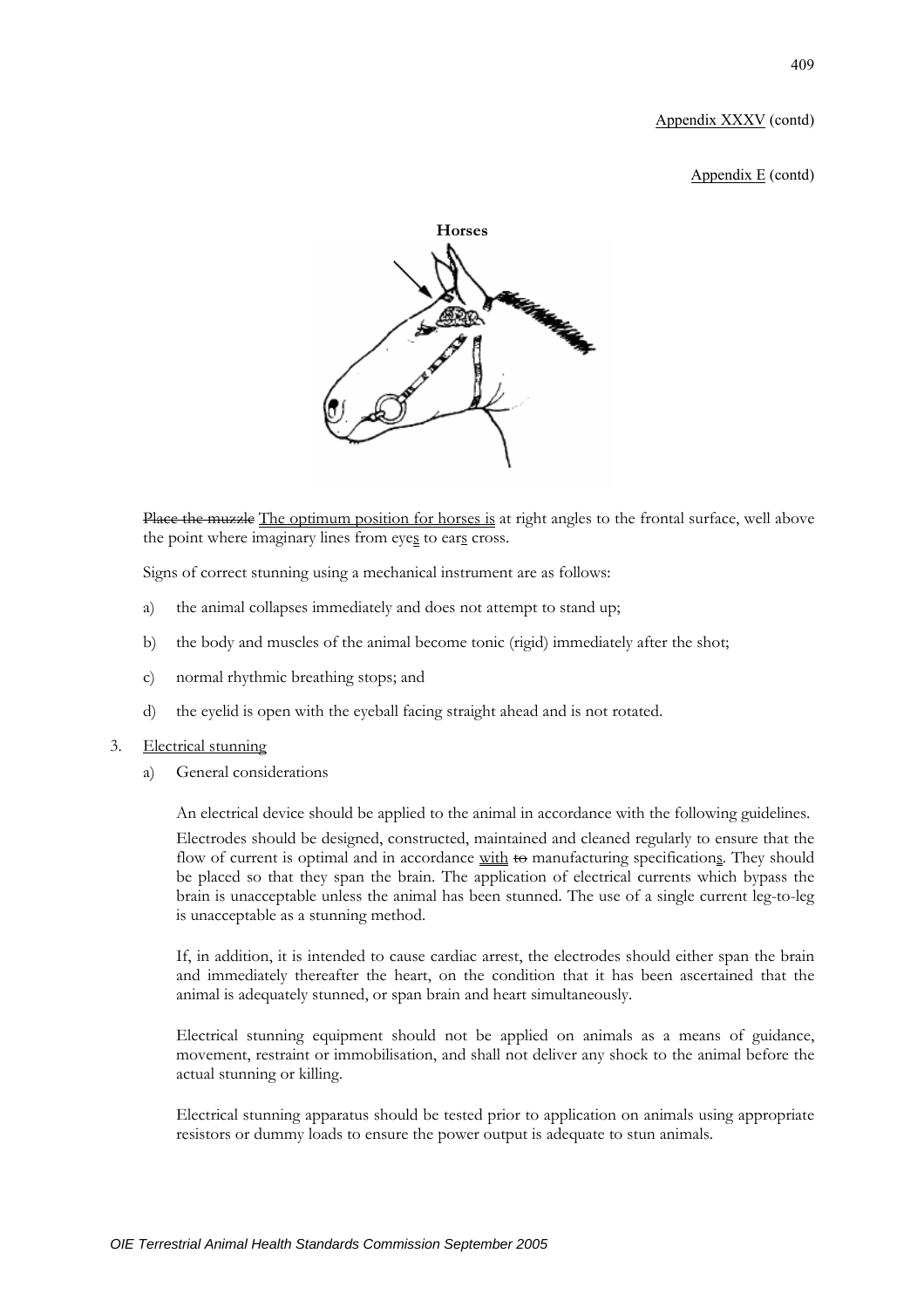### Appendix E (contd)

The apparatus should incorporate a device which monitors and displays stunning current delivered to the animals.

Appropriate measures, such as removing excess wool or wetting the skin only at the point of contact, can be taken to minimise impedance of the skin and facilitate effective stunning.

The stunning apparatus required for electrical stunning should be provided with adequate power to achieve continuously the minimum current level recommended for stunning as indicate in the table below:

| <b>Species</b>  | Minimum current levels |
|-----------------|------------------------|
| Cattle          | $1.5 \text{ amps}$     |
| Calves          | $1.0 \text{ amps}$     |
| Pigs            | $1.25 \text{ amps}$    |
| Sheep and goats | $1.0 \text{ amps}$     |
| Lambs           | $0.7 \text{ amps}$     |
| Ostriches       | $0.4 \text{ amps}$     |

In all cases, the correct current level shall be attained within one second of the initiation of stun and maintained at least for between one and three seconds and in accordance with the manufacturer's instructions.

b) Electrical stunning of birds using a waterbath

In the case of birds suspended on a moving line, measures should be taken to ensure that the birds are not wing flapping at the entrance of the stunner. The birds should be secure in their shackle, but there should not be undue pressure on their shanks.

Waterbaths for poultry should be adequate in size and depth for the type of bird being slaughtered, and their height should be adjustable to allow for the head of each bird to be immersed. The electrode immersed in the bath should extend the full length of the waterbath. Birds should be immersed in the bath up to the base of their wings.

The waterbath should be designed and maintained in such a way that when the shackles pass over the water, they are in continuous contact with the earthed rubbing bar.

The control box for the waterbath stunner should incorporate an ammeter which displays the total current flowing through the birds.

The shackle-to-leg contact should be wetted preferably before the birds are inserted in the shackles. In order to improve electrical conductivity of the water it is recommended that salt be added in the waterbath as necessary. Additional salt should be added regularly as a solution to maintain suitable constant concentrations in the waterbath.

Using waterbaths, birds are stunned in groups and different birds will have different impedances. The voltage should be adjusted so that the total current is the required current per bird as shown in the table hereafter, multiplied by the number of birds in the waterbath at the same time. The following values have been found to be satisfactory when employing a 50 Hertz sinusoidal alternating current.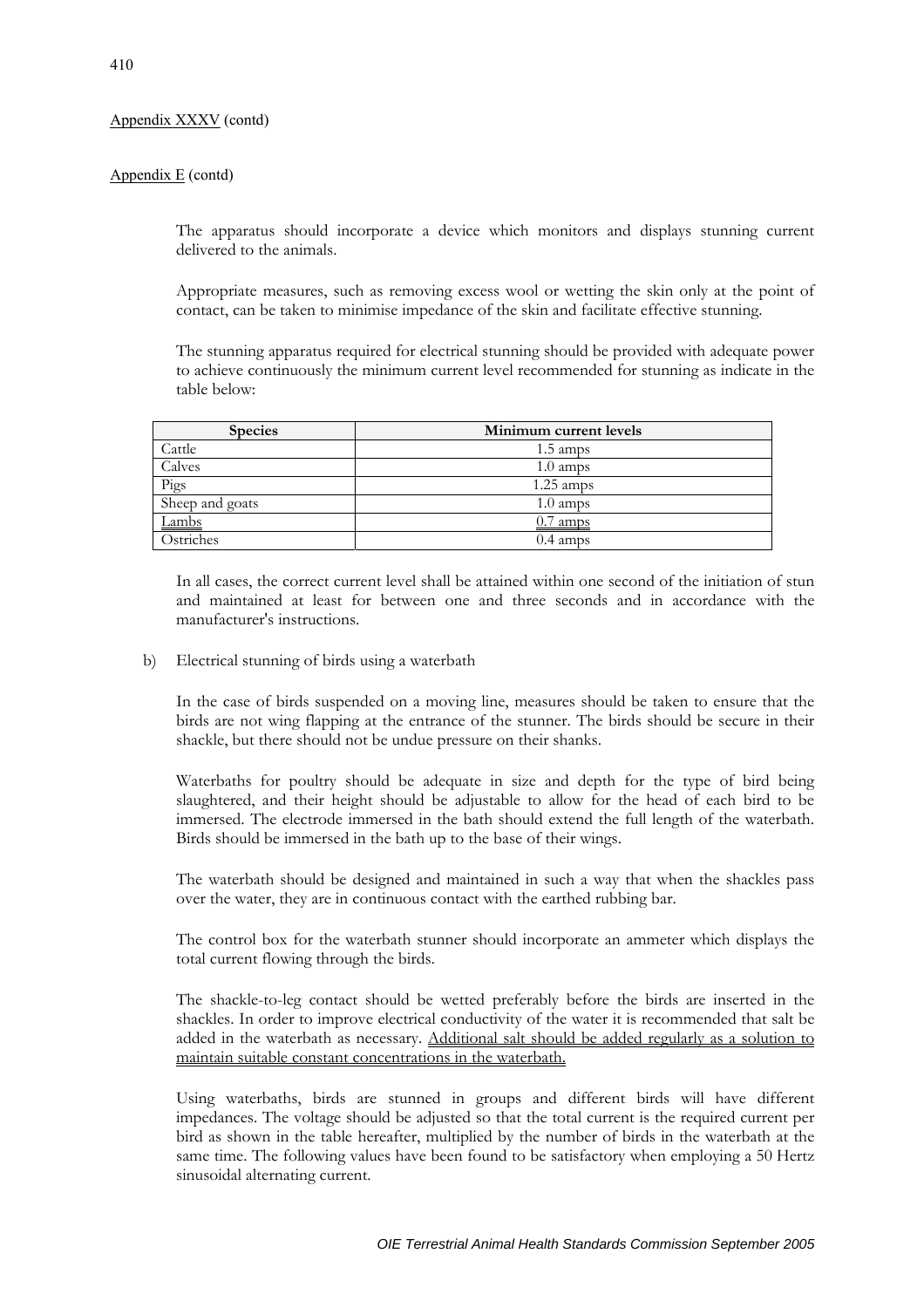# Appendix E (contd)

Birds should receive the current for at least 4 seconds.

| <b>Species</b>      | Current (milliamperes per bird) |
|---------------------|---------------------------------|
| <b>Broilers</b>     | 120                             |
| Layers (spent hens) | 120                             |
| Turkeys             | 150                             |
| Ducks and Geese     | 130                             |

While a lower current may also be satisfactory, the current shall in any case be such as to ensure that unconsciousness occurs immediately and lasts until the bird has been killed by cardiac arrest or by bleeding. When higher electrical frequencies are used, higher currents may be required.

Every effort shall be made to ensure that no conscious or live birds enter the scalding tank.

In the case of automatic systems, until fail-safe systems of stunning and bleeding have been introduced, a manual back-up system should be in place to ensure that any birds which have missed the waterbath stunner and/or the automatic neck-cutter are immediately stunned and/or killed immediately, and they are dead before entering scald tank.

To lessen the number of unstunned birds, reaching neck cutters, steps should be taken to ensure that small birds do not go on the line amongst bigger birds and that these small birds are stunned separately.

- 4. Gas stunning
	- a) Stunning of pigs by exposure to carbon dioxide (CO2)

The concentration of  $CO<sub>2</sub>$  for stunning should be preferably 90% by volume but in any case no less than 80% by volume. After entering the stunning chamber, the animals should be conveyed to the point of maximum concentration of the gas as rapidly as possible and be kept until they are dead or brought into a state of insensibility which lasts until death occur due to bleeding. Ideally, pigs should be exposed to this concentration of  $CO<sub>2</sub>$  for 3 minutes. Sticking should occur as soon as possible after exit from the gas chamber.

In any case, the concentration of the gas should be such that it minimises as far as possible all stress of the animal prior to loss of consciousness.

The chamber in which animals are exposed to  $CO<sub>2</sub>$  and the equipment used for conveying them through it shall be designed, constructed and maintained in such a way as to avoid injury or unnecessary stress to the animals. The animal density within the chamber should be such to avoid stacking animals on top of each others.

The conveyor and the chamber shall be adequately lit to allow the animals to see their surroundings and, if possible, each other.

It should be possible to inspect the  $CO<sub>2</sub>$  chamber whilst it is in use, and to have access to the animals in emergency cases.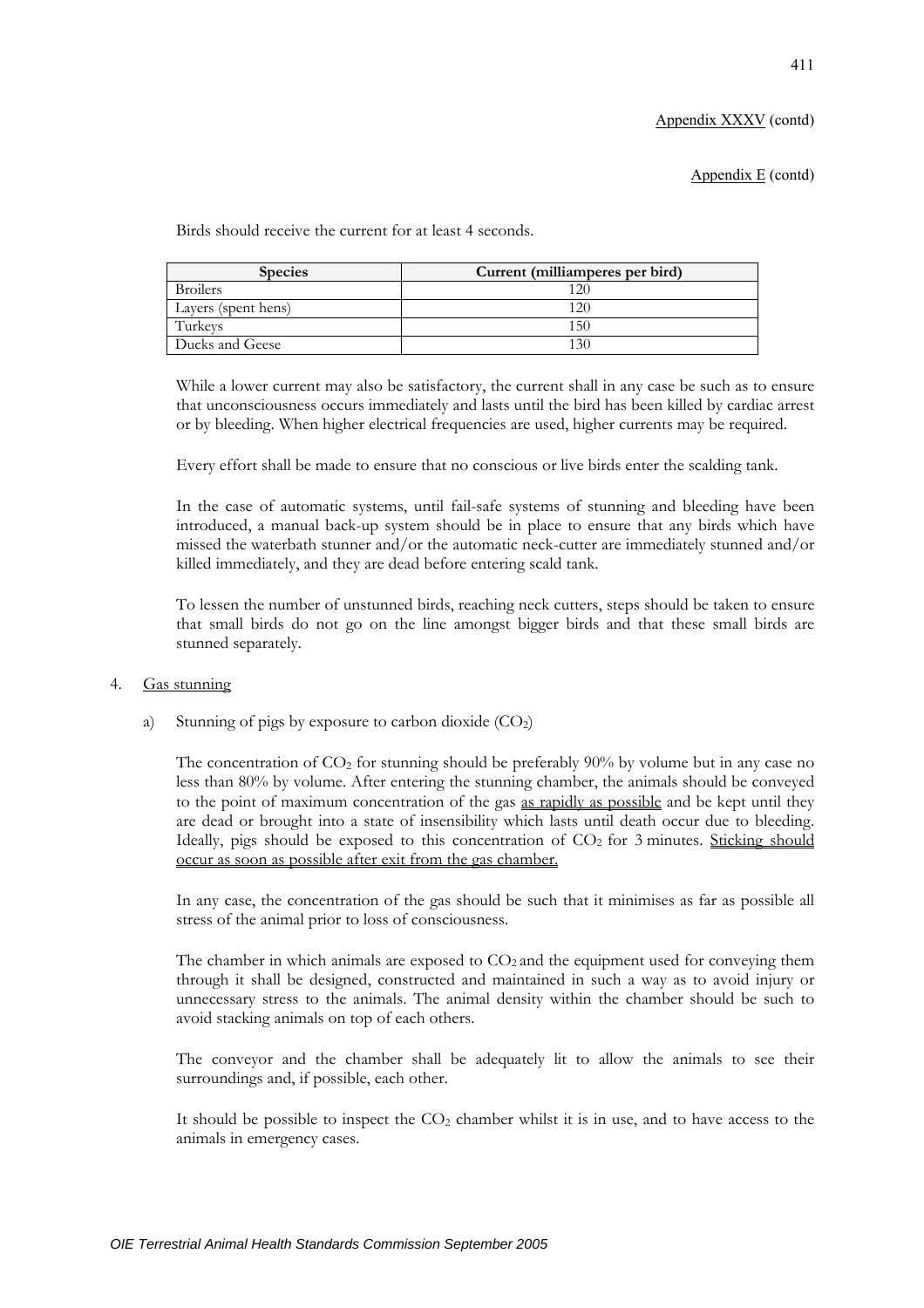### Appendix E (contd)

The chamber shall be equipped to continuously measure and display register at the point of stunning the  $CO<sub>2</sub>$  concentration and the time of exposure, and to give a clearly visible and audible warning if the concentration of  $CO<sub>2</sub>$  falls below the required level.

b) Inert gas mixtures for stunning pigs (under study)

Inhalation of high concentration of carbon dioxide is aversive and can be distressing to animals. Therefore, the use of non-aversive gas mixtures is being developed.

Such gas mixtures include:

- i) a maximum of 2% by volume of oxygen in argon, nitrogen or other inert gases, or
- ii) to a maximum of 30% by volume of carbon dioxide and a maximum of 2% by volume of oxygen in mixtures with carbon dioxide and argon, nitrogen or other inert gases.

Exposure time to the gas mixtures should be sufficient to ensure that no pigs regain consciousness before death supervenes through bleeding or cardiac arrest is induced.

c) Gas stunning of poultry

The main objective of gas stunning is to avoid the pain and suffering associated with shackling conscious poultry under water bath stunning and killing systems. Therefore, gas stunning should be limited to birds contained in crates or on conveyors only. The gas mixture should be nonaversive to poultry.

Gas stunning of poultry in their transport containers will eliminate the need for live bird handling at the processing plant and all the problems associated with the electrical stunning. Gas stunning of poultry on a conveyor eliminates the problems associated with the electrical water bath stunning.

Live poultry should be conveyed into the gas mixtures either in transport crates or on conveyor belts.

- i) Gas mixtures used for stunning poultry include:
	- minimum of 2 minutes exposure to 40% carbon dioxide, 30% oxygen and 30% nitrogen, followed by a minimum of one minute exposure to 80% carbon dioxide in air; or
	- minimum of 2 minutes exposure to any mixture of argon, nitrogen or other inert gases with atmospheric air and carbon dioxide, provided that the carbon dioxide concentration does not exceed 30% by volume and the residual oxygen concentration does not exceed 2% by volume; or
	- minimum of 2 minutes exposure to argon, nitrogen, other inert gases or any mixture of these gases in atmospheric air with a maximum of 2% residual oxygen by volume; or
	- minimum of 2 minutes exposure to a minimum of 55% carbon dioxide in air.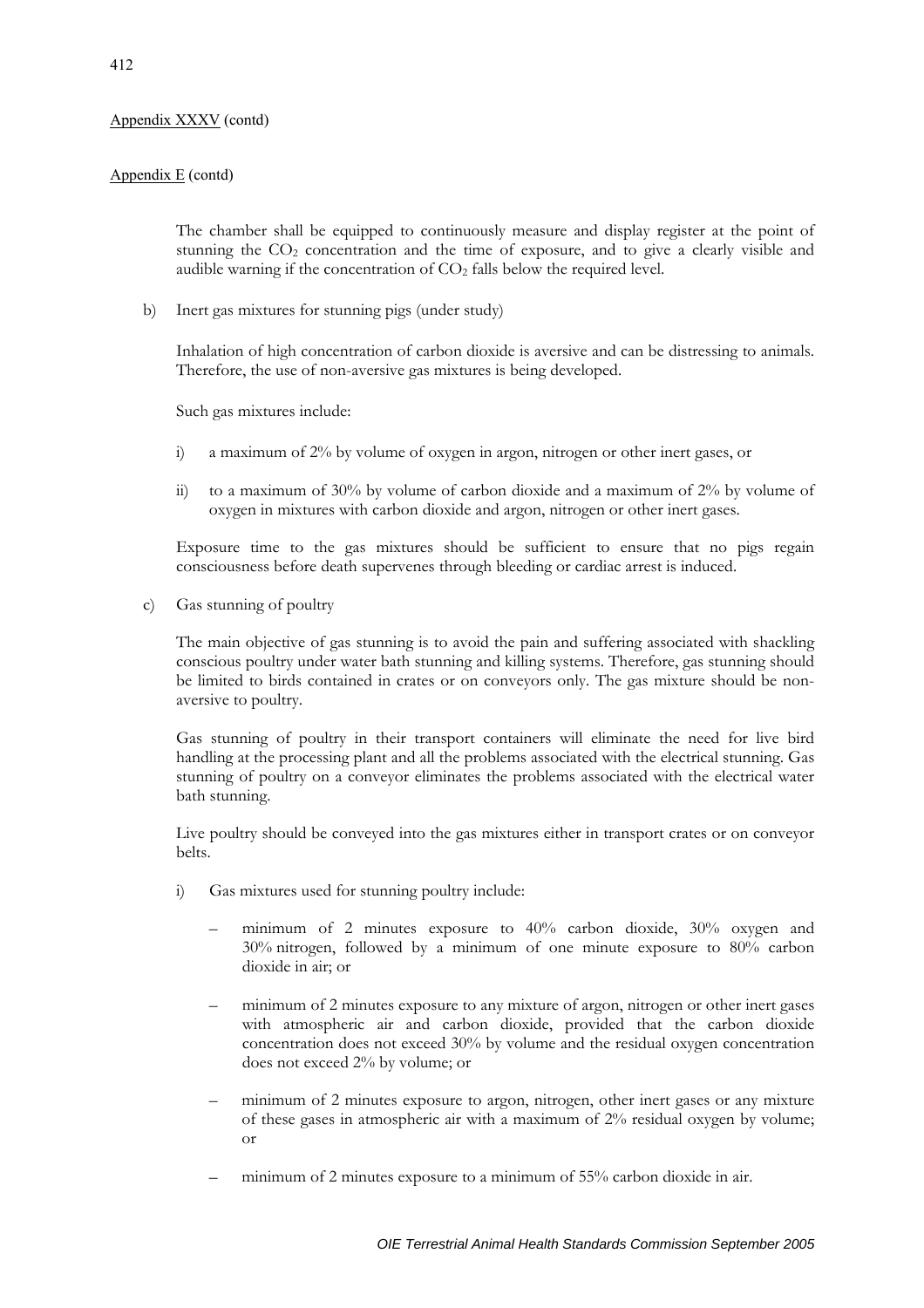Appendix E (contd)

- ii) Requirements for effective use are as follows:
	- compressed gases should be vaporised prior to administration into the chamber and should be at room temperature to prevent any thermal shock. Under no circumstances, should solid gases with freezing temperatures enter the chamber;
	- gas mixtures should be humidified;
	- appropriate gas concentrations should be monitored and displayed continuously at the level of the birds inside the chamber.

Under no circumstances, should birds exposed to gas mixtures be allowed to regain consciousness. If necessary, the exposure time should be extended.

#### 5. Bleeding

From the point of view of animal welfare, animals which are stunned with a reversible method should be bled without delay and in any case within the following time limits:

| Stunning method                                | Maximum delay for bleeding to be started |
|------------------------------------------------|------------------------------------------|
| Electrical methods and non penetrating captive | 20 seconds                               |
| bolt                                           |                                          |
|                                                | 60 seconds (after leaving the chamber)   |

All animals should be bled by incising both carotid arteries, or the vessels from which they arise (e.g. chest stick). However, when the stunning method used causes cardiac arrest, the incision of all of these vessels is not necessary from the point of animal welfare.

It should be possible for staff to observe, inspect and access the animals throughout the bleeding period. Any animal showing signs of recovering consciousness should be restunned.

After incision of the blood vessels, no scalding carcass treatment or dressing procedures should be performed on the animals for at least 30 seconds, or in any case until all brain-stem reflexes have ceased.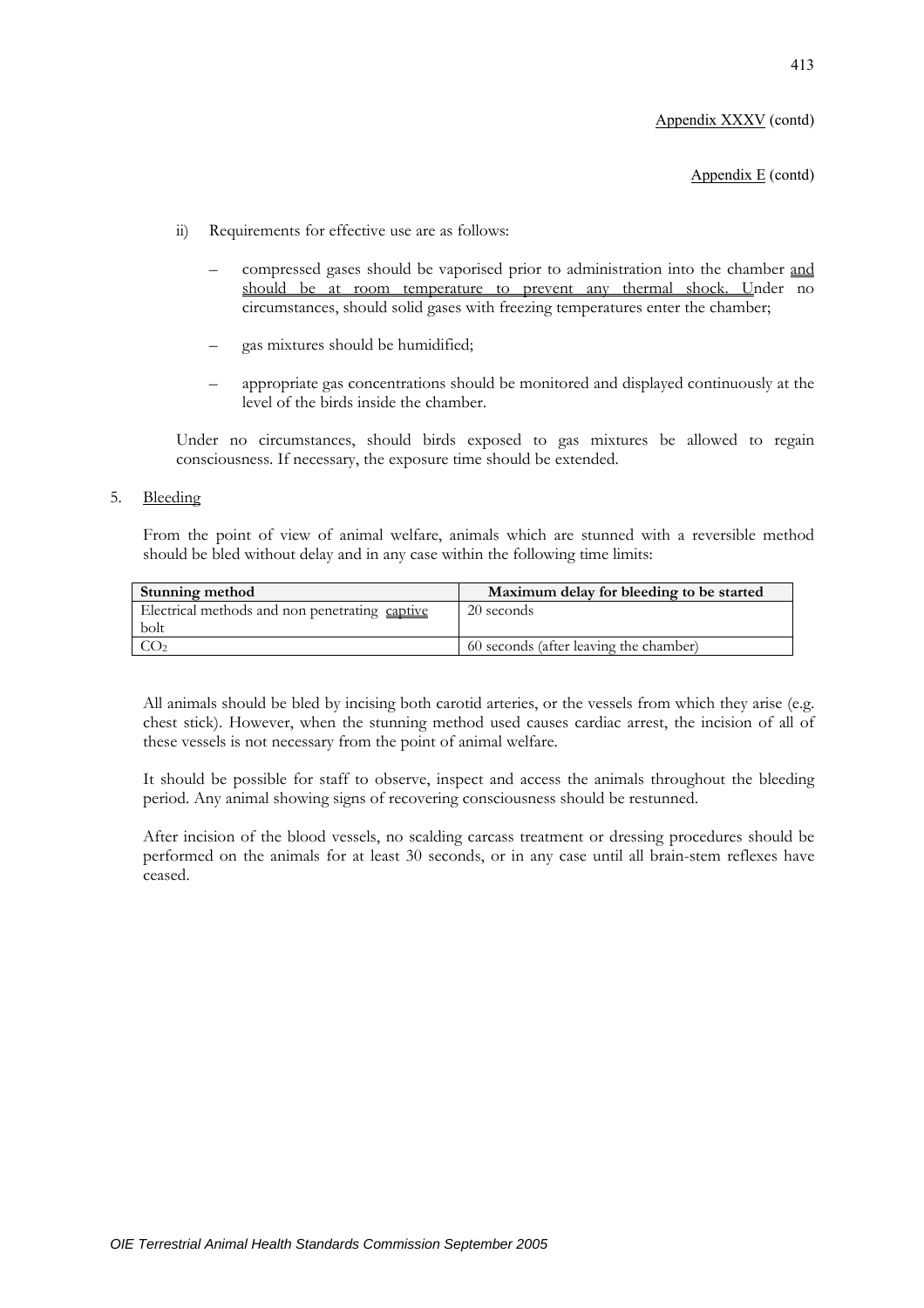Appendix E (contd)

#### Article 3.7.5.8.

# **Summary of acceptable stunning methods and the associated animal welfare issues**

| Method     | Specific method    | AW concerns/implications                | Key AW requirements      | <b>Species</b>       | Comment                                                                     |
|------------|--------------------|-----------------------------------------|--------------------------|----------------------|-----------------------------------------------------------------------------|
|            |                    |                                         | applicable               |                      |                                                                             |
| Mechanical | Free bullet        | Inaccurate targeting and                | Accuracy; head shots     | Cattle, calves,      | Personnel safety                                                            |
|            |                    | inappropriate ballistics                | only correct ballistics, | buffalo, deer,       |                                                                             |
|            |                    |                                         | Operator competence,     | horses, pigs (boars  |                                                                             |
|            |                    |                                         | achieving outright kill  | and sows)            |                                                                             |
|            |                    |                                         | with first shot          |                      |                                                                             |
|            | Captive bolt -     | Inaccurate targeting, velocity and      | Competent operation      | Cattle, calves,      | (Unsuitable for specimen collection                                         |
|            | penetrating        | diameter of bolt                        | and maintenance of       | buffalo, sheep,      | from TSE suspects).                                                         |
|            |                    |                                         | equipment; restraint;    | goats, deer, horses, | A back-up gun should be available in                                        |
|            |                    |                                         | accuracy                 | pigs, camelids,      | the event of an ineffective shot                                            |
|            |                    |                                         |                          | ratites              |                                                                             |
|            | Captive bolt -     | Inaccurate targeting, velocity of bolt, | Competent operation      | Cattle, calves,      | Presently available devices are not                                         |
|            | non-penetrating    | potentially higher failure rate than    | and maintenance of       | sheep, goats, deer,  | recommended for young bulls and                                             |
|            |                    | penetrating captive bolt                | equipment; restraint;    | pigs, camelids,      | animals with thick skull                                                    |
|            |                    |                                         | accuracy                 | ratites              |                                                                             |
|            | Manual percussive  | Inaccurate targeting; insufficient      | Competent animal         | Young and small      | Mechanical devices potentially more                                         |
|            | blow               | power; size of instrument               | handlers; restraint;     | mammals,             | reliable. Where manual percussive blow                                      |
|            |                    |                                         | accuracy.                | ostriches and        | is used, unconsciousness should be                                          |
|            |                    |                                         | Not recommended for      | poultry              | achieved with single sharp blow                                             |
|            |                    |                                         | general use              |                      | delivered to central skull bones                                            |
| Electrical | Split application: | Accidental pre-stun electric shocks;    | Competent operation      | Cattle, calves,      | Systems involving repeated application of                                   |
|            | 1. across head     | electrode positioning; application of   | and maintenance of       | sheep, goats and     | head-only or head-to-leg with short current                                 |
|            | then head to       | a current to the body while animal      | equipment; restraint;    | pigs, ratites and    | durations $($ 1 second) in the first                                        |
|            | chest:             | conscious; inadequate current and       | accuracy                 | poultry              | application should not be used.<br>Where cardiac arrest occurs, the carcass |
|            | 2. across head     | voltage                                 |                          |                      | may not be suitable for Halal                                               |
|            | then across chest  |                                         |                          |                      |                                                                             |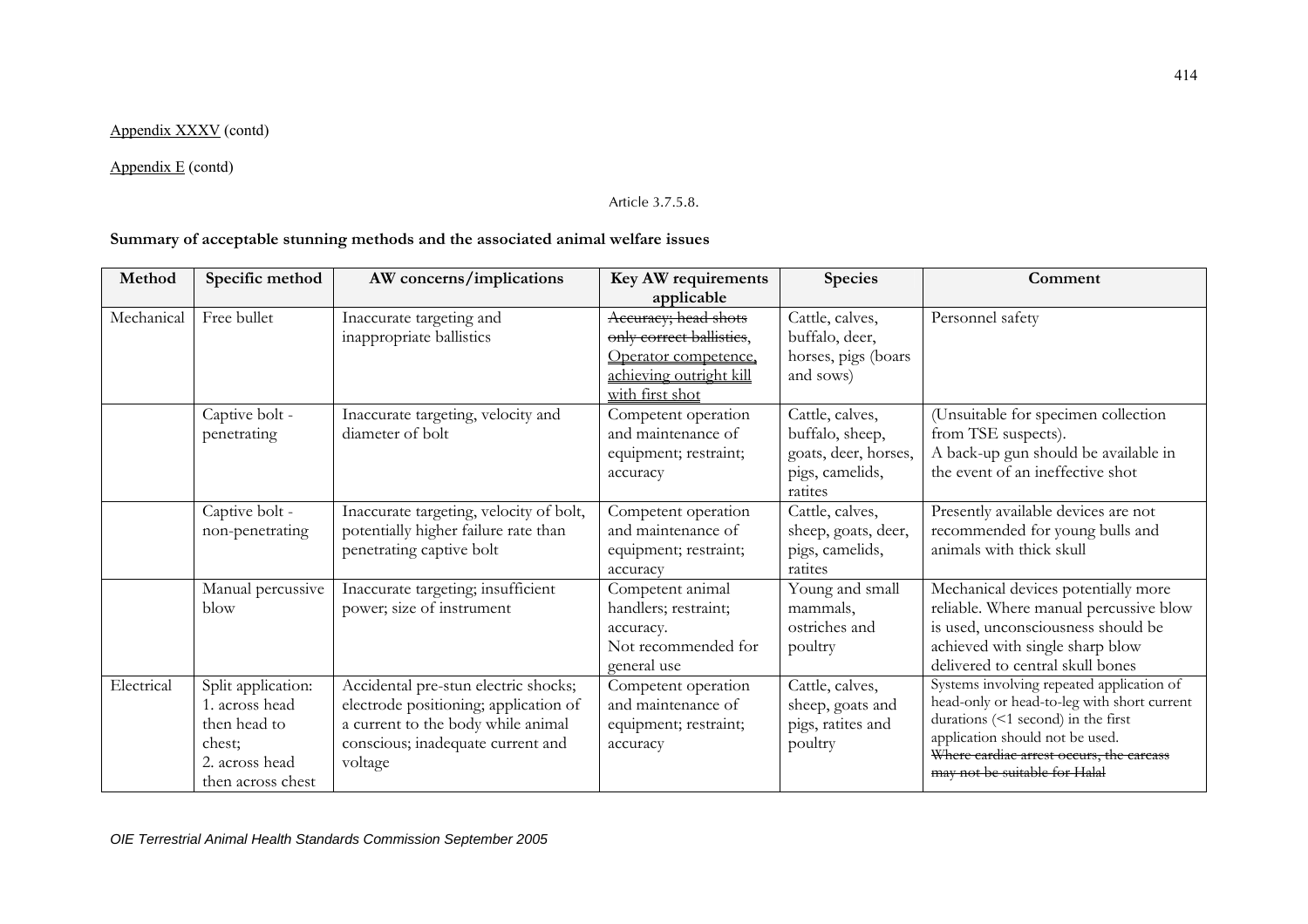Appendix E (contd)

| Method     | Specific method     | AW concerns/implications                | Key AW requirements     | <b>Species</b>      | Comment                                  |
|------------|---------------------|-----------------------------------------|-------------------------|---------------------|------------------------------------------|
|            |                     |                                         | applicable              |                     |                                          |
| Electrical | Single application: | Accidental pre-stun electric shocks;    | Competent operation     | Cattle, calves,     | Where cardiac arrest occurs, the carcass |
|            | 1. head only;       | inadequate current and voltage;         | and maintenance of      | sheep, goats, pigs, | may not be suitable for Halal            |
|            | 2. head to body;    | wrong electrode positioning;            | equipment; restraint;   | ratites, poultry    |                                          |
|            | 3. head to leg      | recovery of consciousness               | accuracy                |                     |                                          |
|            | Waterbath           | Restraint, accidental pre-stun electric | Competent operation     | Poultry only        | Where cardiac arrest occurs, the carcass |
|            |                     | shocks; inadequate current and          | and maintenance of      |                     | may not be suitable for Halal            |
|            |                     | voltage; recovery of consciousness      | equipment               |                     |                                          |
| Gaseous    | $CO2$ air/ $O2$     | Aversiveness of high $CO2$              | Concentration; duration | Pigs, poultry       | Gaseous methods may not be suitable      |
|            | mixture;            | concentrations, respiratory distress;   | of exposure; design,    |                     | for Halal                                |
|            | $CO2$ inert gas     | inadequate exposure                     | maintenance and         |                     |                                          |
|            | mixture             |                                         | operation of equipment; |                     |                                          |
|            |                     |                                         | stocking density        |                     |                                          |
|            |                     |                                         | management              |                     |                                          |
|            | Inert gases         | Recovery of consciousness               | Concentration; duration | Pigs, poultry       | Gaseous methods may not be suitable      |
|            |                     |                                         | of exposure; design,    |                     | for Halal                                |
|            |                     |                                         | maintenance and         |                     |                                          |
|            |                     |                                         | operation of equipment; |                     |                                          |
|            |                     |                                         | stocking density        |                     |                                          |
|            |                     |                                         | management              |                     |                                          |

**Summary of acceptable stunning methods and the associated animal welfare issues**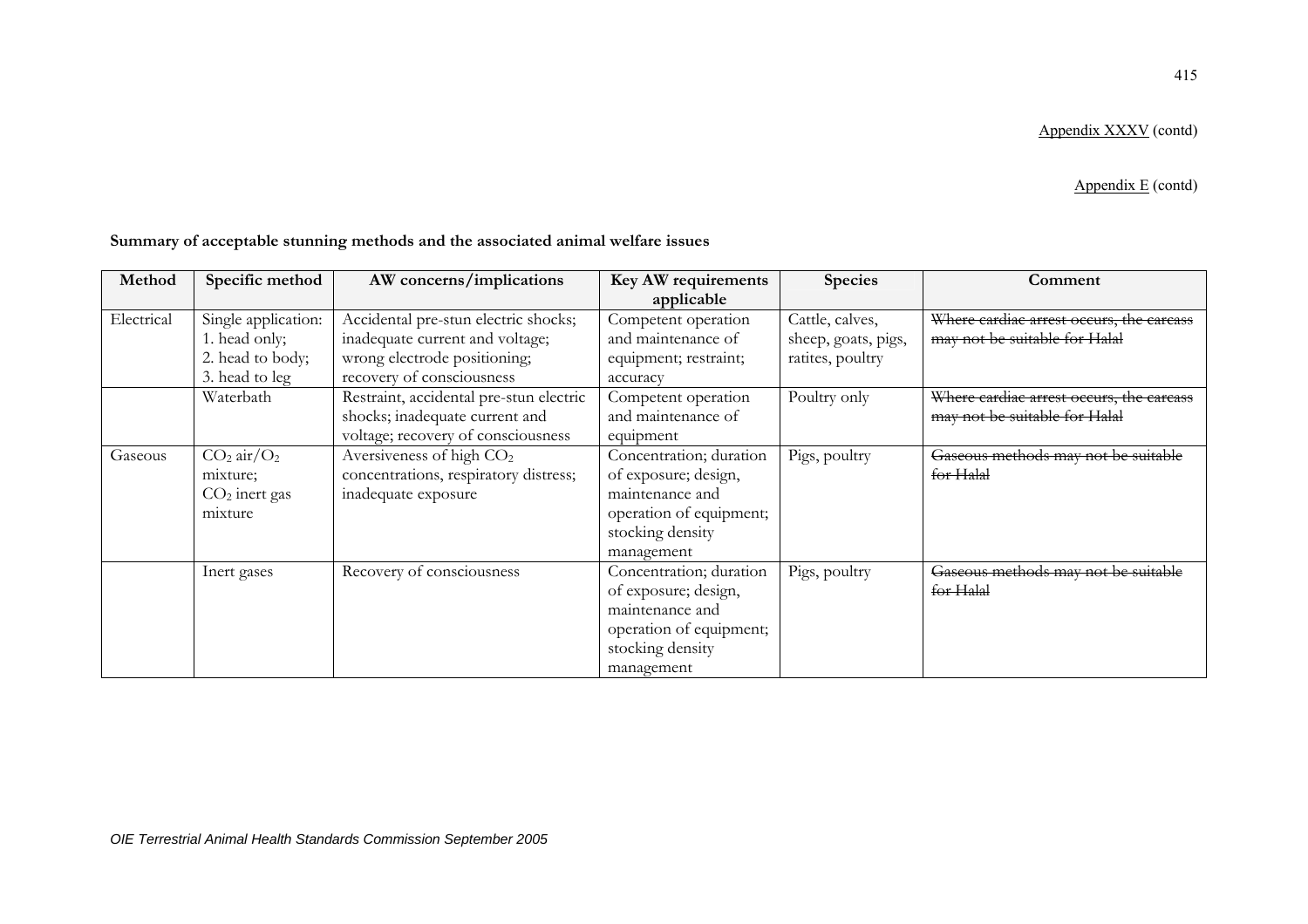# Appendix E (contd)

#### Article 3.7.5.9.

# **Summary of acceptable slaughter methods and the associated animal welfare issues**

| Slaughter                                                                              | Specific                                           | AW concerns /                                                                                                                                              | Key requirements                                                                                                                                                                                                                                                                                         | <b>Species</b>                                                                         | Comments                                                                                       |
|----------------------------------------------------------------------------------------|----------------------------------------------------|------------------------------------------------------------------------------------------------------------------------------------------------------------|----------------------------------------------------------------------------------------------------------------------------------------------------------------------------------------------------------------------------------------------------------------------------------------------------------|----------------------------------------------------------------------------------------|------------------------------------------------------------------------------------------------|
| methods                                                                                | method                                             | implications                                                                                                                                               |                                                                                                                                                                                                                                                                                                          |                                                                                        |                                                                                                |
| Bleeding out<br>by severance<br>of blood<br>vessels in the<br>neck without<br>stunning | Full<br>frontal<br>cutting<br>across the<br>throat | Failure to cut<br>both common<br>carotid arteries;<br>occlusion of cut<br>arteries.                                                                        | A very sharp blade or<br>knife, of sufficient<br>length so that the point<br>of the knife remains<br>outside the incision<br>during the cut; the<br>point of the knife<br>should not be used to<br>make the incision.<br>An incision which does<br>not close over the<br>knife during the throat<br>cut. | Cattle,<br>buffalo,<br>horses,<br>camelids,<br>sheep,<br>goats,<br>poultry,<br>ratites | This method is<br>applicable to<br>Halal and<br>Kosher<br>slaughter for<br>relevant<br>species |
| Bleeding<br>with prior<br>stunning                                                     | Full<br>frontal<br>cutting<br>across the<br>throat | Failure to cut<br>both common<br>carotid arteries;<br>occlusion of cut<br>arteries; pain<br>during and after<br>the cut.                                   | A very sharp blade or<br>knife, of sufficient<br>length so that the point<br>of the knife remains<br>outside the incision<br>during the cut; the<br>point of the knife<br>should not be used to<br>make the incision.<br>An incision which does<br>not close over the<br>knife during the throat<br>cut. | Cattle,<br>buffalo,<br>horses,<br>camelids,<br>sheep,<br>goats,                        |                                                                                                |
|                                                                                        | Neck stab<br>followed<br>by<br>forward<br>cut      | Ineffective<br>stunning;<br>failure to cut both<br>common carotid<br>arteries; impaired<br>blood flow; delay<br>in cutting after<br>reversible<br>stunning | Prompt and accurate<br>cutting                                                                                                                                                                                                                                                                           | Camelids,<br>sheep,<br>goats,<br>poultry,<br>ratites                                   |                                                                                                |
|                                                                                        | Neck stab<br>alone                                 | Ineffective<br>stunning;<br>failure to cut both<br>common carotid<br>arteries; impaired<br>blood flow; delay in<br>cutting after<br>reversible stunning    | Prompt and accurate<br>cutting                                                                                                                                                                                                                                                                           | Camelids,<br>sheep, goats,<br>poultry,<br>ratites                                      |                                                                                                |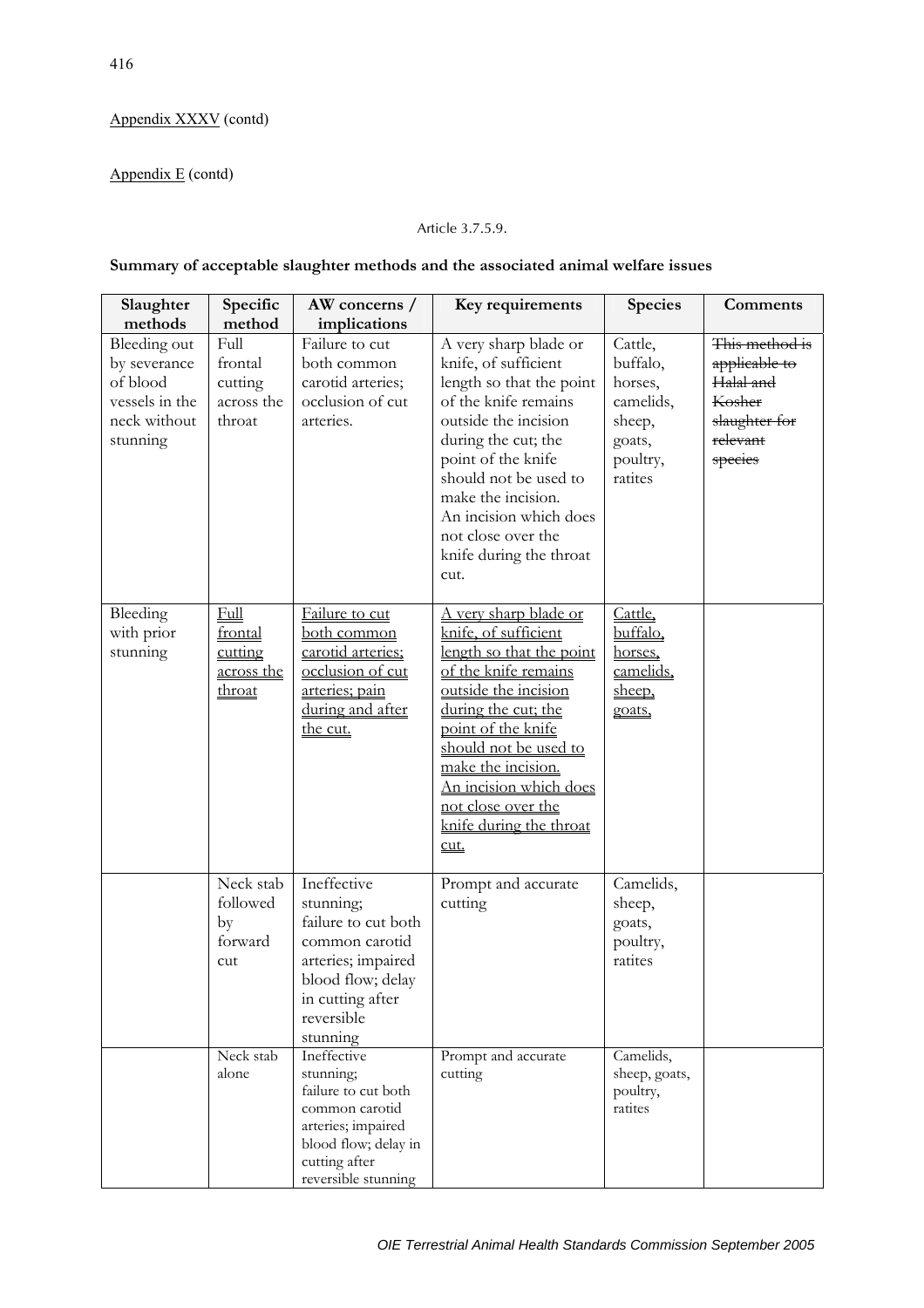# Appendix E (contd)

| Slaughter                                     | Specific                                                                 | AW concerns /                                                                                                                                            | Key                                                                                            | <b>Species</b>                      | <b>Comments</b>                                                                                       |
|-----------------------------------------------|--------------------------------------------------------------------------|----------------------------------------------------------------------------------------------------------------------------------------------------------|------------------------------------------------------------------------------------------------|-------------------------------------|-------------------------------------------------------------------------------------------------------|
| methods                                       | method                                                                   | implications                                                                                                                                             | requirements                                                                                   |                                     |                                                                                                       |
| Bleeding<br>with prior<br>stunning<br>(contd) | Chest stick into<br>major arteries or<br>hollow-tube<br>knife into heart | Ineffective stunning;<br>Inadequate size of<br>stick wound<br>inadequate length of<br>sticking knife; delay<br>in sticking after<br>reversible stunning  | Prompt and<br>accurate sticking                                                                | Cattle,<br>sheep,<br>goats,<br>pigs |                                                                                                       |
|                                               | Neck skin cut<br>followed by<br>severance of<br>vessels in the<br>neck   | Ineffective stunning;<br>Inadequate size of<br>stick wound;<br>Inadequate length of<br>sticking knife; delay<br>in sticking after<br>reversible stunning | Prompt and<br>accurate cutting of<br>vessels                                                   | Cattle                              |                                                                                                       |
|                                               | Automated<br>mechanical<br>cutting                                       | Ineffective<br>stunning; failure to<br>cut and misplaced<br>cuts. Recovery of<br>consciousness<br>following reversible<br>stunning systems               | Design,<br>maintenance and<br>operation of<br>equipment;<br>accuracy of cut;<br>manual back-up | Poultry<br>only                     |                                                                                                       |
|                                               | Manual neck<br>cut on one<br>side                                        | Ineffective<br>stunning;<br>recovery of<br>consciousness<br>following reversible<br>stunning systems                                                     | Prior non-<br>reversible<br>stunning                                                           | Poultry<br>only                     | N.B. slow induction<br>of unconsciousness<br>under slaughter<br>without stunning                      |
|                                               | Oral cut                                                                 | Ineffective<br>stunning;<br>recovery of<br>consciousness<br>following reversible<br>stunning systems                                                     | Prior non-<br>reversible<br>stunning                                                           | Poultry<br>only                     | N.B. slow induction<br>of unconsciousness<br>in non-stun systems                                      |
| Other<br>methods<br>without<br>stunning       | Decapitation<br>with a sharp<br>knife                                    | Pain due to loss of<br>consciousness not<br>being immediate                                                                                              |                                                                                                | Sheep,<br>goats,<br>poultry         | This method is only<br>applicable to Jhatka<br>slaughter                                              |
|                                               | Manual neck<br>dislocation and<br>decapitation                           | Pain due to loss of<br>consciousness not<br>being immediate;<br>difficult to achieve<br>in large birds                                                   | Neck dislocation<br>should be<br>performed in one<br>stretch to sever<br>the spinal cord       | Poultry<br>only                     | Slaughter by neck<br>dislocation should<br>be performed in<br>one stretch to sever<br>the spinal cord |

# **Summary of acceptable slaughter methods and the associated animal welfare issues (contd)**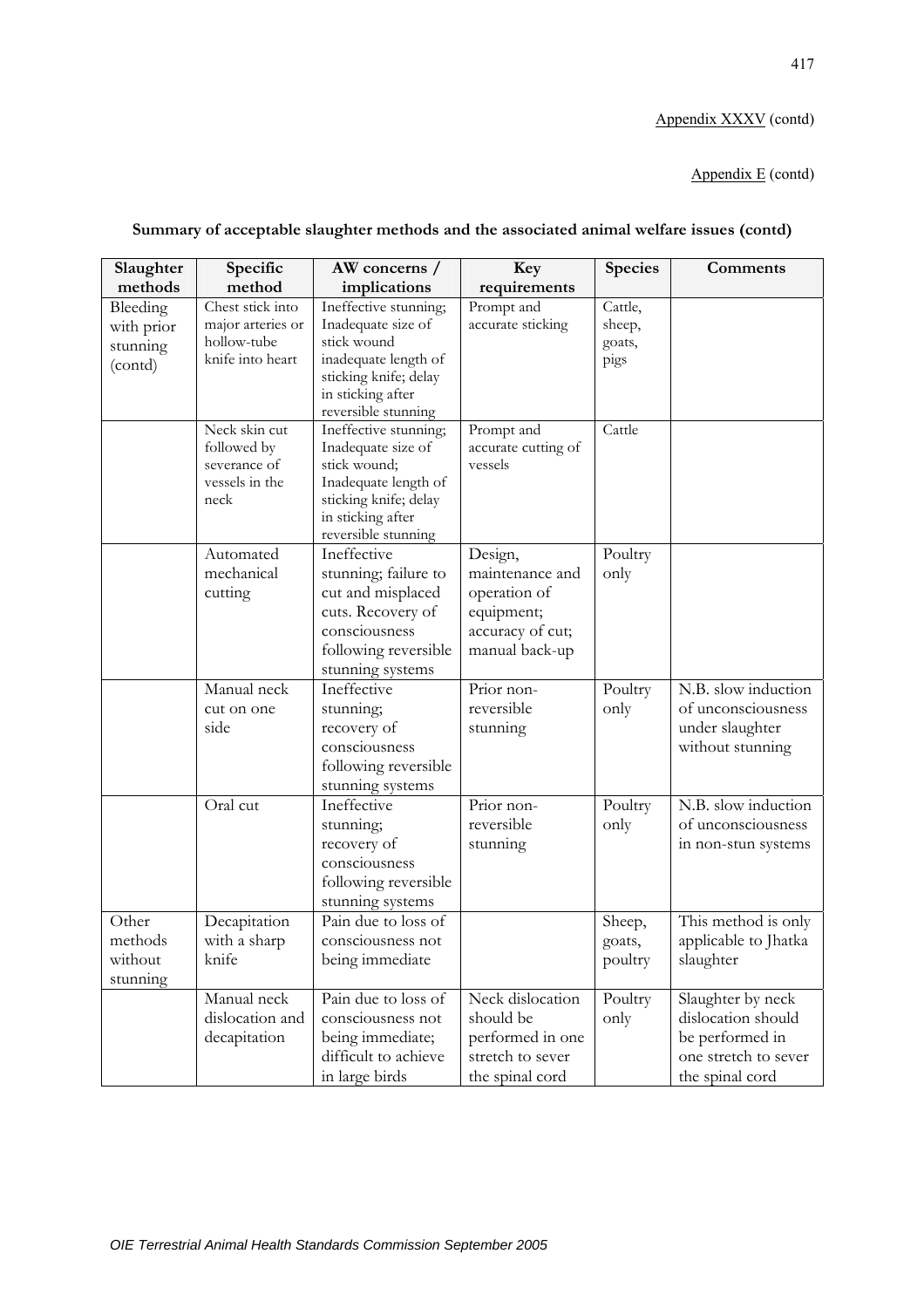# Appendix  $E$  (contd)

| Slaughter methods   | Specific     | AW concerns / | Key            | <b>Species</b> | Comments |
|---------------------|--------------|---------------|----------------|----------------|----------|
|                     | method       | implications  | requirements   |                |          |
| Cardiac arrest in a | Bleeding by  |               | Induction of   | Quail          |          |
| waterbath electric  | evisceration |               | cardiac arrest |                |          |
| stunner             |              |               |                |                |          |
|                     | Bleeding by  |               |                | Poultry        |          |
|                     | neck cutting |               |                |                |          |

Article 3.7.5.10.

# **Methods, procedures or practices unacceptable on animal welfare grounds**

- 1. The restraining methods which work through immobilisation by injury such as 'puntilla', breaking legs and 'leg tendon cutting', cause severe pain and stress in animals. Those methods are not acceptable in any species.
- 2. The use of the electrical stunning method with a single application leg to leg is ineffective and unacceptable in any species, as it is likely to be painful. The animal welfare concerns are:
	- a) accidental pre-stun electric shocks;
	- b) inadequate current and voltage;
	- c) wrong electrode positioning;
	- d) recovery of consciousness.
- 3. The slaughter method of brain stem severance by piercing through the eye socket or skull bone without prior stunning, is not acceptable in any species.

- - - - - - - - - - - - - - - - text deleted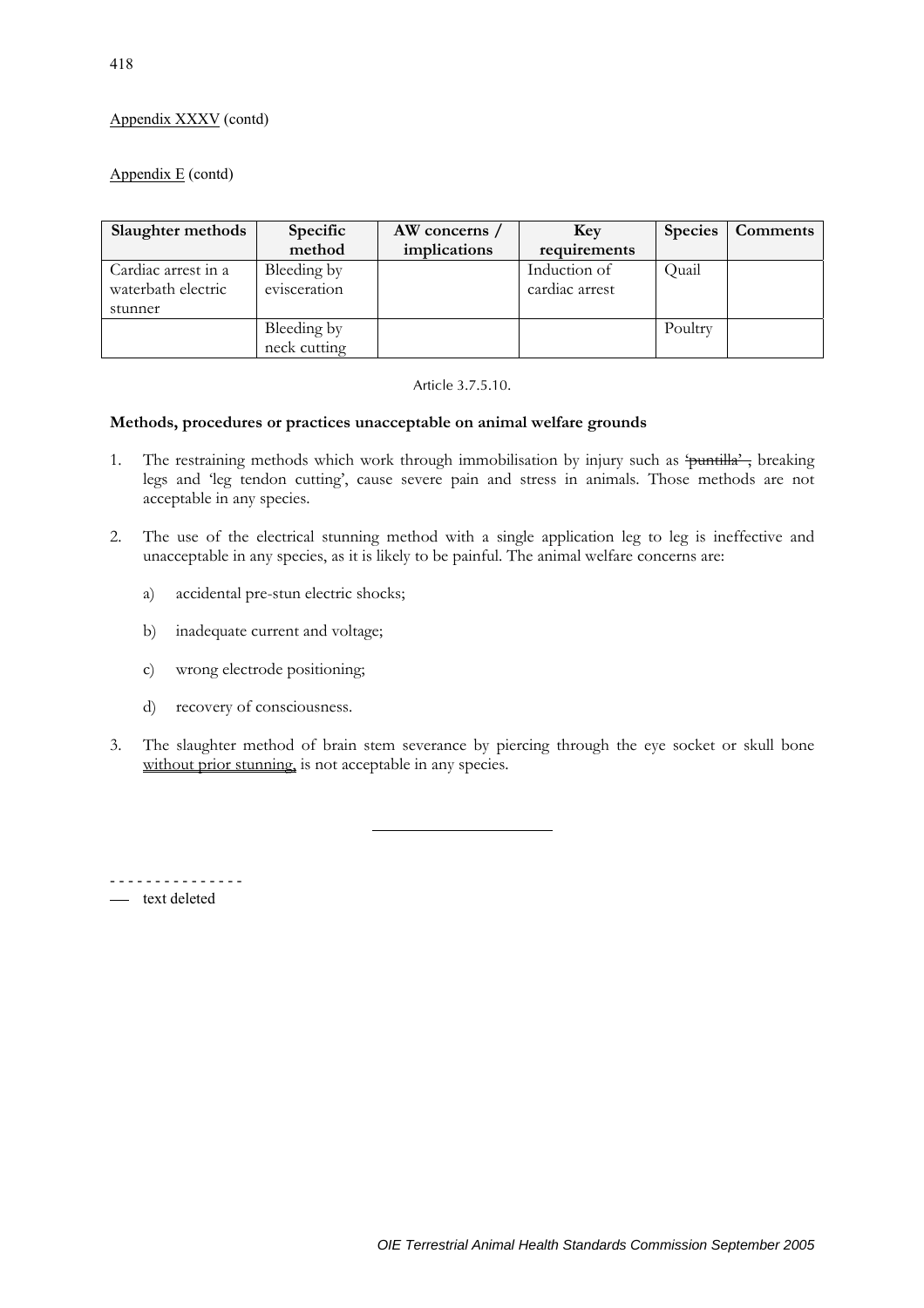Appendix F

# APPENDIX 3.7.6.

# GUIDELINES FOR THE KILLING OF ANIMALS FOR DISEASE CONTROL PURPOSES

### Article 3.7.6.1.

### **General principles**

This Appendix is These guidelines are based on the premise that a decision to kill the animals has been made, and address the need to ensure the welfare of the animals until they are dead.

- 1. All personnel involved in the humane killing of animals should have the relevant skills and competencies. Competence may be gained through formal training and/or practical experience. This competence should be demonstrated through a current certificate from an independent body accredited by a *Competent Authority.*
- 2. As necessary, operational procedures should be adapted to the specific circumstances operating on the premises and should address, apart from animal welfare, operator safety, biosecurity and environmental aspects.
- 3. Following the decision to kill the animals, killing should be carried out as quickly as possible and normal husbandry should be maintained until the animals are killed.
- 4. The handling and movement of animals should be minimised and when done, it should be done in accordance with the guidelines described below.
- 5. Animal restraint should be sufficient to facilitate effective killing, and in accordance with animal welfare and operator safety requirements; when restraint is required, killing should follow with minimal delay.
- 6. When animals are killed for disease control purposes, methods used should result in immediate death or immediate loss of consciousness lasting until death; when loss of consciousness is not immediate, induction of unconsciousness should be non-aversive and should not cause anxiety, pain, distress or suffering in the animals.
- 7. For animal welfare considerations, young animals should be killed before older animals; for biosecurity considerations, infected animals should be killed first, followed by in-contact animals, and then the remaining animals.
- 8. There should be continuous monitoring of the procedures by the Competent Authorities to ensure they are consistently effective with regard to animal welfare, operator safety and biosecurity.
- 9. When the operational procedures are concluded, there should be a written report describing the practices adopted and their effect on animal welfare, operator safety and biosecurity.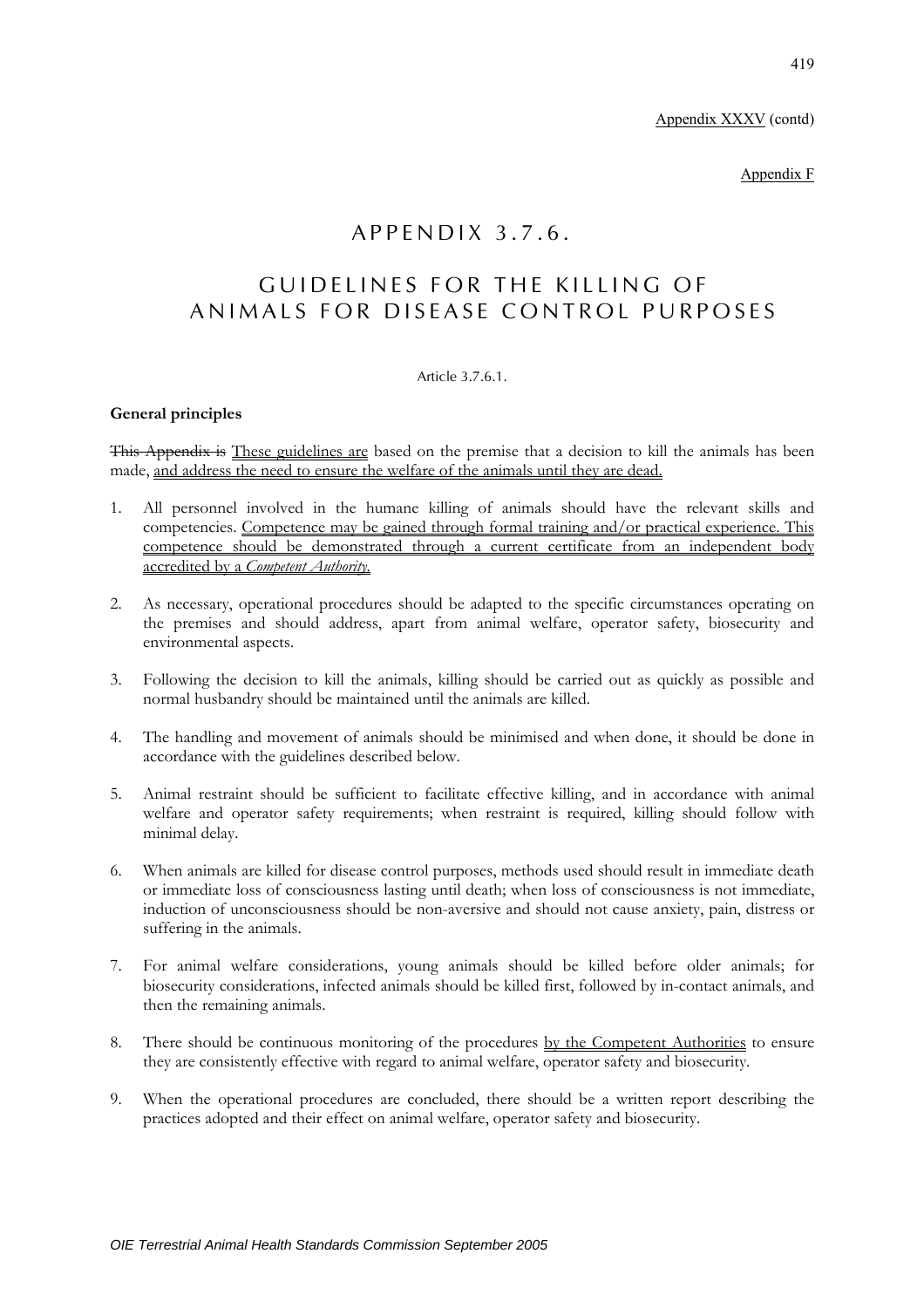### Appendix  $F$  (contd)

- 10. To the extent possible to minimise public distress, killing of animals and carcass disposal should be carried out away from public view.
- 11. These general principles should also apply when animals need to be killed for other purposes such as after natural disasters.

Article  $3.76.2$ 

#### **Organisational structure**

Disease control contingency plans should be in place at a national level and should contain details of management structure, disease control strategies and operational procedures; animal welfare considerations should be addressed within these disease control contingency plans. The plans should also include a strategy to ensure that an adequate number of personnel trained competent in the humane killing of animals is available. Local level plans should be based on national plans and be informed by local knowledge.

Disease control contingency plans should address the animal welfare issues that may result from animal movement controls.

The operational activities should be led by an official veterinarian who has the authority to appoint the personnel in the specialist teams and ensure that they adhere to the required animal welfare and biosecurity standards. When appointing the personnel, he/she should ensure that the personnel involved has the required competencies.

The official veterinarian should be responsible for all activities across one or more affected premises and should be supported by coordinators for planning (including communications), operations and logistics to facilitate efficient operations.

The official veterinarian should provide overall guidance to personnel and logistic support for operations on all affected premises to ensure consistency in adherence to the OIE animal welfare and animal health guidelines.

A specialist team, led by a team leader answerable to the *official veterinarian*, should be deployed to work on each affected premises. The team should consist of personnel with the competencies to conduct all required operations; in some situations, personnel may be required to fulfil more than one function. Each team should contain a veterinarian or have access to veterinary advice at all times.

In considering the animal welfare issues associated with killing animals, the key personnel, their responsibilities and competencies required are described in Article 3.7.6.3.

#### Article 3.7.6.3.

#### **Responsibilities and competencies of the specialist team**

- 1. Team leader
	- a) Responsibilities
		- i) plan overall operations on an affected premises;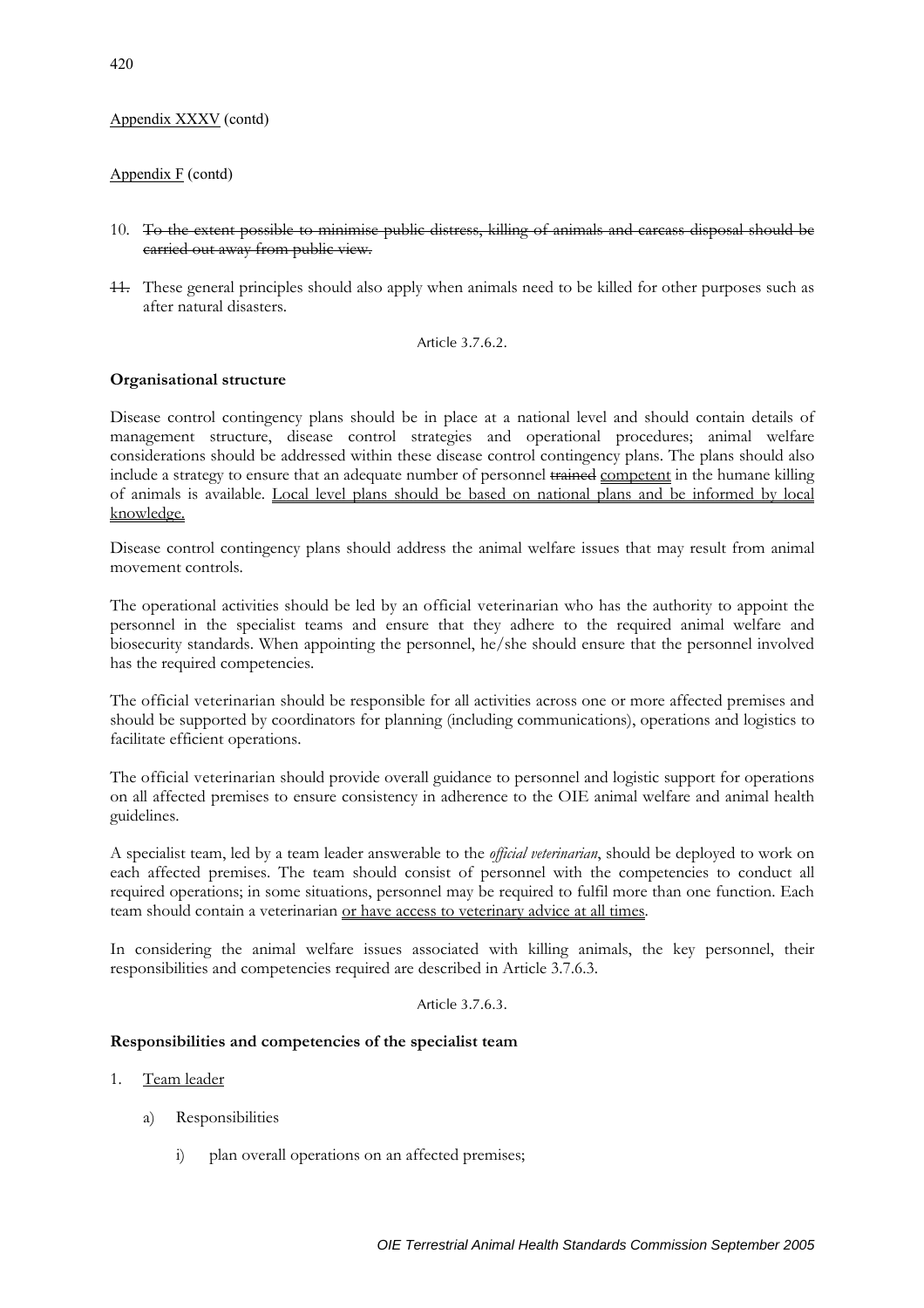### Appendix  $F$  (contd)

- ii) determine and address requirements for animal welfare, operator safety and biosecurity;
- iii) organise, brief and manage team of people to facilitate humane killing of the relevant animals on the premises in accordance with national regulations and these guidelines;
- iv) determine logistics required;
- v) monitor operations to ensure animal welfare, operator safety and biosecurity requirements are met;
- vi) report upwards on progress and problems;
- vii) provide a written report at the conclusion of the killing, describing the practices adopted and their effect on animal welfare, operator safety and biosecurity outcomes.
- b) Competencies
	- x) appreciation of normal animal husbandry practices;
	- i) appreciation of animal welfare and the underpinning behavioural, anatomical and physiological processes involved in the killing process;
	- ii) skills to manage all activities on premises and deliver outcomes on time;
	- iii) awareness of psychological effects on farmer, team members and general public;
	- iv) effective communication skills.

#### 2. Veterinarian

- a) Responsibilities
	- i) determine and implement the most appropriate killing method to ensure that animals are killed without avoidable pain and distress;
	- ii) determine and implement the additional requirements for animal welfare, including the order of killing;
	- x) ensure that confirmation of animals deaths is carried out by competent persons at appropriate times after the killing procedure;
	- iii) minimise the risk of disease spread within and from the premises through the supervision of biosecurity procedures;
	- iv) continuously monitor animal welfare and biosecurity procedures;
	- v) in cooperation with the leader, prepare a written report at the conclusion of the killing, describing the practices adopted and their effect on animal welfare.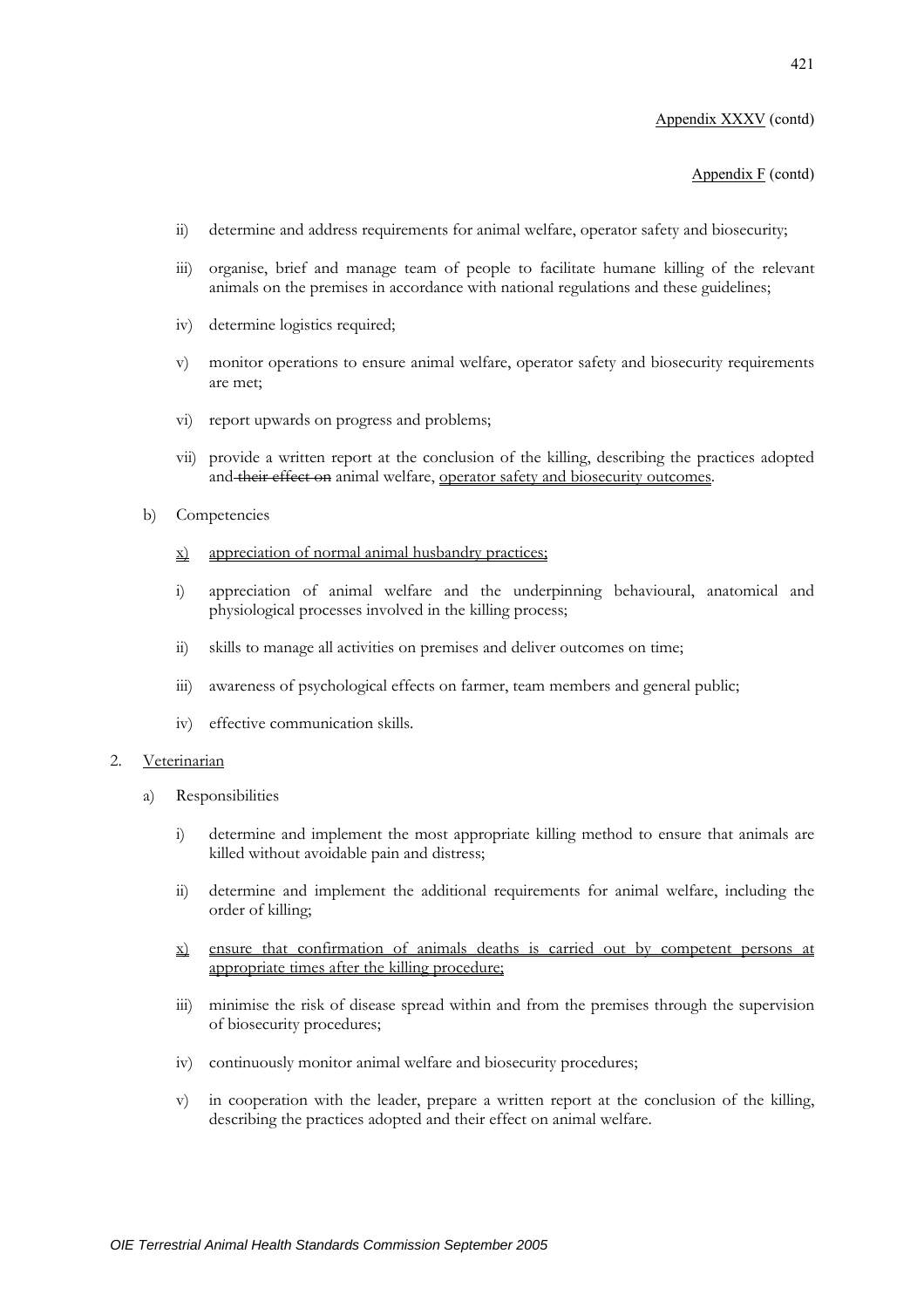### Appendix  $F$  (contd)

- b) Competencies
	- i) ability to assess animal welfare, especially the effectiveness of stunning and killing, and to correct any deficiencies;
	- ii) ability to assess biosecurity risks.

### 3. Animal handlers

- a) Responsibilities
	- i) review on-site facilities in terms of their appropriateness;
	- ii) design and construct temporary animal handling facilities, when required;
	- ii) move and restrain animals.
- b) Competencies
	- X1) An experience of Animal handling in emergency situations and in close confinement is required.
	- X2) An appreciation of biosecurity and containment principles.

### 4. Slaughterers

a) Responsibilities

A humane killing of animals through effective stunning and killing should be ensured.

- b) Competencies
	- i) when required by regulations, licensed to use necessary equipment or licensed to be slaughterers;
	- ii) competent to use and maintain relevant equipment;
	- iii) competent to use techniques for the species involved;
	- iv) competent to assess effective stunning and killing.

#### 5. Carcass disposal personnel

a) Responsibilities

An efficient carcass disposal (to ensure killing operations are not hindered) should be ensured.

b) Competencies

The personnel should be competent to use and maintain available equipment and apply techniques for the species involved.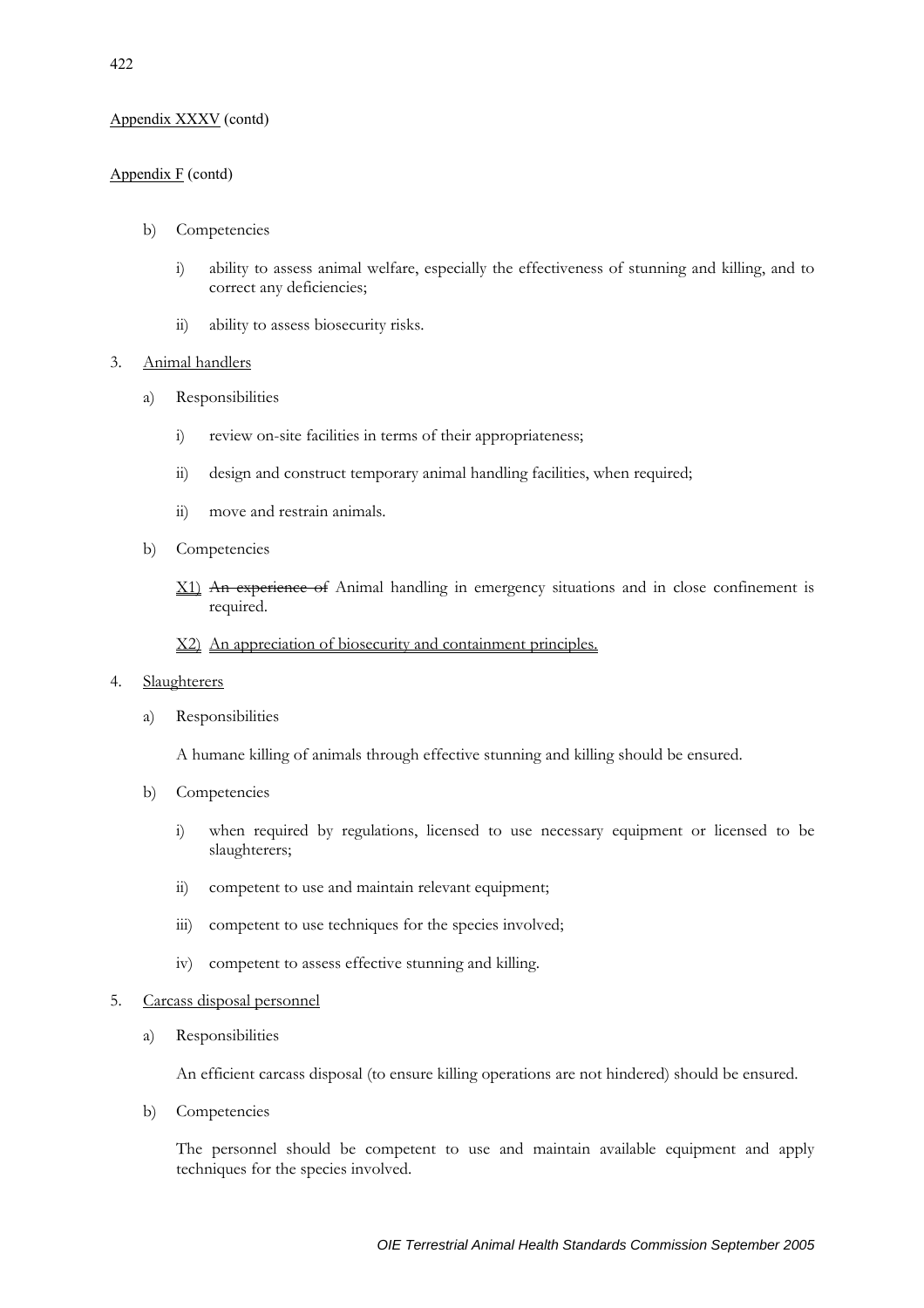Appendix  $F$  (contd)

### 6. Farmer/owner/manager

- a) Responsibilities
	- i) assist when requested.
- b) Competencies
	- i) specific knowledge of his/her animals and their environment.

#### Article 3.7.6.4.

#### **Considerations in planning the humane killing of animals**

Many activities will need to be conducted on affected premises, including the humane killing of animals. The team leader should develop a plan for humanely killing animals on the premises which should include consideration of:

- 1. minimising handling and movement of animals;
- 2. killing the animals on the affected premises; however, there may be circumstances where the animals may need to be moved to another location for killing; when the killing is conducted at an abattoir, the guidelines in the Chapter on slaughter of animal for human consumption should be followed;
- 3. the species, number, age and size of animals to be killed, and the order of killing them;
- 4. methods of killing the animals, and their cost;
- 5. housing and location of the animals;
- 6. the availability and effectiveness of equipment needed for killing of the animals;
- 7. the facilities available on the premises that will assist with the killing;
- 8. biosecurity and environmental issues;
- 9. the health and safety of personnel conducting the killing;
- 10. any legal issues that may be involved, for example where restricted veterinary drugs or poisons may be used, or where the process may impact on the environment; and
- 11. the presence of other nearby premises holding animals.

In designing a killing plan, it is essential that the method chosen be consistently reliable to ensure that all animals are humanely and quickly killed.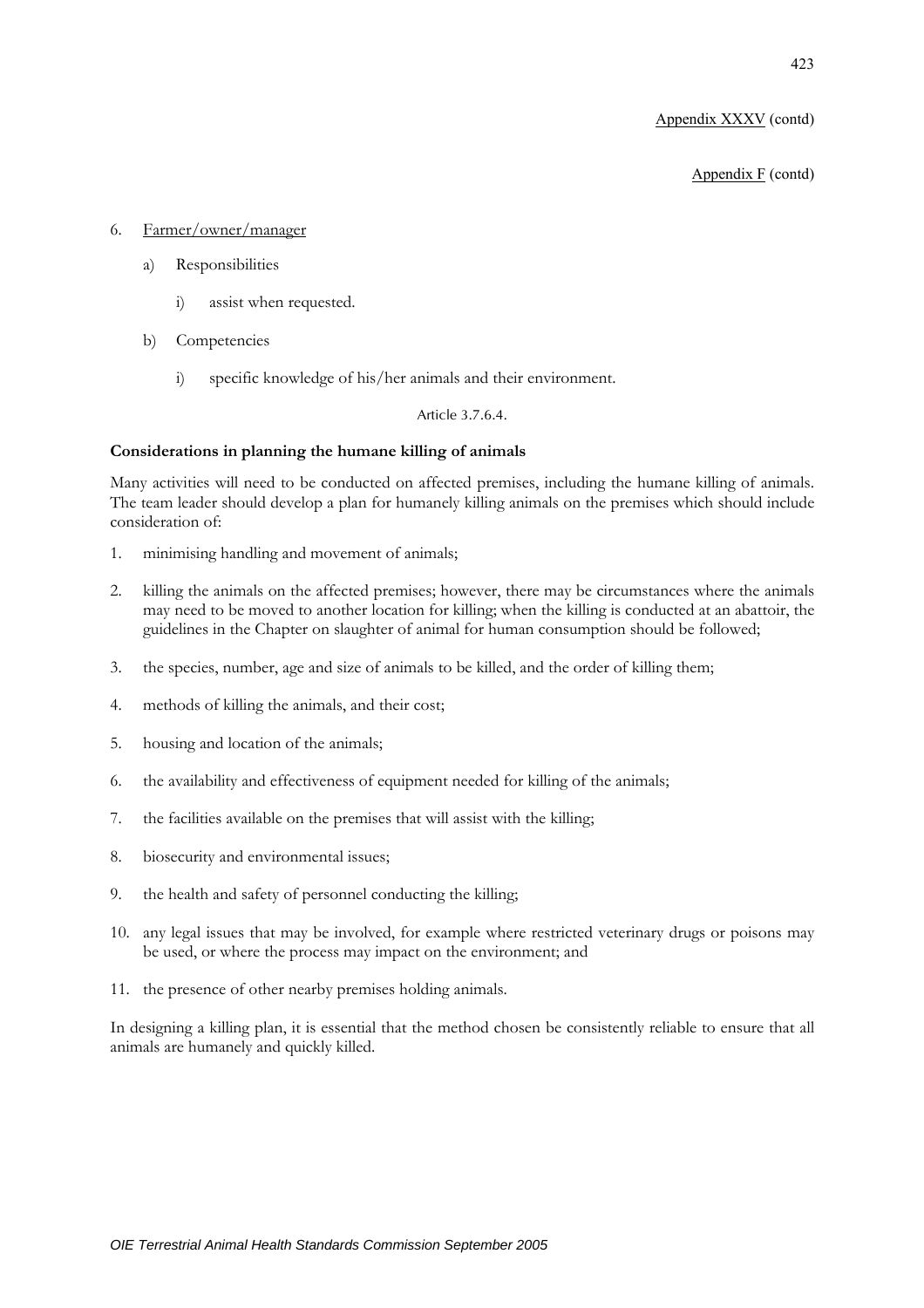Appendix F (contd)

### Article 3.7.6.5.

# **Table summarising killing methods described in Articles 3.7.6.6.-3.7.6.17.**

| Species            | Age range              | Procedure                                                         | Restraint<br>necessary | Animal welfare concerns<br>with inappropriate                               | Article<br>reference |
|--------------------|------------------------|-------------------------------------------------------------------|------------------------|-----------------------------------------------------------------------------|----------------------|
|                    |                        |                                                                   |                        | application                                                                 |                      |
| Cattle             | all                    | free bullet                                                       | no                     | non-lethal wounding                                                         | 3.7.6.6.             |
|                    | all except<br>neonates | captive bolt -<br>penetrating, followed by<br>pithing or bleeding | yes                    | ineffective stunning                                                        | 3.7.6.7.             |
|                    | adults only            | captive bolt - non-<br>penetrating, followed by<br>bleeding       | yes                    | ineffective stunning,<br>regaining of consciousness<br>before killing       | 3.7.6.8.             |
|                    | calves only            | electrical, two stage<br>application                              | yes                    | pain associated with cardiac<br>arrest after ineffective<br>stunning        | 3.7.6.10.            |
|                    | calves only            | electrical, single<br>application (method 1)                      | yes                    | ineffective stunning                                                        | 3.7.6.11.            |
|                    | all                    | injection with<br>barbiturates and other<br>drugs                 | yes                    | non-lethal dose, pain<br>associated with injection site                     | 3.7.6.15.            |
| Sheep and<br>goats | all                    | free bullet                                                       | no                     | non-lethal wounding                                                         | 3.7.6.6.             |
|                    | all except<br>neonates | captive bolt -<br>penetrating, followed by<br>pithing or bleeding | yes                    | ineffective stunning,<br>regaining of consciousness<br>before killing death | 3.7.6.7.             |
|                    | all except<br>neonates | captive bolt - non-<br>penetrating, followed by<br>bleeding       | yes                    | ineffective stunning,<br>regaining of consciousness<br>before killing death | 3.7.6.8.             |
|                    | neonates               | captive bolt - non-<br>penetrating                                | yes                    | non-lethal wounding                                                         | 3.7.6.8.             |
|                    | all                    | electrical, two stage<br>application                              | yes                    | pain associated with cardiac<br>arrest after ineffective<br>stunning        | 3.7.6.10.            |
|                    | all                    | electrical, single<br>application (Method 1)                      | yes                    | ineffective stunning                                                        | 3.7.6.11.            |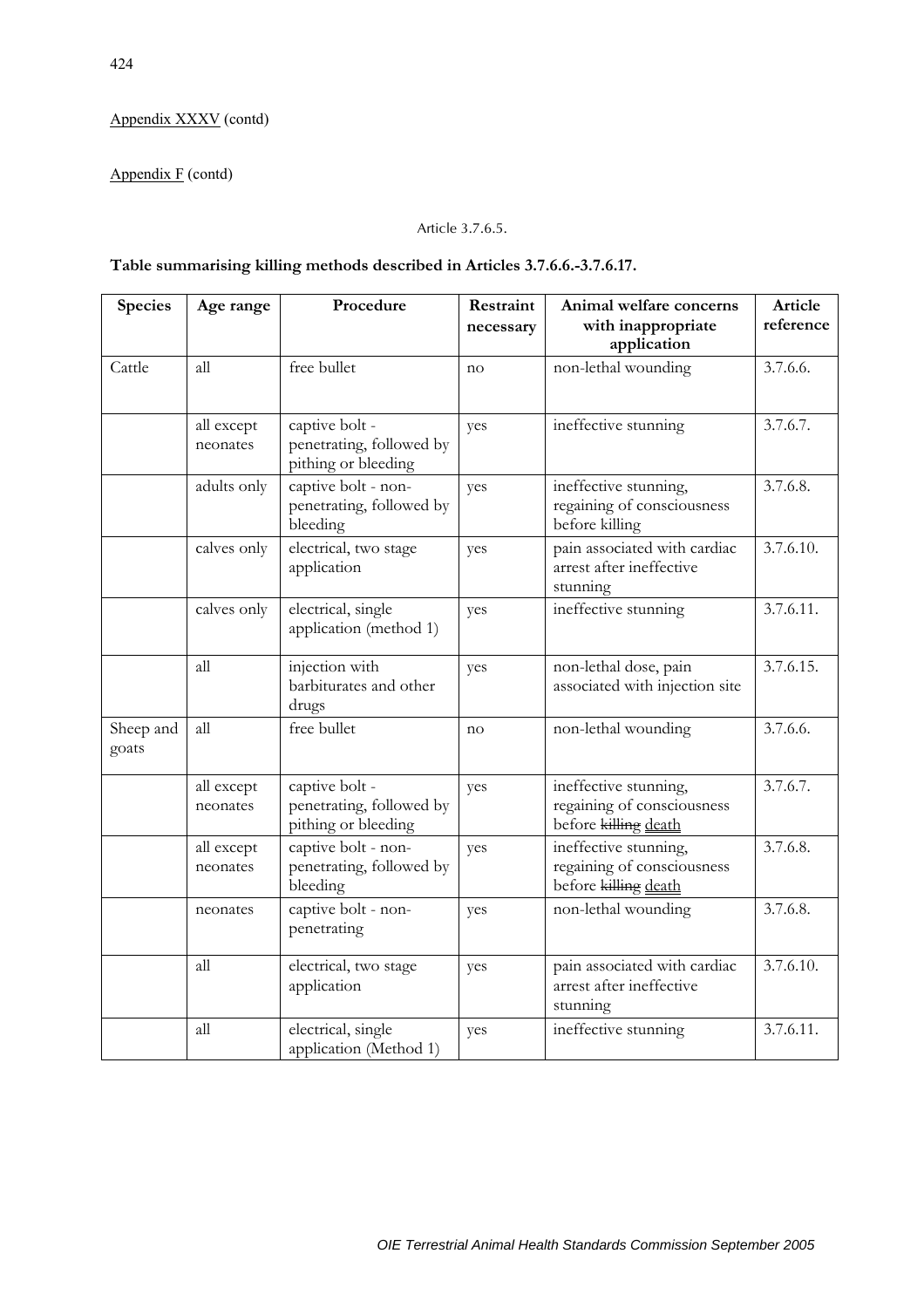# Appendix F (contd)

# **Table summarising killing methods described in Articles 3.7.6.6.-3.7.6.17. (contd)**

| Species | Age                       | Procedure                                                         | Restraint | Animal welfare concerns                                            | Article   |
|---------|---------------------------|-------------------------------------------------------------------|-----------|--------------------------------------------------------------------|-----------|
|         | range                     |                                                                   | necessary | with inappropriate<br>application                                  | reference |
|         | neonates<br>only          | $CO2$ / air mixture                                               | yes       | slow induction of<br>unconsciousness, aversiveness<br>of induction | 3.7.6.12. |
|         | neonates<br>only          | nitrogen and/or inert gas<br>mixed with $CO2$                     | yes       | slow induction of<br>unconsciousness, aversiveness<br>of induction | 3.7.6.13. |
|         | neonates<br>only          | nitrogen and/or inert<br>gases                                    | yes       | slow induction of<br>unconsciousness,                              | 3.7.6.14. |
|         | all                       | injection of barbiturates<br>and other drugs                      | yes       | non-lethal dose,<br>pain associated with injection<br>site         | 3.7.6.15. |
| Pigs    | all                       | free bullet                                                       | no        | non-lethal wounding                                                | 3.7.6.6.  |
|         | all<br>except<br>neonates | captive bolt - penetrating,<br>followed by pithing or<br>bleeding | yes       | ineffective stunning, regaining<br>of consciousness before death   | 3.7.6.7.  |
|         | neonates<br>only          | captive bolt - non-<br>penetrating                                | yes       | non-lethal wounding                                                | 3.7.6.8.  |
|         | all $\langle$             | electrical, two stage<br>application                              | yes       | pain associated with cardiac<br>arrest after ineffective stunning  | 3.7.6.10. |
|         | all                       | electrical, single<br>application (Method 1)                      | yes       | ineffective stunning                                               | 3.7.6.11. |
|         | neonates<br>only          | $CO2$ / air mixture                                               | yes       | slow induction of<br>unconsciousness,<br>aversiveness of induction | 3.7.6.12. |
|         | neonates<br>only          | nitrogen and/or inert gas<br>mixed with $CO2$                     | yes       | slow induction of<br>unconsciousness, aversiveness<br>of induction | 3.7.6.13. |
|         | neonates<br>only          | nitrogen and/or inert<br>gases                                    | yes       | slow induction of<br>unconsciousness,                              | 3.7.6.14. |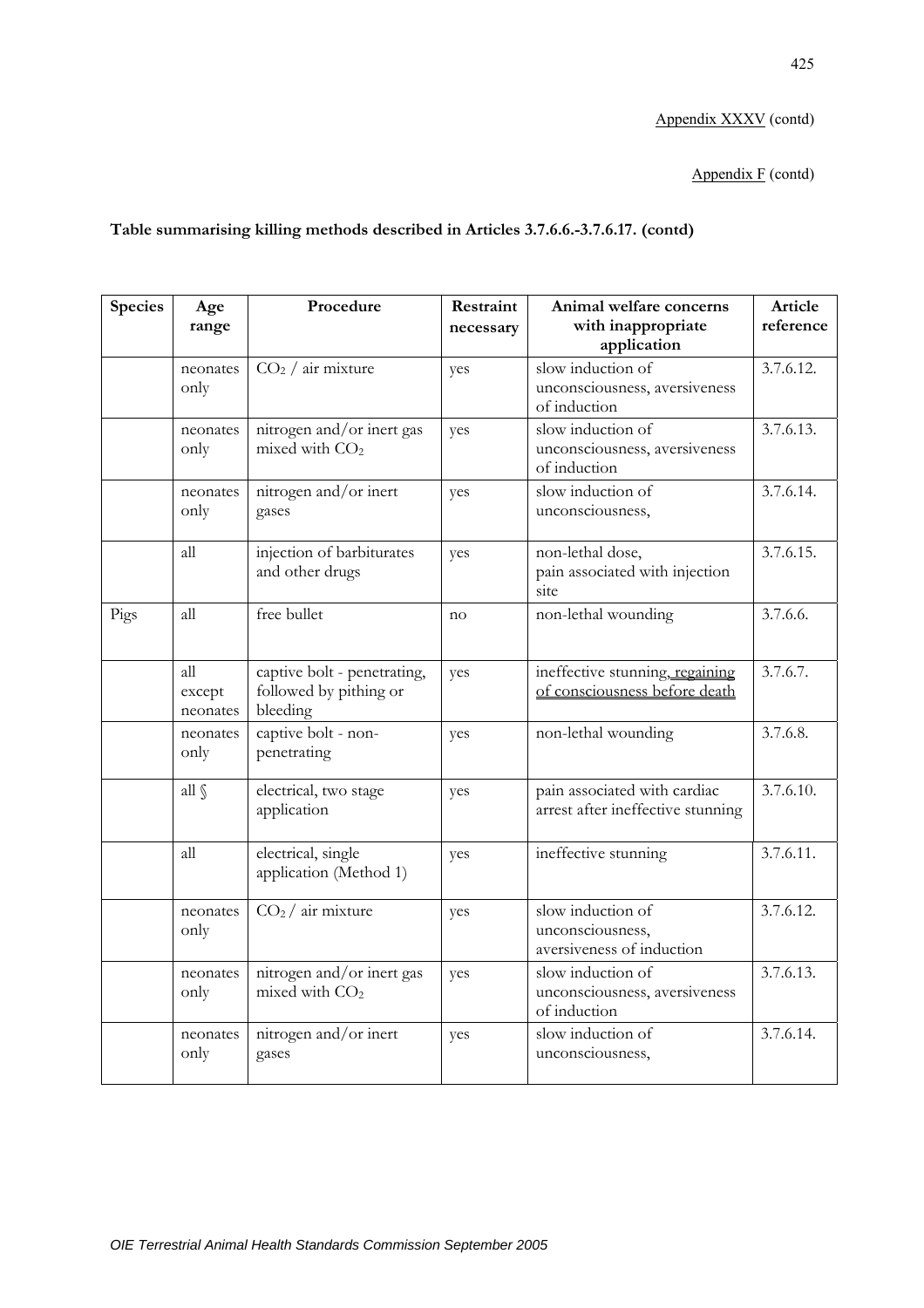### Appendix  $F$  (contd)

### **Table summarising killing methods described in Articles 3.7.6.6.-3.7.6.17. (contd)**

| <b>Species</b>  | Age range                 | Procedure                                                                                        | Restraint<br>necessary | Animal welfare<br>concerns with<br>inappropriate<br>application                | Article<br>reference |
|-----------------|---------------------------|--------------------------------------------------------------------------------------------------|------------------------|--------------------------------------------------------------------------------|----------------------|
| Pigs<br>(contd) | all                       | injection with<br>barbiturates and<br>other drugs                                                | yes                    | non-lethal dose,<br>pain associated with<br>injection site                     | 3.7.6.15.            |
| Poultry         | adults only               | captive bolt - non-<br>penetrating                                                               | ves                    | ineffective stunning                                                           | 3.7.6.8.             |
|                 | day-olds and eggs<br>only | maceration                                                                                       | no                     | non-lethal wounding,<br>non-immediacy;                                         | 3.7.6.9.             |
|                 | adults only               | electrical single<br>application<br>(Method 2)                                                   | yes                    | ineffective stunning                                                           | 3.7.6.11.            |
|                 | adults only               | electrical single<br>application,<br>followed by killing<br>(Method 3)                           | yes                    | ineffective stunning;<br>regaining of<br>consciousness before<br>killing death | 3.7.6.11.            |
|                 | all                       | $CO2$ / air mixture<br>Method 1<br>Method 2                                                      | yes<br>no              | slow induction of<br>unconsciousness,<br>aversiveness of induction             | 3.7.6.12.            |
|                 | all                       | nitrogen and/or<br>inert gas mixed<br>with $CO2$                                                 | yes                    | slow induction of<br>unconsciousness,<br>aversiveness of induction             | 3.7.6.13.            |
|                 | all                       | nitrogen and/or<br>inert gases                                                                   | yes                    | slow induction of<br>unconsciousness                                           | 3.7.6.14.            |
|                 | all                       | injection of<br>barbiturates and<br>other drugs                                                  | yes                    | non-lethal dose, pain<br>associated with injection<br>site                     | 3.7.6.15.            |
|                 | adults only               | addition of<br>anaesthetics to feed<br>or water, followed<br>by an appropriate<br>killing method | no                     | ineffective or slow<br>induction of<br>unconsciousness                         | 3.7.6.16.            |

\* The methods are described in the order of mechanical, electrical and gaseous, not in an order of desirability from an animal welfare viewpoint.

§ The only preclusion against the use of this method for neonates is the design of the stunning tongs that may not facilitate their application across such a small-sized head/body.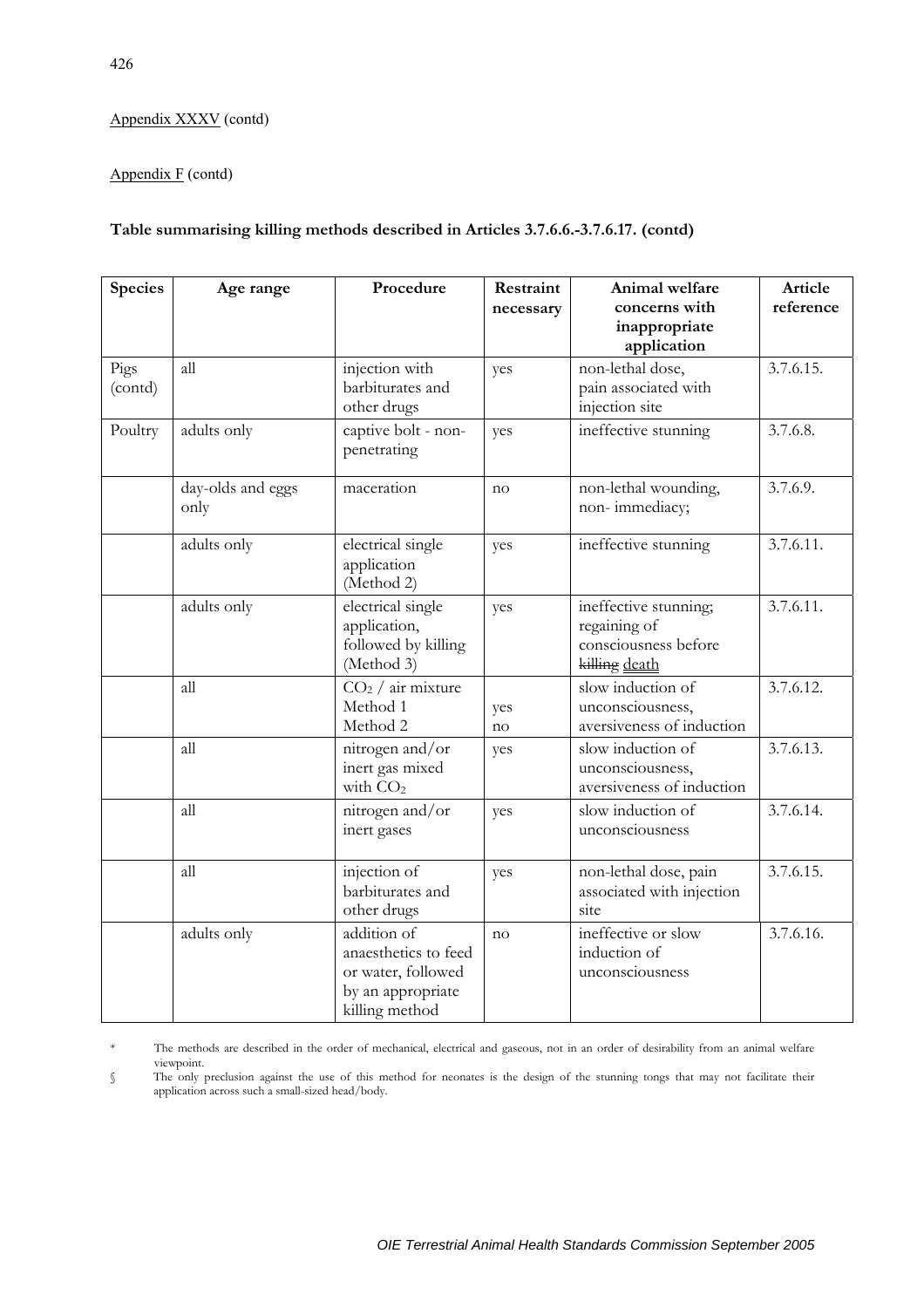### Appendix  $F$  (contd)

#### Article 3.7.6.6.

### **Free bullet**

### 1. Introduction

- a) A free bullet is a projectile fired from a shotgun, rifle, handgun or purpose-made humane killer.
- b) The most commonly used firearms for close range use are:
	- i) humane killers (specially manufactured/adapted single-shot weapons);
	- ii) shotguns (12, 16, 20, 28 bore and .410);
	- iii) rifles (.22 rimfire);
	- iv) handguns (various calibres from .32 to .45).
- c) The most commonly used firearms for long range use are rifles (.22, .243, .270 and .308).
- d) A free bullet used from long range should be aimed to penetrate the skull or soft tissue at the top of the neck of the animal, to cause irreversible concussion and death and should only be used by properly trained and competent marksmen.
- 2. Requirements for effective use
	- a) The marksman should take account of human safety in the area in which he/she is operating. Appropriate vision and hearing protective devices should be worn by all personnel involved.
	- b) The marksman should ensure that the animal is not moving and in the correct position to enable accurate targeting and the range should be as short as possible (5 –50 cm for a shotgun) but the barrel should not be in contact with the animal's head.
	- c) The correct cartridge, calibre and type of bullet for the different species age and size should be used. Ideally the ammunition should expand upon impact and dissipate its energy within the cranium.
	- d) Shot animals should be checked to ensure the absence of brain stem reflexes.

Figure 1. The optimum shooting position for cattle is at the intersection of two imaginary lines drawn from the rear of the eyes to the opposite horn buds.

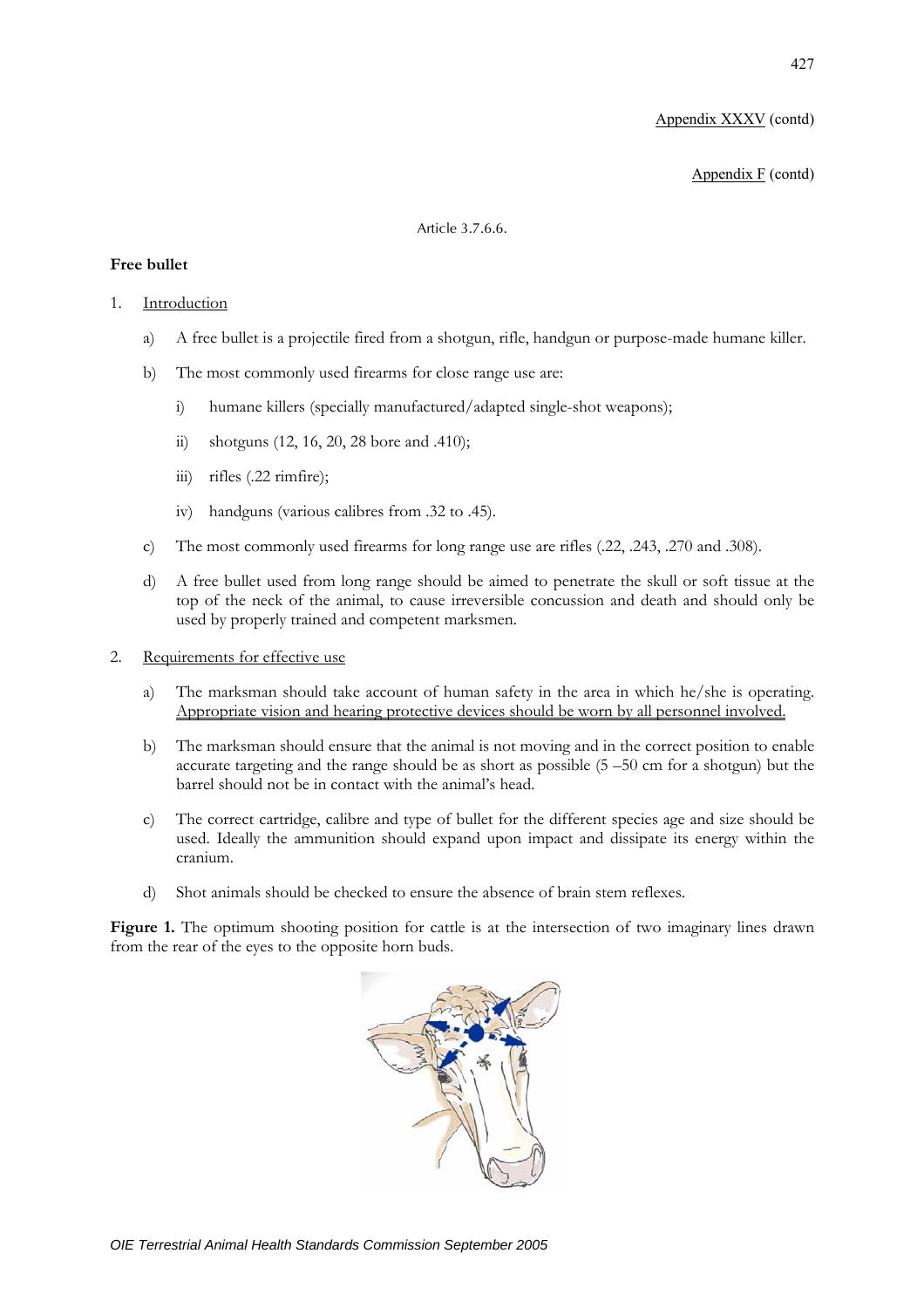### Appendix  $F$  (contd)

Figure 2. The optimum shooting position for hornless sheep and goats is on the midline, just above the eyes level, with and directing the shot directed down the line of the spinal cord.



Figure 3. The optimum shooting position for heavily horned sheep and horned goats is behind the poll aiming towards the angle of the jaw.



Figure 4. The optimum shooting position for pigs is just above the eyes level, with and directing the shot directed down the line of the spinal cord.

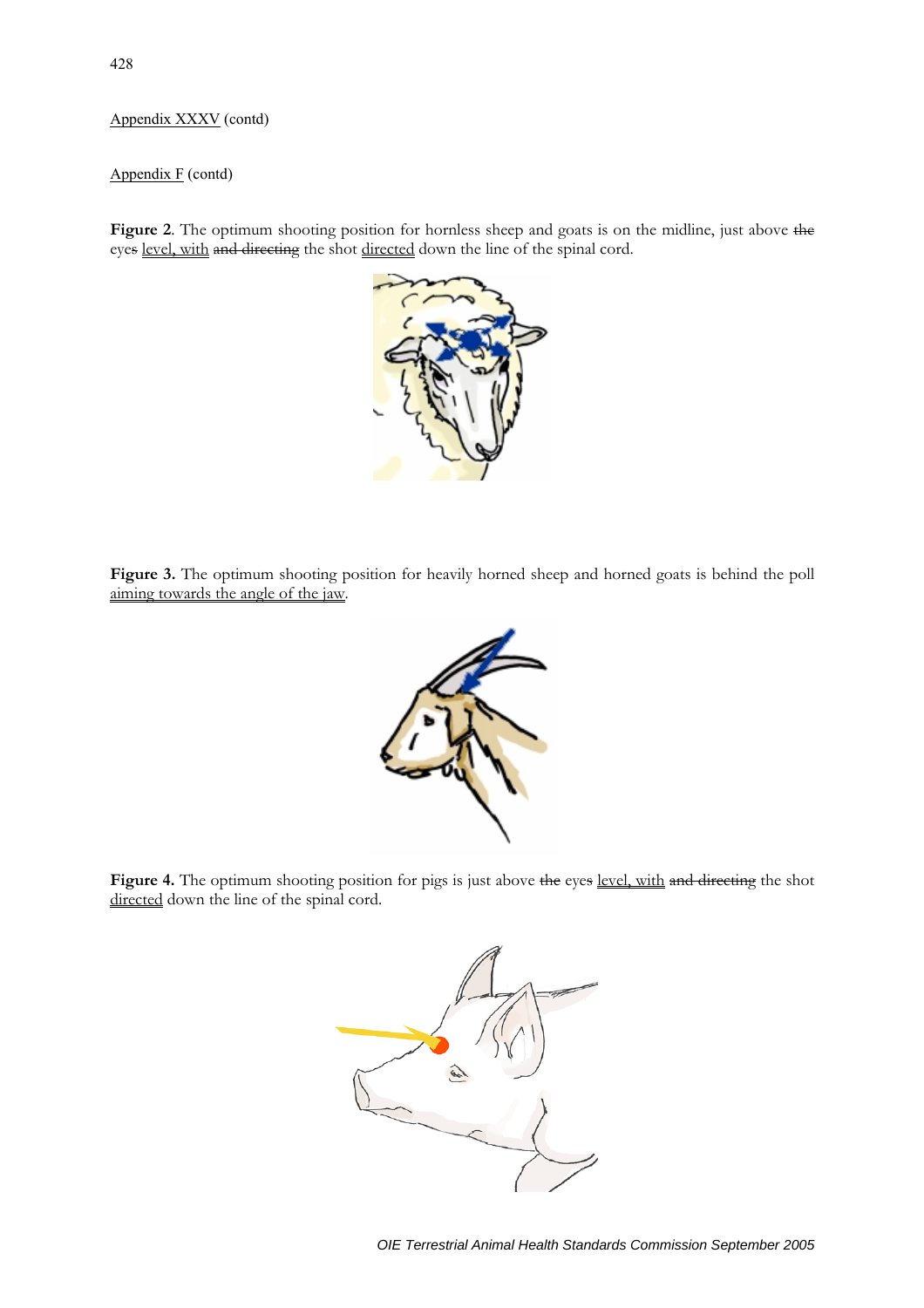### Appendix  $F$  (contd)

### 3. Advantages

- a) Used properly, a free bullet provides a quick and effective method for killing.
- b) It requires minimal or no restraint and can be use to kill from a distance.
- c) It is suitable for killing agitated animals in open spaces.

### 4. Disadvantages

- a) The method is potentially dangerous to humans and other animals in the area.
- b) It has the potential for non-lethal wounding.
- c) Destruction of brain tissue may preclude diagnosis of some diseases.
- d) Leakage of bodily fluids may present a biosecurity risk.
- e) Legal requirements may preclude or restrict use.
- f) There is a limited availability of competent personnel.

### 4. Conclusions

The method is suitable for cattle, sheep, goats and pigs, including large animals in open spaces.

Article 3.7.6.7.

### **Penetrating captive bolt**

1. Introduction

A penetrating captive bolt is fired from a gun powered by either compressed air or a blank cartridge. There is no free projectile.

The captive bolt should be aimed on the skull in a position to penetrate the cortex and mid-brain of the animal. The impact of the bolt on the skull produces unconsciousness. Physical damage to the brain caused by penetration of the bolt may result in death, however pithing or bleeding should be performed as soon as possible after the shot to ensure the death of the animal.

- 2. Requirements for effective use
	- a) For cartridge powered and compressed air guns, the bolt velocity and the length of the bolt should be appropriate to the species and type of animal, in accordance with the manufacturer's recommendations.
	- b) Captive bolt guns should be frequently cleaned and maintained in good working condition.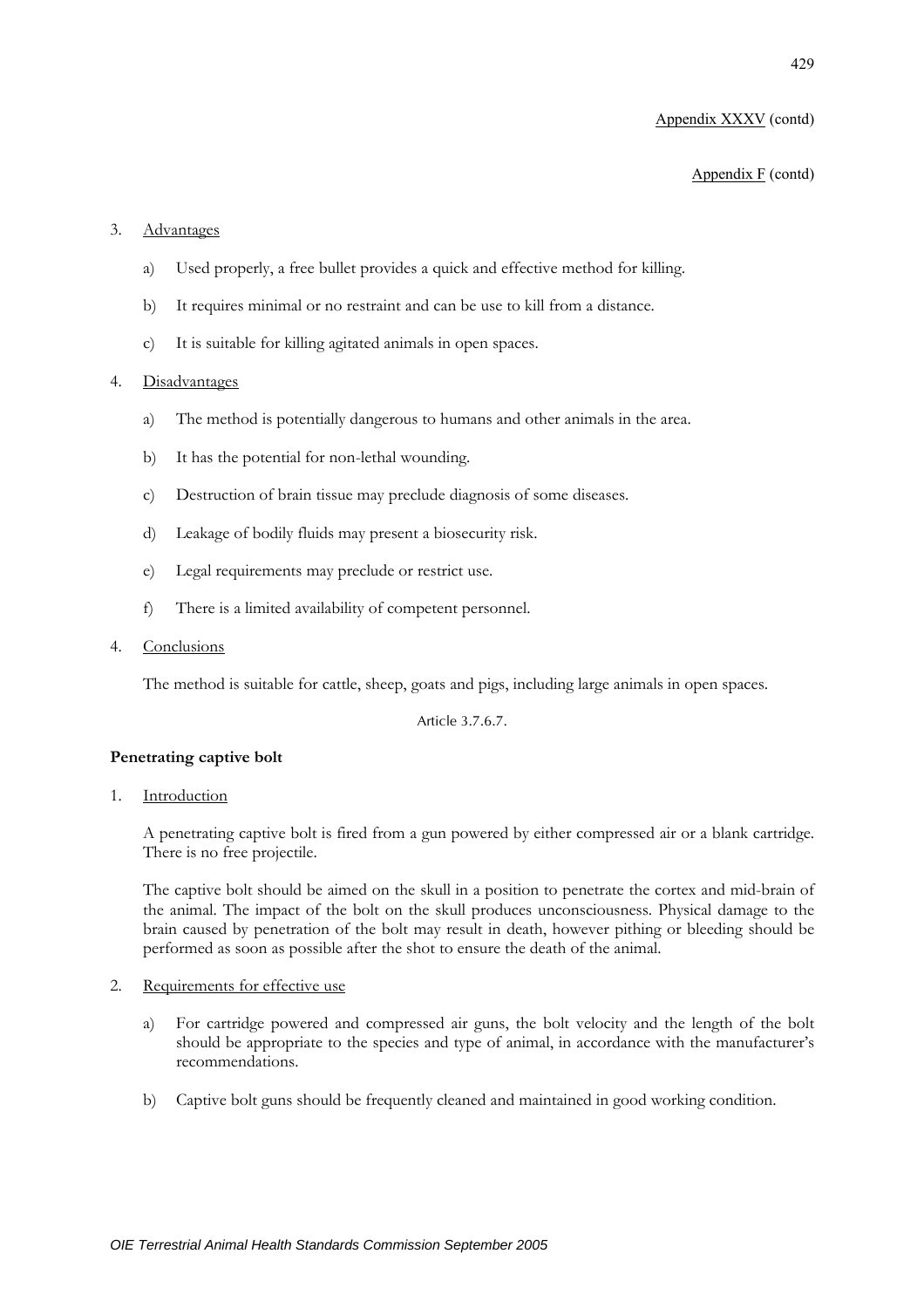### Appendix  $F$  (contd)

- c) More than one gun may be necessary to avoid overheating and a back-up gun should be available in the event of an ineffective shot.
- d) Animals should be restrained; at a minimum they should be penned for cartridge powered guns and in a race for compressed air guns.
- e) The operator should ensure that the animal's head is accessible.
- f) The operator should fire the captive bolt at right angles to the skull in the optimal position (see figures 1, 3 & 4. The optimum shooting position for hornless sheep is on the highest point of the head, on the midline and aim towards the angle of the jaw).
- g) To ensure the death of the animal, pithing or bleeding should be performed as soon as possible after stunning.
- h) Animals should be monitored continuously after stunning until death to ensure the absence of brain stem reflexes.

### 3. Advantages

- a) Mobility of cartridge powered equipment reduces the need to move animals.
- b) The method induces an immediate onset of a sustained period of unconsciousness.
- 4. Disadvantages
	- a) Poor gun maintenance and misfiring, and inaccurate gun positioning and orientation may result in poor animal welfare.
	- b) Post stun convulsions may make pithing difficult and hazardous.
	- c) The method is difficult to apply in agitated animals.
	- d) Repeated use of a cartridge powered gun may result in over-heating.
	- e) Leakage of bodily fluids may present a biosecurity risk.
	- f) Destruction of brain tissue may preclude diagnosis of some diseases.
- 5. Conclusions

The method is suitable for cattle, sheep, goats and pigs (except neonates), when followed by pithing or bleeding.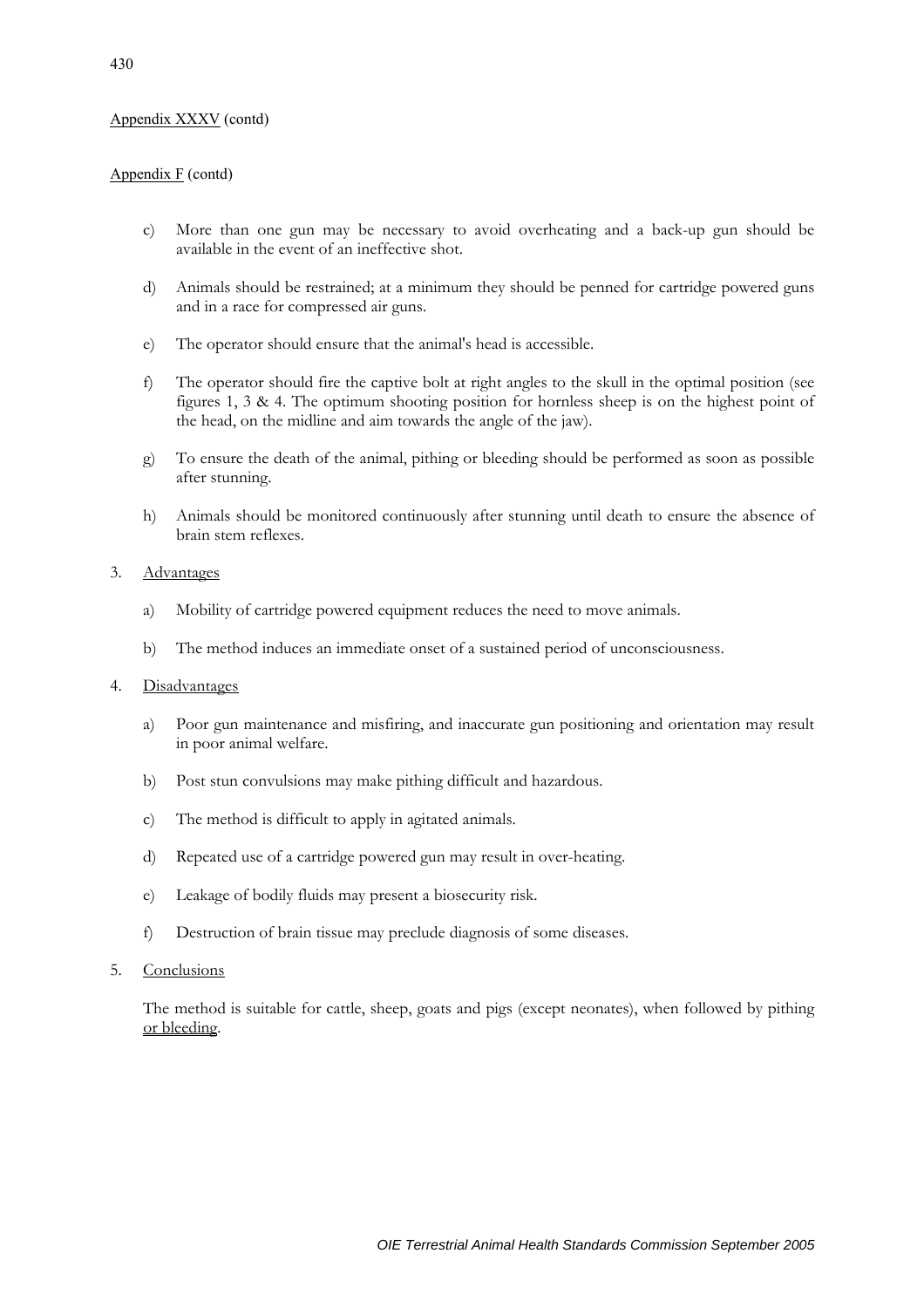Appendix  $F$  (contd)

Article 3.7.6.8.

### **Captive bolt - non-penetrating**

### 1. Introduction

A non-penetrating captive bolt is fired from a gun powered by either compressed air or a blank cartridge. There is no free projectile.

The gun should be placed on the front of the skull to deliver a percussive blow which produces unconsciousness in cattle (adults only), sheep, goats and pigs, and death in poultry and neonate sheep, goats and pigs. In mammals, Bleeding should be performed as soon as possible after the blow to ensure the death of the animal.

### 2. Requirements for effective use

- a) For cartridge powered and compressed air guns, the bolt velocity should be appropriate to the species and type of animal, in accordance with the manufacturer's recommendations.
- b) Captive bolt guns should be frequently cleaned and maintained in good working condition.
- c) More than one gun may be necessary to avoid overheating and a back-up gun should be available in the event of an ineffective shot.
- d) Animals should be restrained; at a minimum mammals should be penned for cartridge powered guns and in a race for compressed air guns; birds should be restrained in cones, shackles, crushes or by hand.
- e) The operator should ensure that the animal's head is accessible.
- f) The operator should fire the captive bolt at right angles to the skull in the optimal position (figures 1-4).
- g) To ensure death in non-neonate mammals, bleeding should be performed as soon as possible after stunning.
- h) Animals should be monitored continuously after stunning until death to ensure the absence of brain stem reflexes.

### 3. Advantages

- a) The method induces an immediate onset of unconsciousness, and death in birds and neonates.
- b) Mobility of equipment reduces the need to move animals

### 4. Disadvantages

a) As consciousness can be regained quickly in non-neonate mammals, they should be bled as soon as possible after stunning.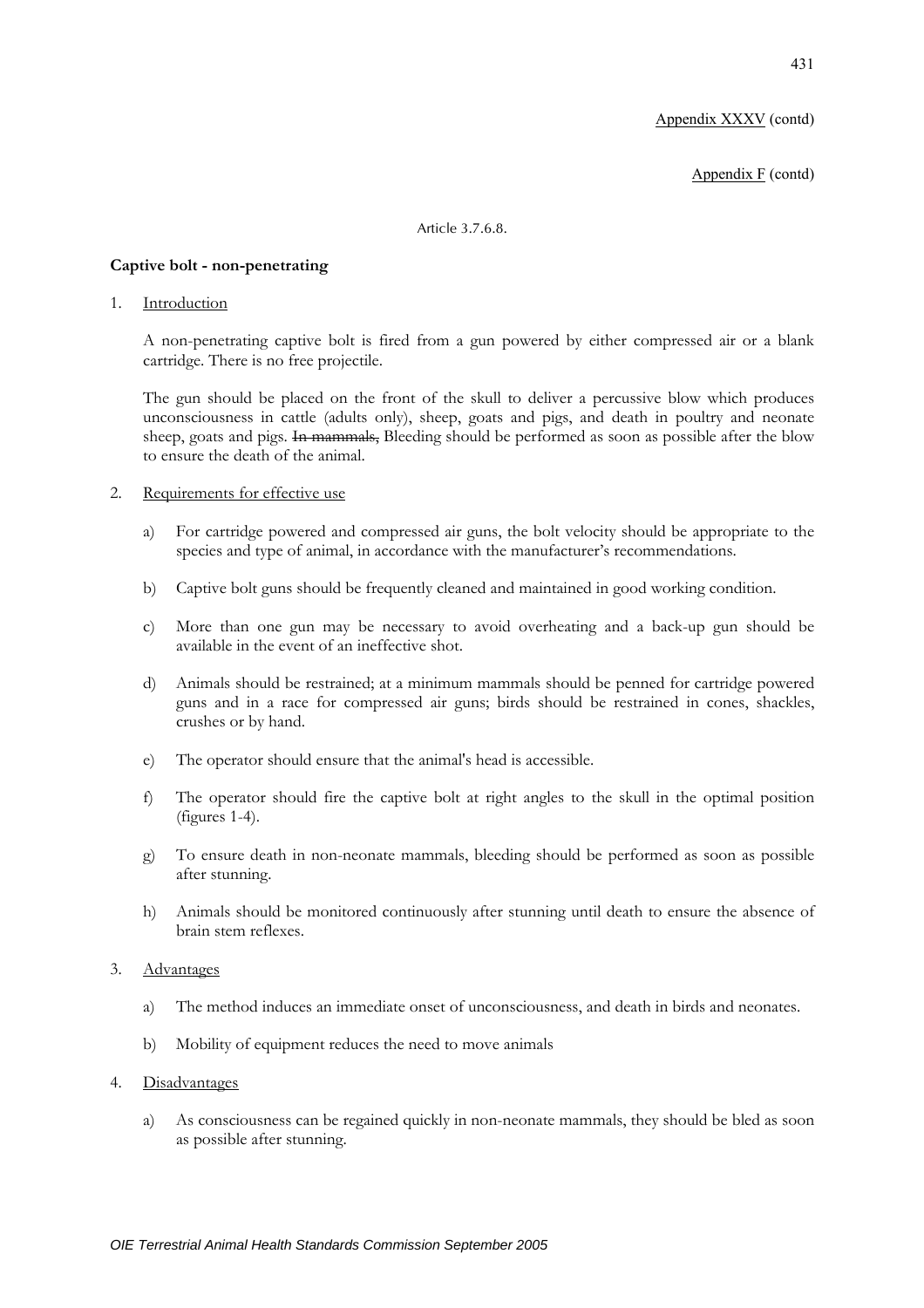#### Appendix  $F$  (contd)

- b) Laying hens in cages have to be removed from their cages and most birds have to be restrained.
- c) Poor gun maintenance and misfiring, and inaccurate gun positioning and orientation may result in poor animal welfare.
- d) Post stun convulsions may make bleeding difficult and hazardous.
- e) Difficult to apply in agitated animals; such animals may be sedated in advance of the killing procedure.
- f) Repeated use of a cartridge powered gun may result in over-heating.
- g) Bleeding may present a biosecurity risk.

#### 5. Conclusions

- a) The method is suitable for poultry, and neonate sheep, goats and pigs.
- b) If bleeding does not present a biosecurity issue, this is a suitable method for cattle (adults only), and non-neonate sheep, goats and pigs when followed by bleeding.

Article 3.7.6.9.

### **Maceration**

1. Introduction

Maceration, utilising a mechanical apparatus with rotating blades or projections, causes immediate fragmentation and death in day-old poultry and embryonated eggs.

#### 2. Requirements

- a) Maceration requires specialised equipment which should be kept in excellent working order.
- b) The rate of introducing the birds should not allow the equipment to jam, birds to rebound from the blades or the birds to suffocate before they are macerated.

#### 3. Advantages

- a) Procedure results in immediate death.
- b) Large numbers can be killed quickly.
- 4. Disadvantages
	- a) Specialised equipment is required.
	- b) Macerated tissues may present a biosecurity issue.
- 5. Conclusion

The method is suitable for killing day-old poultry and embryonated eggs.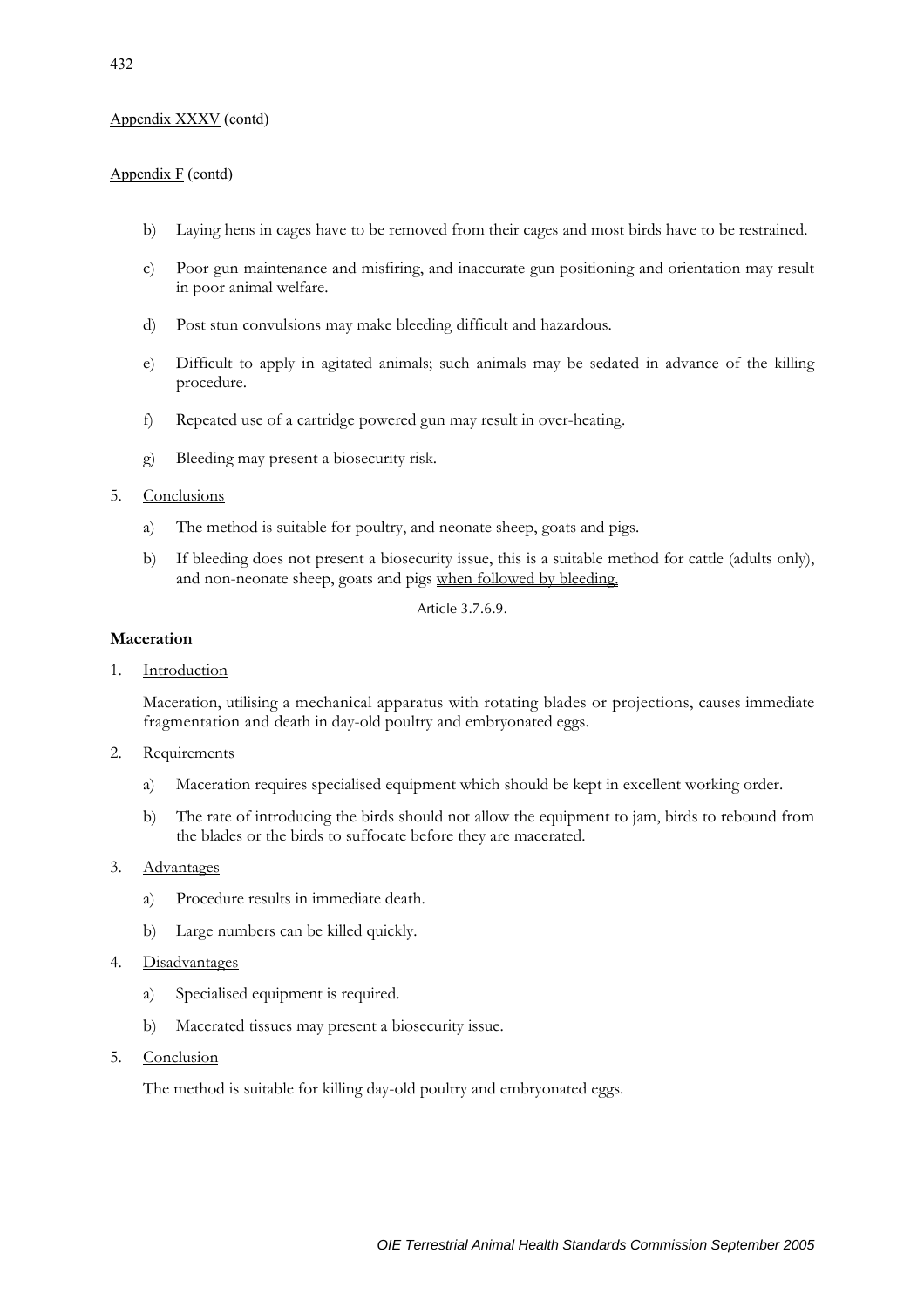Appendix  $F$  (contd)

Article 3.7.6.10.

### **Electrical – two stage application**

#### 1. Introduction

A two stage application of electric current comprises firstly an application of current to the head by scissor-type tongs, immediately followed by an application of the tongs across the chest in a position that spans the heart.

The application of sufficient electric current to the head will induce 'tonic/clonic' epilepsy and unconsciousness. Once the animal is unconscious, the second stage will induce ventricular fibrillation (cardiac arrest) resulting in death. The second stage (the application of low frequency current across the chest) should only be applied to unconscious animals to prevent unacceptable levels of pain.



Figure 6. Scissor-type stunning tongs.

#### 2. Requirements for effective use

- a) The stunner control device should generate a low frequency  $(30 60 \text{ Hz})$  current with a minimum voltage of 250 volts true RMS under load.
- b) Appropriate protective clothing (including rubber gloves and boots) should be worn.
- c) Animals should be restrained, at a minimum free-standing in a pen, close to an electrical supply.
- d) Two team members are required, the first to apply the electrodes and the second to manipulate the position of the animal to allow the second application to be made.
- e) A stunning current should be applied via scissor-type stunning tongs in a position that spans the brain for a minimum of 3 seconds; immediately following the application to the head, the electrodes should be transferred to a position that spans the heart and the electrodes applied for a minimum of 3 seconds.
- f) Electrodes should be cleaned regularly and after use, to enable optimum electrical contact to be maintained.
- g) Animals should be monitored continuously after stunning until death to ensure the absence of brain stem reflexes.

### 3. Advantages

- a) The application of the second stage minimises post-stun convulsions and therefore the method is particularly effective with pigs.
- b) Non-invasive technique minimises biosecurity risk.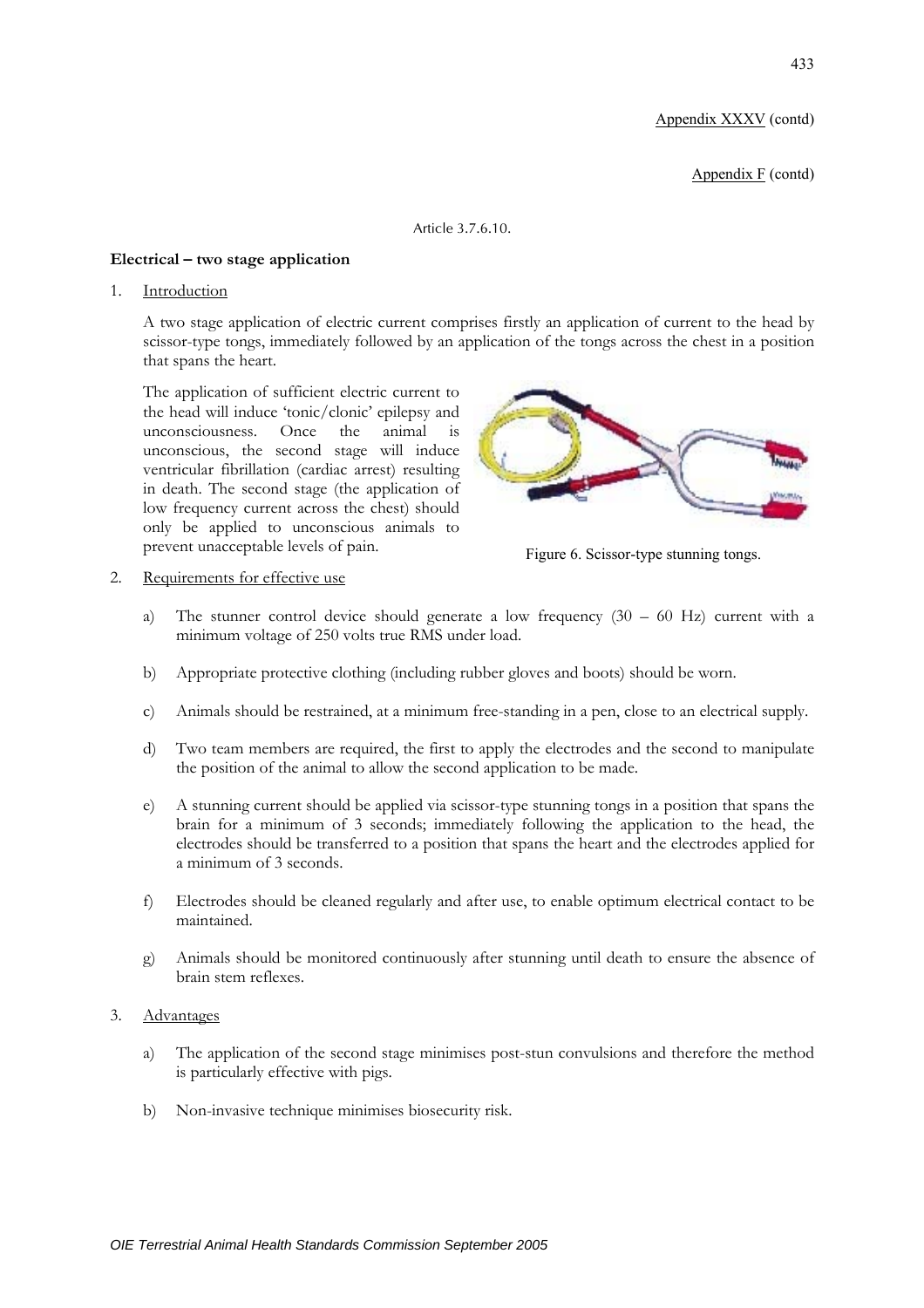#### Appendix  $F$  (contd)

#### 4. Disadvantages

- a) The method requires a reliable supply of electricity.
- b) The electrodes must be applied and maintained in the correct positions to produce an effective stun and kill.
- c) Most stunner control devices utilise low voltage impedance sensing as an electronic switch prior to the application of high voltages; in unshorn sheep, contact impedance may be too high to switch on the required high voltage (especially during stage two).
- d) The procedure may be physically demanding, leading to operator fatigue and poor electrode placement.

#### 5. Conclusion

The method is suitable for calves, sheep and goats, and especially for pigs (over one week of age).

Article 3.7.6.11.

#### **Electrical – single application**

1. Method 1

Method 1 comprises the single application of sufficient electrical current to the head and back, to simultaneously stun the animal and fibrillate the heart. Provided sufficient current is applied in a position that spans both the brain and heart, the animal will not recover consciousness.

- a) Requirements for effective use
	- i) The stunner control device should generate a low frequency  $(30 60 \text{ Hz})$  current with a minimum voltage of 250 volts true RMS under load.
	- ii) Appropriate protective clothing (including rubber gloves and boots) should be worn.
	- iii) Animals should be individually and mechanically restrained close to an electrical supply as the maintenance of physical contact between the stunning electrodes and the animal is necessary for effective use.
	- iv) The rear electrode should be applied to the back, above or behind the heart, and then the front electrode in a position that is forward of the eyes, with current applied for a minimum of 3 seconds.
	- v) Electrodes should be cleaned regularly between animals and after use, to enable optimum electrical contact to be maintained.
	- vi) Water or saline may be necessary to improve electrical contact with sheep.
	- vii) An effective stun and kill should be verified by the absence of brain stem reflexes.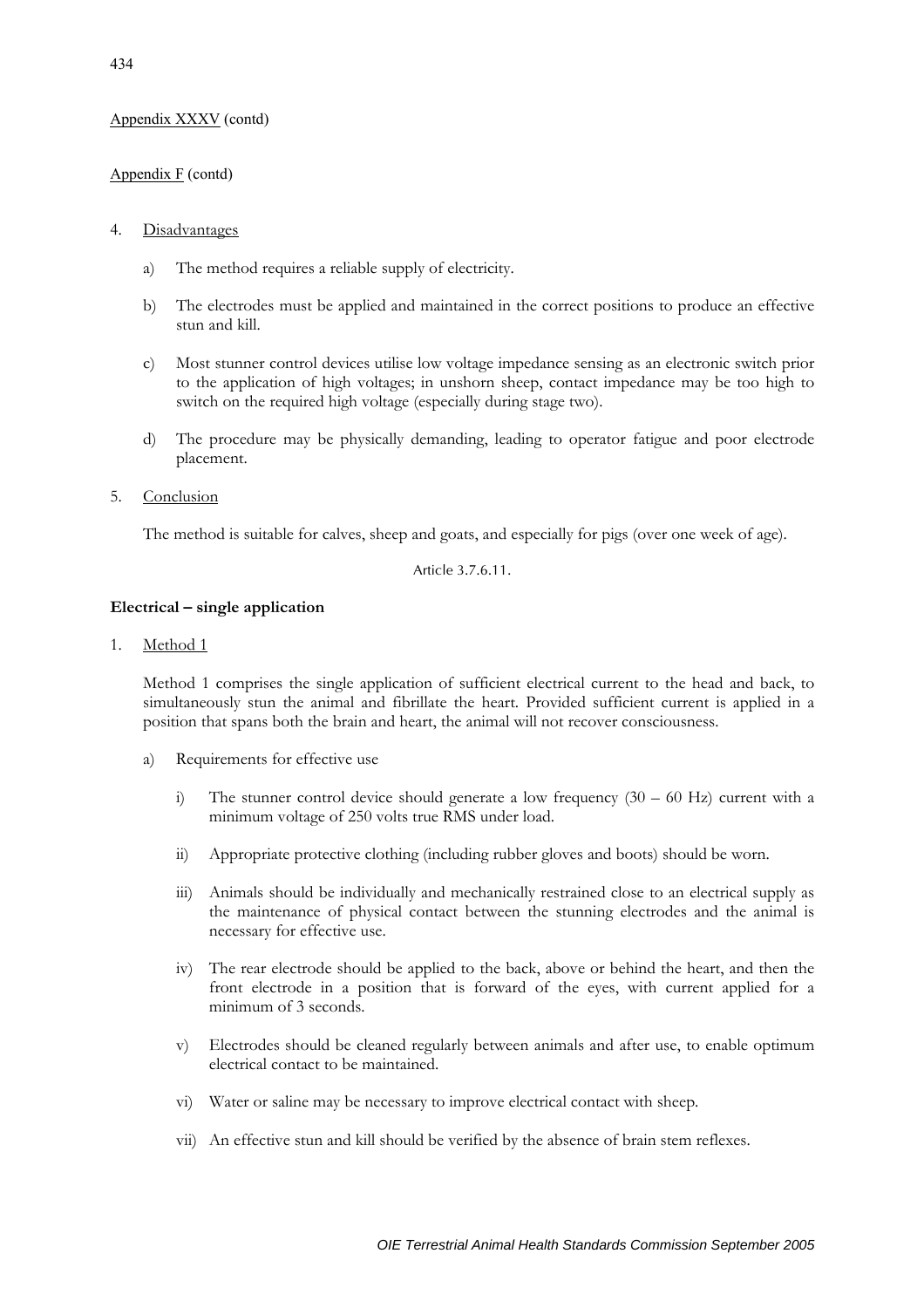### Appendix  $F$  (contd)

- b) Advantages
	- i) Method 1 stuns and kills simultaneously.
	- ii) It minimises post-stun convulsions and therefore is particularly effective with pigs.
	- iii) A single team member only is required for the application.
	- iv) Non-invasive technique minimises biosecurity risk.

#### c) Disadvantages

- i) Method 1 requires individual mechanical animal restraint.
- ii) The electrodes must be applied and maintained in the correct positions to produce an effective stun and kill.
- iii) Method 1 requires a reliable supply of electricity.
- d) Conclusion

Method 1 is suitable for calves, sheep, goats, and pigs (over 1 week of age).

2. Method 2

Method 2 stuns and kills by drawing inverted and shackled poultry through an electrified waterbath stunner. Electrical contact is made between the 'live' water and earthed shackle and, when sufficient current is applied, poultry will be simultaneously stunned and killed.

- a) Requirements for effective use
	- i) A mobile waterbath stunner and a short loop of processing line are required.
	- ii) A low frequency (30-60 Hz) current applied for a minimum of 3 seconds is necessary to stun and kill the birds.
	- iii) Poultry need to be manually removed from their cage, house or yard, inverted and shackled onto a line which conveys them through a waterbath stunner with their heads fully immersed.
	- iv) The required minimum currents to stun and kill dry birds are:
		- $\blacksquare$  Ouail 100 mA/bird
		- $\blacksquare$ Chickens 160 mA/bird
		- Ducks & Geese 200 mA/bird
		- Turkeys  $-250$  mA/bird.

A higher current is required for wet birds.

v) An effective stun and kill should be verified by the absence of brain stem reflexes.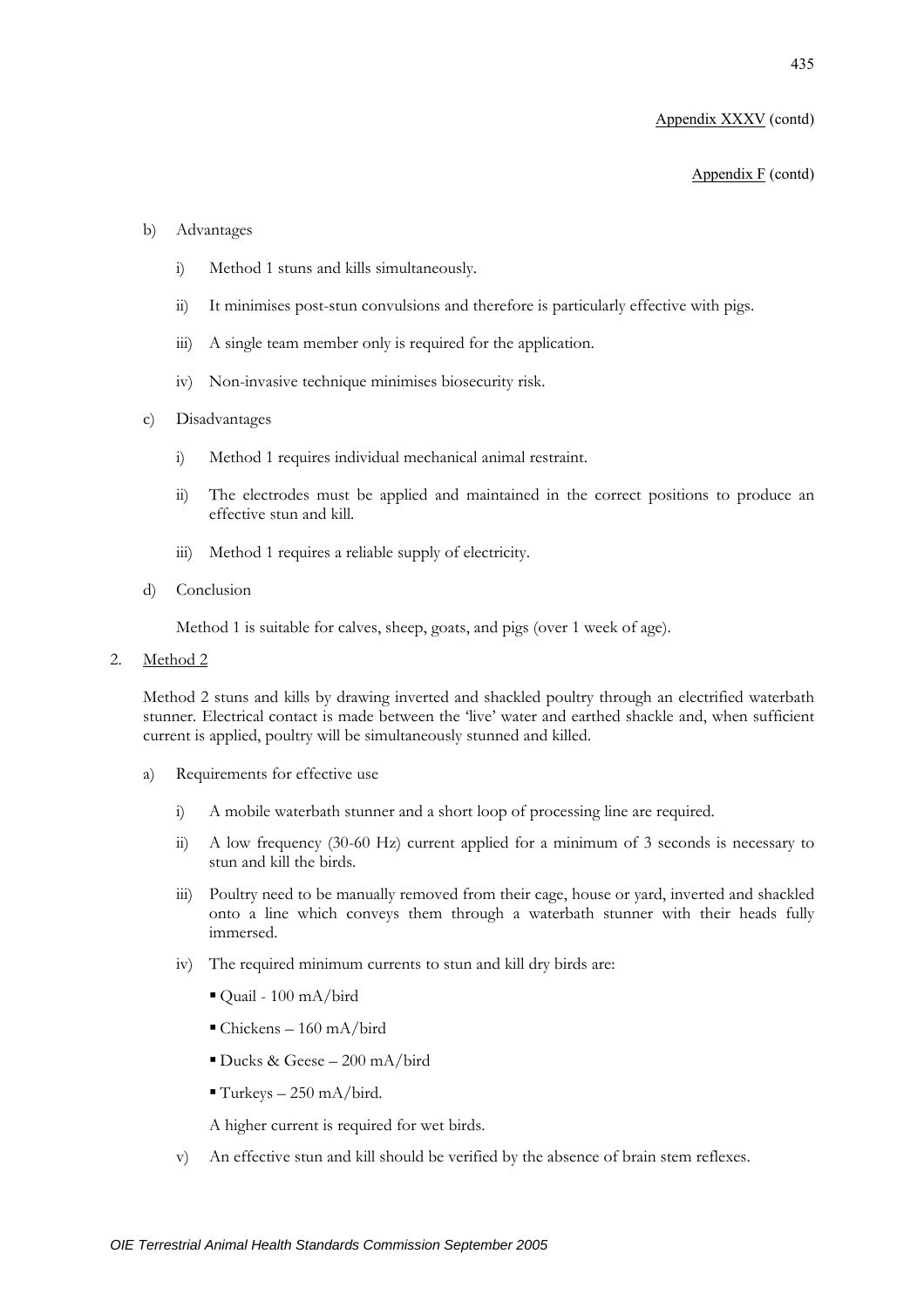#### Appendix  $F$  (contd)

- b) Advantages
	- i) Method 2 stuns and kills simultaneously.
	- ii) It is capable of processing large numbers of birds reliably and effectively.
	- iii) This non-invasive technique minimises biosecurity risk.
- c) Disadvantages
	- i) Method 2 requires a reliable supply of electricity.
	- ii) Handling, inversion and shackling of birds are required.
- d) Conclusion

Method 2 is suitable for large numbers of poultry.

3. Method 3

Method 3 comprises the single application of sufficient electrical current to the head of poultry in a position that spans the brain, causing unconsciousness; this is followed by a killing method (Article 17).

- a) Requirements for effective use
	- i) The stunner control device should generate sufficient current (more than 300 mA/bird) to stun.
	- ii) Appropriate protective clothing (including rubber gloves and boots) should be worn.
	- iii) Birds should be restrained, at a minimum manually, close to an electrical supply.
	- iv) A stunning current should be applied in a position that spans the brain for a minimum of 3 seconds; immediately following this application, the birds should be killed (Article 17).
	- v) Electrodes should be cleaned regularly and after use, to enable optimum electrical contact to be maintained.
	- vi) Birds should be monitored continuously after stunning until death to ensure the absence of brain stem reflexes.
- b) Advantages

Non-invasive technique (when combined with neck cervical dislocation) minimises biosecurity risk.

- c) Disadvantages
	- i) Method 3 requires a reliable supply of electricity.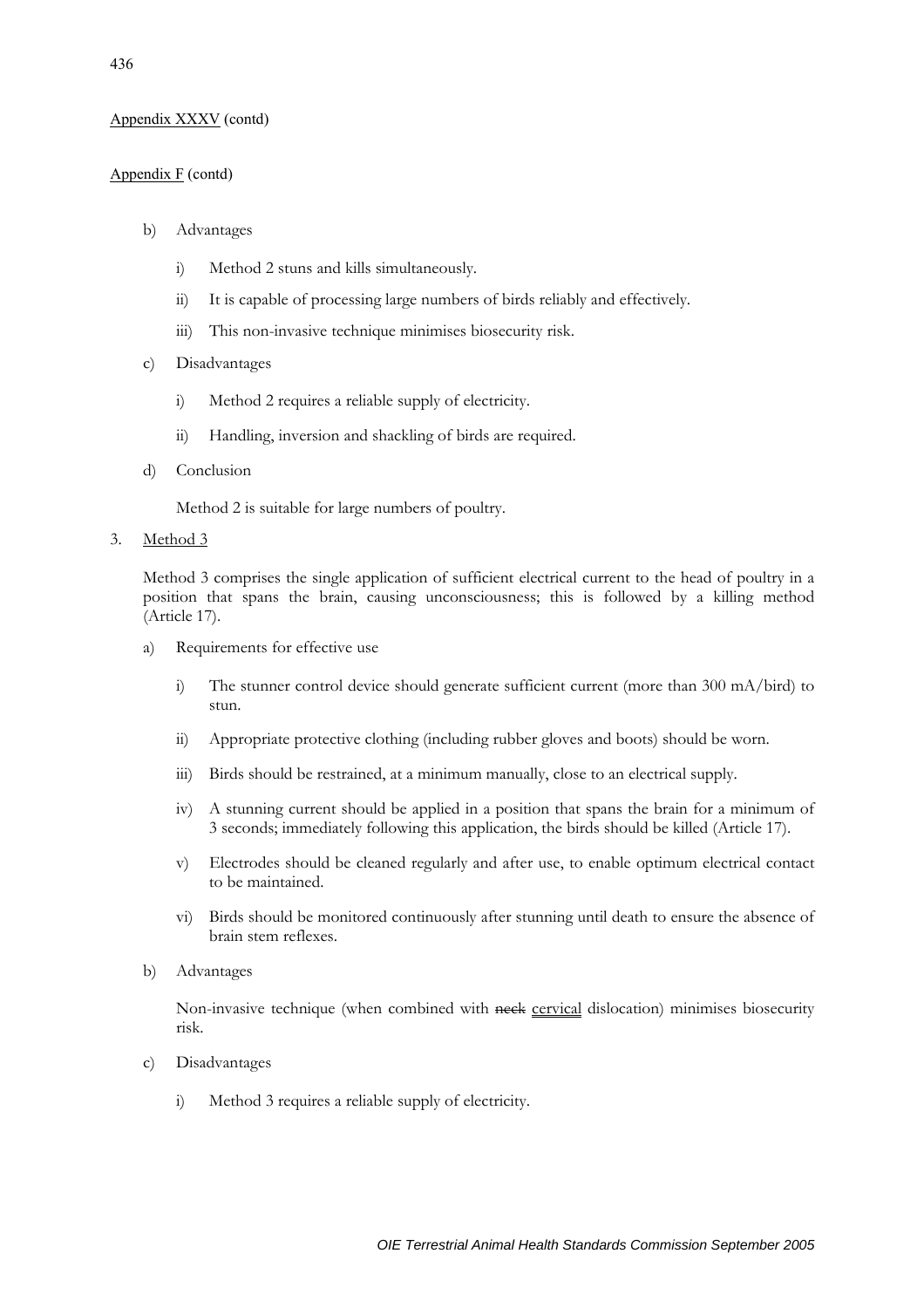### Appendix  $F$  (contd)

- ii) The electrodes must be applied and maintained in the correct position to produce an effective stun.
- iii) Birds must be individually restrained.
- iv) It must be followed by a killing method.
- d) Conclusion

Method 3 is suitable for small numbers of poultry.

### Article 3.7.6.12. (under study)

### **CO2 / air mixture**

1. Introduction

Controlled atmosphere killing is performed by exposing animals to a predetermined gas mixture, either by placing them in a gas-filled container or apparatus (Method 1) or by the gas being introduced into a poultry house (Method 2).

Inhalation of carbon dioxide  $(CO<sub>2</sub>)$  induces respiratory and metabolic acidosis and hence reduces the pH of cerebrospinal fluid (CSF) and neurones thereby causing unconsciousness and, after prolonged exposure, death.

### 2. Method 1

The animals are placed in a gas-filled container or apparatus.

- a) Requirements for effective use in a container or apparatus
	- i) Containers or apparatus should allow the required gas concentration to be maintained and accurately measured.
	- ii) When animals are exposed to the gas individually or in small groups in a container or apparatus, the equipment used should be designed, constructed, and maintained in such a way as to avoid injury to the animals and allow them to be observed.
	- iii) Animals should be introduced into the container or apparatus after it has been filled with the required CO2 concentration, and held in this atmosphere until death is confirmed.
	- iv) Team members should ensure that there is sufficient time allowed for each batch of animals to die before subsequent ones are introduced into the container or apparatus.
	- v) Containers or apparatus should not be overcrowded and measures are needed to avoid animals suffocating by climbing on top of each other.
- b) Advantages
	- i)  $CO<sub>2</sub>$  is readily available.
	- ii) Application methods are simple.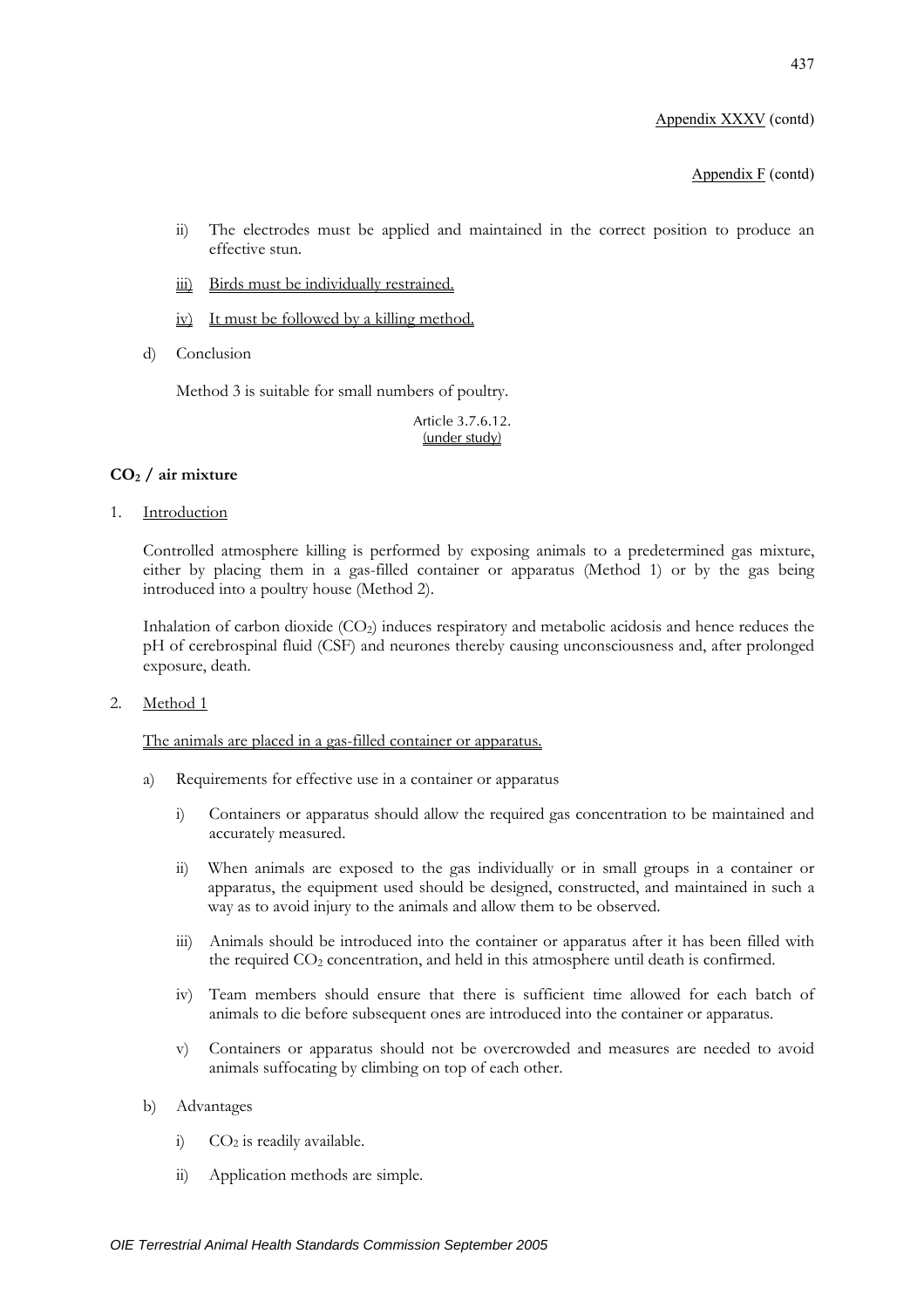#### Appendix  $F$  (contd)

- c) Disadvantages
	- i) The need for properly designed container or apparatus special equipment
	- ii) The aversive nature of high  $CO<sub>2</sub>$  concentrations
	- iii) No immediate loss of consciousness
	- iv The risk of suffocation due to overcrowding
	- v) Difficulty in verifying death while the animals are in the container or apparatus.
- d) Conclusion

Method 1 is suitable for use in poultry and neonatal sheep, goats and pigs.

### 3. Method 2

### The gas is introduced into a poultry house.

- a) Requirements for effective use in a poultry house
	- i) Prior to introduction of the CO2, the poultry house should be appropriately sealed to allow control over the gas concentration.
	- ii) The house should be gradually filled with  $CO<sub>2</sub>$  so that all birds are exposed to a concentration of >40% until they are dead; a vaporiser may be required to prevent freezing.
	- iii) Devices should be used to accurately measure the gas concentration at the highest level maximum height accommodation of birds.
- b) Advantages
	- i) Applying gas to birds *in situ* eliminates the need to manually remove live birds.
	- ii)  $CO<sub>2</sub>$  is readily available.
	- iii) Gradual raising of  $CO<sub>2</sub>$  concentration minimises the aversiveness of the induction of unconsciousness.
- c) Disadvantages
	- i) It is difficult to determine volume of gas required to achieve adequate concentrations of  $CO<sub>2</sub>$  in some poultry houses.
	- ii) It is difficult to verify death while the birds are in the poultry house.
- d) Conclusion

Method 2 is suitable for use in poultry in closed-environment sheds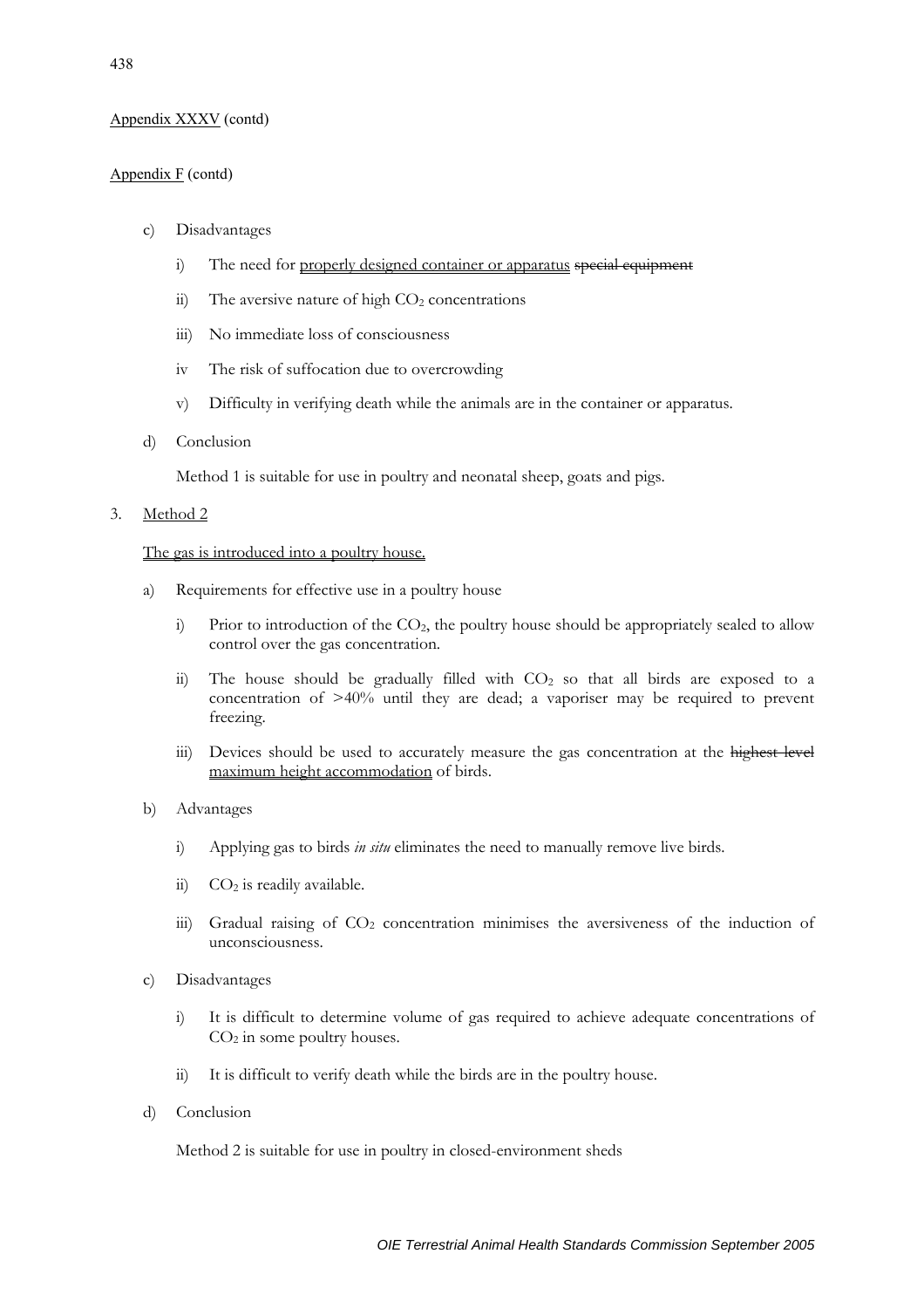Appendix  $F$  (contd)

#### Article 3.7.6.13.

### Nitrogen and/or inert gas mixed with  $CO<sub>2</sub>$

1. Introduction

CO2 may be mixed in various proportions with nitrogen or an inert gas eg argon, and the inhalation of such mixtures leads to hypercapnic-hypoxia and death when the oxygen concentration by volume is  $\leq 2\%$ . This method involves the introduction of animals into a container or apparatus containing the gases. Such mixtures do not induce immediate loss of consciousness, therefore the aversiveness of various gas mixtures containing high concentrations of CO2 and the respiratory distress occurring during the induction phase, are important animal welfare considerations.

Pigs and poultry appear not to find low concentrations of  $CO<sub>2</sub>$  strongly aversive, and a mixture of nitrogen or argon with  $\leq 30\%$  CO<sub>2</sub> by volume and  $\leq 2\%$  O<sub>2</sub> by volume can be used for killing poultry and neonatal sheep, goats and pigs.

- 2. Requirements for effective use
	- a) Containers or apparatus should allow the required gas concentrations to be maintained, and the O2 and CO2 concentrations accurately measured during the killing procedure.
	- b) When animals are exposed to the gases individually or in small groups in a container or apparatus, the equipment used should be designed, constructed, and maintained in such a way as to avoid injury to the animals and allow them to be observed.
	- c) Animals should be introduced into the container or apparatus after it has been filled with the required gas concentrations (with  $\leq 2\%$  O<sub>2</sub>), and held in this atmosphere until death is confirmed.
	- d) Team members should ensure that there is sufficient time allowed for each batch of animals to die before subsequent ones are introduced into the container or apparatus.
	- e) Containers or apparatus should not be overcrowded and measures are needed to avoid animals suffocating by climbing on top of each other.
- 3. Advantages

Low concentrations of  $CO<sub>2</sub>$  cause little aversiveness and, in combination with nitrogen or an inert gas, produces a fast induction of unconsciousness.

- 4. Disadvantages
	- a) A properly designed container or apparatus is needed.
	- b) It is difficult to verify death while the animals are in the container or apparatus.
	- c) There is no immediate loss of consciousness.
	- d) Exposure times required to kill are considerable.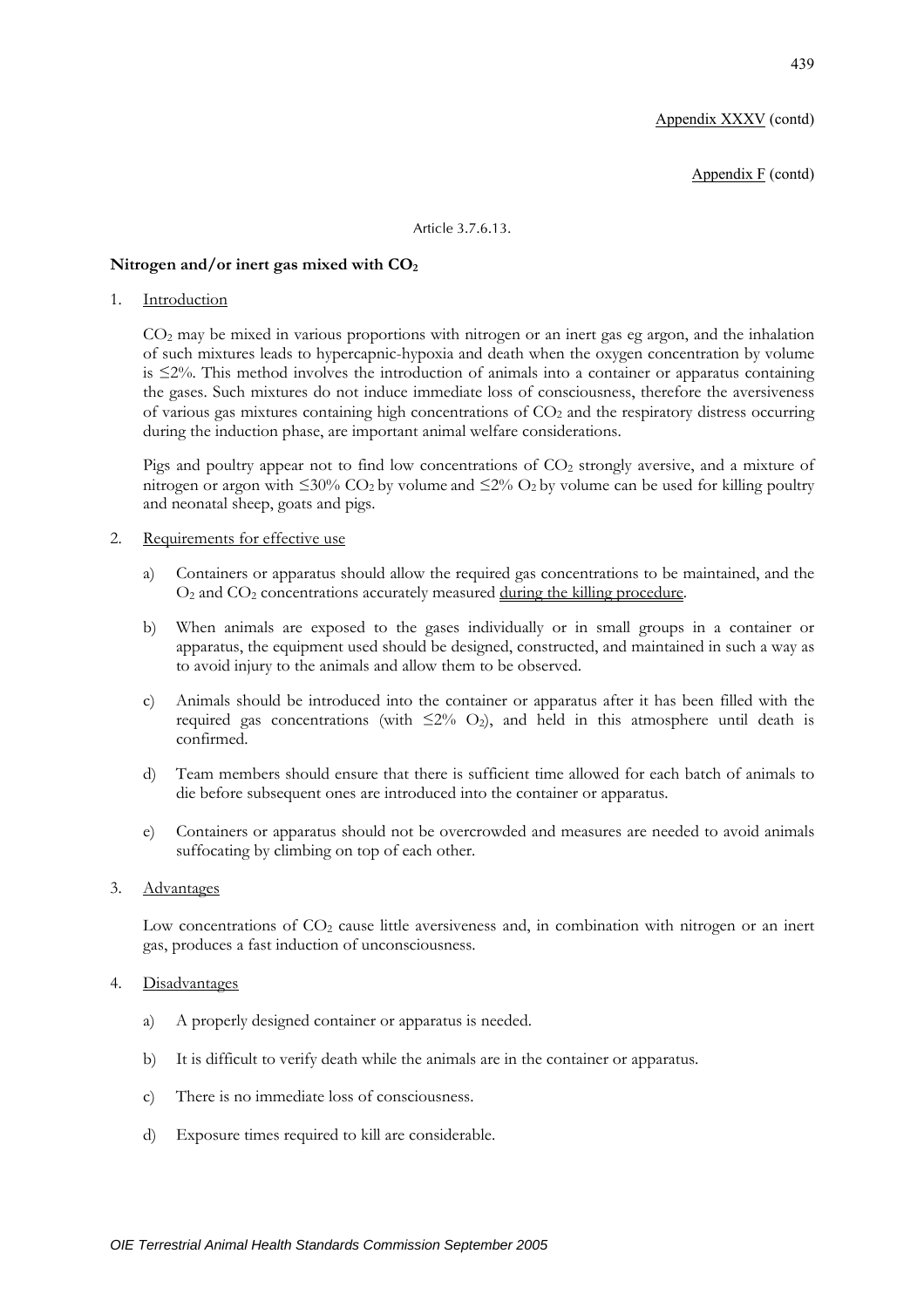### Appendix  $F$  (contd)

5. Conclusion

The method is suitable for poultry and neonatal sheep, goats and pigs.

Article 3.7.6.14.

### **Nitrogen and/or inert gasses**

#### 1. Introduction

This method involves the introduction of animals into a container or apparatus containing nitrogen or an inert gas such as argon. The controlled atmosphere produced leads to unconsciousness and death from hypoxia.

Research has shown that hypoxia is not aversive to pigs and poultry, and it doesn't induce any signs of respiratory distress prior to loss of consciousness.

#### 2. Requirements for effective use

- a) Containers or apparatus should allow the required gas concentrations to be maintained, and the O2 concentration accurately measured.
- b) When animals are exposed to the gases individually or in small groups in a container or apparatus, the equipment used should be designed, constructed, and maintained in such a way as to avoid injury to the animals and allow them to be observed.
- c) Animals should be introduced into the container or apparatus after it has been filled with the required gas concentrations (with  $\leq 2\%$  O<sub>2</sub>), and held in this atmosphere until death is confirmed.
- d) Team members should ensure that there is sufficient time allowed for each batch of animals to die before subsequent ones are introduced into the container or apparatus.
- e) Containers or apparatus should not be overcrowded and measures are needed to avoid animals suffocating by climbing on top of each other.

### 3. Advantages

Animals are unable to detect nitrogen or inert gases, and the induction of hypoxia by this method is not aversive to animals.

#### 4. Disadvantages

- a) A properly designed container or apparatus is needed.
- b) It is difficult to verify death while the animals are in the container or apparatus.
- c) There is no immediate loss of consciousness.
- d) Exposure times required to kill are considerable.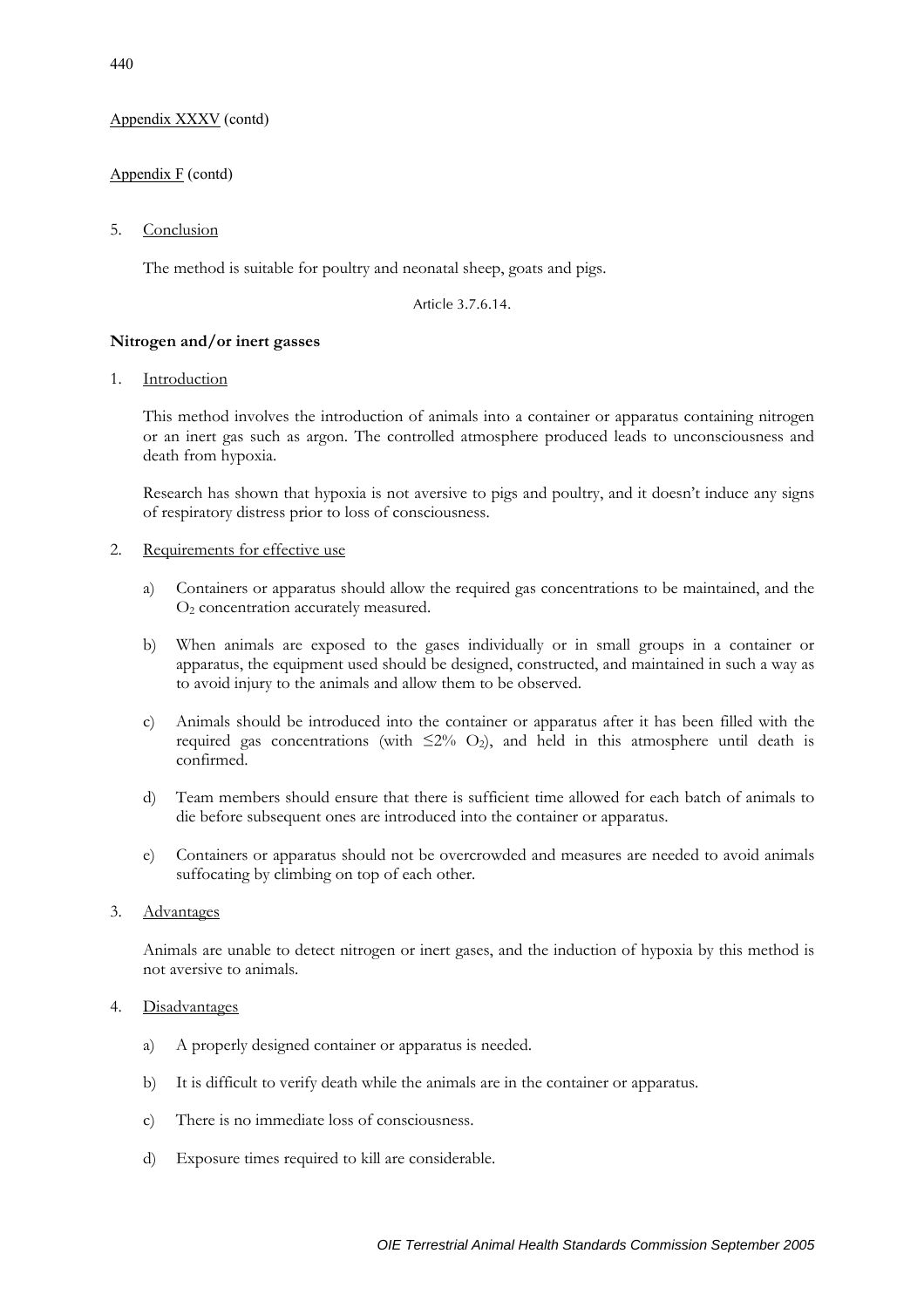### Appendix  $F$  (contd)

### 5. Conclusion

The method is suitable for poultry and neonatal sheep, goats and pigs.

Article 3.7.6.15.

### **Lethal injection**

1. Introduction

A lethal injection using high doses of anaesthetic and sedative drugs causes CNS depression, unconsciousness and death. In practice, barbiturates in combination with other drugs are commonly used.

### 2. Requirements for effective use

- a) Doses and routes of administration that cause rapid loss of consciousness followed by death should be used.
- b) Prior sedation may be necessary for some animals.
- c) Intravenous administration is preferred, but intraperitoneal or intramuscular administration may be appropriate, especially if the agent is non-irritating.
- d) Animals should be restrained to allow effective administration.
- e) Animals should be monitored to ensure the absence of brain stem reflexes.

#### 3. Advantages

- a) The method can be used in all species.
- b) Death can be induced smoothly.

### 4. Disadvantages

- a) Restraint and/or sedation may be necessary prior to injection.
- b) Some combinations of drug type and route of administration may be painful, and should only be used in unconscious animals.
- c) Legal requirements may restrict use to veterinarians.
- d) Contaminated carcasses may present a risk to other wild or domestic animals.
- 5. Conclusion

The method is suitable for killing small numbers of cattle, sheep, goats, pigs and poultry.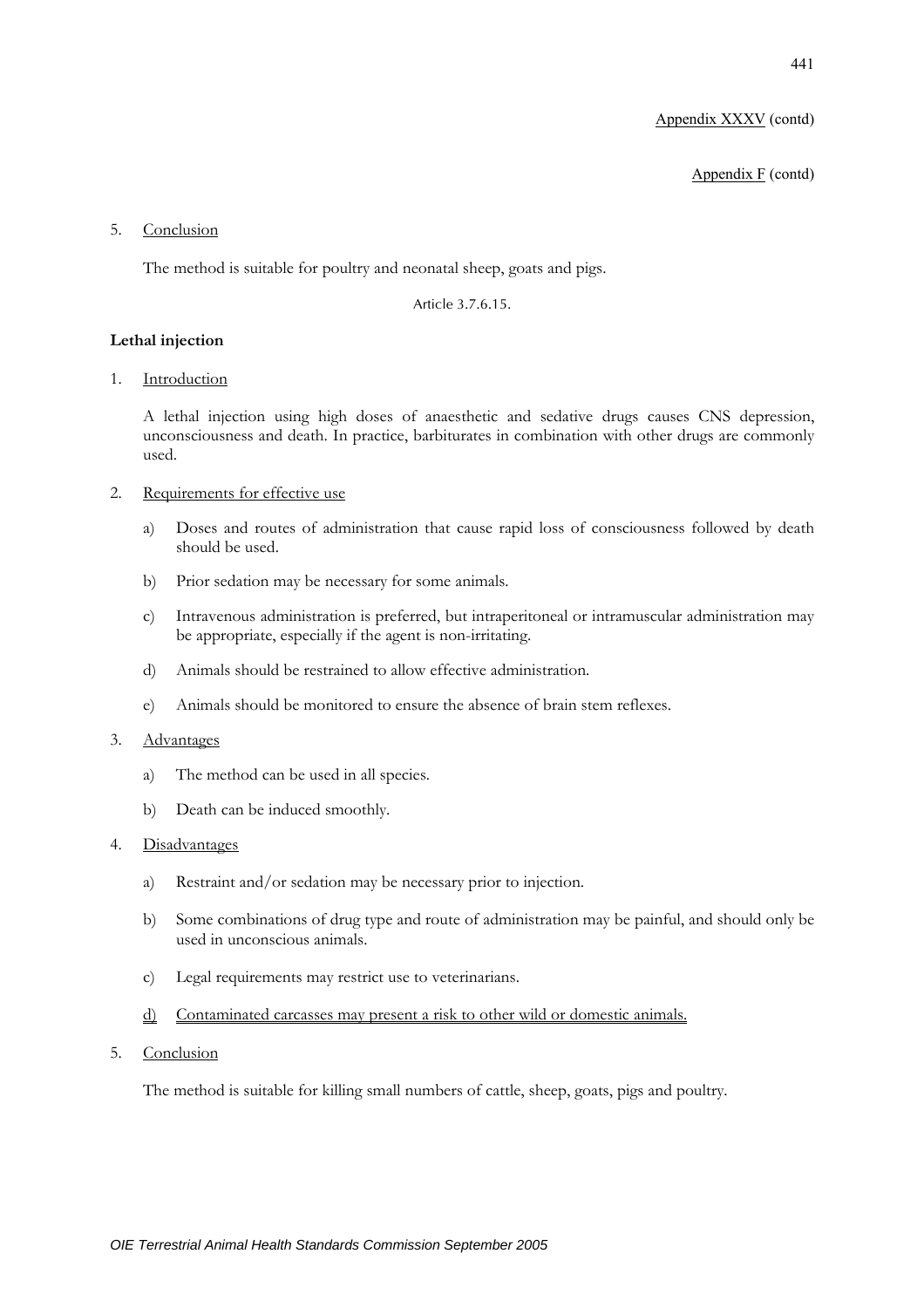Appendix  $F$  (contd)

Article 3.7.6.16.

### **Addition of anaesthetics to feed or water**

1. Introduction

An anaesthetic agent which can be mixed with poultry feed or water may be used to kill poultry in houses. Poultry which are only anaesthetised need to be killed by another method such as cervical dislocation.

- 2. Requirements for effective use
	- a) Sufficient quantities of anaesthetic need to be ingested rapidly for effective response.
	- b) Intake of sufficient quantities is facilitated if the birds are fasted or water is withheld.
	- c) Must be followed by killing (see Article 3.7.6.17) if birds are anaesthetised only.

### 3. Advantages

- a) Handling is not required until birds are anaesthetised.
- b) There may be biosecurity advantages in the case of large numbers of diseased birds.

#### 4. Disadvantages

- a) Non-target animals may accidentally access the medicated feed or water when provided in an open environment.
- b) Dose taken is unable to be regulated and variable results may be obtained.
- c) Animals may reject adulterated feed or water due to illness or adverse flavour.
- d) The method may need to be followed by killing.
- e) Care is essential in the preparation and provision of treated feed or water, and in the disposal of uneaten treated feed/water and contaminated carcasses.
- 5. Conclusion

The method is suitable for killing large numbers of poultry in houses.

```
Article 3.7.6.17.
```
#### **Killing methods in unconscious animals**

- 1. Method 1: Cervical dislocation (manual and mechanical)
	- a) Introduction

Poultry may be killed by either manual cervical dislocation (stretching) or mechanical neck crushing with a pair of pliers. Both methods result in death from asphyxiation and/or cerebral anoxia.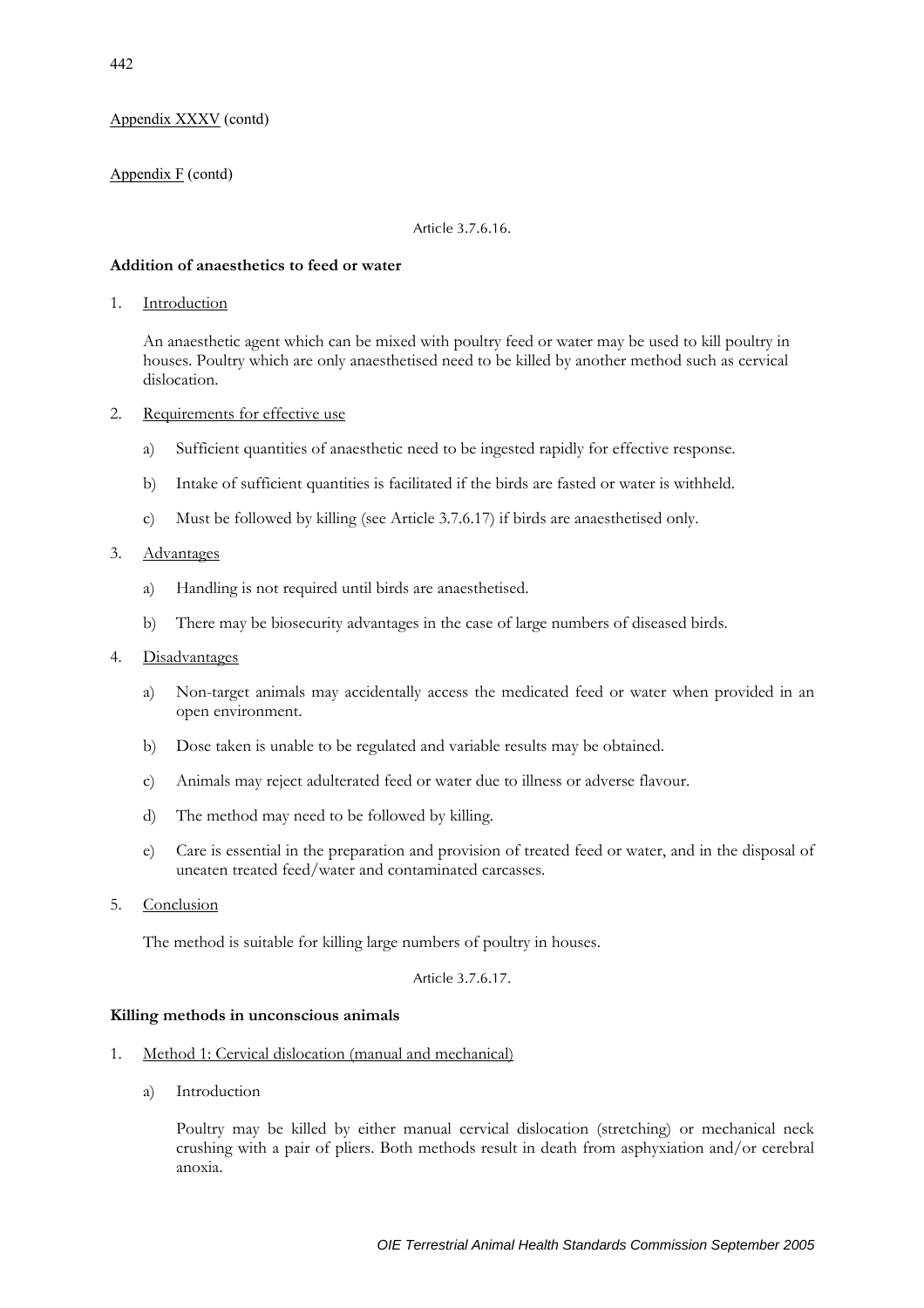Appendix  $F$  (contd)

- b) Requirements for effective use
	- i) Killing should be performed either by manually or mechanically stretching the neck to sever the spinal cord or by using mechanical pliers to crush the cervical vertebrae with consequent major damage to the spinal cord.
	- ii) Consistent results require strength and skill so team members should be rested regularly to ensure consistently reliable results.
	- iii) Birds should be monitored continuously until death to ensure the absence of brain stem reflexes.
- c) Advantages
	- i) It is a non-invasive killing method.
	- ii) It can be performed manually on small birds.
- d) Disadvantages
	- i) Operator fatigue.
	- ii) The method is more difficult in larger birds.
- e) Conclusion

This method is suitable for killing unconscious poultry.

#### 2. Method 2: Decapitation

a) Introduction

Decapitation results in death by cerebral ischaemia using a guillotine or knife.

b) Requirements for effective use

The required equipment should be kept in good working order.

c) Advantages

The technique is effective and does not require monitoring.

d) Disadvantages

The working area is contaminated with body fluids.

e) Conclusion

This method is suitable for killing unconscious poultry.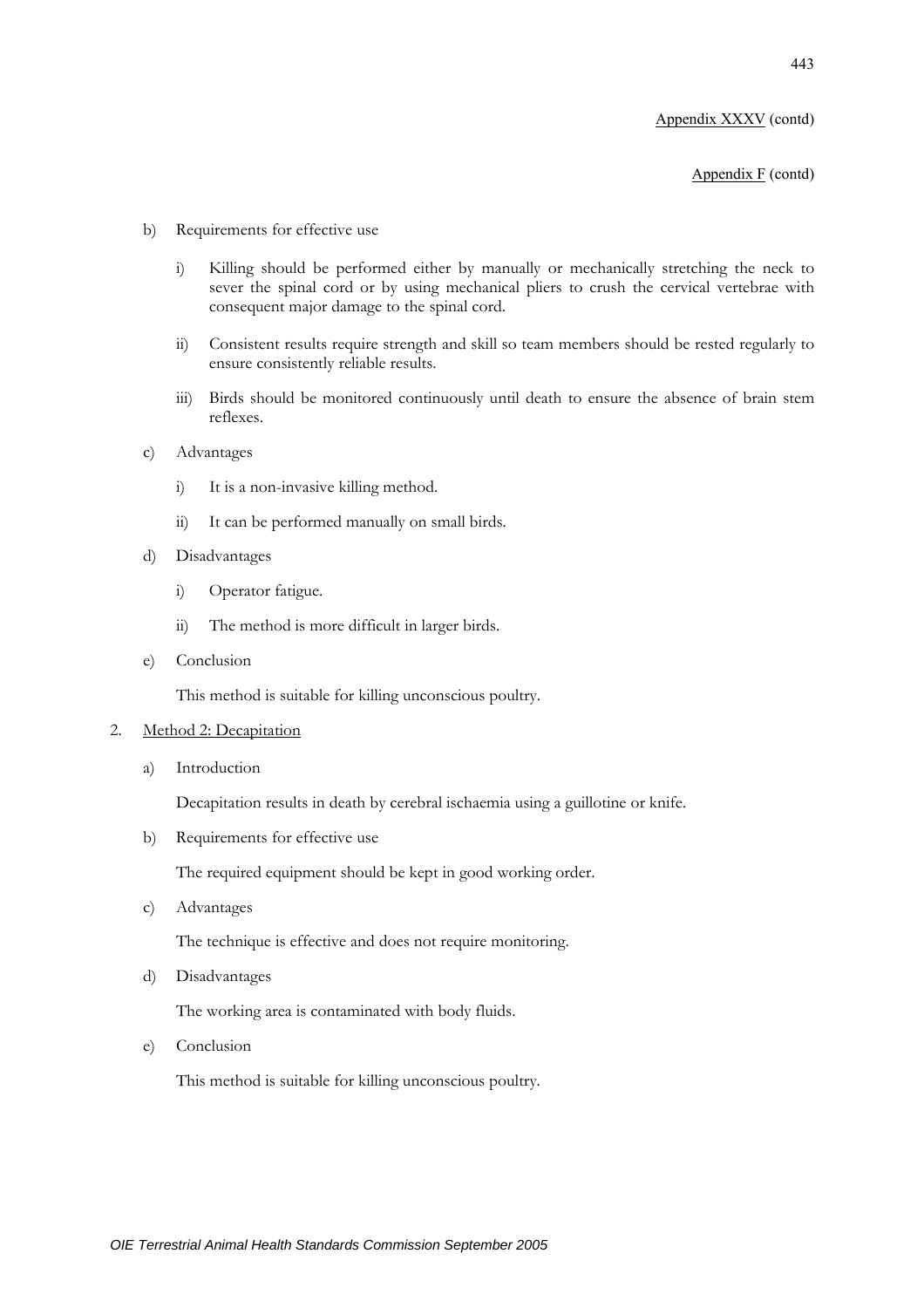### Appendix  $F$  (contd)

### 3. Method 3: Pithing

a) Introduction

Pithing is a method of killing animals which have been stunned by a penetrating captive bolt, without immediate death. Pithing results in the physical destruction of the brain and upper regions of the spinal cord, through the insertion of a rod or cane through the bolt hole.

- b) Requirements for effective use
	- i) Pithing cane or rod is required.
	- ii) An access to the head of the animal and to the brain through the skull is required.
	- iii) Animals should be monitored continuously until death to ensure the absence of brain stem reflexes.
- c) Advantages

The technique is effective in producing immediate death.

- d) Disadvantages
	- i) A delayed and/or ineffective pithing due to convulsions may occur.
	- ii) The working area is contaminated with body fluids.
- e) Conclusion

This method is suitable for killing unconscious animals which have been stunned by a penetrating captive bolt.

#### 4. Method 4: Bleeding

a) Introduction

Bleeding is a method of killing animals through the severance of the major blood vessels in the neck or chest that results in a rapid fall in blood pressure, leading to cerebral ischaemia and death.

- b) Requirements for effective use
	- i) A sharp knife is required.
	- ii) An access to the neck or chest of the animal is required.
	- iii) Animals should be monitored continuously until death to ensure the absence of brain stem reflexes.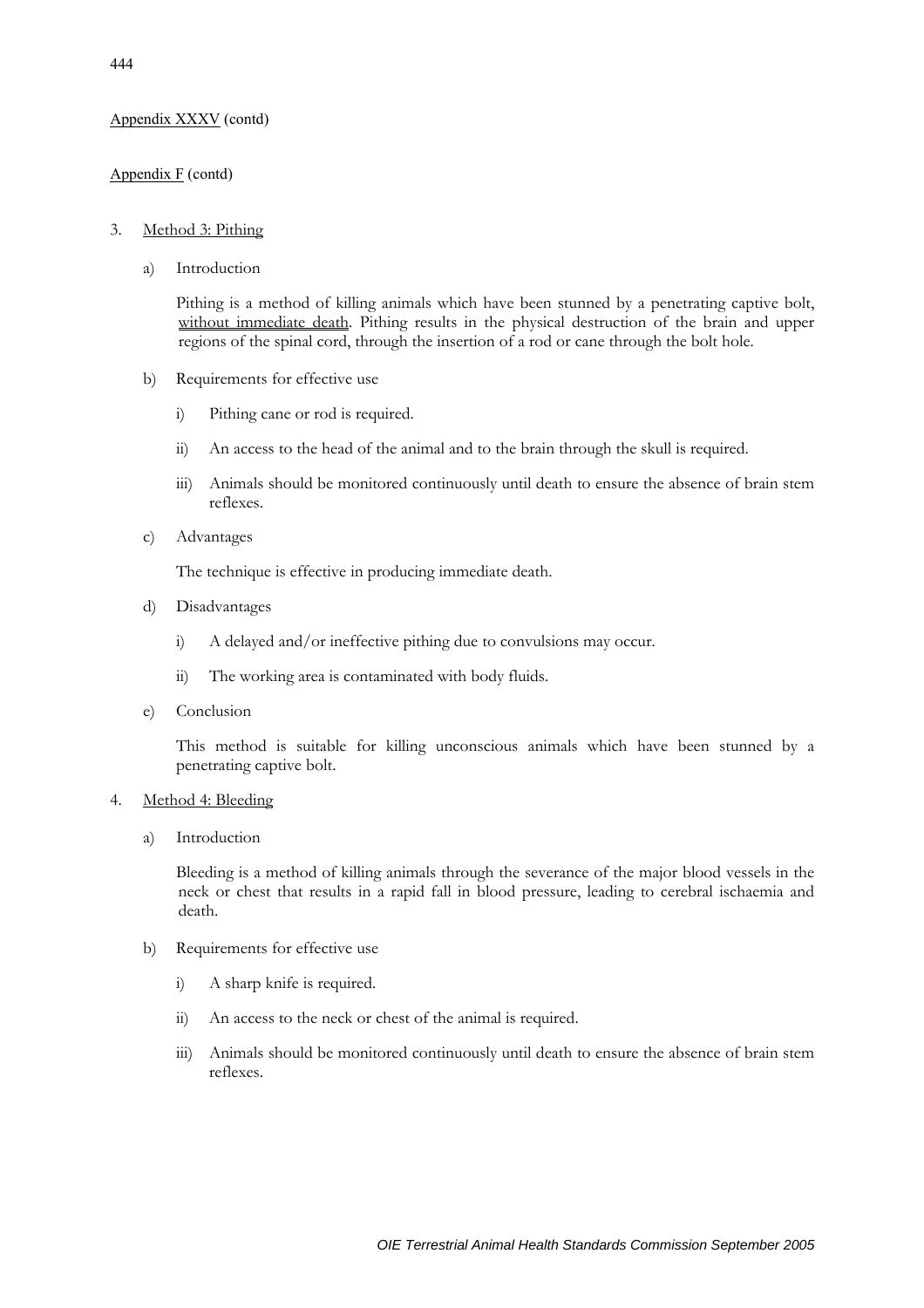Appendix F (contd)

c) Advantages

The technique is effective in producing death after an effective stunning method which does not permit pithing.

- d) Disadvantages
	- a) A delayed and/or ineffective bleeding due to convulsions may occur.
	- b) The working area is contaminated with body fluids.
- e) Conclusion

This method is suitable for killing unconscious animals.

- - - - - - - - - - - - - - - - text deleted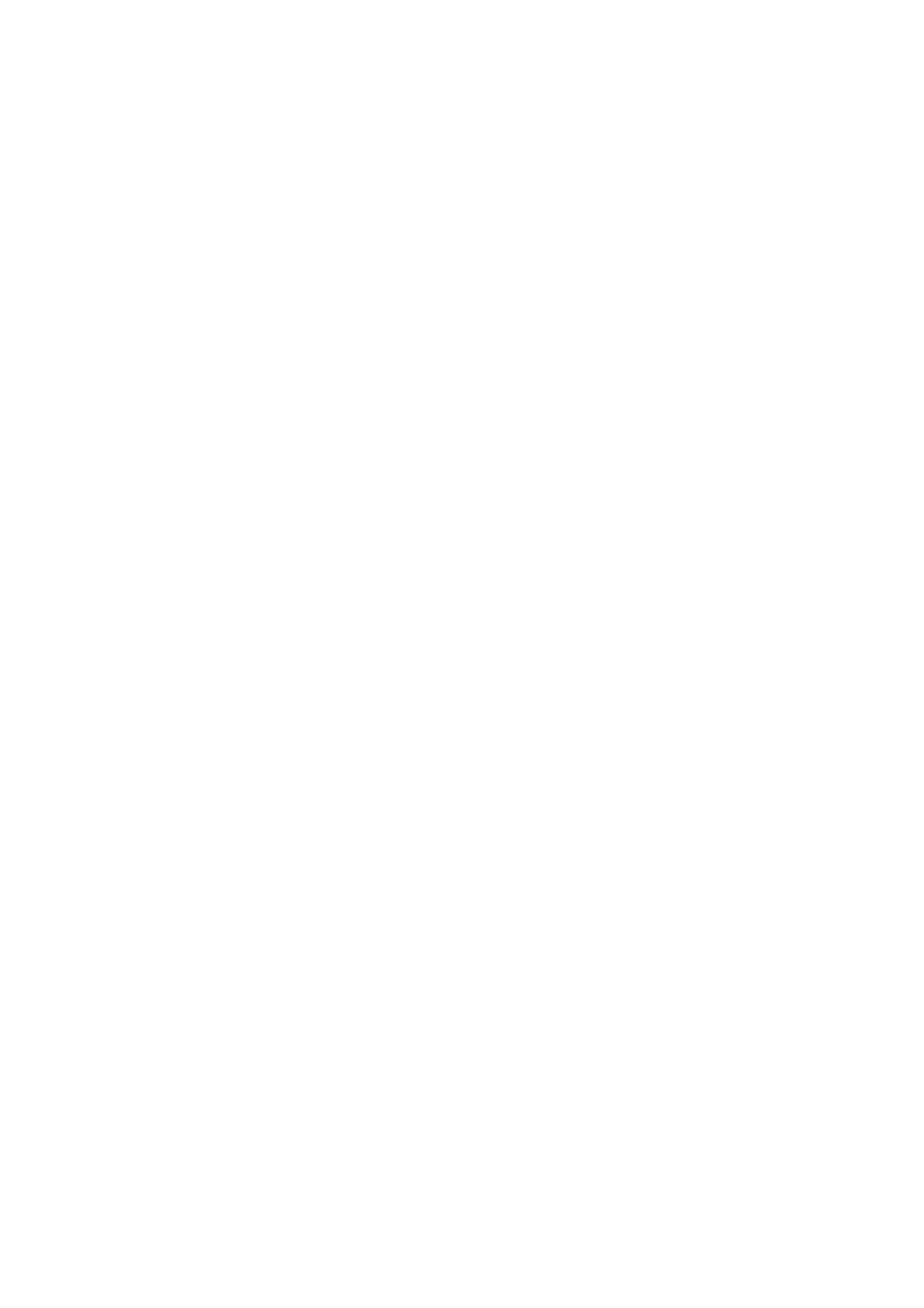### Appendix G

# **Dog Welfare – Urban Animal Control**

### **Introduction**

The OIE General Assembly in May 2005 accepted the proposals of the Permanent Animal Welfare Group for priorities for 2005/2006. Amongst those priorities was the subject of Urban Animal Control and establishing international standards for the benefit of member countries of the OIE who are faced with the problems caused by stray/feral dogs.

Profs Abdul Rahman and Hassan Aidaros, and Dr. David Wilkins were invited to put forward proposals for progressing this issue.

### **Background**

Stray and feral stray dogs pose serious human health, socio-economic, political and animal welfare problems in many countries of the world. Many of these are developing countries and others fall in the least developed category. For example: Over 80 countries (almost all developing countries) have endemic canine rabies. Some 4 million people annually receive post – exposure treatment and in excess of 30,000 deaths from rabies are reported every year. At the same time many millions of animals contract and die of rabies each year and many of the control schemes introduced by authorities are ineffective and cause major animal welfare problems. Whilst acknowledging the need to prioritise human health, the OIE also recognises the importance of doing so without causing unnecessary or avoidable animal suffering

#### **Proposal**

As a first step it is proposed that an ad hoc group of experts be established in order to fully evaluate the problem. It would identify existing control programmes and where any relevant data can be found. If it is agreed that OIE can play a significant role in identifying and proposing practical solutions to the animal welfare problems created by control programmes then guidelines/standards should be drafted. In drafting such standards consideration should be given to the following factors:

#### **Definition of issue:**

- Identification of target population via definition of 'urban' or 'rural'. 'Urban' areas of high human population density and 'rural' areas of low human population density.
- Definition of various types of urban <u>or rural</u> animal (pet, community, stray, feral, etc).
- Identification of problems caused by urban animals (zoonoses, environmental pollution, nuisance behaviour, traffic accidents) to ensure the key issues are addressed.
- Identification of problems caused by rural animals.
- Assessment of existing substantial stray/feral control programmes.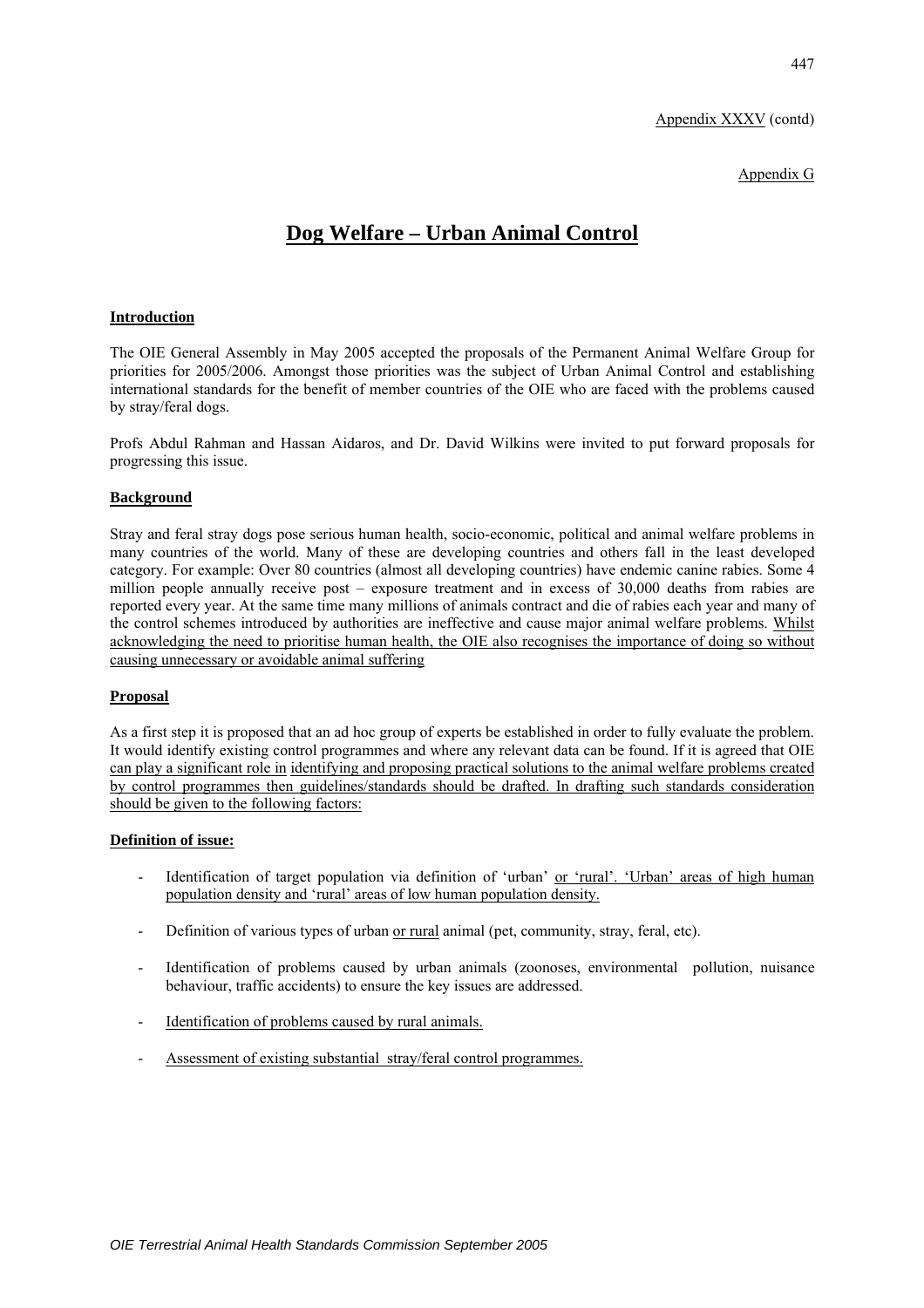Appendix G (contd)

#### **Sources of stray urban animals:**

- Irresponsible animal ownership
	- o Allowing owned animals to roam unsupervised
	- o Abandonment of unwanted animals
- Uncontrolled breeding within…
	- o Owned population and subsequent abandonment of offspring.
	- o Stray population.
	- o Commercial breeders producing an excess of animals, poor conditions leading to the production of unsuitable pet animals
- Carrying capacity of environment
	- o Identification of essential resources and which resource is the most limiting factor (often food)
	- o Reduction of carrying capacity (e.g. via improved solid waste management)
	- o Reduction of carrying capacity should be done concurrently with reduction in animal population via other methods

#### **Urban Animal control strategy:**

Addressing the sources of stray urban animals

- o Legislation. Including registration and identification of owned animals, vaccination requirements, legal requirements for breeding facilities and pet shops, prevention of abandonment and unsupervised roaming and protection against animal cruelty.
- o Enforcement. Collaboration between authorities and veterinary community. Animal control department/officers.
- o Education. Responsible animal ownership and public awareness of urban animal control programmes.
- o Neutering/sterilisation of owned animals. Provision of neutering services and incentives for animal owners.

Current stray population

- o Estimating the existing numbers and distribution of strays.
- o Reuniting lost animals with owners. Registration and identification and minimum holding time.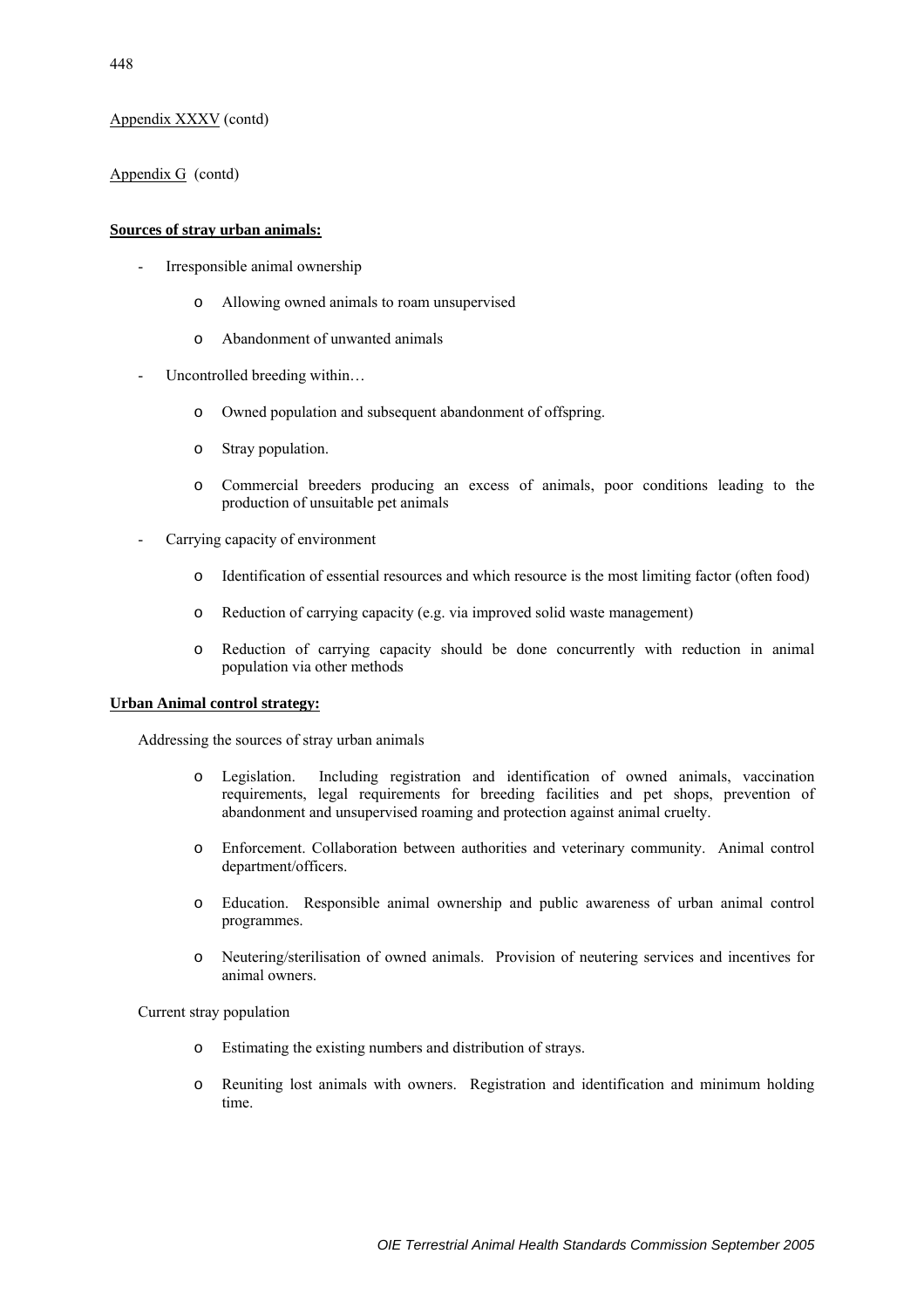Appendix G (contd)

- o Re-homing. Fostering services or re-homing centres. Minimum standards for re-homing centres including healthy environment, quarantine, veterinary treatment, limitation on holding capacity, humane euthanasia, sterilisation and financial issues.
- o Catch-Neuter-Release. Sensitivity of local community, animal catching, humane euthanasia, vaccinations, sterilisation techniques, marking, release and long-term impact on population. Limitations of this method.
- Control of zoonoses
	- o Mass vaccination campaigns or humane eradication:
		- Of stray animals, with or without concurrent sterilisation
		- Of owned animals, publicising the event and incentives for owners
	- o Legislation, enforcement and education for animal owners on the importance of vaccinating and controlling parasites (including regular boosters/treatment)

#### **Establishing an Ad Hoc expert group**

It is important that experts are selected who have international experience of this problem and of the practical problems that have to be overcome for any control measures to be effective.

Several international animal welfare NGOs, such as the World Society for the Protection of Animals (WSPA), already possess a wealth of knowledge and experience in this area and should be invited to send an expert to this ad hoc group.

It is also important that the World Health Organisation be invited to be involved in this process. It is relevant to point out here that there already exists a document jointly produce by WHO and WSPA entitled "Guidelines for Dog Population Management" which could be a valuable reference for the ad hoc group's work.

449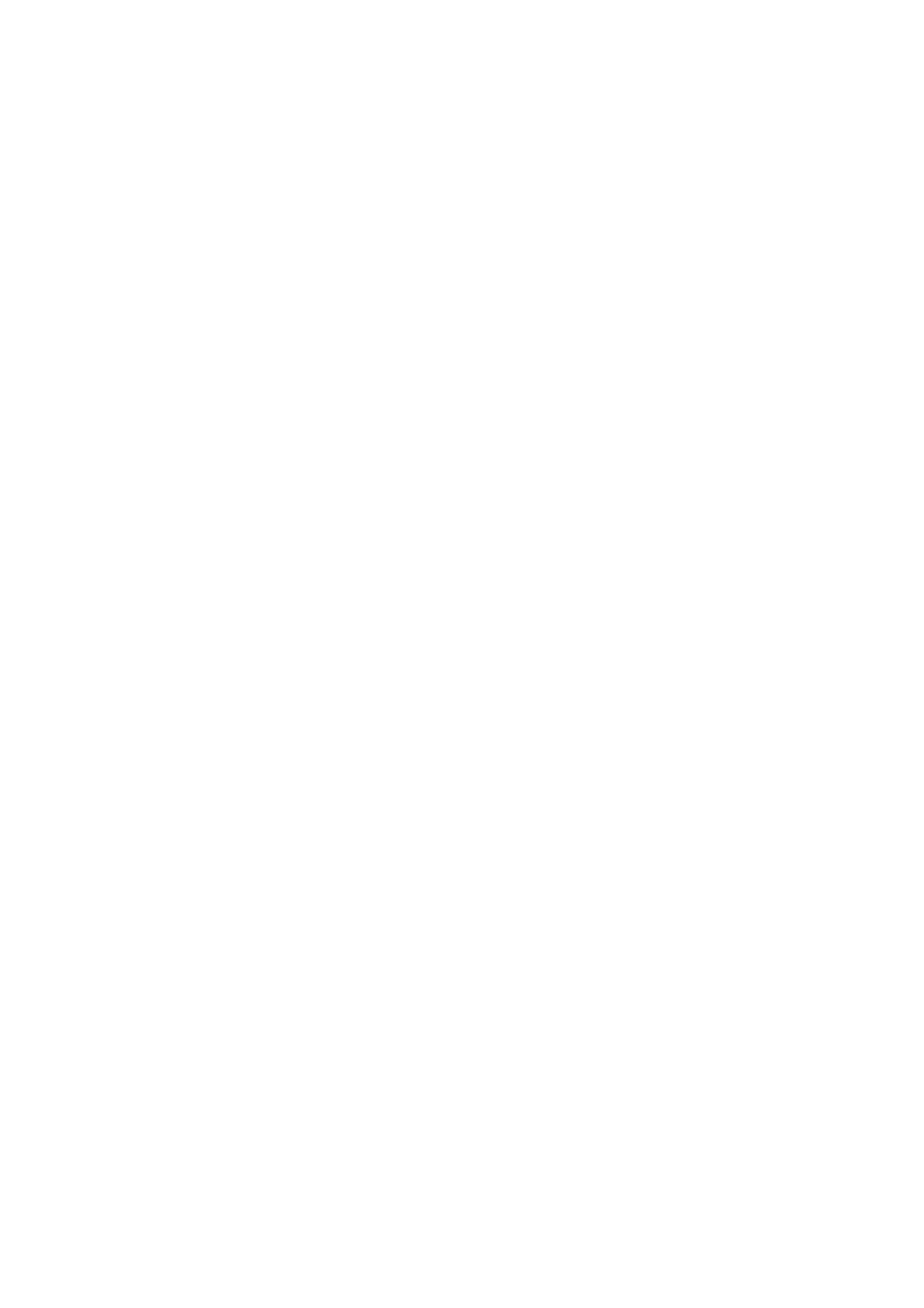Appendix H

# **DISCUSSION PAPER OIE Permanent Animal Working Group Meeting No 4 Teramo (Italy), 7 – 9 September 2005 Laboratory Animal Welfare Issues and Options**

#### **Introduction:**

The use of animals in research, testing and teaching was discussed at the February 2004 Global Conference on Animal Welfare as a possible future element of the OIE's strategic initiative on animal welfare. This led to a formal offer of international stakeholder support from Dr. Marilyn Brown and an invitation to speak at both the AALAS annual conference and the ICLAS International Committee meeting in October 2004. Laboratory animal welfare was one of four priority strategic items identified in the December 2004 meeting of the Permanent Animal Welfare Working Group. The Director General emphasized the importance of the OIE's international network of reference laboratories and diagnostic centres and the role that laboratory animals play both in these centres and in the regulatory testing of veterinary medicinal and biological products conducted by OIE Member Countries.

Support for OIE involvement in laboratory animal welfare was received from the floor at the May 2005 OIE General Session and a written offer of support has subsequently been received from the CVO of Norway. The opportunity was also taken to briefly discuss potential OIE involvement in this area, with staff from the OIE Collaborating Centre for Animal Welfare in Teramo, at meetings in London and Paris in March and May 2005 respectively.

Relevant review papers by Drs Clement Gauthier and Vera Baumanns will be published in the October 2005 OIE Scientific and Technical Review Series (SATRS) issue "Animal Welfare: Global Issues, Trends and Challenges". A number of key current international issues and trends are also addressed in the concluding paper of the SATRS publication.

This discussion paper provides some selected background information, identifies some key issues and roles and makes some recommendations for initial OIE involvement in this specialised and often controversial area of animal use.

#### **Discussion**

The use of animals for scientific purposes is the subject of an extensive international literature, with a number of well established international organisations playing key roles in promoting humane science and good laboratory animal practice, in encouraging ethical debate, in countering the misinformation promulgated by "antivivisection" groups and in fostering the ethical principles of the three Rs of Russell and Burch.

Key organisations include:

- International Council for Laboratory Animal Science (ICLAS)
- American Association for Laboratory Animal Science (AALAS)
- Canadian Council for Animal Care (CCAC)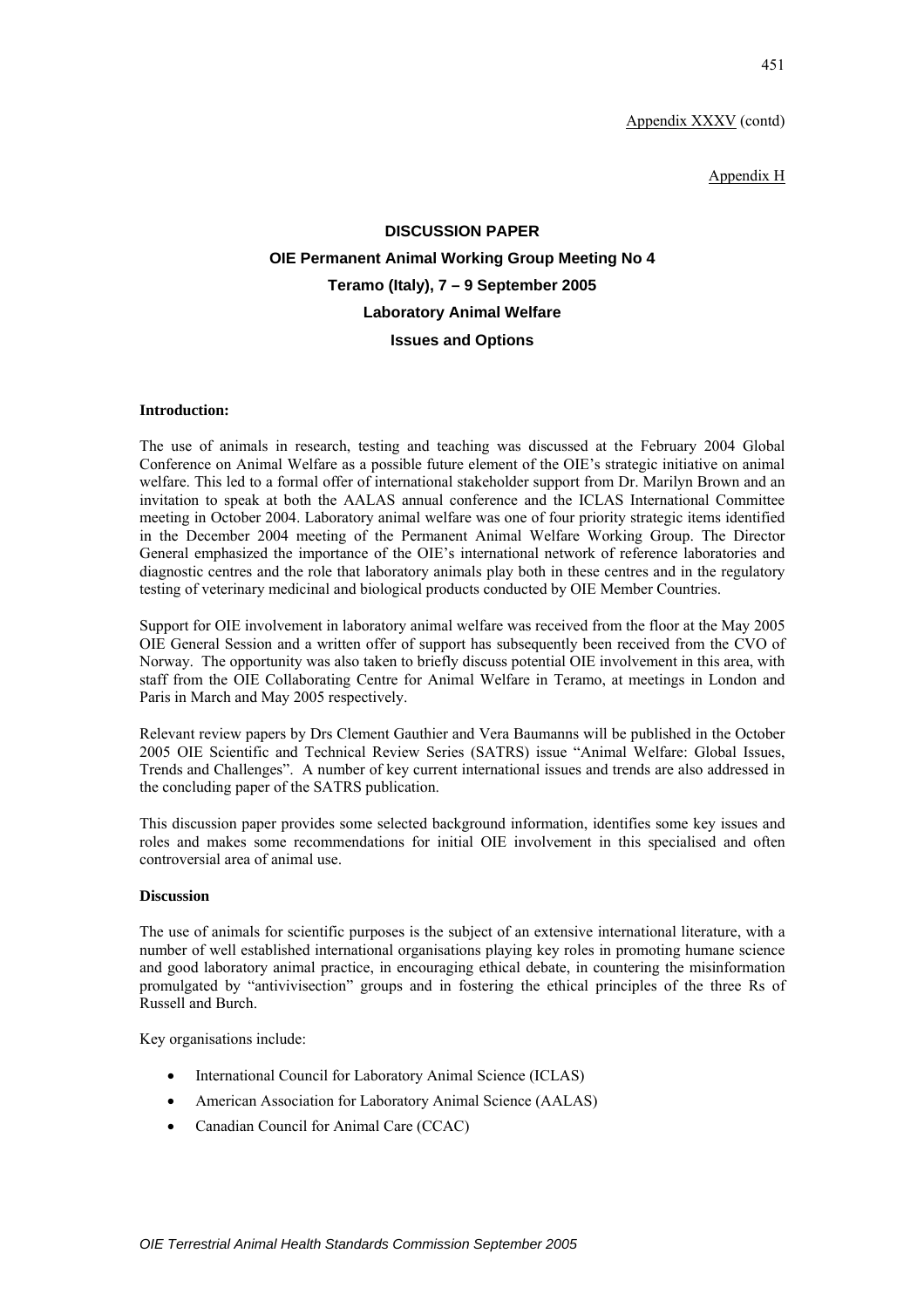### Appendix H (contd)

- Universities Federation for Animal Welfare (UFAW)
- Australian and New Zealand council for the Care of Animals in Research and Teaching (ANZCCART)
- American College for Laboratory Animal Medicine (ACLAM)
- European College for Laboratory Animal Medicine (ECLAM)
- European Centre for the Validation of Alternative Methods (ECVAM)
- US Interagency Coordinating Committee for the Validation of Alternative Methods (ICCVAM)
- Fund for the Replacement of Animals in Medical Experimentation (FRAME)
- **Interniche**
- Council of Europe ETS 123 Review
- European Food Safety Authority (EFSA) Working Group on Experimental Animal Welfare
- Organisation for Economic Cooperation and Development (OECD)
- Federation of European Laboratory Animal Science Association (FELASA)
- Zentralstelle zur Erfassung und Bewertung von Ersatz- und Ergänzungsmethoden zum Tierversuch (ZEBET)

The Three Rs of Russell & Burch have provided an important ethical underpinning for the use of animals in science and research groups are established in Baltimore, Davis, Berlin,Utrecht and London to specifically promote the Three Rs and encourage relevant research.

The Five World Congresses on Alternatives and Animal Use in the Life Sciences, held from 1993 to 2005, have made a major contribution to international dialogue on this subject. These congresses are excellent examples of a forum where a range of view-points can be heard, within a framework of problem solving and trust. Regular updates are provided on the reduction, refinement and replacement of animal use in regulatory testing of veterinary biological products, in particular.

The issue of international harmonisation of the use of animals in regulatory testing is now being addressed by the International Cooperation on Harmonisation of Technical Requirements for Registration of Veterinary Medicine Products (VICH) programme. The VICH is an international forum to provide guidance on technical requirements for the registration of new veterinary medicinal products in order to protect public health and animal health and welfare, as well as the environment. VICH is a programme of collaboration primarily between the regulatory authorities and the animal health industry of the EU, Japan and the USA. Australia, New Zealand and Canada participate as active observer members, while the OIE participates as an associate member in supporting and disseminating outcomes worldwide.

VICH was officially launched in 1996 and the factors which influenced its establishment specifically included:

- The drive to reduce the number of animals used in regulatory testing by eliminating the need for duplication of tests in each VICH region
- The international drive to harmonize regulatory standards and minimize their impact on trade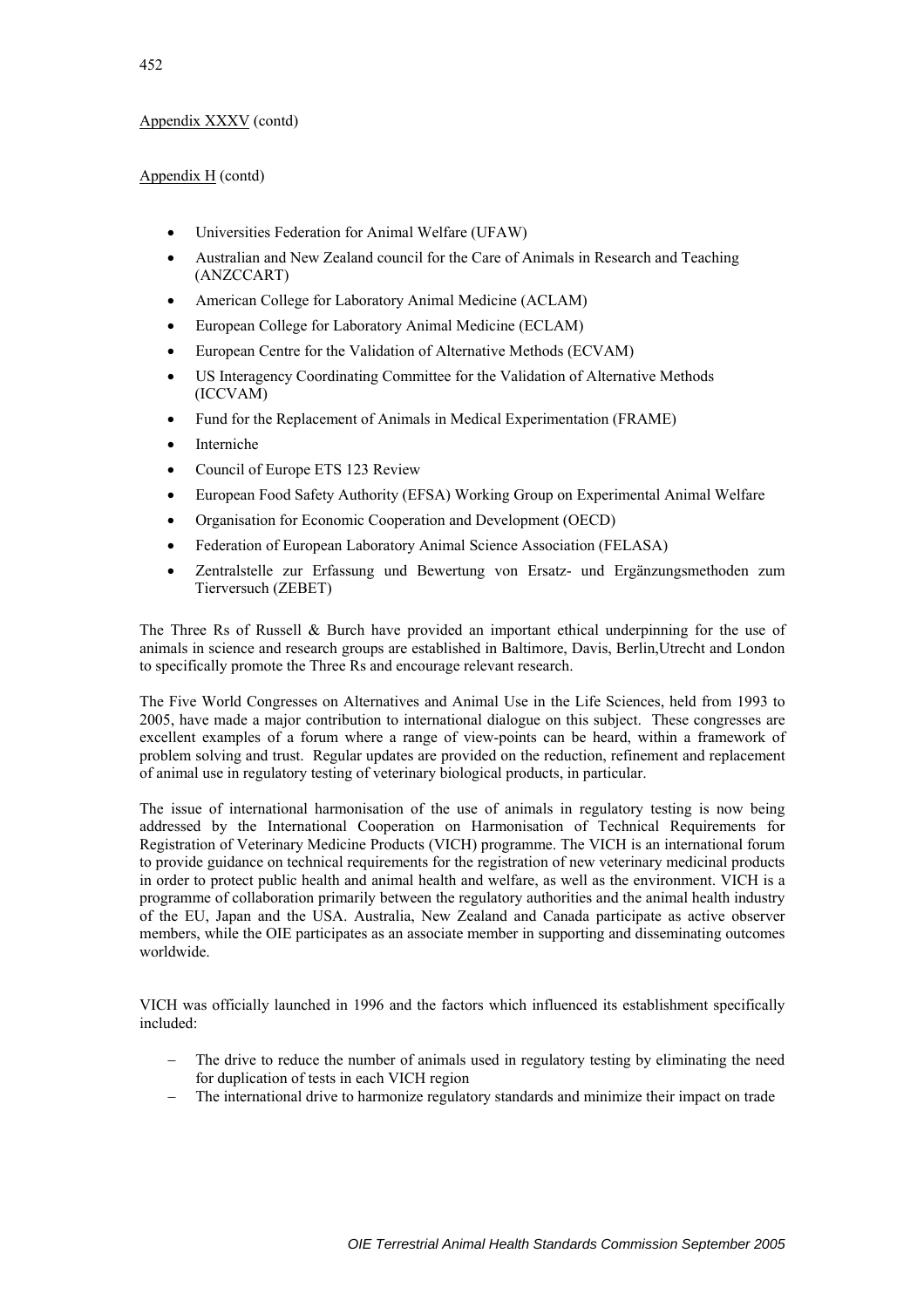Appendix H (contd)

The objectives of VICH also specifically refer to establishing and monitoring harmonized regulatory requirements for veterinary medicinal products in the VICH Regions, which meet high quality safety and efficacy standards and minimize the use of test animals and costs of product development.

Replacement of animal use in veterinary undergraduate teaching is another area where major advances have been made in recent years. Considerable expertise has been developed in, for example, the veterinary schools in Norway and New Zealand and there would be scope for the OIE to facilitate uptake and adoption of such teaching techniques.

#### **Recommendations:**

In recognition of the complexity and specialised nature of this topic, it is recommended that the OIE initially adopt a very focussed strategy and establish an *ad hoc* Group of experts to address the following priority areas:

- 1) The development of principles and guidelines for the use of animals in regulatory testing of veterinary medicinal and biological products.
- 2) The development of principles and guidelines for the use of animals in veterinary undergraduate teaching.
- 3) Review and recommend options for OIE involvement in the use of animals in research.
- 4) Liaison with VICH to facilitate the regulatory acceptance and adoption of international validated non-animal test methods.
- 5) Identification of key international stakeholders and availability of relevant resource material.

29 August 2005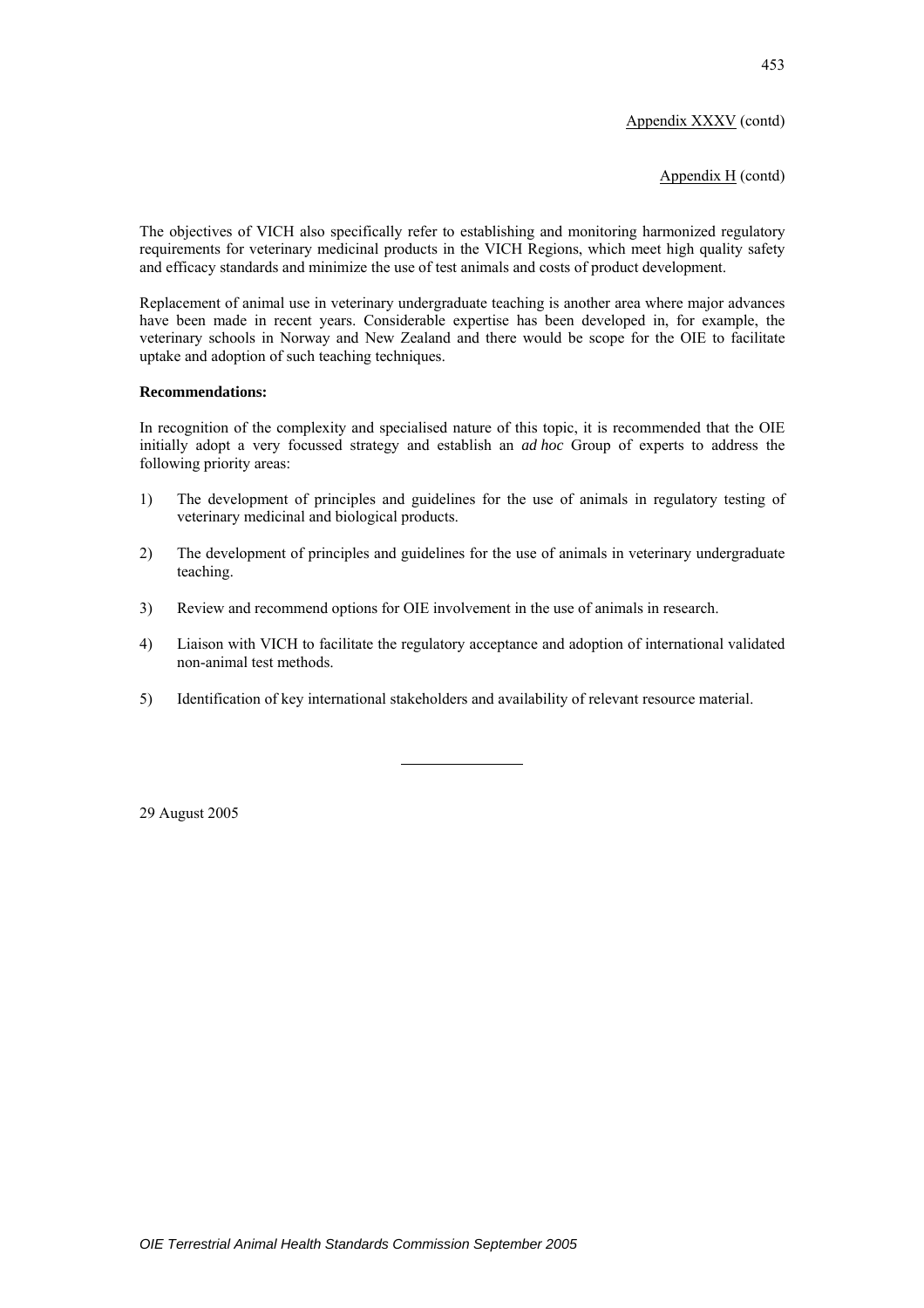# Appendix J

|                                                                   | <b>Priorities of Working Group</b>                                                                                                         | Implementation                                                         | <b>Status at September 2005</b>                                 |
|-------------------------------------------------------------------|--------------------------------------------------------------------------------------------------------------------------------------------|------------------------------------------------------------------------|-----------------------------------------------------------------|
| Further work on adopted                                           | land transport                                                                                                                             | Review outcomes of General Session,                                    | Revised standards, pending advice                               |
| standards                                                         | sea transport                                                                                                                              | including regarding need for future<br>meetings of ad hoc groups       | from ad hoc groups                                              |
|                                                                   | slaughter for human consumption                                                                                                            | Address outstanding species-specific                                   |                                                                 |
|                                                                   | killing for disease control purposes                                                                                                       | issues                                                                 | Continuing                                                      |
| Aquatic animal welfare<br>standards                               | Proceed initially on development of standards for<br>transportation and killing/slaughter, to be followed by<br>production standards       | AHGs to meet in first half 2005, under<br>chairmanship of Prof Hastein | AHGs met, AAC to review outputs in<br>March 2006                |
| Expertise database                                                | Identification of possible expertise (centres of expertise<br>and individual experts)                                                      | Continuing (all)                                                       | To be given enhanced priority - on OIE<br>Web site by Sept 2006 |
| Presentation at OIE<br><b>General Session</b>                     | Chair of Working Group to present paper and respond<br>to questions from Member Country delegates                                          | May 2005 (Bayvel)                                                      | Completed, with feedback to WG<br>members                       |
| Improved animal welfare                                           | Coordinate with WVA / CVA activities                                                                                                       | Continuing (Rahman)                                                    | Continuing                                                      |
| awareness within<br>veterinary profession                         | OIE Collaborating Centre at Teramo                                                                                                         | Discuss role of Centre and relationship<br>with WG (Gavinelli/ Wilson) | Continuing                                                      |
| Inclusion of animal<br>welfare in veterinary<br>curricula and CPD | Encourage uptake of WSPA Concepts programme                                                                                                | Continuing (Rahman/Wilkins/Masiga)                                     | Continuing                                                      |
| Communications plan                                               | Working Group members to take up opportunities for                                                                                         |                                                                        | Continuing                                                      |
|                                                                   | publishing information articles in appropriate journals,<br>Web pages and newsletters                                                      | Continuing (All)                                                       | CVA Journal Paper                                               |
|                                                                   | Working Group members to utilise OIE Regional                                                                                              | Continuing (All)                                                       | OIE Bulletin Update                                             |
|                                                                   | conferences, and other relevant conferences                                                                                                |                                                                        | Regional Conference (Aidaros)                                   |
|                                                                   | OIE and the WTO to draft a document clarifying the<br>international legal issues associated with animal welfare<br>and international trade | (Thiermann)                                                            | Completed (SATRS 24 (2) and<br>WVA/AVMA conference)             |

# **Animal Welfare Working Group 2005 work programme**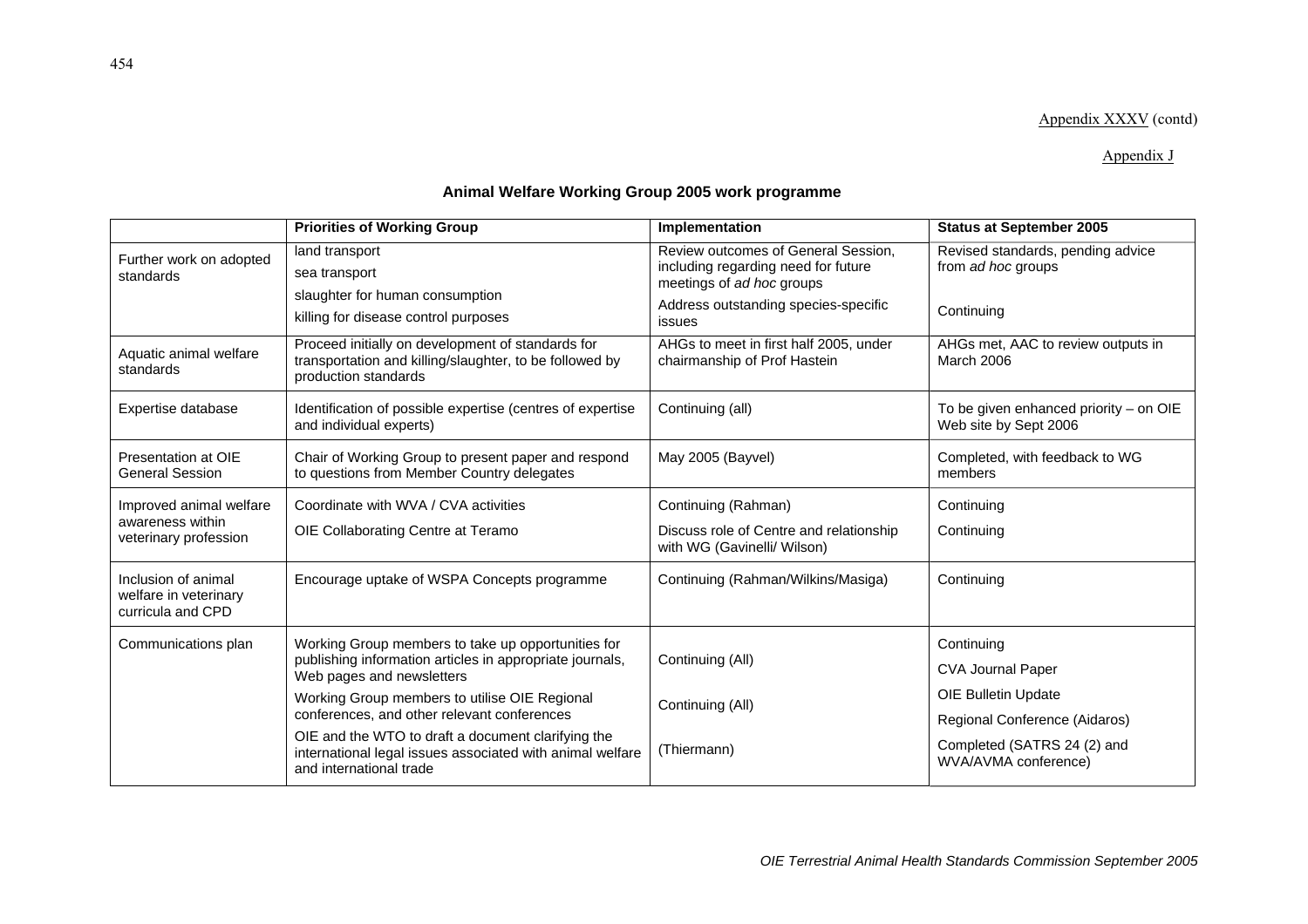# Appendix  $J$  (contd)

# **Animal Welfare Working Group 2005 work programme (contd)**

|                                 | <b>Priorities of Working Group</b>                                                                     | Implementation                                                                                                                                                | <b>Status at September 2005</b>                                                |
|---------------------------------|--------------------------------------------------------------------------------------------------------|---------------------------------------------------------------------------------------------------------------------------------------------------------------|--------------------------------------------------------------------------------|
| Communications plan<br>(contd)  | To liaise with governments and international                                                           | Continuing (All)                                                                                                                                              | WVA Congress (Aug 2005)                                                        |
|                                 | organisations re animal welfare topics at upcoming<br>conferences                                      |                                                                                                                                                               | CIWF meeting (March 2005)                                                      |
|                                 |                                                                                                        |                                                                                                                                                               | WSPA meeting (June 2006)                                                       |
| OIE Revue Scientifique          | Request to coordinate mid-2005 edition on animal                                                       | (Bayvel, Rahman, Gavinelli)                                                                                                                                   | Completed                                                                      |
| et Technique                    | welfare                                                                                                |                                                                                                                                                               | Publication October, 2005                                                      |
| Membership                      | Member drawn from animal industries with an interest in<br>animal transport, production and slaughter. | Meeting with OIE Director-General<br>resulted in agreement that 3 industry<br>organisations (IDF, IMS, IFAP) send<br>experts to next meeting of Working Group | 3 experts participated in meeting                                              |
| Coordination with other         | <b>IDF/IMS</b>                                                                                         |                                                                                                                                                               | Formal agreements signed                                                       |
| international<br>organisations  | <b>IFAP</b>                                                                                            |                                                                                                                                                               | Formal agreements signed                                                       |
|                                 | <b>FAO</b>                                                                                             | Director General to discuss continuing<br>collaboration with FAO                                                                                              | Ongoing                                                                        |
|                                 | AATA/IATA/WAZA                                                                                         | Coordination on transport standards                                                                                                                           | Discussion during AATA Calgary<br>meeting                                      |
| Education                       | Animal welfare in the veterinary curriculum                                                            |                                                                                                                                                               | WSPA meeting March 2005                                                        |
|                                 | content/facilities                                                                                     |                                                                                                                                                               | WVA Congress (Aug 2005)                                                        |
|                                 | personnel capacity building                                                                            |                                                                                                                                                               |                                                                                |
| Development of new<br>standards | Companion animal welfare - urban animal control                                                        | Collaborating Centre to review existing<br>information (Rahman/Aidaros/Wilkins)                                                                               | Discussion paper to be further<br>developed following discussion at<br>meeting |
|                                 | Wildlife and zoo animal welfare                                                                        |                                                                                                                                                               | Masiga/Wilkins/Rahman to develop                                               |
|                                 | harvesting/culling                                                                                     |                                                                                                                                                               | scoping paper for next meeting of WG                                           |